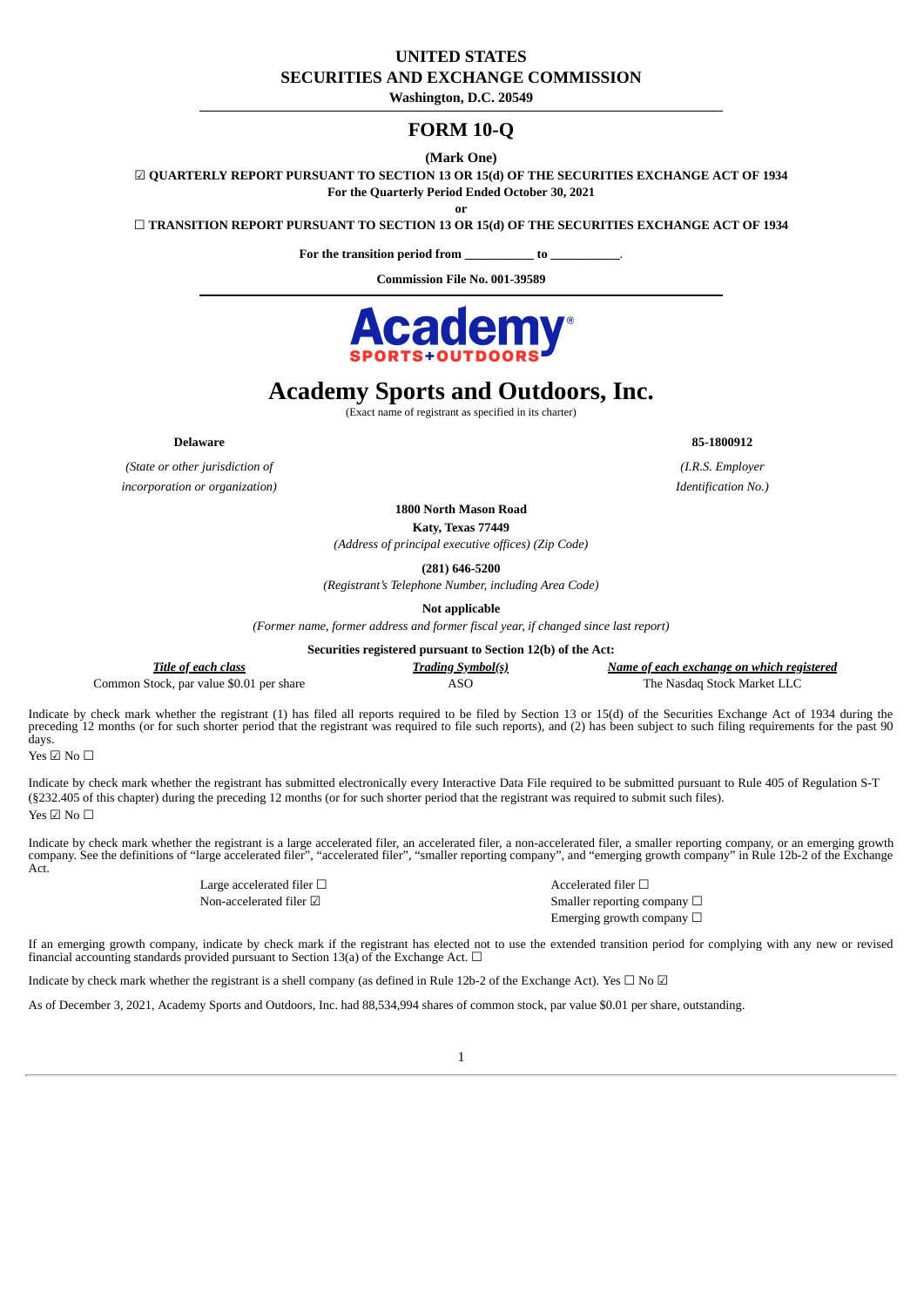# **ACADEMY SPORTS AND OUTDOORS, INC. TABLE OF CONTENTS**

<span id="page-1-0"></span>

|                                                                                               | Page           |
|-----------------------------------------------------------------------------------------------|----------------|
| PART I. FINANCIAL INFORMATION                                                                 |                |
| Item 1. Financial Statements                                                                  |                |
| Item 2. Management's Discussion and Analysis of Financial Condition and Results of Operations | 27             |
| Item 3. Quantitative and Qualitative Disclosures About Market Risk                            | $\frac{48}{1}$ |
| <b>Item 4. Controls and Procedures</b>                                                        | 48             |
| PART II. OTHER INFORMATION                                                                    | 48             |
| Item 1. Legal Proceedings                                                                     | 48             |
| Item 1A. Risk Factors                                                                         | <u>49</u>      |
| Item 2. Unregistered Sales of Equity Securities and Use of Proceeds                           | 50             |
| Item 6. Exhibits                                                                              | 51             |
| <b>SIGNATURES</b>                                                                             |                |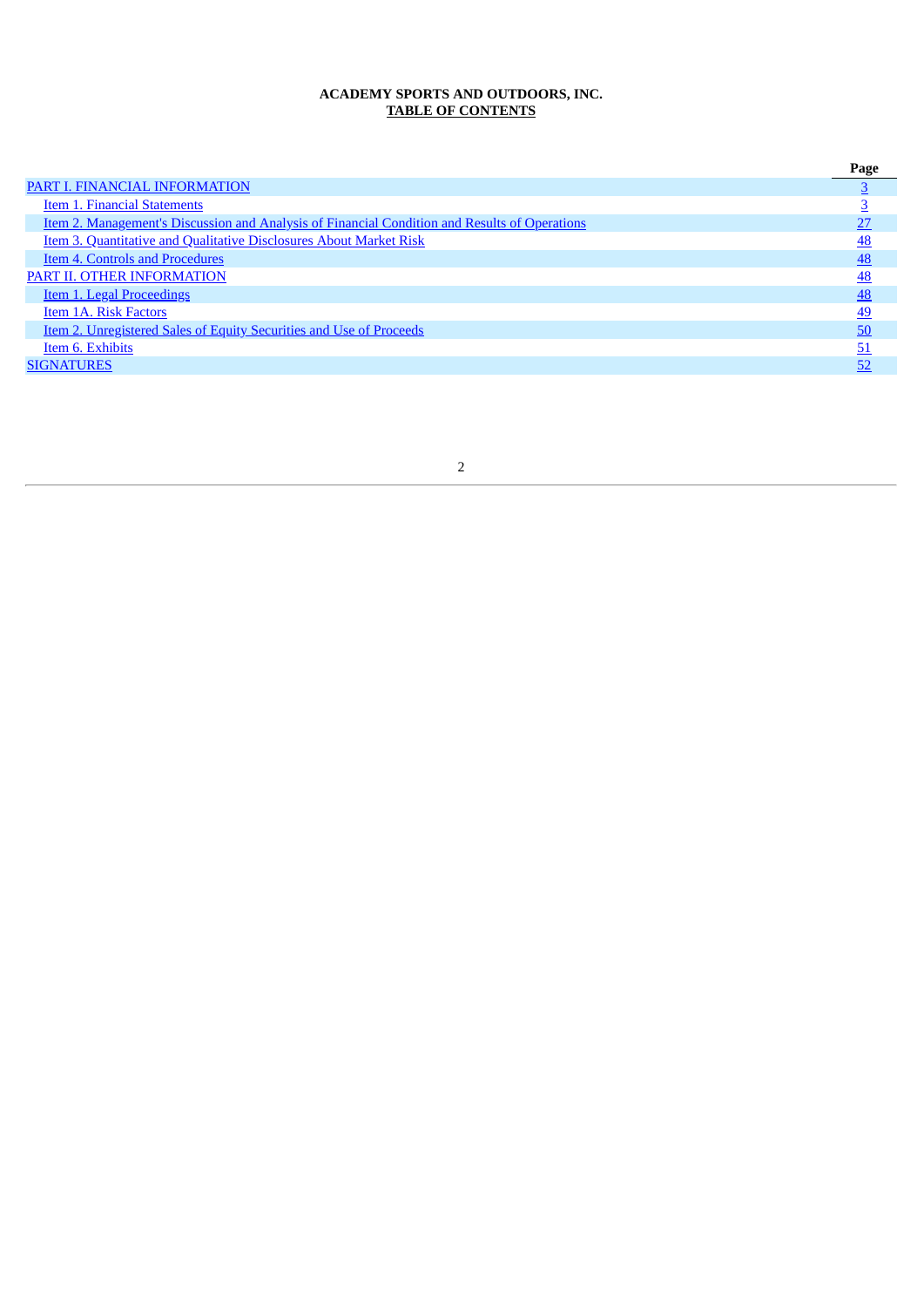# **PART I. FINANCIAL INFORMATION**

# <span id="page-2-0"></span>**ITEM 1. FINANCIAL STATEMENTS**

# **ACADEMY SPORTS AND OUTDOORS, INC. CONSOLIDATED BALANCE SHEETS (Unaudited)**

**(Dollar amounts in thousands, except per share data)**

|                                                                                                                                                                                                                  |              | October 30, 2021 |              | <b>January 30, 2021</b> |     | <b>October 31, 2020</b> |
|------------------------------------------------------------------------------------------------------------------------------------------------------------------------------------------------------------------|--------------|------------------|--------------|-------------------------|-----|-------------------------|
| <b>ASSETS</b>                                                                                                                                                                                                    |              |                  |              |                         |     |                         |
| <b>CURRENT ASSETS:</b>                                                                                                                                                                                           |              |                  |              |                         |     |                         |
| Cash and cash equivalents                                                                                                                                                                                        | \$           | 401,297 \$       |              | 377,604 \$              |     | 869,725                 |
| Accounts receivable - less allowance for doubtful accounts of \$1,139, \$1,172 and<br>\$1,286, respectively                                                                                                      |              | 12,368           |              | 17,306                  |     | 11,908                  |
| Merchandise inventories, net                                                                                                                                                                                     |              | 1,325,979        |              | 990,034                 |     | 1,082,907               |
| Prepaid expenses and other current assets                                                                                                                                                                        |              | 44,491           |              | 28,313                  |     | 25,789                  |
| Assets held for sale                                                                                                                                                                                             |              | 1,763            |              | 1,763                   |     | 1,763                   |
| <b>Total current assets</b>                                                                                                                                                                                      |              | 1,785,898        |              | 1,415,020               |     | 1,992,092               |
| PROPERTY AND EQUIPMENT, NET                                                                                                                                                                                      |              | 358,110          |              | 378,260                 |     | 382,620                 |
| <b>RIGHT-OF-USE ASSETS</b>                                                                                                                                                                                       |              | 1,087,407        |              | 1,143,699               |     | 1,163,361               |
| <b>TRADE NAME</b>                                                                                                                                                                                                |              | 577,144          |              | 577,000                 |     | 577,000                 |
| <b>GOODWILL</b>                                                                                                                                                                                                  |              | 861,920          |              | 861,920                 |     | 861,920                 |
| <b>OTHER NONCURRENT ASSETS</b>                                                                                                                                                                                   |              | 5,516            |              | 8,583                   |     | 4,923                   |
| <b>Total assets</b>                                                                                                                                                                                              | \$           | 4,675,995        | $\mathbf{s}$ | 4,384,482 \$            |     | 4.981.916               |
| <b>LIABILITIES AND STOCKHOLDERS' / PARTNERS' EQUITY</b><br><b>CURRENT LIABILITIES:</b>                                                                                                                           |              |                  |              |                         |     |                         |
| Accounts payable                                                                                                                                                                                                 | $\mathbf{s}$ | 919,196 \$       |              | 791,404 \$              |     | 868,879                 |
| Accrued expenses and other current liabilities                                                                                                                                                                   |              | 304,488          |              | 291.351                 |     | 274.612                 |
| Current lease liabilities                                                                                                                                                                                        |              | 86,701           |              | 80,338                  |     | 79,361                  |
| Current maturities of long-term debt                                                                                                                                                                             |              | 3,000            |              | 4,000                   |     | 18,250                  |
| <b>Total current liabilities</b>                                                                                                                                                                                 |              | 1,313,385        |              | 1,167,093               |     | 1,241,102               |
| <b>LONG-TERM DEBT, NET</b>                                                                                                                                                                                       |              | 683,845          |              | 781,489                 |     | 1,408,885               |
| <b>LONG-TERM LEASE LIABILITIES</b>                                                                                                                                                                               |              | 1,088,142        |              | 1,150,088               |     | 1,171,420               |
| DEFERRED TAX LIABILITIES, NET                                                                                                                                                                                    |              | 188,243          |              | 138,703                 |     | 132,701                 |
| <b>OTHER LONG-TERM LIABILITIES</b>                                                                                                                                                                               |              | 26,386           |              | 35,126                  |     | 43,244                  |
| <b>Total liabilities</b>                                                                                                                                                                                         |              | 3,300,001        |              | 3,272,499               |     | 3,997,352               |
| <b>COMMITMENTS AND CONTINGENCIES (NOTE 13)</b>                                                                                                                                                                   |              |                  |              |                         |     |                         |
| <b>REDEEMABLE MEMBERSHIP UNITS</b>                                                                                                                                                                               |              |                  |              |                         |     |                         |
| STOCKHOLDERS' / PARTNERS' EQUITY:                                                                                                                                                                                |              |                  |              |                         |     |                         |
| Preferred stock, \$0.01 par value, authorized 50,000,000 shares; none issued and<br>outstanding                                                                                                                  |              |                  |              |                         |     |                         |
| Common stock, \$0.01 par value, authorized 300,000,000 shares; 88,164,878;<br>91,114,475; and 88,103,975 issued and outstanding as of October 30, 2021, January<br>30, 2021, and October 31, 2020, respectively. |              | 882              |              | 911                     |     | 881                     |
| Additional paid-in capital                                                                                                                                                                                       |              | 188,329          |              | 127.228                 |     | 93.064                  |
| Retained earnings                                                                                                                                                                                                |              | 1,188,271        |              | 987,168                 |     | 895,646                 |
| Accumulated other comprehensive loss                                                                                                                                                                             |              | (1, 488)         |              | (3, 324)                |     | (5,027)                 |
| Stockholders' / partners' equity                                                                                                                                                                                 |              | 1,375,994        |              | 1,111,983               |     | 984,564                 |
| Total liabilities and stockholders' / partners' equity                                                                                                                                                           | \$           | 4,675,995        | \$           | 4,384,482               | -\$ | 4,981,916               |

See Condensed Notes to Consolidated Financial Statements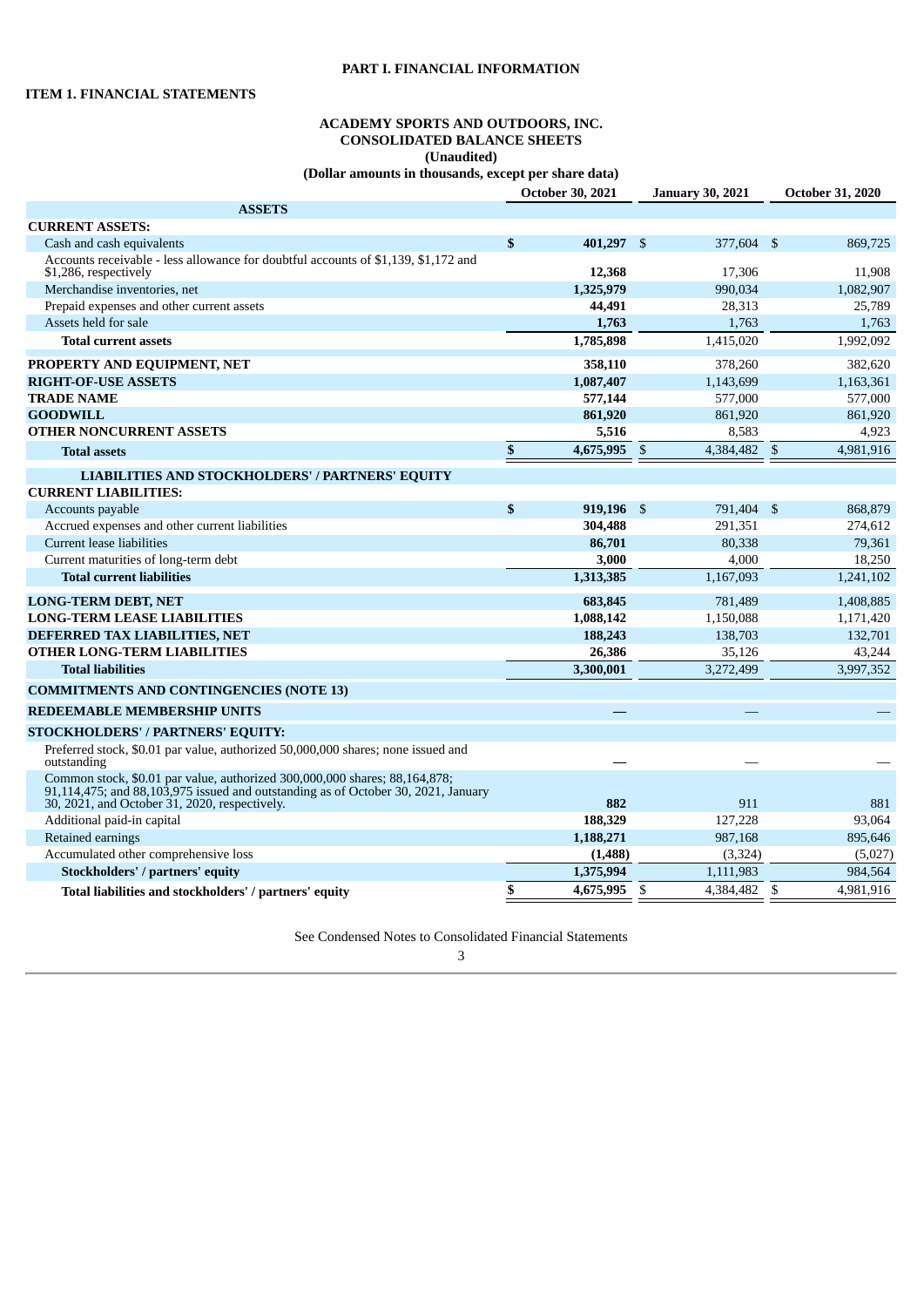# **ACADEMY SPORTS AND OUTDOORS, INC. CONSOLIDATED STATEMENTS OF INCOME (Unaudited) (Amounts in thousands, except per share data)**

|                                                              |                    | <b>Thirteen Weeks Ended</b> |            |                         | <b>Thirty-Nine Weeks Ended</b> |                         |               |                         |
|--------------------------------------------------------------|--------------------|-----------------------------|------------|-------------------------|--------------------------------|-------------------------|---------------|-------------------------|
|                                                              |                    | <b>October 30, 2021</b>     |            | <b>October 31, 2020</b> |                                | <b>October 30, 2021</b> |               | <b>October 31, 2020</b> |
| <b>NET SALES</b>                                             | $\boldsymbol{\$}$  | 1,592,795                   | $\sqrt{3}$ | 1,349,076               | $\boldsymbol{\$}$              | 4,964,658               | $\sqrt{3}$    | 4,091,797               |
| <b>COST OF GOODS SOLD</b>                                    |                    | 1,031,957                   |            | 908,565                 |                                | 3,197,623               |               | 2,856,840               |
| <b>GROSS MARGIN</b>                                          |                    | 560,838                     |            | 440,511                 |                                | 1,767,035               |               | 1,234,957               |
|                                                              |                    |                             |            |                         |                                |                         |               |                         |
| SELLING, GENERAL AND ADMINISTRATIVE<br><b>EXPENSES</b>       |                    | 344,725                     |            | 358,955                 |                                | 1,057,290               |               | 955,591                 |
| <b>OPERATING INCOME</b>                                      |                    | 216,113                     |            | 81,556                  |                                | 709,745                 |               | 279,366                 |
|                                                              |                    |                             |            |                         |                                |                         |               |                         |
| <b>INTEREST EXPENSE, NET</b>                                 |                    | 11,424                      |            | 22,399                  |                                | 38,130                  |               | 70,487                  |
| (GAIN) LOSS ON EARLY RETIREMENT OF DEBT,<br><b>NET</b>       |                    |                             |            |                         |                                | 2,239                   |               | (7, 831)                |
| OTHER (INCOME) EXPENSE, NET                                  |                    | (614)                       |            | 764                     |                                | (1,746)                 |               | (857)                   |
| <b>INCOME BEFORE INCOME TAXES</b>                            |                    | 205,303                     |            | 58,393                  |                                | 671,122                 |               | 217,567                 |
|                                                              |                    |                             |            |                         |                                |                         |               |                         |
| INCOME TAX (BENEFIT) EXPENSE                                 |                    | 43,998                      |            | (1,193)                 |                                | 141,511                 |               | 325                     |
| <b>NET INCOME</b>                                            | \$                 | 161,305                     | \$         | 59,586                  | \$                             | 529,611                 | \$            | 217,242                 |
|                                                              |                    |                             |            |                         |                                |                         |               |                         |
| <b>EARNINGS PER COMMON SHARE:</b>                            |                    |                             |            |                         |                                |                         |               |                         |
| <b>BASIC</b>                                                 | $\pmb{\mathbb{S}}$ | 1.77                        | <b>S</b>   | $0.78$ \$               |                                | $5.76$ \$               |               | 2.94                    |
| <b>DILUTED</b>                                               | \$                 | 1.72                        | - \$       | $0.74$ \$               |                                | 5.55                    | $\mathcal{S}$ | 2.82                    |
| <b>WEIGHTED AVERAGE COMMON SHARES</b><br><b>OUTSTANDING:</b> |                    |                             |            |                         |                                |                         |               |                         |
| <b>BASIC</b>                                                 |                    | 91,140                      |            | 76,771                  |                                | 91,951                  |               | 73,908                  |
| <b>DILUTED</b>                                               |                    | 93,844                      |            | 80,714                  |                                | 95,504                  |               | 77,171                  |

See Condensed Notes to Consolidated Financial Statements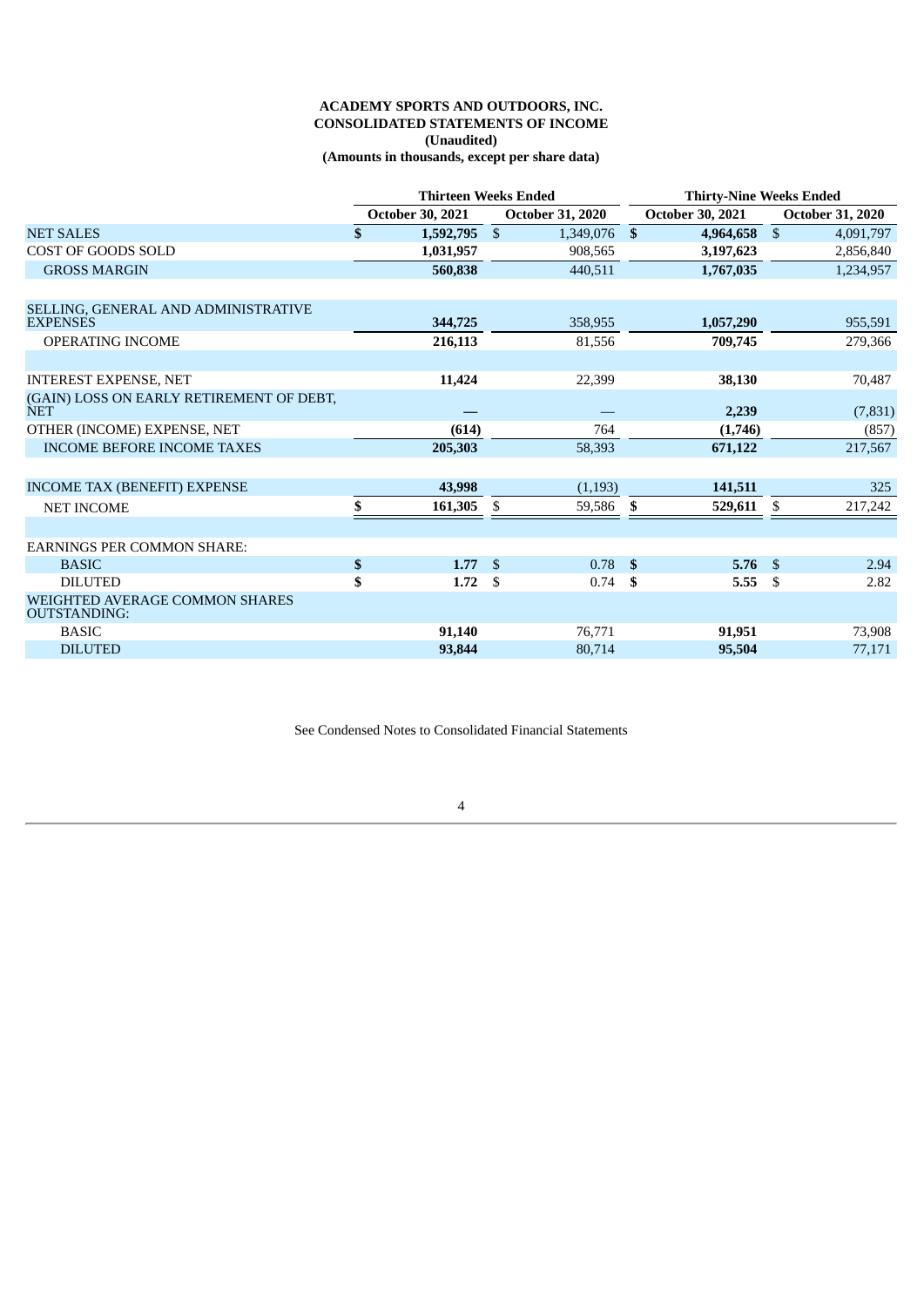# **ACADEMY SPORTS AND OUTDOORS, INC. CONSOLIDATED STATEMENTS OF COMPREHENSIVE INCOME (Unaudited) (Amounts in thousands)**

|                                                    | <b>Thirteen Weeks Ended</b> |      |                         |  | <b>Thirty-Nine Weeks Ended</b> |  |                         |
|----------------------------------------------------|-----------------------------|------|-------------------------|--|--------------------------------|--|-------------------------|
|                                                    | <b>October 30, 2021</b>     |      | <b>October 31, 2020</b> |  | <b>October 30, 2021</b>        |  | <b>October 31, 2020</b> |
| <b>COMPREHENSIVE INCOME:</b>                       |                             |      |                         |  |                                |  |                         |
| Net income                                         | 161,305                     | - \$ | 59,586 \$               |  | 529,611                        |  | 217,242                 |
| Unrealized loss on interest rate swaps             |                             |      | (331)                   |  |                                |  | (5,371)                 |
| Recognized interest expense on interest rate swaps | 489                         |      | 2.811                   |  | 2,384                          |  | 7,578                   |
| Loss on swaps from debt refinancing                |                             |      | 1,330                   |  |                                |  | 1,330                   |
| Tax expense                                        | (115)                       |      | (498)                   |  | (548)                          |  | (498)                   |
| Total comprehensive income                         | 161,679                     |      | 62,898                  |  | 531,447                        |  | 220,281                 |

See Condensed Notes to Consolidated Financial Statements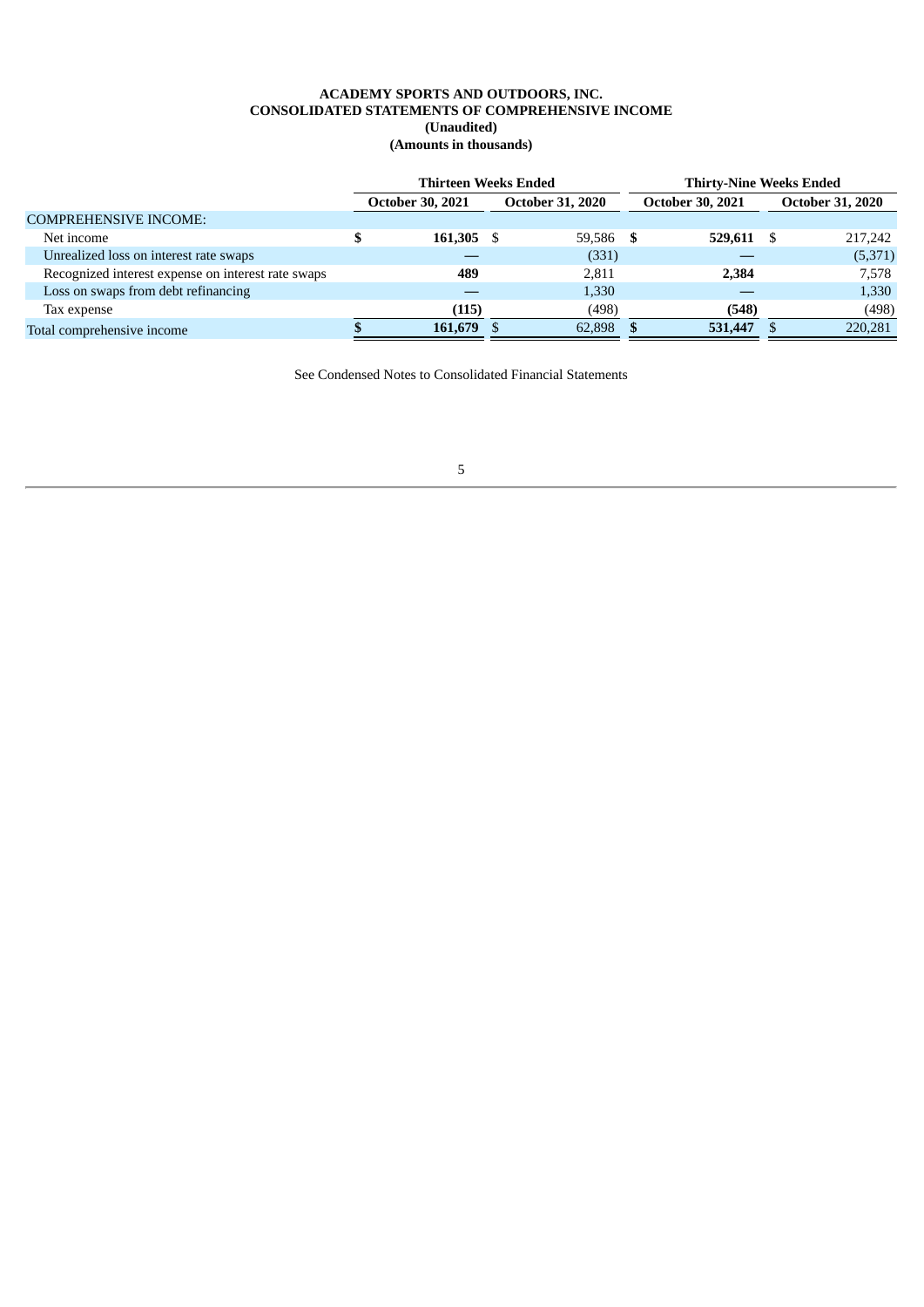#### **ACADEMY SPORTS AND OUTDOORS, INC. CONSOLIDATED STATEMENTS OF PARTNERS' / STOCKHOLDERS' EQUITY (Unaudited) (Amounts in thousands)**

|                                                                                         |                          | Redeemable<br><b>Membership Units</b> |              |                                        |          |                             | Partners' / Stockholders' Equity        |                             |                                              |                                                                            | <b>Total</b><br>Membership<br><b>Units</b><br><b>Common Stock</b> |
|-----------------------------------------------------------------------------------------|--------------------------|---------------------------------------|--------------|----------------------------------------|----------|-----------------------------|-----------------------------------------|-----------------------------|----------------------------------------------|----------------------------------------------------------------------------|-------------------------------------------------------------------|
|                                                                                         |                          |                                       |              | <b>Partners' Equity</b>                |          | <b>Common Stock</b>         | <b>Additional</b><br>Paid-In<br>Capital | Retained<br><b>Earnings</b> | <b>Accumulated</b><br>Other<br>Income (Loss) | Total<br><b>Partners'</b><br>Comprehensive /Stockholders'<br><b>Equity</b> |                                                                   |
|                                                                                         | <b>Units</b>             | <b>Amount</b>                         | <b>Units</b> | <b>Amount</b>                          | Shares   | Amount                      | Amount                                  | <b>Amount</b>               | Amount                                       | <b>Amount</b>                                                              | <b>Units / Shares</b>                                             |
| <b>Balances as of January 30, 2021</b>                                                  |                          | \$                                    |              | \$                                     | 91,114   | $\sqrt{\frac{2}{3}}$<br>911 | \$127,228                               | 987,168<br>$\mathbf{s}$     | $\mathbf{s}$<br>$(3,324)$ \$                 | 1,111,983                                                                  | 91,114                                                            |
| Net income                                                                              |                          |                                       |              | $\sim$                                 |          |                             |                                         | 177,796                     |                                              | 177,796                                                                    |                                                                   |
| Equity compensation                                                                     |                          |                                       |              |                                        |          |                             | 5,874                                   |                             |                                              | 5,874                                                                      |                                                                   |
| Settlement of vested<br><b>Restricted Stock Units</b>                                   |                          |                                       |              |                                        | 87       | $\mathbf{1}$                | (1)                                     |                             |                                              |                                                                            | 87                                                                |
| <b>Share-Based Award Payments</b><br>adjustment for forfeitures                         |                          |                                       |              |                                        |          |                             | 39                                      |                             |                                              | 39                                                                         |                                                                   |
| Stock option exercises                                                                  |                          |                                       |              |                                        | 2,686    | 27                          | 17,230                                  |                             |                                              | 17,257                                                                     | 2,686                                                             |
| Recognized interest expense<br>on interest rate swaps (net of<br>tax impact of $$270$ ) |                          |                                       |              |                                        |          |                             |                                         |                             | 926                                          | 926                                                                        |                                                                   |
| Balances as of May 1, 2021                                                              | $\overline{\phantom{0}}$ | \$                                    |              | \$<br>$\overline{\phantom{0}}$         | 93,887   | \$<br>939                   | \$150,370                               | \$1,164,964                 | \$<br>(2,398)                                | 1,313,875<br>\$                                                            | 93,887                                                            |
| Net income                                                                              |                          |                                       |              | $\overline{\phantom{0}}$               |          |                             |                                         | 190,510                     |                                              | 190,510                                                                    |                                                                   |
| Equity compensation                                                                     |                          |                                       |              |                                        |          |                             | 27,331                                  |                             |                                              | 27,331                                                                     |                                                                   |
| Repurchase of common stock<br>for retirement                                            |                          |                                       |              |                                        | (3,230)  | (32)                        | (5,299)                                 | (94, 669)                   |                                              | (100,000)                                                                  | (3,230)                                                           |
| Settlement of vested<br><b>Restricted Stock Units</b>                                   |                          |                                       |              |                                        | 836      | 8                           | (8)                                     |                             |                                              |                                                                            | 836                                                               |
| Issuance of common stock<br>under employee stock<br>purchase plan                       |                          |                                       |              |                                        | 35       |                             | 945                                     |                             |                                              | 945                                                                        | 35                                                                |
| Stock option exercises                                                                  |                          |                                       |              |                                        | 1,356    | 14                          | 14,407                                  |                             |                                              | 14,421                                                                     | 1,356                                                             |
| Recognized interest expense<br>on interest rate swaps (net of<br>tax impact of $$163$ ) |                          |                                       |              |                                        |          |                             |                                         |                             | 536                                          | 536                                                                        |                                                                   |
| Balances as of July 31, 2021                                                            |                          | \$                                    |              | \$<br>$\overline{\phantom{0}}$         | 92,884   | \$<br>929                   | \$187,746                               | \$1,260,805                 | \$<br>(1,862)                                | <sup>\$</sup><br>1,447,618                                                 | 92,884                                                            |
| Net income                                                                              |                          |                                       |              |                                        |          |                             |                                         | 161,305                     |                                              | 161,305                                                                    |                                                                   |
| Equity compensation                                                                     |                          |                                       |              |                                        |          |                             | 2,921                                   |                             |                                              | 2,921                                                                      |                                                                   |
| Repurchase of common stock<br>for retirement                                            |                          |                                       |              |                                        | (5, 723) | (57)                        | (11, 941)                               | (233, 839)                  |                                              | (245, 837)                                                                 | (5, 723)                                                          |
| Stock option exercises                                                                  |                          |                                       |              |                                        | 1,004    | 10                          | 9,603                                   |                             |                                              | 9,613                                                                      | 1,004                                                             |
| Recognized interest expense<br>on interest rate swaps (net of<br>tax impact of $$115)$  |                          |                                       |              |                                        |          |                             |                                         |                             | 374                                          | 374                                                                        |                                                                   |
| <b>Balances as of October 30, 2021</b>                                                  |                          | \$                                    |              | \$<br>$\overbrace{\phantom{12322111}}$ | 88,165   | <sup>\$</sup>               | 882 \$ 188,329                          | \$1,188,271                 | \$<br>(1, 488)                               | <sup>\$</sup><br>1,375,994                                                 | 88,165                                                            |

See Condensed Notes to Consolidated Financial Statements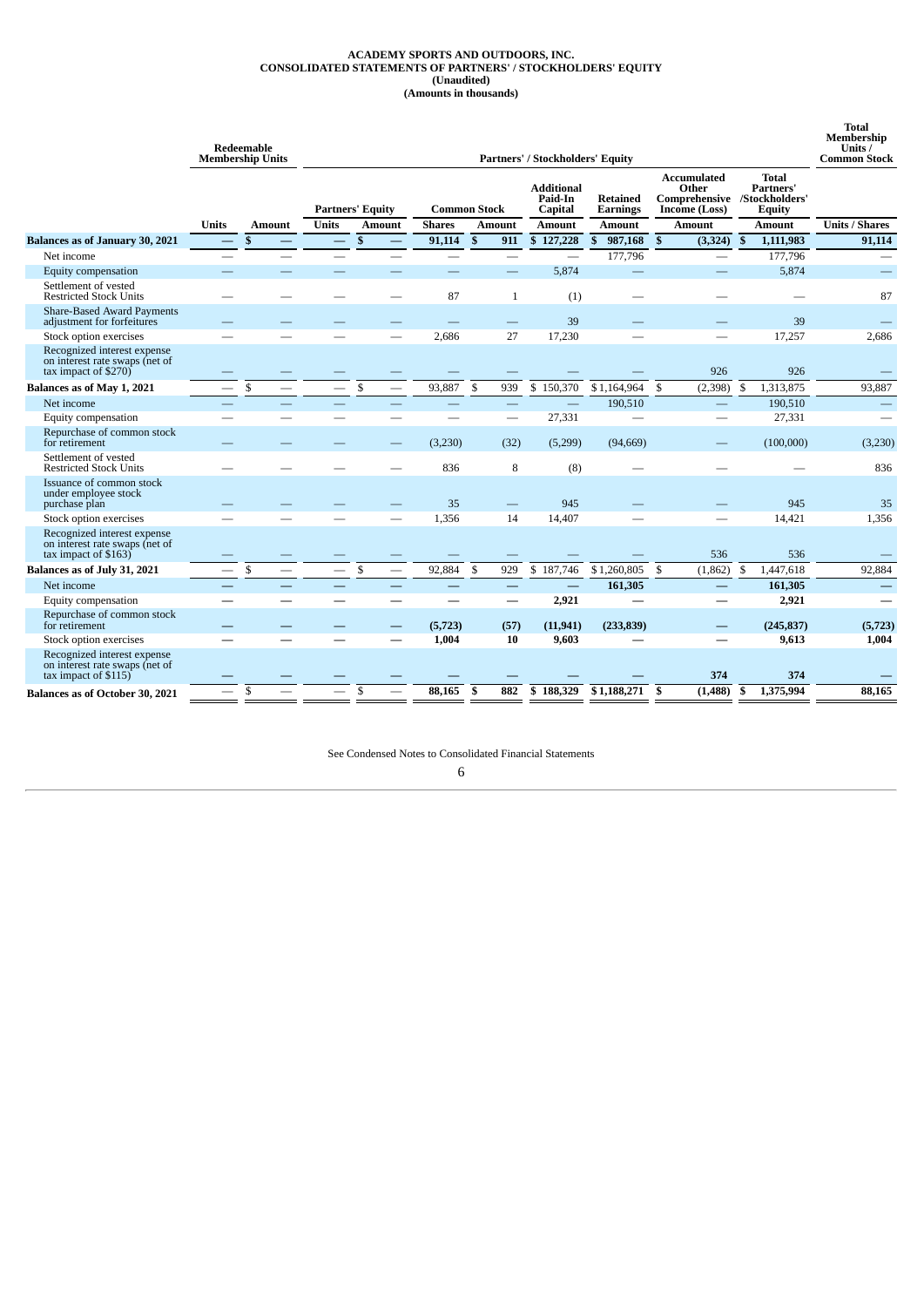#### **ACADEMY SPORTS AND OUTDOORS, INC. CONSOLIDATED STATEMENTS OF PARTNERS' / STOCKHOLDERS' EQUITY (Unaudited) (Amounts in thousands)**

| <b>Accumulated</b><br><b>Total</b><br>Partners' /<br><b>Additional</b><br>Other<br><b>Retained</b><br>Comprehensive<br>Stockholders'<br>Paid-In<br><b>Partners' Equity</b><br><b>Common Stock</b><br>Earnings<br>Capital<br>Income (Loss)<br><b>Equity</b><br>Units / Shares <sup>(1)</sup><br>Units $(1)$<br>Units <sup>(1)</sup><br>Shares $(1)$<br><b>Amount</b><br><b>Amount</b><br><b>Amount</b><br><b>Amount</b><br><b>Amount</b><br><b>Amount</b><br><b>Amount</b><br><b>Balances as of February 1,</b><br>$\mathbb{S}$<br>$\mathbb{S}$<br>\$<br>2,818<br>996,285<br>\$<br>\$<br>\$<br>$(8,066)$ \$<br>988,219<br>72,468<br>2020<br>162<br>72,306<br>(10, 020)<br>(10,020)<br>Net loss<br><b>Equity compensation</b><br>2,109<br>2,109<br><b>Adjustment to Redeemable</b><br>Membership Units for<br>settlement of vested<br><b>Restricted Units</b><br>200<br>(200)<br>12<br>(200)<br>12<br><b>Adjustment to Redeemable</b><br>Membership Units for<br>repurchase of units from<br>(2)<br>(41)<br>$\overline{2}$<br>41<br>41<br>Managers<br>Repurchase of Redeemable<br>Membership Units<br>(2)<br>(37)<br>(37)<br>(2)<br>Unrealized loss on interest<br>(4, 434)<br>(4, 434)<br>rate swaps<br>Recognized interest expense<br>1,893<br>1,893<br>on interest rate swaps<br>\$<br>172<br>\$<br>2,977<br>72,306<br>\$<br>988,178<br>\$<br>\$<br>\$<br>(10,607)<br>$\mathfrak{S}$<br>977,571<br>72,478<br>Balances as of May 2, 2020<br>167,676<br>167,676<br>Net income<br>1,581<br>1,581<br>Equity compensation<br>Unrealized loss on interest<br>(606)<br>(606)<br>rate swaps<br>Recognized interest expense<br>2,874<br>2,874<br>on interest rate swaps<br>\$<br>172<br>\$<br>2,977<br>72,306<br>\$1,157,435<br>\$<br>\$<br><sup>\$</sup><br>(8,339)<br>$\mathfrak{S}$<br>1,149,096<br>72,478<br><b>Balances as of August 1, 2020</b><br>59,586<br>59,586<br>Net income<br>Distributions to holders of<br>Membership Units<br>(257,000)<br>(257,000)<br>$\overbrace{\phantom{aaaaa}}$<br><b>Effect of the Reorganization</b><br>2,977<br>(72, 306)<br>(900, 435)<br>725<br>66,627<br>836,060<br>Transactions<br>(172)<br>(2,977)<br>72,478<br>23,359<br>Equity compensation<br>23,359<br>Issuance of common stock in<br>IPO, net of Offering Costs<br>15,625<br>184,882<br>15,625<br>156<br>184,726<br>Cumulative tax effect<br>resulting from Reorganization<br>(148, 829)<br>Transactions<br>(148, 829)<br>Share-Based Award<br>(32, 819)<br>(32, 819)<br>Payments<br>Stock option exercises<br>$\mathbf{1}$<br>$\mathbf{1}$<br>Unrealized loss on interest<br>rate swaps (net of tax impact<br>of \$53)<br>(278)<br>(278)<br>Recognized interest expense<br>on interest rate swaps (net of<br>tax impact of \$221)<br>2,590<br>2,590<br>Loss on swaps from debt<br>refinancing (net of tax impact<br>1,000<br>1,000<br>of \$330)<br>$\mathbb{S}$<br>\$<br>88,104<br>\$<br>881<br><sup>\$</sup><br>93,064<br>\$895,646<br>\$<br>(5,027)<br>984,564<br>88,104<br>\$<br><b>Balances as of October 31, 2020</b><br>$\qquad \qquad \longleftarrow$ | <b>Membership Units</b> | Redeemable |  |  |  | <b>Partners' / Stockholders' Equity</b> |  |  | <b>Total</b><br>Membership<br>Units /<br><b>Common Stock</b> |
|----------------------------------------------------------------------------------------------------------------------------------------------------------------------------------------------------------------------------------------------------------------------------------------------------------------------------------------------------------------------------------------------------------------------------------------------------------------------------------------------------------------------------------------------------------------------------------------------------------------------------------------------------------------------------------------------------------------------------------------------------------------------------------------------------------------------------------------------------------------------------------------------------------------------------------------------------------------------------------------------------------------------------------------------------------------------------------------------------------------------------------------------------------------------------------------------------------------------------------------------------------------------------------------------------------------------------------------------------------------------------------------------------------------------------------------------------------------------------------------------------------------------------------------------------------------------------------------------------------------------------------------------------------------------------------------------------------------------------------------------------------------------------------------------------------------------------------------------------------------------------------------------------------------------------------------------------------------------------------------------------------------------------------------------------------------------------------------------------------------------------------------------------------------------------------------------------------------------------------------------------------------------------------------------------------------------------------------------------------------------------------------------------------------------------------------------------------------------------------------------------------------------------------------------------------------------------------------------------------------------------------------------------------------------------------------------------------------------------------------------------------------------------------------------------------------------------------------------------------------------------------------------------------------------------------------------------------------------------------------------------------------------------------------------------------|-------------------------|------------|--|--|--|-----------------------------------------|--|--|--------------------------------------------------------------|
|                                                                                                                                                                                                                                                                                                                                                                                                                                                                                                                                                                                                                                                                                                                                                                                                                                                                                                                                                                                                                                                                                                                                                                                                                                                                                                                                                                                                                                                                                                                                                                                                                                                                                                                                                                                                                                                                                                                                                                                                                                                                                                                                                                                                                                                                                                                                                                                                                                                                                                                                                                                                                                                                                                                                                                                                                                                                                                                                                                                                                                                          |                         |            |  |  |  |                                         |  |  |                                                              |
|                                                                                                                                                                                                                                                                                                                                                                                                                                                                                                                                                                                                                                                                                                                                                                                                                                                                                                                                                                                                                                                                                                                                                                                                                                                                                                                                                                                                                                                                                                                                                                                                                                                                                                                                                                                                                                                                                                                                                                                                                                                                                                                                                                                                                                                                                                                                                                                                                                                                                                                                                                                                                                                                                                                                                                                                                                                                                                                                                                                                                                                          |                         |            |  |  |  |                                         |  |  |                                                              |
|                                                                                                                                                                                                                                                                                                                                                                                                                                                                                                                                                                                                                                                                                                                                                                                                                                                                                                                                                                                                                                                                                                                                                                                                                                                                                                                                                                                                                                                                                                                                                                                                                                                                                                                                                                                                                                                                                                                                                                                                                                                                                                                                                                                                                                                                                                                                                                                                                                                                                                                                                                                                                                                                                                                                                                                                                                                                                                                                                                                                                                                          |                         |            |  |  |  |                                         |  |  |                                                              |
|                                                                                                                                                                                                                                                                                                                                                                                                                                                                                                                                                                                                                                                                                                                                                                                                                                                                                                                                                                                                                                                                                                                                                                                                                                                                                                                                                                                                                                                                                                                                                                                                                                                                                                                                                                                                                                                                                                                                                                                                                                                                                                                                                                                                                                                                                                                                                                                                                                                                                                                                                                                                                                                                                                                                                                                                                                                                                                                                                                                                                                                          |                         |            |  |  |  |                                         |  |  |                                                              |
|                                                                                                                                                                                                                                                                                                                                                                                                                                                                                                                                                                                                                                                                                                                                                                                                                                                                                                                                                                                                                                                                                                                                                                                                                                                                                                                                                                                                                                                                                                                                                                                                                                                                                                                                                                                                                                                                                                                                                                                                                                                                                                                                                                                                                                                                                                                                                                                                                                                                                                                                                                                                                                                                                                                                                                                                                                                                                                                                                                                                                                                          |                         |            |  |  |  |                                         |  |  |                                                              |
|                                                                                                                                                                                                                                                                                                                                                                                                                                                                                                                                                                                                                                                                                                                                                                                                                                                                                                                                                                                                                                                                                                                                                                                                                                                                                                                                                                                                                                                                                                                                                                                                                                                                                                                                                                                                                                                                                                                                                                                                                                                                                                                                                                                                                                                                                                                                                                                                                                                                                                                                                                                                                                                                                                                                                                                                                                                                                                                                                                                                                                                          |                         |            |  |  |  |                                         |  |  |                                                              |
|                                                                                                                                                                                                                                                                                                                                                                                                                                                                                                                                                                                                                                                                                                                                                                                                                                                                                                                                                                                                                                                                                                                                                                                                                                                                                                                                                                                                                                                                                                                                                                                                                                                                                                                                                                                                                                                                                                                                                                                                                                                                                                                                                                                                                                                                                                                                                                                                                                                                                                                                                                                                                                                                                                                                                                                                                                                                                                                                                                                                                                                          |                         |            |  |  |  |                                         |  |  |                                                              |
|                                                                                                                                                                                                                                                                                                                                                                                                                                                                                                                                                                                                                                                                                                                                                                                                                                                                                                                                                                                                                                                                                                                                                                                                                                                                                                                                                                                                                                                                                                                                                                                                                                                                                                                                                                                                                                                                                                                                                                                                                                                                                                                                                                                                                                                                                                                                                                                                                                                                                                                                                                                                                                                                                                                                                                                                                                                                                                                                                                                                                                                          |                         |            |  |  |  |                                         |  |  |                                                              |
|                                                                                                                                                                                                                                                                                                                                                                                                                                                                                                                                                                                                                                                                                                                                                                                                                                                                                                                                                                                                                                                                                                                                                                                                                                                                                                                                                                                                                                                                                                                                                                                                                                                                                                                                                                                                                                                                                                                                                                                                                                                                                                                                                                                                                                                                                                                                                                                                                                                                                                                                                                                                                                                                                                                                                                                                                                                                                                                                                                                                                                                          |                         |            |  |  |  |                                         |  |  |                                                              |
|                                                                                                                                                                                                                                                                                                                                                                                                                                                                                                                                                                                                                                                                                                                                                                                                                                                                                                                                                                                                                                                                                                                                                                                                                                                                                                                                                                                                                                                                                                                                                                                                                                                                                                                                                                                                                                                                                                                                                                                                                                                                                                                                                                                                                                                                                                                                                                                                                                                                                                                                                                                                                                                                                                                                                                                                                                                                                                                                                                                                                                                          |                         |            |  |  |  |                                         |  |  |                                                              |
|                                                                                                                                                                                                                                                                                                                                                                                                                                                                                                                                                                                                                                                                                                                                                                                                                                                                                                                                                                                                                                                                                                                                                                                                                                                                                                                                                                                                                                                                                                                                                                                                                                                                                                                                                                                                                                                                                                                                                                                                                                                                                                                                                                                                                                                                                                                                                                                                                                                                                                                                                                                                                                                                                                                                                                                                                                                                                                                                                                                                                                                          |                         |            |  |  |  |                                         |  |  |                                                              |
|                                                                                                                                                                                                                                                                                                                                                                                                                                                                                                                                                                                                                                                                                                                                                                                                                                                                                                                                                                                                                                                                                                                                                                                                                                                                                                                                                                                                                                                                                                                                                                                                                                                                                                                                                                                                                                                                                                                                                                                                                                                                                                                                                                                                                                                                                                                                                                                                                                                                                                                                                                                                                                                                                                                                                                                                                                                                                                                                                                                                                                                          |                         |            |  |  |  |                                         |  |  |                                                              |
|                                                                                                                                                                                                                                                                                                                                                                                                                                                                                                                                                                                                                                                                                                                                                                                                                                                                                                                                                                                                                                                                                                                                                                                                                                                                                                                                                                                                                                                                                                                                                                                                                                                                                                                                                                                                                                                                                                                                                                                                                                                                                                                                                                                                                                                                                                                                                                                                                                                                                                                                                                                                                                                                                                                                                                                                                                                                                                                                                                                                                                                          |                         |            |  |  |  |                                         |  |  |                                                              |
|                                                                                                                                                                                                                                                                                                                                                                                                                                                                                                                                                                                                                                                                                                                                                                                                                                                                                                                                                                                                                                                                                                                                                                                                                                                                                                                                                                                                                                                                                                                                                                                                                                                                                                                                                                                                                                                                                                                                                                                                                                                                                                                                                                                                                                                                                                                                                                                                                                                                                                                                                                                                                                                                                                                                                                                                                                                                                                                                                                                                                                                          |                         |            |  |  |  |                                         |  |  |                                                              |
|                                                                                                                                                                                                                                                                                                                                                                                                                                                                                                                                                                                                                                                                                                                                                                                                                                                                                                                                                                                                                                                                                                                                                                                                                                                                                                                                                                                                                                                                                                                                                                                                                                                                                                                                                                                                                                                                                                                                                                                                                                                                                                                                                                                                                                                                                                                                                                                                                                                                                                                                                                                                                                                                                                                                                                                                                                                                                                                                                                                                                                                          |                         |            |  |  |  |                                         |  |  |                                                              |
|                                                                                                                                                                                                                                                                                                                                                                                                                                                                                                                                                                                                                                                                                                                                                                                                                                                                                                                                                                                                                                                                                                                                                                                                                                                                                                                                                                                                                                                                                                                                                                                                                                                                                                                                                                                                                                                                                                                                                                                                                                                                                                                                                                                                                                                                                                                                                                                                                                                                                                                                                                                                                                                                                                                                                                                                                                                                                                                                                                                                                                                          |                         |            |  |  |  |                                         |  |  |                                                              |
|                                                                                                                                                                                                                                                                                                                                                                                                                                                                                                                                                                                                                                                                                                                                                                                                                                                                                                                                                                                                                                                                                                                                                                                                                                                                                                                                                                                                                                                                                                                                                                                                                                                                                                                                                                                                                                                                                                                                                                                                                                                                                                                                                                                                                                                                                                                                                                                                                                                                                                                                                                                                                                                                                                                                                                                                                                                                                                                                                                                                                                                          |                         |            |  |  |  |                                         |  |  |                                                              |
|                                                                                                                                                                                                                                                                                                                                                                                                                                                                                                                                                                                                                                                                                                                                                                                                                                                                                                                                                                                                                                                                                                                                                                                                                                                                                                                                                                                                                                                                                                                                                                                                                                                                                                                                                                                                                                                                                                                                                                                                                                                                                                                                                                                                                                                                                                                                                                                                                                                                                                                                                                                                                                                                                                                                                                                                                                                                                                                                                                                                                                                          |                         |            |  |  |  |                                         |  |  |                                                              |
|                                                                                                                                                                                                                                                                                                                                                                                                                                                                                                                                                                                                                                                                                                                                                                                                                                                                                                                                                                                                                                                                                                                                                                                                                                                                                                                                                                                                                                                                                                                                                                                                                                                                                                                                                                                                                                                                                                                                                                                                                                                                                                                                                                                                                                                                                                                                                                                                                                                                                                                                                                                                                                                                                                                                                                                                                                                                                                                                                                                                                                                          |                         |            |  |  |  |                                         |  |  |                                                              |
|                                                                                                                                                                                                                                                                                                                                                                                                                                                                                                                                                                                                                                                                                                                                                                                                                                                                                                                                                                                                                                                                                                                                                                                                                                                                                                                                                                                                                                                                                                                                                                                                                                                                                                                                                                                                                                                                                                                                                                                                                                                                                                                                                                                                                                                                                                                                                                                                                                                                                                                                                                                                                                                                                                                                                                                                                                                                                                                                                                                                                                                          |                         |            |  |  |  |                                         |  |  |                                                              |
|                                                                                                                                                                                                                                                                                                                                                                                                                                                                                                                                                                                                                                                                                                                                                                                                                                                                                                                                                                                                                                                                                                                                                                                                                                                                                                                                                                                                                                                                                                                                                                                                                                                                                                                                                                                                                                                                                                                                                                                                                                                                                                                                                                                                                                                                                                                                                                                                                                                                                                                                                                                                                                                                                                                                                                                                                                                                                                                                                                                                                                                          |                         |            |  |  |  |                                         |  |  |                                                              |
|                                                                                                                                                                                                                                                                                                                                                                                                                                                                                                                                                                                                                                                                                                                                                                                                                                                                                                                                                                                                                                                                                                                                                                                                                                                                                                                                                                                                                                                                                                                                                                                                                                                                                                                                                                                                                                                                                                                                                                                                                                                                                                                                                                                                                                                                                                                                                                                                                                                                                                                                                                                                                                                                                                                                                                                                                                                                                                                                                                                                                                                          |                         |            |  |  |  |                                         |  |  |                                                              |
|                                                                                                                                                                                                                                                                                                                                                                                                                                                                                                                                                                                                                                                                                                                                                                                                                                                                                                                                                                                                                                                                                                                                                                                                                                                                                                                                                                                                                                                                                                                                                                                                                                                                                                                                                                                                                                                                                                                                                                                                                                                                                                                                                                                                                                                                                                                                                                                                                                                                                                                                                                                                                                                                                                                                                                                                                                                                                                                                                                                                                                                          |                         |            |  |  |  |                                         |  |  |                                                              |
|                                                                                                                                                                                                                                                                                                                                                                                                                                                                                                                                                                                                                                                                                                                                                                                                                                                                                                                                                                                                                                                                                                                                                                                                                                                                                                                                                                                                                                                                                                                                                                                                                                                                                                                                                                                                                                                                                                                                                                                                                                                                                                                                                                                                                                                                                                                                                                                                                                                                                                                                                                                                                                                                                                                                                                                                                                                                                                                                                                                                                                                          |                         |            |  |  |  |                                         |  |  |                                                              |
|                                                                                                                                                                                                                                                                                                                                                                                                                                                                                                                                                                                                                                                                                                                                                                                                                                                                                                                                                                                                                                                                                                                                                                                                                                                                                                                                                                                                                                                                                                                                                                                                                                                                                                                                                                                                                                                                                                                                                                                                                                                                                                                                                                                                                                                                                                                                                                                                                                                                                                                                                                                                                                                                                                                                                                                                                                                                                                                                                                                                                                                          |                         |            |  |  |  |                                         |  |  |                                                              |
|                                                                                                                                                                                                                                                                                                                                                                                                                                                                                                                                                                                                                                                                                                                                                                                                                                                                                                                                                                                                                                                                                                                                                                                                                                                                                                                                                                                                                                                                                                                                                                                                                                                                                                                                                                                                                                                                                                                                                                                                                                                                                                                                                                                                                                                                                                                                                                                                                                                                                                                                                                                                                                                                                                                                                                                                                                                                                                                                                                                                                                                          |                         |            |  |  |  |                                         |  |  |                                                              |
|                                                                                                                                                                                                                                                                                                                                                                                                                                                                                                                                                                                                                                                                                                                                                                                                                                                                                                                                                                                                                                                                                                                                                                                                                                                                                                                                                                                                                                                                                                                                                                                                                                                                                                                                                                                                                                                                                                                                                                                                                                                                                                                                                                                                                                                                                                                                                                                                                                                                                                                                                                                                                                                                                                                                                                                                                                                                                                                                                                                                                                                          |                         |            |  |  |  |                                         |  |  |                                                              |
|                                                                                                                                                                                                                                                                                                                                                                                                                                                                                                                                                                                                                                                                                                                                                                                                                                                                                                                                                                                                                                                                                                                                                                                                                                                                                                                                                                                                                                                                                                                                                                                                                                                                                                                                                                                                                                                                                                                                                                                                                                                                                                                                                                                                                                                                                                                                                                                                                                                                                                                                                                                                                                                                                                                                                                                                                                                                                                                                                                                                                                                          |                         |            |  |  |  |                                         |  |  |                                                              |

 $<sup>(1)</sup>$  See Retrospective Presentation of Ownership Exchange in Note 2. See Condensed Notes to Consolidated Financial Statements</sup>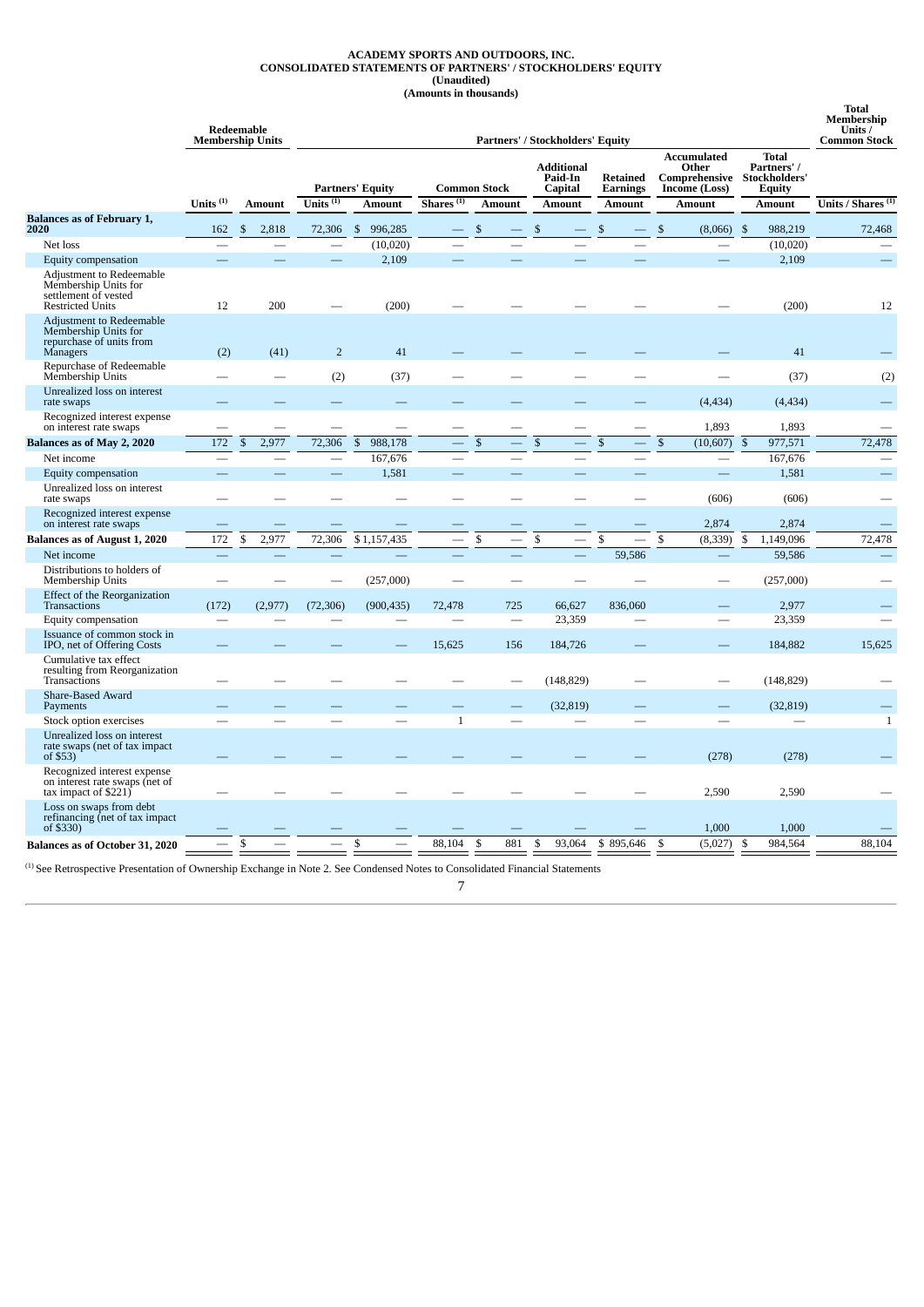# **ACADEMY SPORTS AND OUTDOORS, INC. CONSOLIDATED STATEMENTS OF CASH FLOWS (Unaudited) (Amounts in thousands)**

|                                                                                   | <b>Thirty-Nine Weeks Ended</b> |                    |                  |           |  |
|-----------------------------------------------------------------------------------|--------------------------------|--------------------|------------------|-----------|--|
|                                                                                   |                                | October 30, 2021   | October 31, 2020 |           |  |
| CASH FLOWS FROM OPERATING ACTIVITIES:                                             |                                |                    |                  |           |  |
| Net income                                                                        | \$                             | 529,611 \$         |                  | 217,242   |  |
| Adjustments to reconcile net income to net cash provided by operating activities: |                                |                    |                  |           |  |
| Depreciation and amortization                                                     |                                | 77,767             |                  | 79,718    |  |
| Non-cash lease expense                                                            |                                | 708                |                  | 14,870    |  |
| Equity compensation                                                               |                                | 36,126             |                  | 27,049    |  |
| Amortization of terminated interest rate swaps, deferred loan and other costs     |                                | 4,787              |                  | 2,734     |  |
| Loss on swaps from debt refinancing                                               |                                |                    |                  | 1,330     |  |
| Deferred income taxes                                                             |                                | 48,991             |                  | (11, 739) |  |
| Non-cash (gain) loss on early retirement of debt, net                             |                                | 2,239              |                  | (7, 831)  |  |
| <b>Casualty loss</b>                                                              |                                |                    |                  | 114       |  |
| Changes in assets and liabilities:                                                |                                |                    |                  |           |  |
| Accounts receivable, net                                                          |                                | 4,938              |                  | 2,121     |  |
| Merchandise inventories, net                                                      |                                | (335, 945)         |                  | 16,727    |  |
| Prepaid expenses and other current assets                                         |                                | (16, 177)          |                  | (1, 151)  |  |
| Other noncurrent assets                                                           |                                | 2,207              |                  | 245       |  |
| Accounts payable                                                                  |                                | 128,743            |                  | 439,682   |  |
| Accrued expenses and other current liabilities                                    |                                | 34,683             |                  | 44,733    |  |
| Income taxes payable                                                              |                                | (1,830)            |                  | 9,590     |  |
| Other long-term liabilities                                                       |                                | (1,785)            |                  | 21,784    |  |
| Net cash provided by operating activities                                         |                                | 515,063            |                  | 857,218   |  |
| CASH FLOWS FROM INVESTING ACTIVITIES:                                             |                                |                    |                  |           |  |
| Capital expenditures                                                              |                                | (58, 567)          |                  | (21, 915) |  |
| Purchases of intangible assets                                                    |                                | (144)              |                  |           |  |
| Notes receivable from member                                                      |                                |                    |                  | 8,125     |  |
| Net cash used in investing activities                                             |                                | (58, 711)          |                  | (13,790)  |  |
| CASH FLOWS FROM FINANCING ACTIVITIES:                                             |                                |                    |                  |           |  |
| Proceeds from ABL Facility                                                        |                                |                    |                  | 500,000   |  |
| Repayment of ABL Facility                                                         |                                |                    |                  | (500,000) |  |
| Repayment of Term Loan                                                            |                                | (101, 500)         |                  | (29, 653) |  |
| Debt issuance fees                                                                |                                | (927)              |                  | (556)     |  |
| Share-Based Award Payments                                                        |                                | (11,214)           |                  | (20, 724) |  |
| Distribution                                                                      |                                |                    |                  | (257,000) |  |
| Proceeds from issuance of common stock, net of Offering Costs                     |                                |                    |                  | 184,882   |  |
| Proceeds from exercise of stock options                                           |                                | 41,292             |                  |           |  |
| Proceeds from issuance of common stock under employee stock purchase program      |                                | 945                |                  |           |  |
| Taxes paid related to net share settlement of equity awards                       |                                | (15, 418)          |                  |           |  |
| Repurchase of common stock for retirement                                         |                                | (345, 837)         |                  |           |  |
| Repurchase of Redeemable Membership Units                                         |                                |                    |                  | (37)      |  |
| Net cash used in financing activities                                             |                                | (432, 659)         |                  | (123,088) |  |
| NET INCREASE IN CASH AND CASH EQUIVALENTS                                         |                                | 23,693             |                  | 720,340   |  |
| CASH AND CASH EQUIVALENTS AT BEGINNING OF PERIOD                                  |                                | 377,604            |                  | 149,385   |  |
| CASH AND CASH EQUIVALENTS AT END OF PERIOD                                        | \$                             | 401,297 \$         |                  | 869,725   |  |
| SUPPLEMENTAL DISCLOSURES OF CASH FLOW INFORMATION:                                |                                |                    |                  |           |  |
| Cash paid for interest                                                            | \$                             | 28,481 \$          |                  | 68,759    |  |
| Cash paid for income taxes                                                        | \$                             | 95,799 \$          |                  | 2,461     |  |
|                                                                                   |                                |                    |                  |           |  |
| NON-CASH INVESTING AND FINANCING ACTIVITIES:                                      |                                |                    |                  |           |  |
| Non-cash issuance of common shares                                                | \$                             | 501S               |                  | 132       |  |
| Change in capital expenditures in accounts payable and accrued liabilities        | \$<br>\$                       | 950<br>$10,924$ \$ | - \$             | 985       |  |
| Right-of-use assets obtained in exchange for new operating leases                 |                                |                    |                  | 84,595    |  |

See Condensed Notes to Consolidated Financial Statements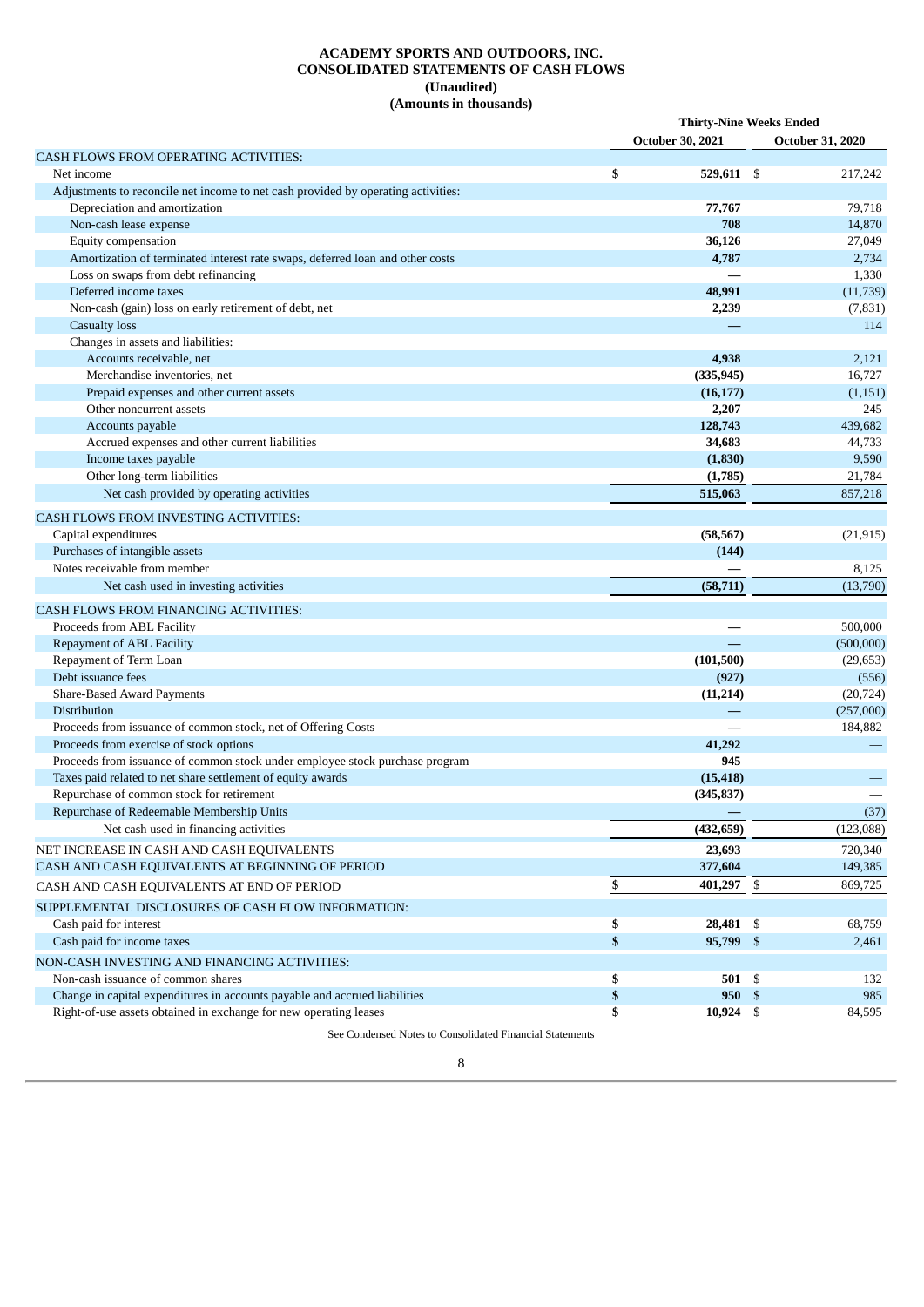# **ACADEMY SPORTS AND OUTDOORS, INC. CONDENSED NOTES TO CONSOLIDATED FINANCIAL STATEMENTS (Unaudited)**

### **1. Nature of Operations**

# *The Company*

All references to "we", "us," "our" or the "Company" in the financial statements refer to, (1) prior to October 1, 2020, New Academy Holding Company, LLC, a Delaware limited liability company ("NAHC") and the prior parent holding company for our operations, and its consolidated subsidiaries; and (2) on and after October 1, 2020, Academy Sports and Outdoors, Inc., a Delaware corporation ("ASO, Inc.") and the current parent holding company of our operations, and its consolidated subsidiaries. We conduct our operations primarily through our parent holding company's indirect subsidiary, Academy, Ltd., a Texas limited partnership doing business as "Academy Sports + Outdoors", or Academy, Ltd. Our fiscal year represents the 52 or 53 weeks ending on the Saturday closest to January 31. On August 3, 2011, an investment entity owned by investment funds and other entities affiliated with Kohlberg Kravis Roberts & Co. L.P. (collectively, "KKR"), acquired a majority interest in the Company. Upon completion of the September 2021 Secondary Offering (as defined below), KKR no longer holds an ownership interest in the Company.

The Company is one of the leading full-line sporting goods and outdoor recreational products retailers in the United States in terms of net sales. As of October 30, 2021, we operated 259 "Academy Sports + Outdoors" retail locations in 16 states and three distribution centers located in Katy, Texas, Twiggs County, Georgia and Cookeville, Tennessee. We also sell merchandise to customers across most of the United States via our *academy.com* website.

# *Initial Public Offering and Reorganization Transactions*

On October 6, 2020, ASO, Inc. completed an initial public offering (the "IPO") in which we issued and sold 15,625,000 shares of common stock, \$0.01 par value for cash consideration of \$12.22 per share (representing an initial public offering price of \$13.00 per share, net of underwriting discounts) to a syndicate of underwriters led by Credit Suisse Securities (USA) LLC and J.P. Morgan Securities LLC, as representatives, resulting in net proceeds of approximately \$184.9 million after deducting underwriting discounts, which included approximately \$2.7 million paid to KKR Capital Markets LLC ("KCM"), an affiliate of KKR, for underwriting services in connection with the IPO, and \$6.1 million in costs directly associated with the IPO ("Offering Costs"), such as legal and accounting fees. The shares sold in the offering were registered under the Securities Act of 1933, as amended (the "Securities Act"), pursuant to our registration statement on Form S-1 (File No. 333-248683) (the "Registration Statement"), which was declared effective by the Securities and Exchange Commission (the "SEC") on October 1, 2020.

In connection with our IPO, we completed a series of reorganization transactions (the "Reorganization Transactions") that resulted in:

- NAHC, the previous parent holding company for the Company, being contributed to ASO, Inc. by its members and becoming a whollyowned subsidiary of ASO, Inc., which thereupon became our parent holding company; and
- one share of common stock of ASO, Inc. issued to then-existing members of NAHC for every 3.15 membership units of NAHC contributed to ASO, Inc.

### *IPO Over-Allotment Exercise*

On November 3, 2020, ASO, Inc. issued and sold an additional 1,807,495 shares of the Company's common stock, par value \$0.01 per share, for cash consideration of \$12.22 per share (representing an initial public offering price of \$13.00 per share, net of underwriting discounts) to the IPO underwriters, resulting in approximately \$22.1 million in proceeds net of underwriting discounts, which included \$0.3 million paid to KCM for underwriting services, pursuant to the partial exercise by the underwriters of their option to purchase up to 2,343,750 additional shares to cover overallotments in connection with the IPO (the "IPO Over-Allotment Exercise"). The option expired with respect to the remaining shares.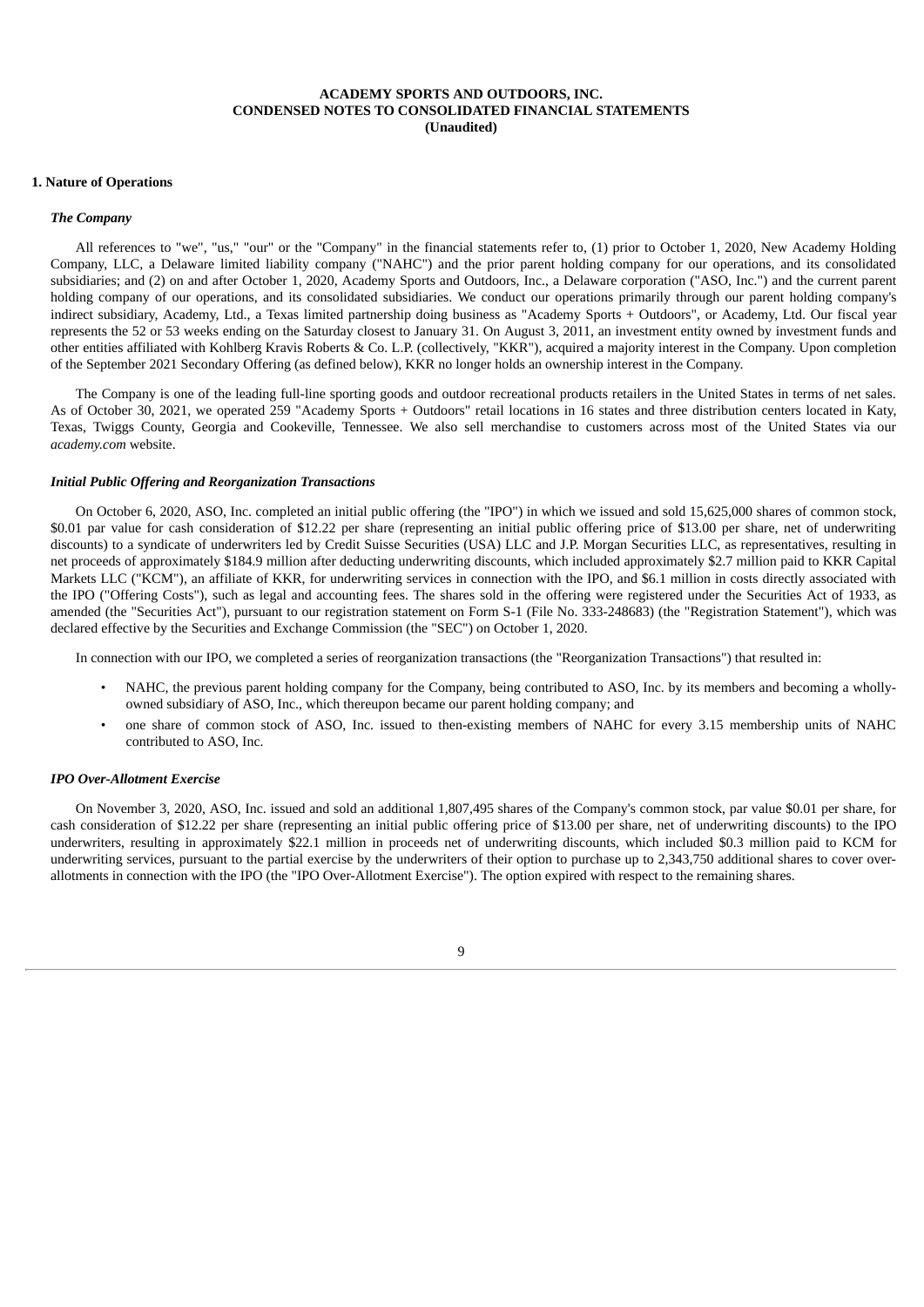### *Secondary Offering*

On January 27, 2021, ASO, Inc. entered into an Underwriting Agreement (the "Underwriting Agreement"), by and among ASO, Inc., Allstar LLC, Allstar Co-Invest Blocker L.P., KKR 2006 Allstar Blocker L.P., MSI 2011 LLC, MG Family Limited Partnership and the former management selling stockholder named therein (collectively, the "Selling Stockholders"), and Credit Suisse Securities (USA) LLC and J.P. Morgan Securities LLC, as representatives of the several underwriters named therein (the "Underwriters"), relating to an underwritten offering of 12,000,000 shares of common stock (the "Secondary Offering"), pursuant to the Company's Registration Statement on Form S-1 (File No. 333-252390), filed on January 25, 2021. The Selling Stockholders granted the Underwriters the option to purchase, within 30 days from the date of the Underwriting Agreement, an additional 1,800,000 shares of common stock. On January 29, 2021, the Underwriters exercised in full their option to purchase the additional shares. The Secondary Offering was completed on February 1, 2021. Pursuant to the Underwriting Agreement, the Underwriters purchased the shares from the Selling Stockholders at a price of approximately \$20.69 per share. The Company did not receive any proceeds from the Secondary Offering.

#### *May 2021 Secondary Offering and Stock Repurchase*

On May 5, 2021, ASO, Inc. entered into an underwriting agreement (the "May 2021 Underwriting Agreement"), by and among ASO, Inc., Allstar LLC, Allstar Co-Invest Blocker L.P., KKR 2006 Allstar Blocker L.P., MSI 2011 LLC and MG Family Limited Partnership (collectively, the "May 2021 Selling Stockholders"), and Credit Suisse Securities (USA) LLC and J.P. Morgan Securities LLC, as representatives of the several underwriters named therein (the "May 2021 Underwriters"), relating to an underwritten offering of 14,000,000 shares of common stock at \$30.96 per share (the "May 2021 Secondary Offering"), pursuant to the Company's Registration Statement on Form S-1 (File No. 333-255720), filed on May 3, 2021. The May 2021 Selling Stockholders granted the May 2021 Underwriters the option to purchase, within 30 days from the date of the May 2021 Underwriting Agreement, an additional 2,100,000 shares of common stock. On May 6, 2021, the May 2021 Underwriters exercised in full their option to purchase the additional shares. The May 2021 Secondary Offering also included the Company's repurchase and simultaneous retirement of 3,229,974 shares out of the 14,000,000 shares at \$30.96 per share, the same price granted to the May 2021 Underwriters, which was at a discount to the prevailing market price at the time of repurchase (see Note 9). The May 2021 Secondary Offering was completed on May 10, 2021. The Company did not receive any proceeds from the May 2021 Secondary Offering.

The May 2021 Secondary Offering reduced the KKR ownership interest in the Company, resulting in a vesting event (the "2021 Vesting Event") for awards granted under the 2011 Unit Incentive Plan, whereby unvested time awards and performance-based awards which had previously met their performance targets vested and unvested performance-based awards which had not previously met their performance targets were forfeited. As a result, we incurred approximately \$24.9 million in non-cash expenses related to equity-based compensation and approximately \$15.4 million of cash expenses related to taxes on equity-based compensation. Additionally, approximately \$8.2 million of Share-Based Award Payments (see Note 9) for equity-based compensation distributions were accelerated during the 2021 second quarter.

#### *September 2021 Secondary Offering and Stock Repurchase*

On September 14, 2021, ASO, Inc. entered into an underwriting agreement (the "September 2021 Underwriting Agreement"), by and among ASO, Inc., Allstar LLC, Allstar Co-Invest Blocker L.P. and KKR 2006 Allstar Blocker L.P. (collectively, the "September 2021 Selling Stockholders"), and Credit Suisse Securities (USA) LLC, as representative of the several underwriters named therein (the "September 2021 Underwriters"), relating to an underwritten offering (the "September 2021 Secondary Offering") of 18,645,602 shares of common stock at approximately \$43.52 per share, pursuant to the Company's Registration Statement on Form S-1 (File No. 333-259477), filed on September 13, 2021. The September 2021 Secondary Offering also included the Company's repurchase and simultaneous retirement of 4,500,000 shares out of the 18,645,602 shares of common stock at approximately \$43.52, the same price granted to the September 2021 Underwriters, which was at a discount to the prevailing market price at the time of repurchase (see Note 9). The September 2021 Secondary Offering was completed on September 17, 2021. The Company did not receive any proceeds from the September 2021 Secondary Offering.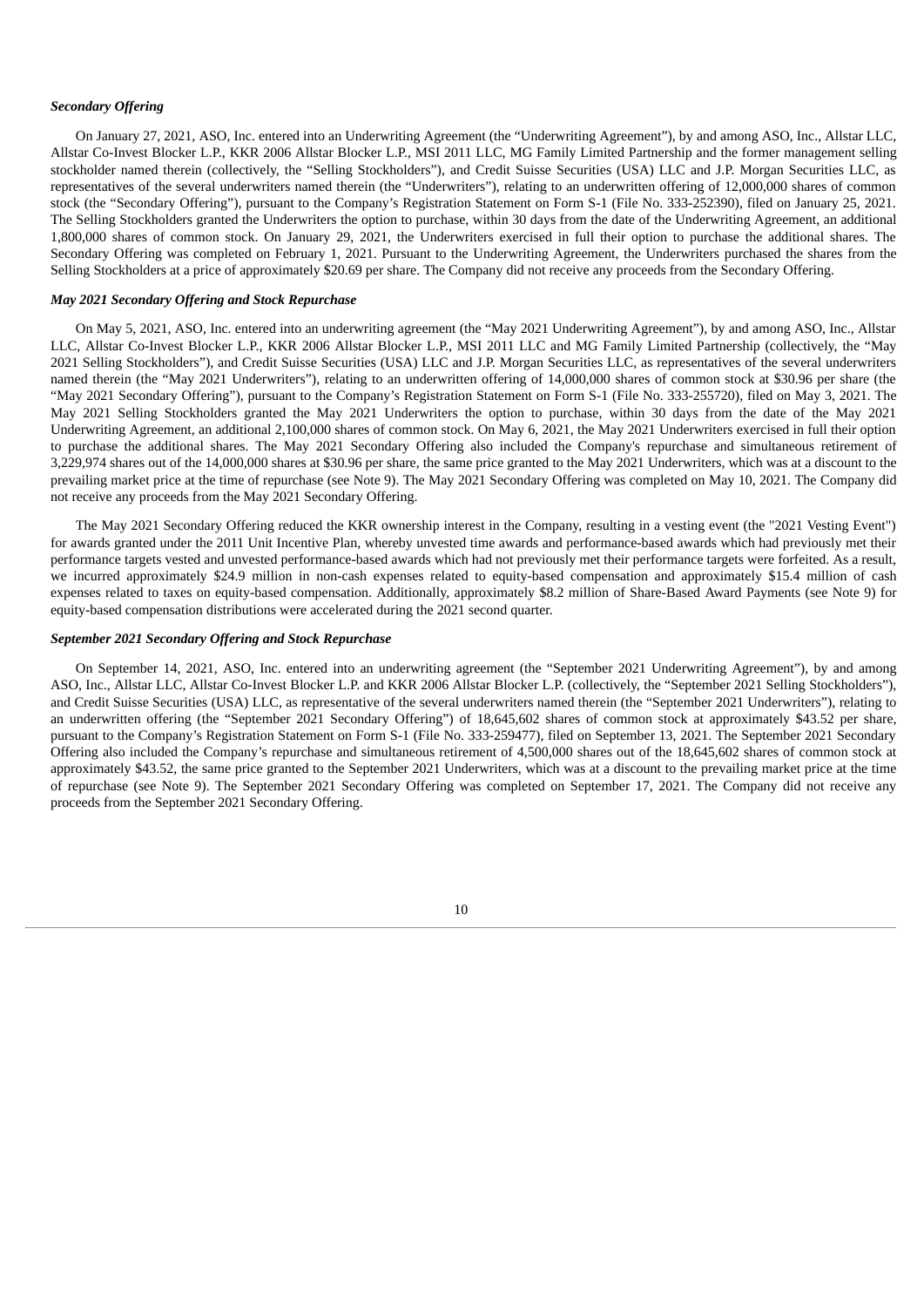# **2. Summary of Significant Accounting Policies**

The accompanying unaudited financial statements of the Company have been prepared as though they were required to be in accordance with Rule 10-01 of Regulation S-X for interim financial statements, however, they do not include all information and footnotes required by United States generally accepted accounting principles ("GAAP") for complete financial statements. Certain information and footnote disclosures normally included in our annual consolidated financial statements prepared in accordance with GAAP have been condensed or omitted. However, we believe that the disclosures included herein are adequate to make the information presented not misleading. These condensed consolidated financial statements should be read in conjunction with our audited consolidated financial statements and the notes thereto included in the Company's Annual Report on Form 10- K for the fiscal year ended January 30, 2021, as filed with the Securities and Exchange Commission on April 7, 2021 (the "Annual Report"). The information furnished herein reflects all normal recurring adjustments which are, in the opinion of management, necessary for a fair presentation of the results for the interim periods presented. The results of operations for the thirteen and thirty-nine weeks ended October 30, 2021 are not necessarily indicative of the results that will be realized for the fiscal year ending January 29, 2022 or any other period. The balance sheet as of January 30, 2021 has been derived from our audited financial statements as of that date. For further information, refer to our audited financial statements and notes thereto included in the Annual Report.

#### *Basis of Presentation and Principles of Consolidation*

These unaudited condensed consolidated financial statements include the accounts of ASO, Inc. and its subsidiaries, NAHC, Academy Managing Co., LLC, Associated Investors, LLC, Academy, Ltd., the Company's operating company, and Academy International Limited. NAHC, Academy Managing Co., LLC, and Associated Investors, LLC are intermediate holding companies. All intercompany balances and transactions have been eliminated in consolidation. ASO Co-Invest Blocker Sub, L.P. and ASO Blocker Sub, L.P. were dissolved effective January 31, 2021.

# *Use of Estimates in the Preparation of Financial Statements*

The preparation of financial statements in conformity with GAAP requires our management to make estimates and assumptions that affect the reported amounts of assets and liabilities and the disclosure of contingent assets and liabilities as of the date of the financial statements, as well as the reported amounts of revenues and expenses during the reporting period. Our management bases its estimates on historical experience and other assumptions it believes to be reasonable under the circumstances. Actual results could differ significantly from those estimates. Our most significant estimates and assumptions that materially affect the financial statements involve difficult, subjective or complex judgments by management, including the valuation of merchandise inventories and performing goodwill, intangible and long-lived asset impairment analyses. Given the global economic climate and the possibility of additional unforeseen effects from the COVID-19 pandemic, these estimates remain challenging, and actual results could differ materially from our estimates.

#### *Reclassifications*

Within the merchandise division sales table presented in Note 3, certain products and categories were recategorized amongst various categories and divisions, respectively, to better align with our current merchandising strategy and view of the business. As a result, we have reclassified sales between divisions in the thirteen and thirty-nine weeks ended October 31, 2020 for comparability purposes. This reclassification is in divisional presentation only and did not impact the overall net sales balances previously disclosed.

# *Retrospective Presentation of Ownership Exchange*

Prior to the IPO, ASO, Inc. was a wholly-owned subsidiary of NAHC. On the IPO pricing date (October 1, 2020), the then-existing members of NAHC contributed all of their membership units of NAHC to ASO, Inc. and, in exchange, received one share of common stock of ASO, Inc. for every 3.15 membership units of NAHC contributed to ASO, Inc. (such 3.15:1 contribution and exchange ratio, the "Contribution Ratio"). As a result of such contributions and exchanges, upon the IPO, NAHC became a wholly-owned subsidiary of ASO, Inc., which became our parent holding company. The par value and authorized shares of the common stock of ASO, Inc. of \$0.01 and 300,000,000, respectively, remain unchanged as a result of such contributions and exchanges. All membership units and redeemable membership units in the financial statements and notes have been retrospectively adjusted to give effect to the Contribution Ratio, as if such contributions and exchanges occurred as of all pre-IPO periods presented, including the periods presented on the Statements of Partners' / Stockholders' Equity and in Note 9. Equity and Share-Based Compensation.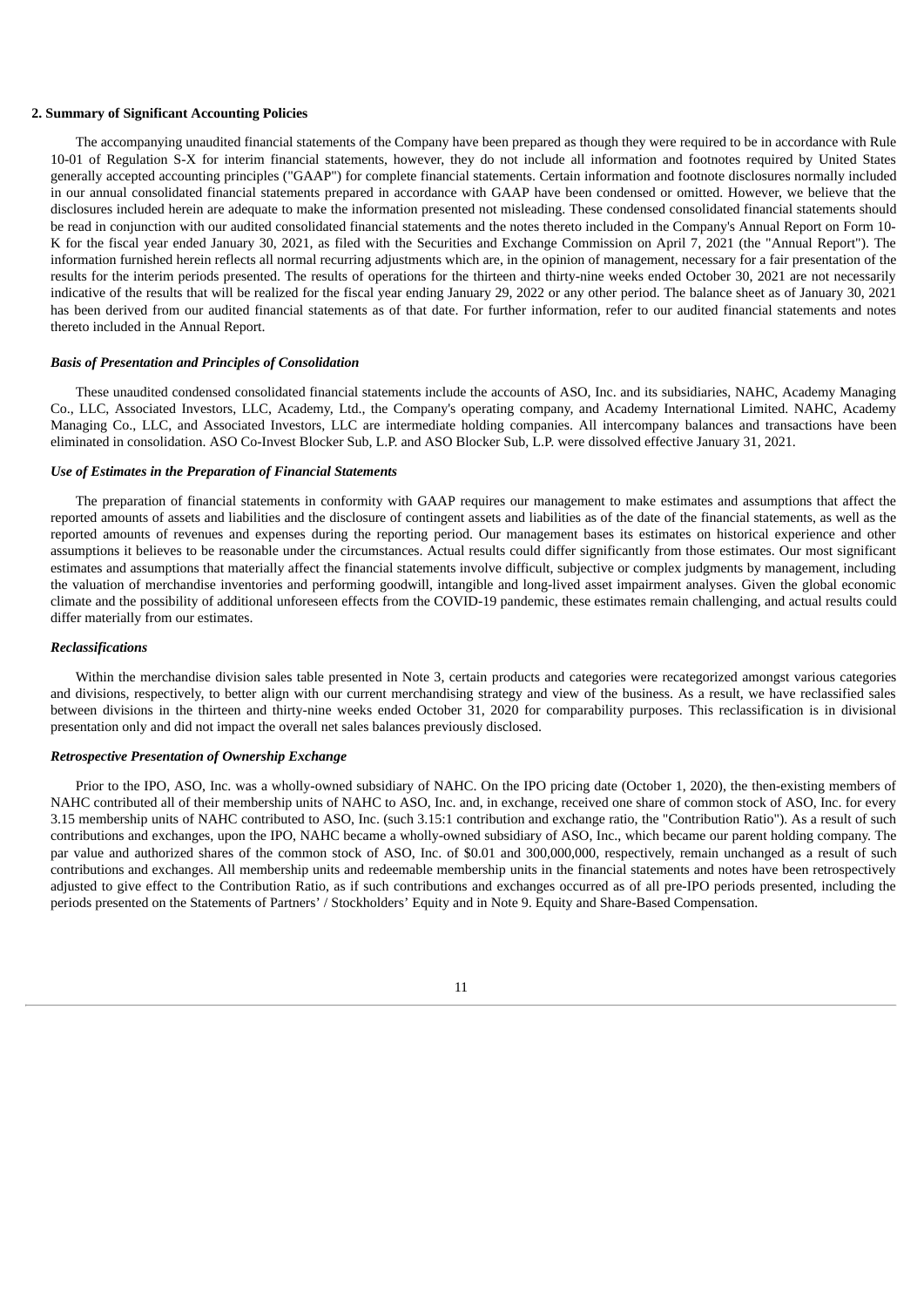#### *Redeemable Membership Units*

Prior to October 1, 2020, Allstar Managers LLC, a Delaware limited liability company ("Managers"), owned membership units in NAHC (each, a "NAHC Membership Unit"). Managers was dissolved and its assets were distributed to its members on December 23, 2020. Managers was 100% owned by certain current and former executives and directors of the Company and was formed to facilitate the purchase of indirect contingently redeemable ownership interests in NAHC. Prior to October 1, 2020, certain executives and directors could acquire contingently redeemable membership units in Managers (the "Redeemable Membership Units"), either by (1) purchasing the Redeemable Membership Units with cash consideration, which was subsequently contributed to NAHC by Managers in exchange for a number of NAHC Membership Units equal to the number of Redeemable Membership Units purchased, or (2) by receiving the Redeemable Membership Units in settlement of vested restricted units awarded to the executive or director under the Company's 2011 Unit Incentive Plan (see Note 9). Each outstanding Redeemable Membership Unit in Managers corresponded to an outstanding NAHC Membership Unit, on a unit-for-unit basis.

On October 1, 2020, Managers received one share of ASO, Inc. common stock in exchange for every 3.15 membership units in NAHC that Managers contributed to ASO, Inc., and the Redeemable Membership Units in Managers that were held by its owners were reduced proportionately by the Contribution Ratio, so that the outstanding number of Redeemable Membership Units in Managers equal the number of shares of ASO, Inc. common stock held by Managers on a 1:1 basis.

NAHC was the sole managing member of Managers with a controlling voting interest, but no economic interest, in Managers. As the sole managing member of Managers, NAHC operated and controlled all business affairs of Managers.

The terms and conditions of the agreements governing the Redeemable Membership Units included provisions by which the holder, or its heirs, had the right to require Managers or NAHC to purchase the holder's Redeemable Membership Units upon the holder's termination of employment due to death or disability for cash at fair value. The carrying value of the Redeemable Membership Units was classified as temporary equity, initially at fair value, as redemption was an event that was not solely within our control. If redemption became probable, we were required to re-measure the Redeemable Membership Units to fair value. Periodically, these rights lapsed due to contractual expiration or a holder's termination of employment for reasons other than death or disability.

# *Recent Accounting Pronouncements*

### *ASU 2019-12 Income Taxes (Topic 740)*

In December 2019, the FASB issued ASU 2019-12, "Income Taxes (Topic 740): Simplifying the Accounting for Income Taxes". ASU 2019-12 is effective for fiscal years and interim periods beginning after December 15, 2020. This update simplifies the accounting for income taxes by removing certain exceptions and amends existing guidance to improve consistent application. The Company adopted ASU 2019-12 on January 31, 2021 and it did not have a material impact on our financial position, results of operations or cash flows.

#### *Reference Rate Reform*

In March 2020, the FASB issued ASU 2020-04, "Reference Rate Reform (Topic 848): Facilitation of the Effects of Reference Rate Reform on Financial Reporting." This pronouncement provides temporary optional expedients and exceptions to the current guidance on contract modifications and hedge accounting to ease the financial reporting burden related to the expected market transition from the London Interbank Offered Rate ("LIBOR") and other interbank offered rates to alternative reference rates. The adoption of this guidance is effective for all entities as of March 12, 2020 through December 31, 2022. The Company is currently evaluating the expedients and exceptions provided by this amendment as it relates to our transition from LIBOR to another reference rate to determine the impact.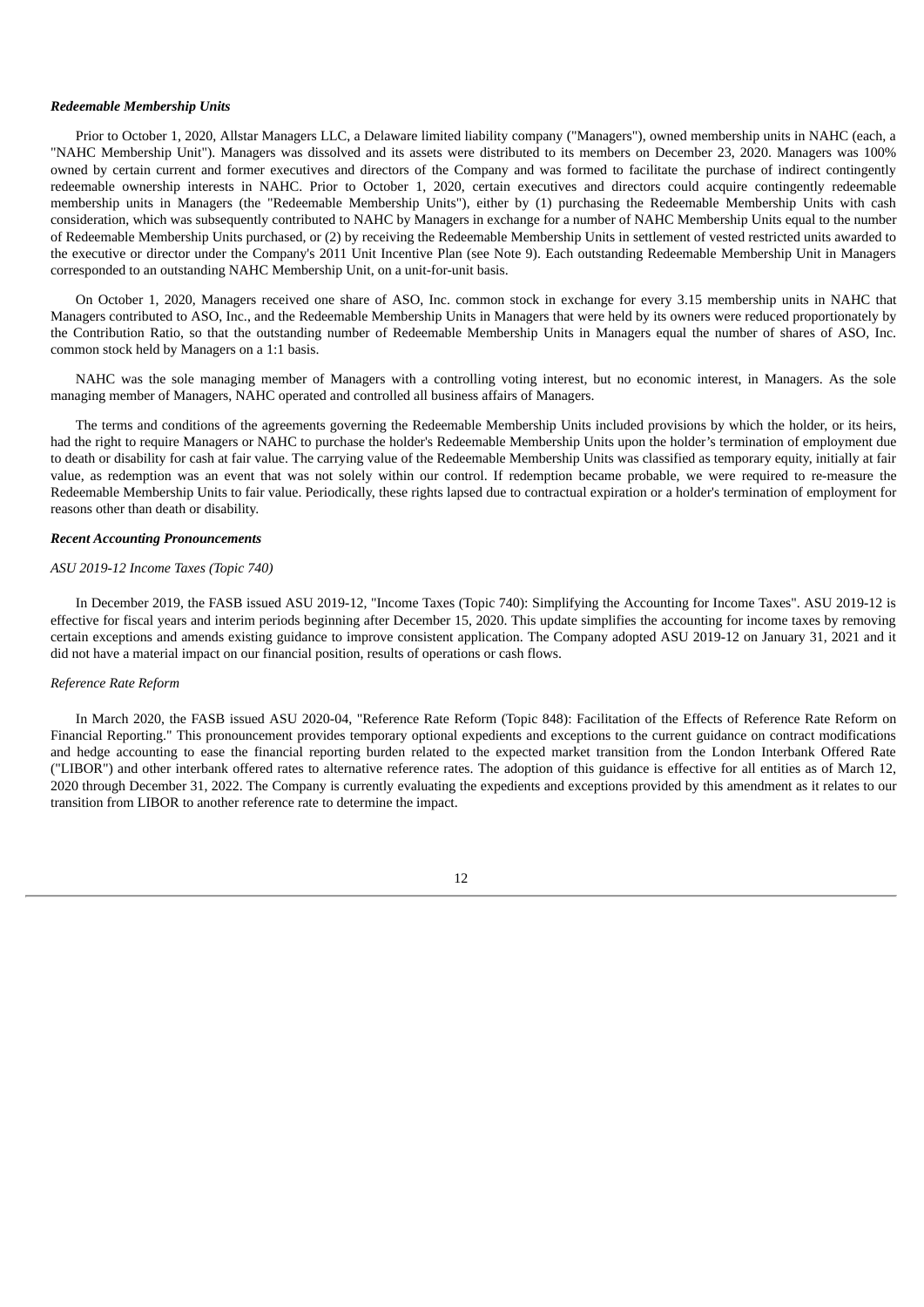# **3. Net Sales**

Revenue from merchandise sales is recognized, net of sales tax, when the Company's performance obligation to the customer is met, which is when the Company transfers control of the merchandise to the customer. Store merchandise sales are recognized at the point of sale and e-commerce sales are recognized upon delivery to the customer.

The following table sets forth the approximate amount of sales by merchandise divisions for the periods presented (amounts in thousands):

|                                        |    | <b>Thirteen Weeks Ended</b> |    |                         | <b>Thirty-Nine Weeks Ended</b> |                         |                         |           |  |
|----------------------------------------|----|-----------------------------|----|-------------------------|--------------------------------|-------------------------|-------------------------|-----------|--|
|                                        |    | <b>October 30, 2021</b>     |    | <b>October 31, 2020</b> |                                | <b>October 30, 2021</b> | <b>October 31, 2020</b> |           |  |
| Merchandise division sales $(1)$       |    |                             |    |                         |                                |                         |                         |           |  |
| <b>Outdoors</b>                        | ۰D | 578,987                     | \$ | 487.401                 | \$                             | 1,604,045               | \$                      | 1,448,987 |  |
| Sports and recreation                  |    | 285,614                     |    | 262,979                 |                                | 1,098,621               |                         | 917,656   |  |
| Apparel                                |    | 399,852                     |    | 319,258                 |                                | 1,269,106               |                         | 941,432   |  |
| Footwear                               |    | 320,119                     |    | 272,626                 |                                | 967,839                 |                         | 762,173   |  |
| Total merchandise sales <sup>(2)</sup> |    | 1,584,572                   |    | 1,342,264               |                                | 4,939,611               |                         | 4,070,248 |  |
| Other sales $(3)$                      |    | 8,223                       |    | 6,812                   |                                | 25,047                  |                         | 21,549    |  |
| <b>Net Sales</b>                       |    | 1,592,795                   |    | 1,349,076               |                                | 4,964,658               |                         | 4,091,797 |  |

 $<sup>(1)</sup>$  Certain products and categories were recategorized amongst various categories and divisions, respectively, to better align with our current</sup> merchandising strategy and view of the business. As a result, we have reclassified sales between divisions in the thirteen and thirty-nine weeks ended October 31, 2020 for comparability purposes. This reclassification is in divisional presentation only and did not impact the overall net sales balances previously disclosed (see Note 2).

<sup>(2)</sup> E-commerce sales consisted of 8.0% of merchandise sales for the thirteen and thirty-nine weeks ended October 30, 2021, and 7.5% and 9.8% for the thirteen and thirty-nine weeks ended October 31, 2020, respectively.

 $(3)$  Other sales consisted primarily of the sales return allowance, gift card breakage income, credit card bounties and royalties, shipping income, net hunting and fishing license income and other items.

We sell gift cards in stores, online and in third-party retail locations. A liability for gift cards, which is recorded in accrued expenses and other liabilities on our balance sheets is established at the time of sale and revenues are recognized as the gift cards are redeemed in stores or on our website.

The following is a reconciliation of the gift card liability (amounts in thousands):

|                                                  | <b>Thirteen Weeks Ended</b> |                         |  |                         |     | <b>Thirty-Nine Weeks Ended</b> |                         |           |  |  |  |
|--------------------------------------------------|-----------------------------|-------------------------|--|-------------------------|-----|--------------------------------|-------------------------|-----------|--|--|--|
|                                                  |                             | <b>October 30, 2021</b> |  | <b>October 31, 2020</b> |     | <b>October 30, 2021</b>        | <b>October 31, 2020</b> |           |  |  |  |
| <b>Gift card liability, beginning</b><br>balance |                             | 60,526                  |  | 55,410                  | \$  | 74,253                         |                         | 67,993    |  |  |  |
| Issued                                           |                             | 17,407                  |  | 14,910                  |     | 61,333                         |                         | 47.524    |  |  |  |
| Redeemed                                         |                             | (19,006)                |  | (17, 861)               |     | (74, 749)                      |                         | (61, 574) |  |  |  |
| Recognized as breakage<br>income                 |                             | (618)                   |  | (370)                   |     | (2,528)                        |                         | (1,854)   |  |  |  |
| Gift card liability, ending<br>balance           |                             | 58,309                  |  | 52,089                  | \$. | 58,309                         |                         | 52,089    |  |  |  |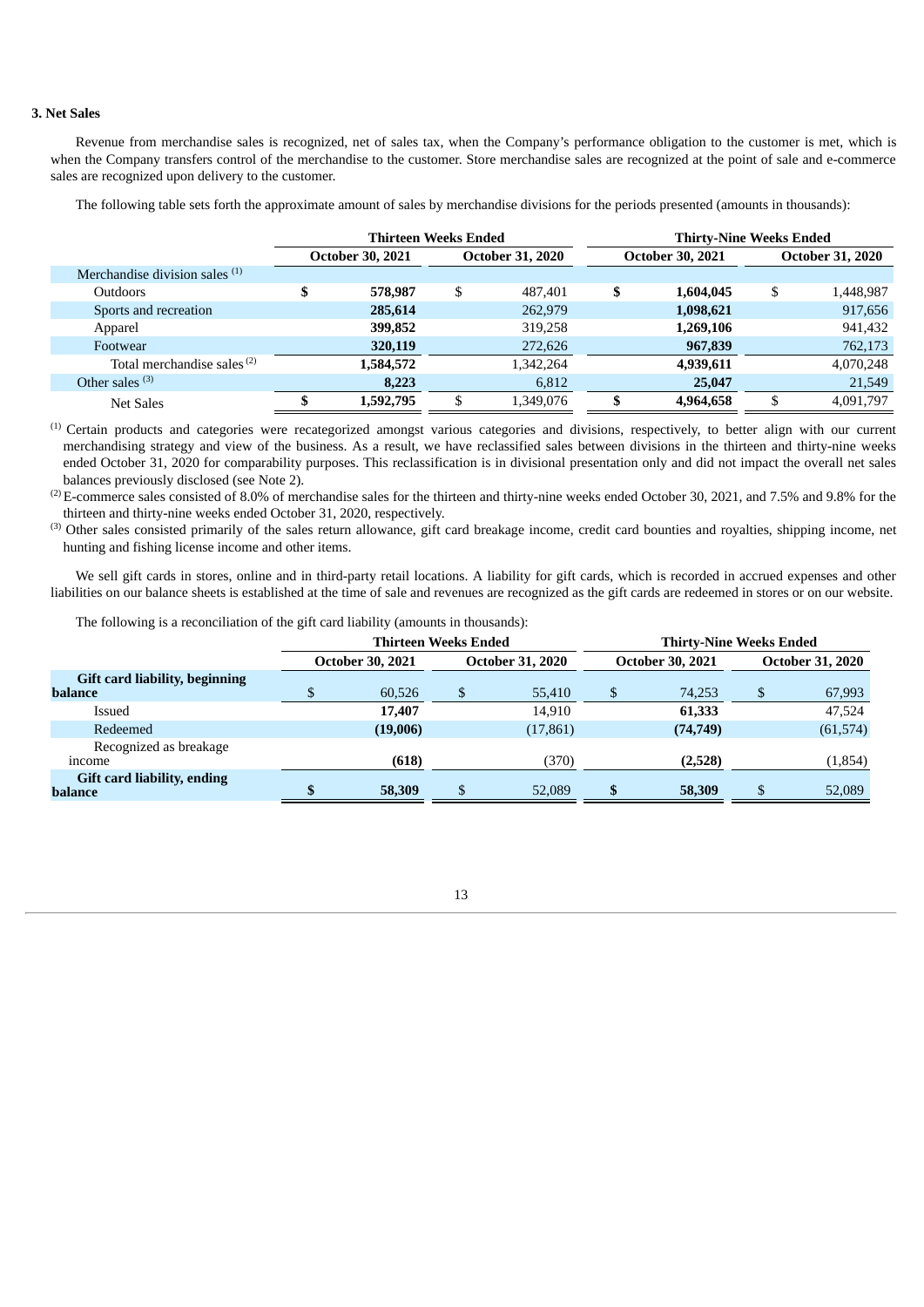# **4. Long-Term Debt**

Our debt consisted of the following (amounts in thousands) as of:

|                                        | <b>October 30, 2021</b> | <b>January 30, 2021</b> | <b>October 31, 2020</b> |
|----------------------------------------|-------------------------|-------------------------|-------------------------|
| ABL Facility, due November 2025        |                         |                         |                         |
| Term Loan, due November 2027           | 298,500                 | 400,000                 | 1,431,419               |
| Notes, due November 2027               | 400,000                 | 400,000                 |                         |
| Total debt                             | 698,500                 | 800,000                 | 1,431,419               |
| Less current maturities                | (3,000)                 | (4,000)                 | (18,250)                |
| Less unamortized discount on Term Loan | (2,572)                 | (3, 861)                | (1,752)                 |
| Less deferred loan costs $(1)$         | (9,083)                 | (10,650)                | (2,532)                 |
| Long-term debt, net                    | 683,845                 | 781,489                 | 1,408,885               |

 $<sup>(1)</sup>$  Deferred loan costs are related to the Term Loan and Notes.</sup>

As of October 30, 2021, January 30, 2021 and October 31, 2020, the balance in deferred loan costs related to the ABL Facility (as defined below) was approximately \$4.6 million, \$5.5 million and \$2.6 million, respectively, and was included in other noncurrent assets on our consolidated balance sheets. Total amortization of deferred loan costs was \$0.6 million and \$2.0 million for the thirteen and thirty-nine weeks ended October 30, 2021, respectively, and \$0.6 million and \$1.9 million for the thirteen and thirty-nine weeks ended October 31, 2020, respectively. Total expenses related to accretion of original issuance discount were \$0.1 million and \$0.4 million for the thirteen and thirty-nine weeks ended October 30, 2021, respectively, and \$0.3 million and \$0.8 million for the thirteen and thirty-nine weeks ended October 31, 2020, respectively. The expenses related to amortization of deferred loan costs and accretion of original issuance discount are included in interest expense, net on the consolidated statements of income.

On November 6, 2020, the Company issued the Notes (as defined below), entered into the 2020 Term Loan (as defined below), and entered into the 2020 ABL Facility (the "Refinancing Transactions"). The Company used the net proceeds from the Notes and the net proceeds from the 2020 Term Loan, together with cash on hand, to repay in full outstanding borrowings under its then-existing term loan, in the amount of \$1,431.4 million.

On May 25, 2021, the Company refinanced its 2020 Term Loan and paid down approximately \$99.0 million of the 2020 Term Loan.

#### *Term Loan*

We refer to the 2015 Term Loan, the 2020 Term Loan and the Amendment collectively as the "Term Loan".

On July 2, 2015, Academy, Ltd. entered into a seven-year \$1.8 billion senior secured term loan facility (the "2015 Term Loan") with Morgan Stanley Senior Funding, Inc., as the administrative and collateral agent, and other lenders, and a five-year \$650 million secured asset-based revolving credit facility (the "2015 ABL Facility") with JPMorgan Chase Bank, N.A., as administrative agent, and other lenders. Academy, Ltd. received proceeds from the 2015 Term Loan of \$1.8 billion, which was net of discount of \$9.1 million. The 2015 Term Loan bore interest at our election, at either (1) LIBOR rate with a floor of 1.00%, plus a margin of 4.00%, or (2) a base rate equal to the highest of (a) the federal funds rate plus 0.50%, (b) Morgan Stanley Senior Funding, Inc.'s "prime rate," or (c) the one-month LIBOR rate plus 1.00%, plus a margin of 3.00%. Quarterly principal payments of approximately \$4.6 million were required through June 30, 2022, with the balance due in full on the maturity date of July 2, 2022.

On November 6, 2020, Academy, Ltd. entered into a seven-year \$400.0 million senior secured term loan (the "2020 Term Loan") with Credit Suisse AG, Cayman Island Branch ("Credit Suisse"), as the administrative agent and collateral agent and the several other lenders and parties. The 2020 Term Loan will mature on November 6, 2027. The 2020 Term Loan bore interest, at Academy, Ltd.'s election, at either (1) LIBOR rate with a floor of 0.75%, plus a margin of 5.00%, or (2) a base rate equal to the highest of (a) the federal funds rate plus 0.50%, (b) Credit Suisse's "prime rate", or (c) the one-month LIBOR rate plus 1.00%, plus a margin of 4.00%. Quarterly principal payments of approximately \$1.0 million were required through September 30, 2027, with the balance due in full on the maturity date of November 6, 2027.

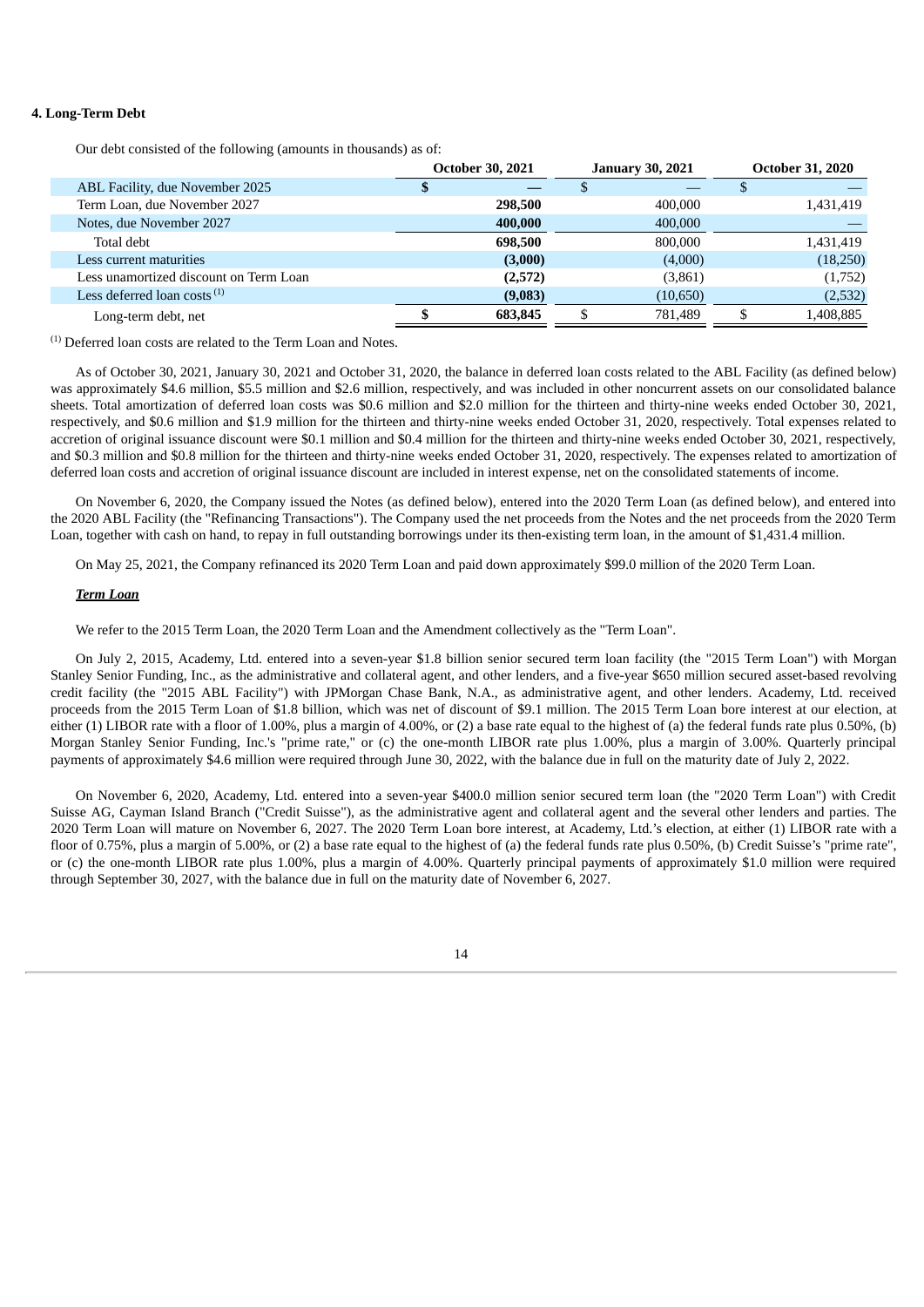On May 25, 2021, Academy, Ltd. entered into Amendment No. 4 (the "Amendment") to the Second Amended and Restated Credit Agreement, dated as of November 6, 2020, among Academy, Ltd., as Borrower, Credit Suisse AG, Cayman Islands Branch, as the administrative agent and collateral agent, the several lenders party thereto and the several other parties named therein (as previously amended, the "Existing Credit Agreement" and as amended by the Amendment, the "Amended Credit Agreement"). Pursuant to the terms of the Amendment, Academy, Ltd. (i) reduced the applicable margin on LIBOR borrowings under the Existing Credit Agreement from 5.00% to 3.75% and (ii) utilized cash on hand to repay \$99.0 million of outstanding borrowings under the Existing Credit Agreement, leaving an outstanding principal balance of \$300.0 million under the Amended Credit Agreement. Quarterly principal payments of \$750.0 thousand are required through September 30, 2027 and borrowings under the Amended Credit Agreement will continue to mature on November 6, 2027. All other material terms and provisions of the 2020 Term Loan remain substantially the same as the terms and provisions in place immediately prior to the effectiveness of the Amendment. As of October 30, 2021, the weighted average interest rate was 4.50%, with interest payable monthly. The terms and conditions of the Amendment also require that the outstanding balance under the Loan is prepaid under certain circumstances. In connection with the 2020 Term Loan and the Amendment, the Company capitalized related professional fees of \$5.8 million as deferred loan costs. As of October 30, 2021, no prepayment was due under the terms and conditions of the Term Loan.

In connection with the Amendment, the Company recognized a non-cash loss on early retirement of debt of \$2.2 million in the thirty-nine weeks ended October 30, 2021 from the write-off of deferred loan costs and expense related to the original issuance discount associated with our 2020 Term Loan.

During the thirty-nine weeks ended October 31, 2020, we repurchased principal on our 2015 Term Loan, which was trading at a discount, in open market transactions. The following table provides further detail regarding the repurchase (amounts in millions):

|                             | <b>Thirty-Nine Weeks Ended</b> |
|-----------------------------|--------------------------------|
|                             | <b>October 31, 2020</b>        |
| Gross principal repurchased | 23.9                           |
| Reacquisition price of debt | 16.0                           |
| Net gain recognized         | 7.8                            |

#### *Notes*

On November 6, 2020, Academy, Ltd. issued \$400.0 million of 6.00% senior secured notes which are due November 15, 2027 (the "Notes"), pursuant to an indenture, dated as of November 6, 2020 (the "Indenture") with The Bank of New York Mellon Trust Company, N.A., as trustee and collateral agent. The Notes will pay interest semi-annually in arrears in cash on May 15 and November 15 of each year at a rate of 6.00% per year, commencing on May 15, 2021. In connection with issuance of the Notes, the Company capitalized related professional fees of \$5.2 million as deferred loan costs.

On or after November 15, 2023, Academy, Ltd. may, at its option and on one or more occasions, redeem all or a part of the Notes at the redemption prices set forth in the Indenture, plus accrued and unpaid interest, if any, to, but excluding, the applicable redemption date. At any time prior to November 15, 2023, Academy, Ltd. may, at its option and on one or more occasions, redeem all or part of the Notes at a redemption price equal to 100% of the principal amount of the Notes to be redeemed, plus accrued and unpaid interest, if any, to, but excluding, the applicable redemption date, plus a "make-whole" premium as described in the Indenture. In addition, at any time prior to November 15, 2023, Academy, Ltd. may, at its option and on one or more occasions, redeem up to 40% of the aggregate principal amount of the Notes at a redemption price equal to 106.00% of the aggregate principal amount thereof, with an amount equal to or less than the net cash proceeds from one or more equity offerings to the extent such net cash proceeds are received by or contributed to Academy, Ltd., plus accrued and unpaid interest, if any, to, but excluding, the applicable redemption date.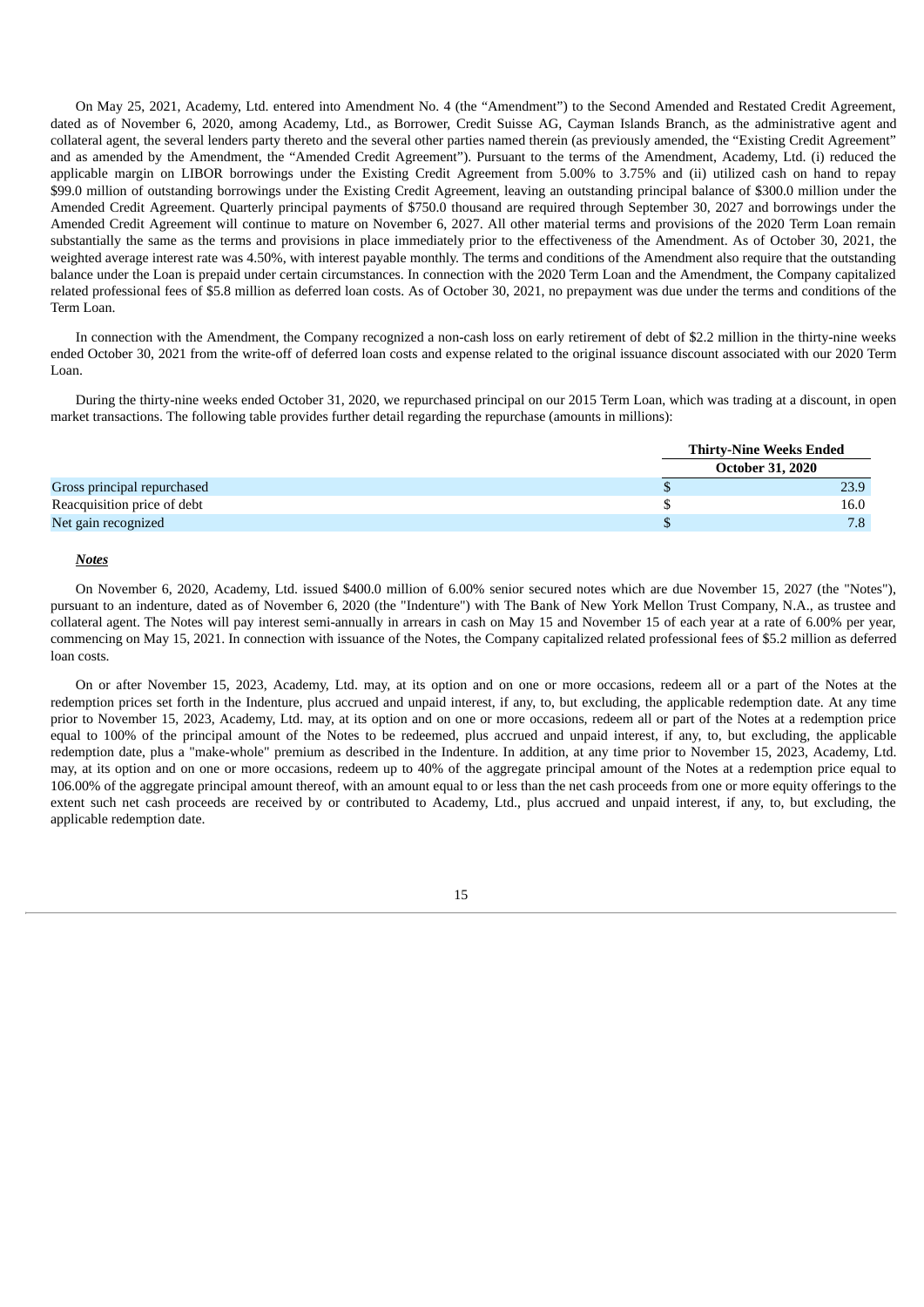### *ABL Facility*

We refer to the 2015 ABL Facility and the 2020 ABL Facility collectively as the "ABL Facility".

On July 2, 2015, Academy, Ltd. entered into a five-year \$650 million secured asset-based revolving credit facility (the "2015 ABL Facility"). On May 22, 2018, the Company amended the agreement governing the 2015 ABL Facility to increase the commitment on the facility from \$650 million to \$1 billion. In connection with the amendment to the 2015 ABL Facility, the Company capitalized related professional fees of \$2.8 million as deferred loan costs and wrote off \$0.1 million in previously capitalized deferred loan costs. The 2015 ABL Facility was scheduled to mature on May 22, 2023, subject to a springing maturity clause which could have been triggered 91 days before the July 2, 2022 maturity of the 2015 Term Loan.

On November 6, 2020, Academy, Ltd., as borrower, and the Guarantors, as guarantors, amended the 2015 ABL Facility by entering into an amendment to the First Amended and Restated ABL Credit Agreement, dated as of July 2, 2015, with JPMorgan Chase Bank, N.A. as the administrative agent and collateral agent, letter of credit issuer and swingline lender (the "ABL Agent") and the several lenders party thereto, which ABL Amendment, among other things, extended the maturity of Academy, Ltd.'s asset-based revolving credit facility thereunder to November 6, 2025 (the "2020 ABL Facility"). In connection with the 2020 ABL Facility, the Company capitalized related professional fees of \$3.1 million as deferred loan costs.

The ABL Facility is used to provide financing for working capital and other general corporate purposes, as well as to support certain letters of credit requirements, and availability is subject to customary borrowing base and availability provisions. During the normal course of business, we periodically utilize letters of credit primarily for the purchase of import goods and in support of insurance contracts. As of October 30, 2021, we had outstanding letters of credit of approximately \$20.5 million, of which \$17.8 million were issued under the ABL Facility, and we had no borrowings outstanding under the ABL Facility, leaving the available borrowing capacity under the ABL Facility of \$982.2 million.

Borrowings under the ABL Facility bear interest, at our election, at either (1) LIBOR plus a margin of 1.25% to 1.75%, or (2) a base rate equal to the highest of (a) the federal funds rate plus 0.50%, (b) JPMorgan Chase Bank, N.A.'s "prime rate", or (c) the one-month LIBOR rate plus 1.00%, plus a margin of 0.25% to 0.75%. The ABL Facility also provides a fee applicable to the unused commitments of 0.25%. The terms and conditions of the ABL Facility also require that we prepay outstanding loans under the ABL Facility under certain circumstances. As of October 30, 2021, no future prepayments of outstanding loans have been triggered under the terms and conditions of the ABL Facility.

*Covenants***.** The ABL Facility and Term Loan agreements and the Indenture contain covenants, including, among other things, covenants that restrict Academy, Ltd.'s ability to incur certain additional indebtedness, create or permit liens on assets, engage in mergers or consolidations, pay dividends, make other restricted payments, make loans or advances, engage in transactions with affiliates or amend material documents. Additionally, at certain times, the ABL Facility is subject to a minimum adjusted fixed charge coverage ratio. These covenants are subject to certain qualifications and limitations. We were in compliance with these covenants as of October 30, 2021.

*Capitalized Interest.* We capitalized interest primarily related to store renovations and information technology initiatives in the amount of \$0.1 million and \$0.4 million for the thirteen and thirty-nine weeks ended October 30, 2021, respectively, and \$0.1 million and \$0.4 million for the thirteen and thirty-nine weeks ended October 31, 2020, respectively.

#### **5. Derivative Financial Instruments**

We have historically used interest rate swap agreements to hedge market risk relating to possible adverse changes in interest rates.

All interest rate swaps had been designated as cash flow hedges of variable rate interest payments on borrowings under the Term Loan. On October 28, 2020, we determined that a portion of the underlying cash flows related to \$100.0 million of swap notional principal amount was no longer probable of occurring over the remaining term of the interest rate swaps as a result of the Company's planned Refinancing Transactions. As a result, we reclassified approximately \$1.3 million of losses from accumulated other comprehensive loss ("AOCI") to other (income) expense, net in our statements of income for the thirteen and thirty-nine weeks ended October 31, 2020 related to the portion of the forecasted transaction no longer considered probable of occurring. We also de-designated a portion of our interest rate swaps as cash flow hedges, leaving \$250 million notional principal amount designated and \$650 million undesignated. The remaining \$4.0 million loss in AOCI as of October 31, 2020 related to the dedesignated hedges would then be amortized as an increase to interest expense over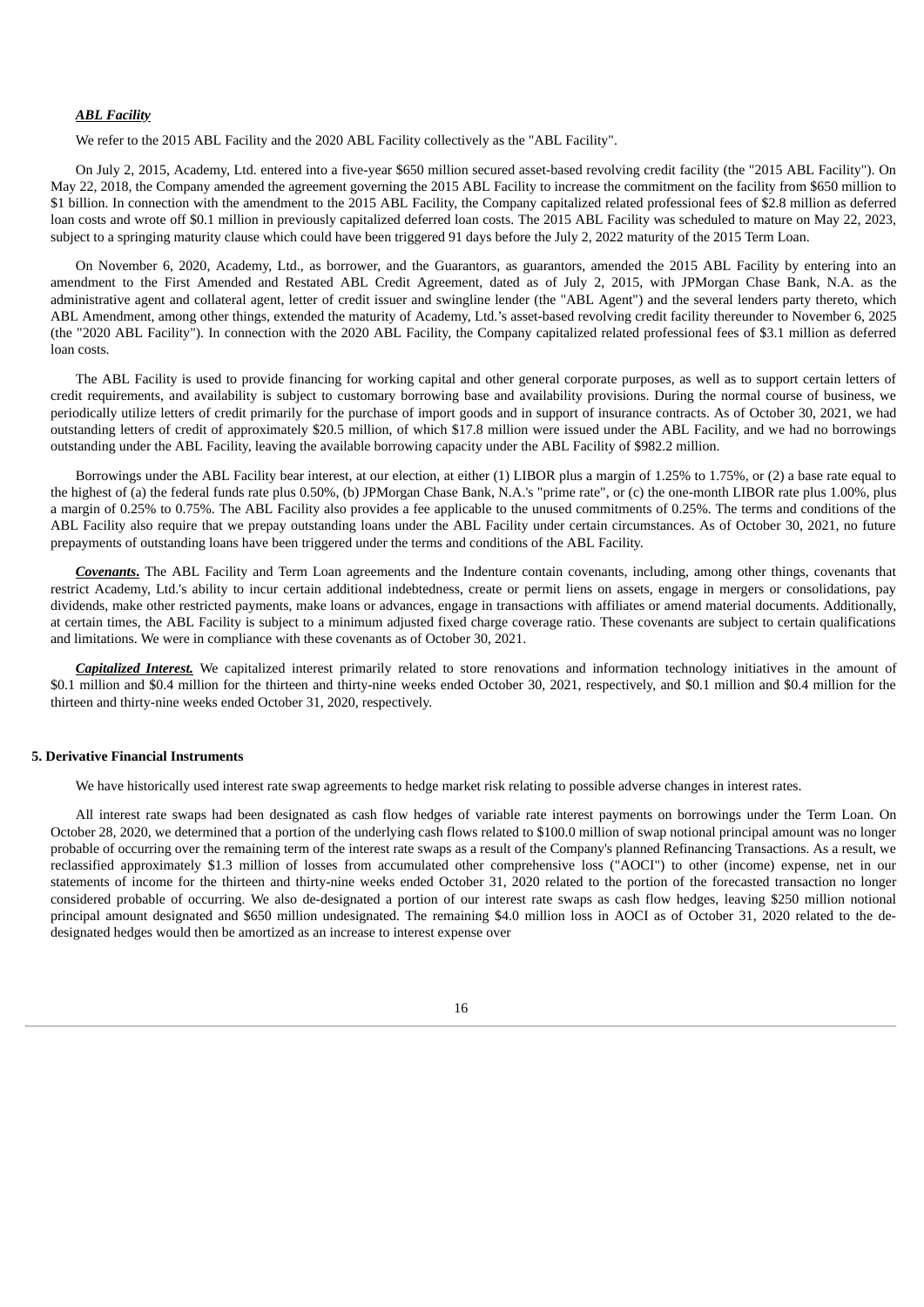the original maturity of the de-designated swaps. The de-designated \$650 million notional principal amount of fixed interest rate swaps would have received mark-to-market treatment prospectively, with changes in fair value recorded immediately to other (income) expense, net on the statements of income.

On January 19, 2021, we settled our three remaining outstanding interest rate swaps in full, which were scheduled to expire on various dates during 2021, for \$4.1 million. As of October 30, 2021, we do not have any derivative financial instruments outstanding.

The fair value of these interest rate swaps is as follows (amounts in thousands) as of:

|                                                                       | <b>October 30, 2021</b> | <b>January 30, 2021</b> | <b>October 31, 2020</b> |          |  |
|-----------------------------------------------------------------------|-------------------------|-------------------------|-------------------------|----------|--|
| Derivatives designated as hedging instruments                         |                         |                         |                         |          |  |
| <b>Liabilities</b>                                                    |                         |                         |                         |          |  |
| Amounts included in accrued expenses and other<br>current liabilities | \$                      |                         |                         | 1,198    |  |
| Amounts included in other long-term liabilities                       |                         |                         |                         | 136      |  |
| Total derivatives designated as hedging<br>instruments net liability  |                         |                         |                         | (1, 334) |  |
|                                                                       |                         |                         |                         |          |  |
| Derivatives not designated as hedging instruments                     |                         |                         |                         |          |  |
| <b>Liabilities</b>                                                    |                         |                         |                         |          |  |
| Amounts included in accrued expenses and other<br>current liabilities |                         |                         |                         | 4,548    |  |
| Total derivatives not designated as hedging<br>instruments            |                         |                         |                         | (4,548)  |  |
| <b>Total derivatives net liability</b>                                |                         |                         |                         | (5,882)  |  |

For derivatives designated as hedging instruments, amounts included in AOCI are reclassified to interest expense in the same period during which the hedged transaction affects earnings, which is as interest expense is recorded on the underlying Term Loan.

The impact of gains and losses related to interest rate swaps that are deferred into AOCI and subsequently reclassified into expense as follows (amounts in thousands):

|                                                                                                                                                                                                                                              | <b>Thirteen Weeks Ended</b> |                         |      |                         |  | <b>Thirty-Nine Weeks Ended</b> |  |                         |  |
|----------------------------------------------------------------------------------------------------------------------------------------------------------------------------------------------------------------------------------------------|-----------------------------|-------------------------|------|-------------------------|--|--------------------------------|--|-------------------------|--|
|                                                                                                                                                                                                                                              |                             | <b>October 30, 2021</b> |      | <b>October 31, 2020</b> |  | <b>October 30, 2021</b>        |  | <b>October 31, 2020</b> |  |
| Accumulated Other Comprehensive Loss,<br>beginning                                                                                                                                                                                           | \$                          | $(1,862)$ \$            |      | $(8,339)$ \$            |  | $(3,324)$ \$                   |  | (8,066)                 |  |
| Loss deferred into AOCI (net of tax impact<br>of \$53 in both the thirteen and thirty-nine<br>weeks ended October 31, 2020)                                                                                                                  |                             |                         |      | (278)                   |  |                                |  | (5,318)                 |  |
| Increase to interest expense (net of tax<br>impact of \$115 and \$548 for the thirteen<br>and thirty-nine weeks ended October 30,<br>2021, respectively, and \$221 for both the<br>thirteen and thirty-nine weeks ended<br>October 31, 2020) |                             | 374                     |      | 2,590                   |  | 1,836                          |  | 7,357                   |  |
| Loss on swaps from debt refinancing in<br>other (income) expense, net (net of tax<br>impact of \$330 for both the thirteen and<br>thirty-nine weeks ended October 31, 2020)                                                                  |                             |                         |      | 1,000                   |  |                                |  | 1,000                   |  |
| Accumulated Other Comprehensive Loss,<br>ending                                                                                                                                                                                              |                             | (1,488)                 | - \$ | $(5,027)$ \$            |  | $(1,488)$ \$                   |  | (5,027)                 |  |

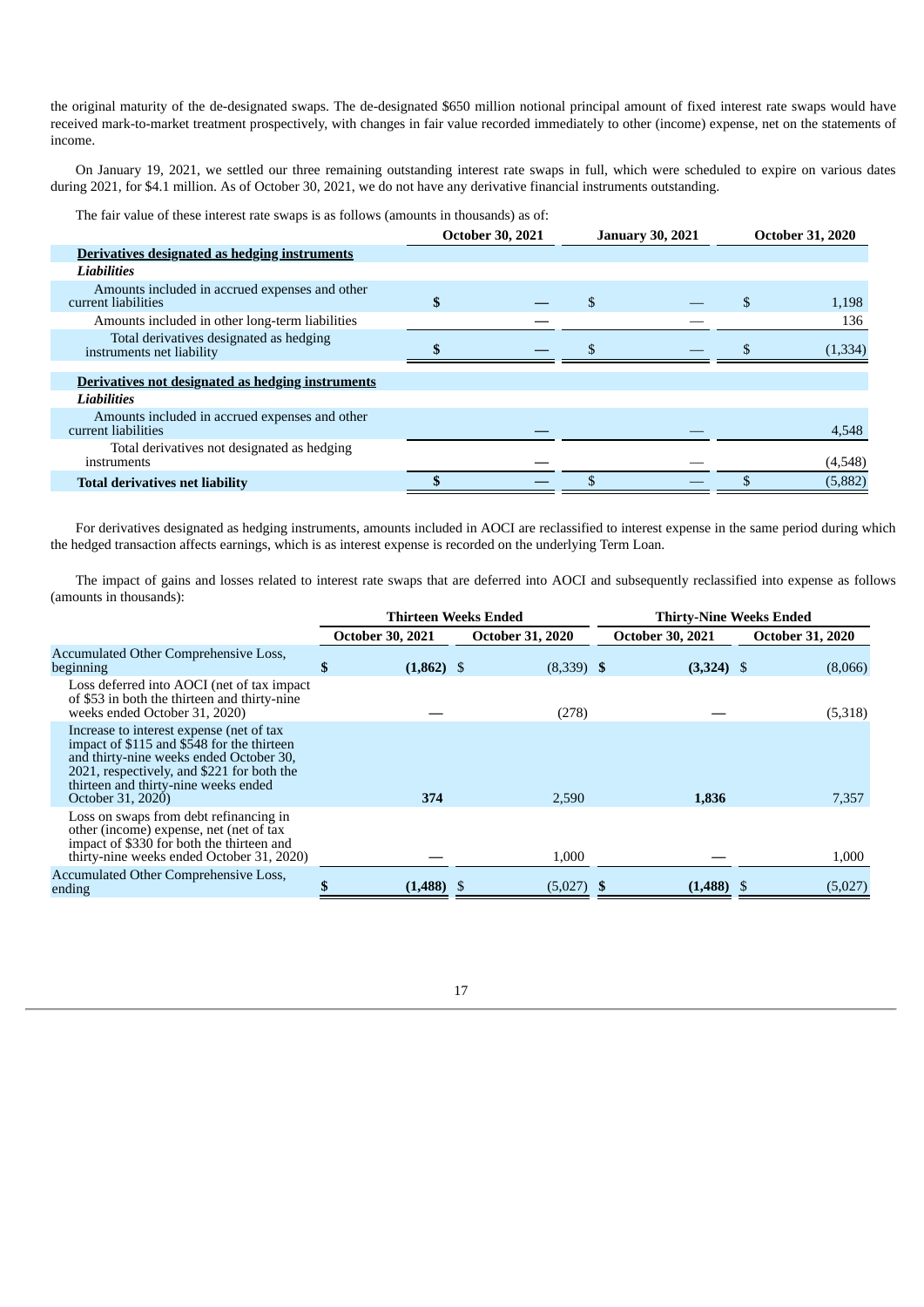# **6. Fair Value Measurements**

Fair value is defined as an exit price that would be received from the sale of an asset or paid to transfer a liability in the principal or most advantageous market for the asset or liability in an orderly transaction between market participants on the measurement date. Authoritative guidance establishes a three-level hierarchy for disclosure that is based on the extent and level of judgment used to estimate the fair value of the assets and liabilities.

The fair value measurements are classified as either:

- Level 1 which represents valuations based on unadjusted quoted prices in active markets that are accessible at the measurement date for identical, unrestricted assets or liabilities;
- Level 2 which represents valuations based on quoted prices for similar assets and liabilities in active markets, quoted prices for identical or similar assets and liabilities in markets that are not active, or inputs that are observable, either directly or indirectly, for substantially the full term of the asset or liability; and
- Level 3 which represents valuations based on prices or valuation techniques that require inputs that are both significant to the fair value measurement and unobservable (i.e., supported by little or no market activity).

In instances where the determination of the fair value measurement is based on inputs from different levels of the fair value hierarchy, the level in the fair value hierarchy in which the fair value measurement is classified in its entirety, is based on the lowest level input that is significant to the fair value measurement. Our assessment of the significance of a particular input to the fair value measurement in its entirety requires judgment and considers factors specific to the asset or liability. There were no transfers made into or out of the Level 1, 2 or 3 categories during any period presented.

The following table provides the fair value hierarchy for our derivative financial instruments (amounts in thousands) as of:

|                    | <b>Fair Value</b><br>Hierarchy | <b>October 30, 2021</b> | <b>January 30, 2021</b> | <b>October 31, 2020</b> |
|--------------------|--------------------------------|-------------------------|-------------------------|-------------------------|
| <b>Liabilities</b> |                                |                         |                         |                         |
| Interest rate swap | Level 2                        |                         |                         | 5,882                   |

We value our derivative financial instruments using a discounted cash flow analysis based on the expected cash flows of each derivative. This analysis reflects the contractual terms of the derivatives, including the period to maturity, and uses observable market based inputs including interest rates and implied volatilities. Our valuations also consider both our own and the respective counterparty's non-performance risk. We have considered unobservable market factors such as the likelihood of default by us and our counterparty, our net exposures, credit enhancements, and remaining maturities in determining a credit valuation adjustment to include as part of the fair value of our derivative financial instruments. To date, the credit valuation adjustment did not comprise a material portion of the fair value of the derivative financial instruments. Therefore, we consider our derivative financial instruments to fall within Level 2 of the fair value hierarchy.

# *Other Financial Instruments*

Periodically we make cash investments in money market funds comprised of U.S. Government treasury bills and securities, which are classified as cash and redeemable on demand. As of October 30, 2021, January 30, 2021 and October 31, 2020, we held \$294.0 million, \$284.0 million and \$767.0 million in money market funds, respectively.

The fair value of the Term Loan and Notes is estimated using a discounted cash flow analysis based on quoted market prices for the instrument in an inactive market and is therefore classified as Level 2 within the fair value hierarchy. As of October 30, 2021 and January 30, 2021, the estimated fair value of the Term Loan and Notes was \$0.7 billion and \$0.8 billion, respectively. As of October 31, 2020, the estimated fair value of the Term Loan was \$1.4 billion. As borrowings on the ABL Facility are generally repaid in less than 12 months, we believe that fair value approximates the carrying value.

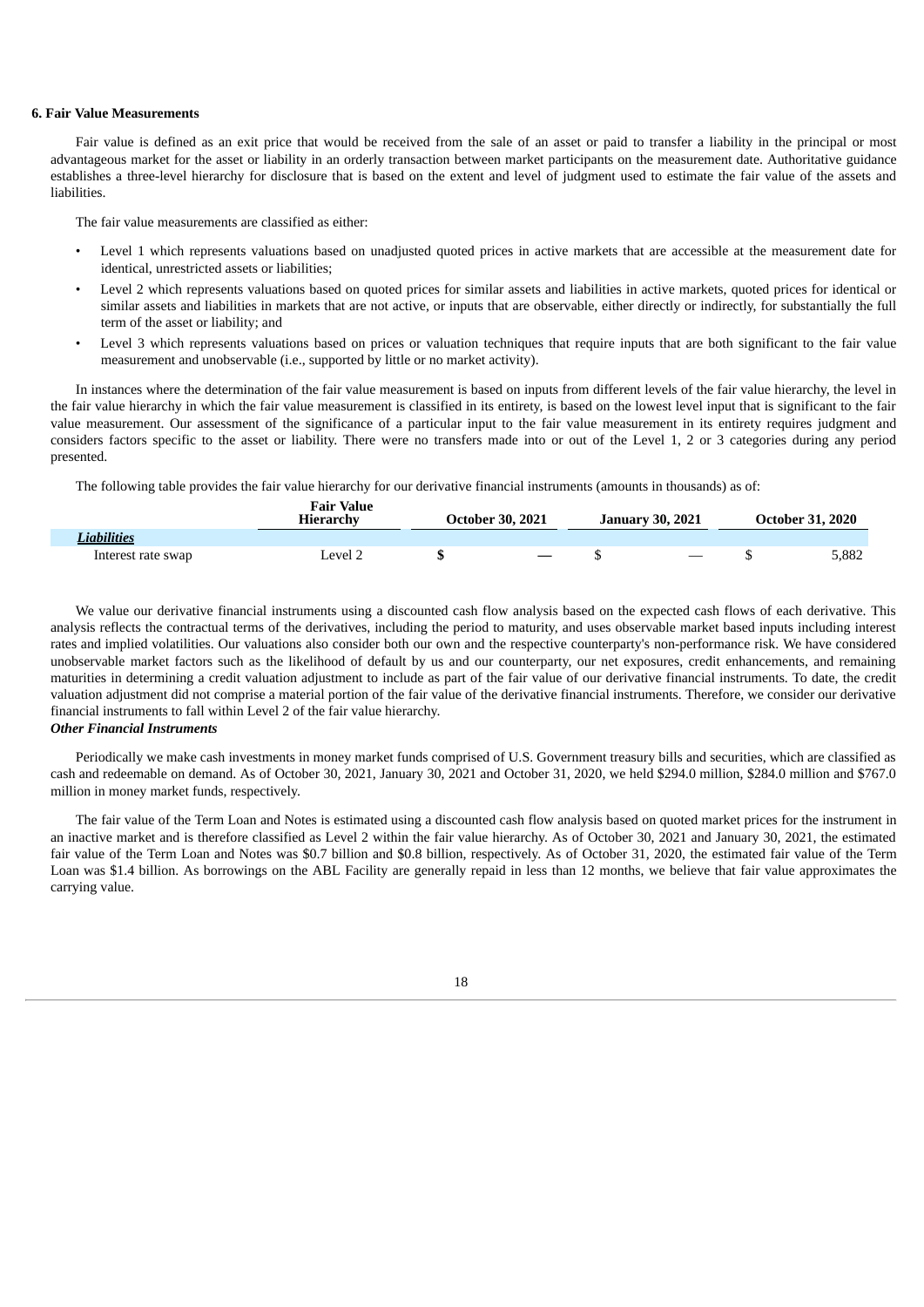# **7. Property and Equipment**

Property and equipment consists of the following (amounts in thousands) as of:

|                                           | <b>October 30, 2021</b> |             |   | <b>January 30, 2021</b> | <b>October 31, 2020</b> |            |  |
|-------------------------------------------|-------------------------|-------------|---|-------------------------|-------------------------|------------|--|
| Leasehold improvements                    |                         | 455,542     | D | 438,287                 | S                       | 435,094    |  |
| Equipment and software                    |                         | 593,479     |   | 561,333                 |                         | 543,147    |  |
| Furniture and fixtures                    |                         | 332,368     |   | 319,764                 |                         | 317,371    |  |
| Construction in progress                  |                         | 16,486      |   | 23,575                  |                         | 27,979     |  |
| Land                                      |                         | 3,698       |   | 3,699                   |                         | 3,698      |  |
| Total property and equipment              |                         | 1,401,573   |   | 1,346,658               |                         | 1,327,289  |  |
| Accumulated depreciation and amortization |                         | (1,043,463) |   | (968, 398)              |                         | (944, 669) |  |
| Property and equipment, net               |                         | 358,110     |   | 378,260                 |                         | 382,620    |  |

Depreciation expense was \$26.5 million and \$77.8 million, respectively, in the thirteen and thirty-nine weeks ended October 30, 2021, and \$25.5 million and \$79.7 million in the thirteen and thirty-nine weeks ended October 31, 2020, respectively, and is included in selling, general and administrative expenses on the consolidated statements of income.

# **8. Accrued Expenses and Other Current Liabilities**

Accrued expenses and other current liabilities consist of the following (amounts in thousands) as of:

|                                                | <b>October 30, 2021</b> |         |    | <b>January 30, 2021</b> | <b>October 31, 2020</b> |         |
|------------------------------------------------|-------------------------|---------|----|-------------------------|-------------------------|---------|
| <b>Accrued</b> interest                        |                         | 12,676  | J. | 7.684                   | S                       | 6.996   |
| Accrued personnel costs                        |                         | 91,433  |    | 113,032                 |                         | 72,995  |
| Accrued professional fees                      |                         | 3,632   |    | 2,547                   |                         | 6,041   |
| Accrued sales and use tax                      |                         | 23,111  |    | 14,980                  |                         | 18,590  |
| Accrued self-insurance                         |                         | 13,784  |    | 13,471                  |                         | 13,136  |
| Deferred revenue - gift cards and other        |                         | 61,145  |    | 76,778                  |                         | 54,557  |
| Income taxes payable                           |                         | 21,900  |    | 23,730                  |                         | 19,197  |
| Interest rate swaps                            |                         |         |    |                         |                         | 5,746   |
| Property taxes                                 |                         | 45,056  |    | 16,978                  |                         | 49,679  |
| Sales return allowance                         |                         | 5,800   |    | 5,800                   |                         | 5,000   |
| Other                                          |                         | 25,951  |    | 16,351                  |                         | 22,675  |
| Accrued expenses and other current liabilities |                         | 304,488 |    | 291,351                 |                         | 274,612 |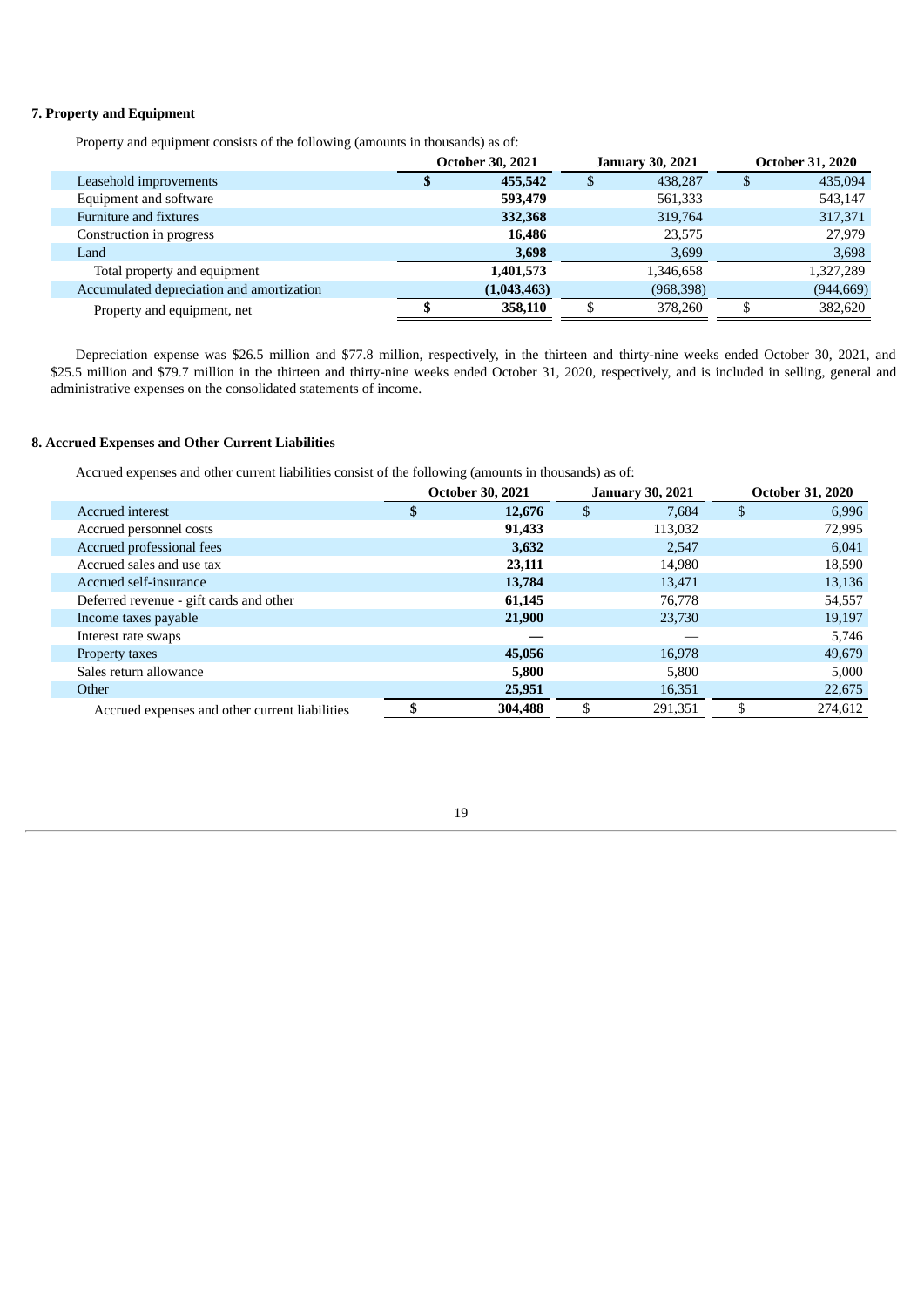# **9. Equity and Share-Based Compensation**

#### **Equity**

On September 2, 2021, the Board of Directors of the Company authorized a share repurchase program (the "Share Repurchase Program") under which the Company may purchase up to \$500 million of its outstanding shares during the three-year period ending September 2, 2024. Under the Share Repurchase Program, repurchases can be made using a variety of methods, which may include open market purchases, block trades, privately negotiated transactions and/or a non-discretionary trading plan, all in compliance with the rules of the SEC and other applicable legal requirements. The timing, manner, price and amount of any common share repurchases will be determined by the Company in its discretion and will depend on a variety of factors, including legal requirements, price and economic and market conditions. The Share Repurchase Program does not obligate the Company to acquire any particular number of common shares, and the program may be suspended, extended, modified or discontinued at any time.

During the thirteen and thirty-nine weeks ended October 30, 2021, we repurchased and concurrently retired 5,722,892 and 8,952,866 shares of ASO, Inc. common stock for an aggregate amount of \$245.8 million and \$345.8 million, respectively, which includes purchases that were made pursuant to the Share Repurchase Program and those that were made prior to the Share Repurchase Program. The Company allocates the excess of the repurchase price over the par value of shares acquired to Retained Earnings and Additional Paid-in Capital. The portion allocated to Additional Paid-in Capital is determined by dividing the number of shares to be retired by the number of shares issued multiplied by the balance of Additional Paid-in Capital as of the retirement date. As of October 30, 2021, approximately \$254.2 million remained available for share repurchases pursuant to our Share Repurchase Program.

# **Share-Based Compensation**

On September 29, 2020, the ASO, Inc. Board of Directors adopted the 2020 Omnibus Incentive Plan (the "2020 Omnibus Incentive Plan"), which became effective on October 1, 2020. The plan reserved a total of 5,150,000 shares of common stock for issuance. Concurrent with the adoption of the 2020 Omnibus Incentive Plan, the NAHC 2011 Unit Incentive Plan (the "2011 Unit Incentive Plan") was frozen and no further issuances will be permitted as part of the 2011 Unit Incentive Plan. As of October 30, 2021, there were 3,539,843 shares that were authorized and available for grant under the 2020 Omnibus Incentive Plan.

On September 29, 2020, the Academy Sports and Outdoors, Inc. Board of Directors adopted the 2020 Employee Stock Purchase Plan (the "ESPP"), which became effective on October 1, 2020. We have reserved a total of 2,000,000 shares and as of October 30, 2021, there were 1,964,614 shares authorized and available for future issuance under the ESPP.

Equity compensation expense was \$2.9 million and \$36.1 million for the thirteen and thirty-nine weeks ended October 30, 2021, respectively, which includes approximately \$24.9 million in non-cash expenses related to the 2021 Vesting Event which occurred during the 2021 second quarter. Equity compensation expense was \$23.4 million and \$27.0 million for the thirteen and thirty-nine weeks ended October 31, 2020, respectively, which includes approximately \$19.9 million of stock compensation expense associated with the vesting of certain outstanding restricted stock units as a result of the liquidity condition being achieved upon completion of our IPO. These costs are included in selling, general and administrative expenses in the statements of income.

# *2011 Unit Incentive Plan*

The 2011 Unit Incentive Plan provides for the grant of certain equity incentive awards (each, an "Award"), such as options to purchase ASO, Inc. common stock (each, a "Unit Option") and restricted units that may settle in ASO, Inc. common stock (each, a "Restricted Unit") to our directors, executives, and eligible employees of the Company.

Unit Options granted under the 2011 Unit Incentive Plan consist of Unit Options that vest upon the satisfaction of time-based requirements (each, a "Service Unit Option") and Unit Options that vest upon the satisfaction of both time-based requirements and Company performance-based requirements (each, a "Performance Unit Option").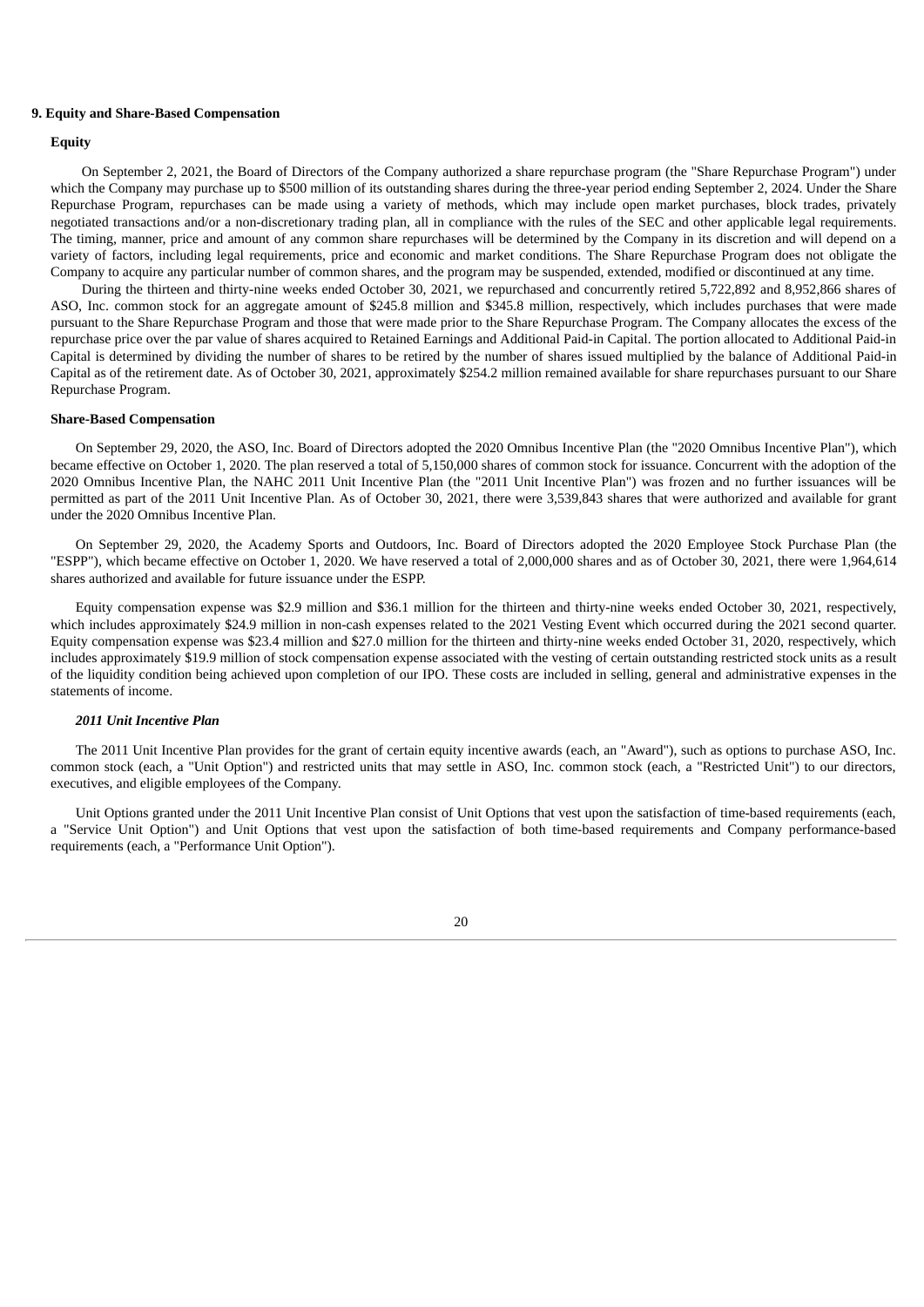Restricted Units granted under the 2011 Unit Incentive Plan consist of Restricted Units that vest upon the satisfaction of time-based requirements (each, a "Service Restricted Unit") and Restricted Units that vest upon the satisfaction of a liquidity event-based requirement together with a timebased requirement and/or a performance-based requirement (each, a "Liquidity Event Restricted Unit"). In each case, vesting of the Company's outstanding and unvested Unit Options and Restricted Units is contingent upon the holder's continued service through the date of each applicable vesting event.

Concurrent with the adoption of the 2020 Omnibus Incentive Plan on October 1, 2020, no further Awards are authorized to be granted under the 2011 Unit Incentive Plan.

# *2020 Omnibus Incentive Plan*

The 2020 Omnibus Incentive plan provides for the grant of Awards such as options to purchase ASO, Inc. common stock (each, a "Stock Option") and restricted stock units which may settle in ASO, Inc. common stock (each, a "Restricted Stock Unit") to our directors, executives, and eligible employees of the Company.

Stock Options granted under the 2020 Omnibus Incentive Plan consist of Stock Options that vest upon the satisfaction of time-based requirements (each, a "Service Stock Option" and Service Unit Options and Service Stock Options together are "Service Options").

Restricted Stock Units granted under the 2020 Omnibus Incentive Plan consist of Restricted Stock Units that vest upon the satisfaction of timebased requirements (each, a "Service Restricted Stock Unit") and Restricted Stock Units that vest upon the satisfaction of a time-based requirement and performance-based requirement (each, a "Performance Restricted Stock Unit"). In each case, vesting of the Company's outstanding and unvested Stock Options and Restricted Stock Units is contingent upon the holder's continued service through the date of each applicable vesting event.

# *ESPP*

Our ESPP allows eligible employees to contribute up to 15% of their eligible earnings toward the semi-annual purchase of the Company's shares of common stock at a discount of 15% of the closing stock price on the first or last day of the six-month offering period, whichever is lower.

The number of shares reserved for issuance under the ESPP will be increased automatically on the first day of each fiscal year, beginning in fiscal year 2021, by a number equal to the lesser of (1) 1,000,000 shares of common stock, (2) 2.0% of the total number of all classes of the company's common stock outstanding on the last day of the immediately preceding fiscal year, or (3) a lower number of shares determined by the ASO, Inc. Board of Directors.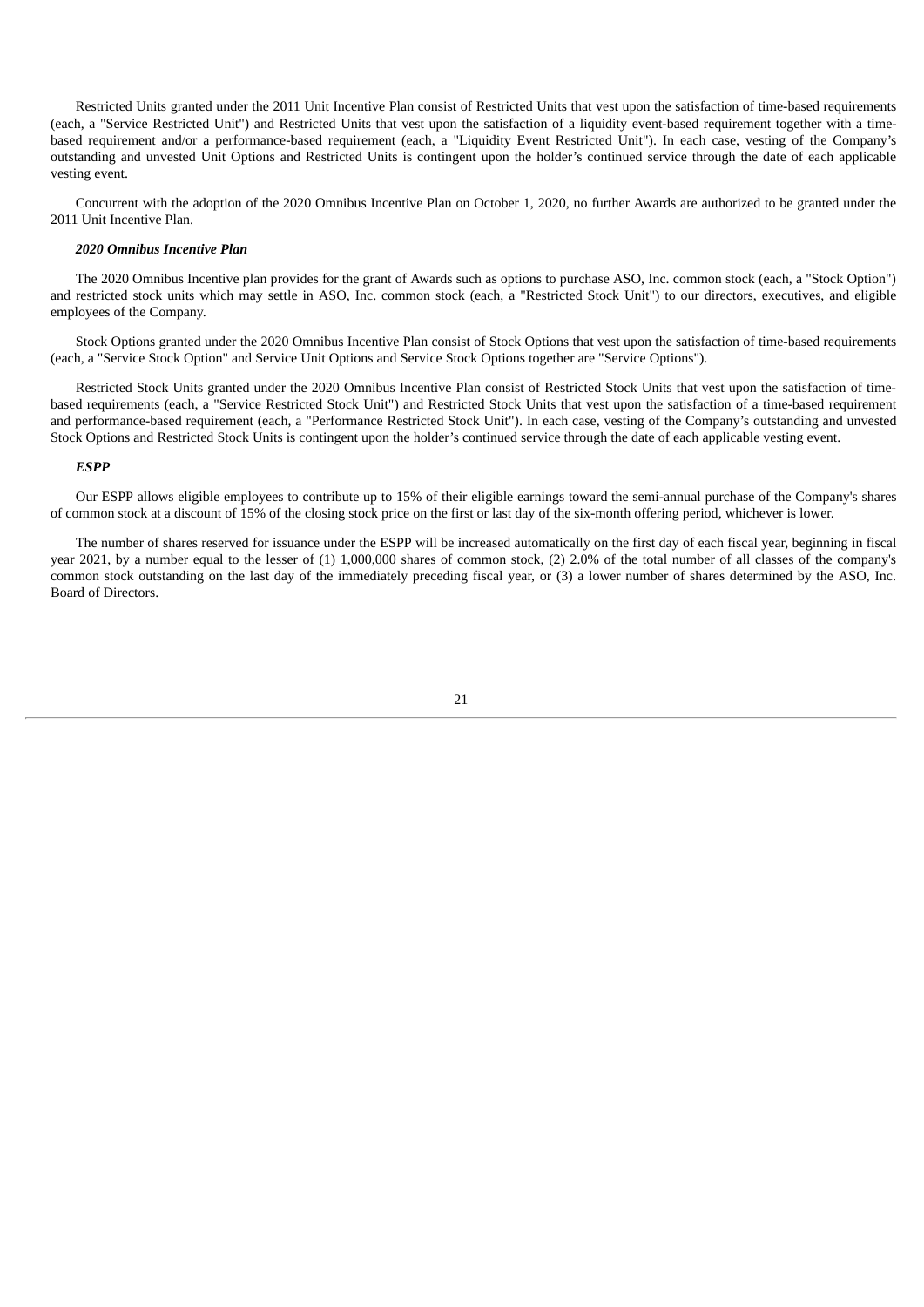#### *Distribution*

On August 28, 2020, NAHC paid a \$257.0 million, or \$1.1257 per unit (or \$3.5460 as converted using the Contribution Ratio), distribution to its members of record as of August 25, 2020. Cash on hand was used to fund \$248.0 million of the distribution, with the remainder distributed through an offset of outstanding loans receivable from one member and state income tax withholding made on behalf of NAHC's members. Holders of the outstanding granted equity Awards were entitled to receive value equal to \$1.1257 per Award (or \$3.5460 as converted using the Contribution Ratio), which was made in the form of cash payments, additional Restricted Unit grants or Unit Option exercise price adjustments. Cash payments due for unvested Awards were paid upon vesting of such Awards. In accordance with the terms of the 2011 Unit Incentive Plan, the Company made the following adjustments to each outstanding Award (per unit components, shares and exercise prices shown above and below are converted using the Contribution Ratio as described in the Retrospective Presentation of Ownership Exchange in Note 2):

- Exercise price reductions of \$0.28 for 9,788,000 Unit Options (or \$0.89 for 3,107,301 Stock Options, as converted);
- Exercise price reductions of \$1.12 for 1,746,594 Unit Options (or \$3.53 for 554,474 Stock Options, as converted);
- Additional Restricted Unit grants of 159,362 units (or 50,590 Liquidity Event Restricted Units, as converted); and
- Cash payments for vested Unit Options and vested Restricted Units ("Share-Based Award Payments") of \$32.2 million were paid in-full as of July 31, 2021. No further Share-Based Award Payments relative to the distribution are payable as of October 30, 2021.

These exercise price adjustments did not increase the value of the Unit Options and no related additional equity compensation was incurred.

#### *Service Option Fair Value Assumptions*

The fair value for Service Options granted was estimated using a Black-Scholes option-pricing model. The expected lives of the Service Options granted were based on the "SEC simplified" method. Expected price volatility was determined based on the implied volatilities of comparable companies over a historical period that matches the expected life of the Award. The risk-free interest rate was based on the expected U.S. Treasury rate over the expected life. The dividend yield was based on the expectation that no dividends will be paid. The assumptions used to calculate the fair value of Awards granted are evaluated and modified, as necessary, to reflect current market conditions and experience.

The following table presents the assumptions and grant date fair values for Service Options granted in the thirty-nine weeks ended October 30, 2021:

| Expected life in years      | 6.18           |
|-----------------------------|----------------|
| Expected volatility         | 42% to 44%     |
| Weighted-average volatility | 44 %           |
| Risk-free interest rate     | 1.00% to 1.22% |
| Dividend yield              |                |

The following table presents the Award grants during the thirty-nine weeks ended October 30, 2021:

|                                                  | <b>Service Options</b> | <b>Service Restricted</b><br><b>Stock Units</b> | <b>Performance Restricted</b><br><b>Stock Units</b> |         |  |
|--------------------------------------------------|------------------------|-------------------------------------------------|-----------------------------------------------------|---------|--|
| Number of shares                                 | 907.901                | 344,129                                         |                                                     | 194.504 |  |
| Weighted average grant date fair value per Award | 1.87                   | 36.40                                           |                                                     | 27.29   |  |
| Weighted average exercise price per Award        | 27.29                  | N/A                                             |                                                     | N/A     |  |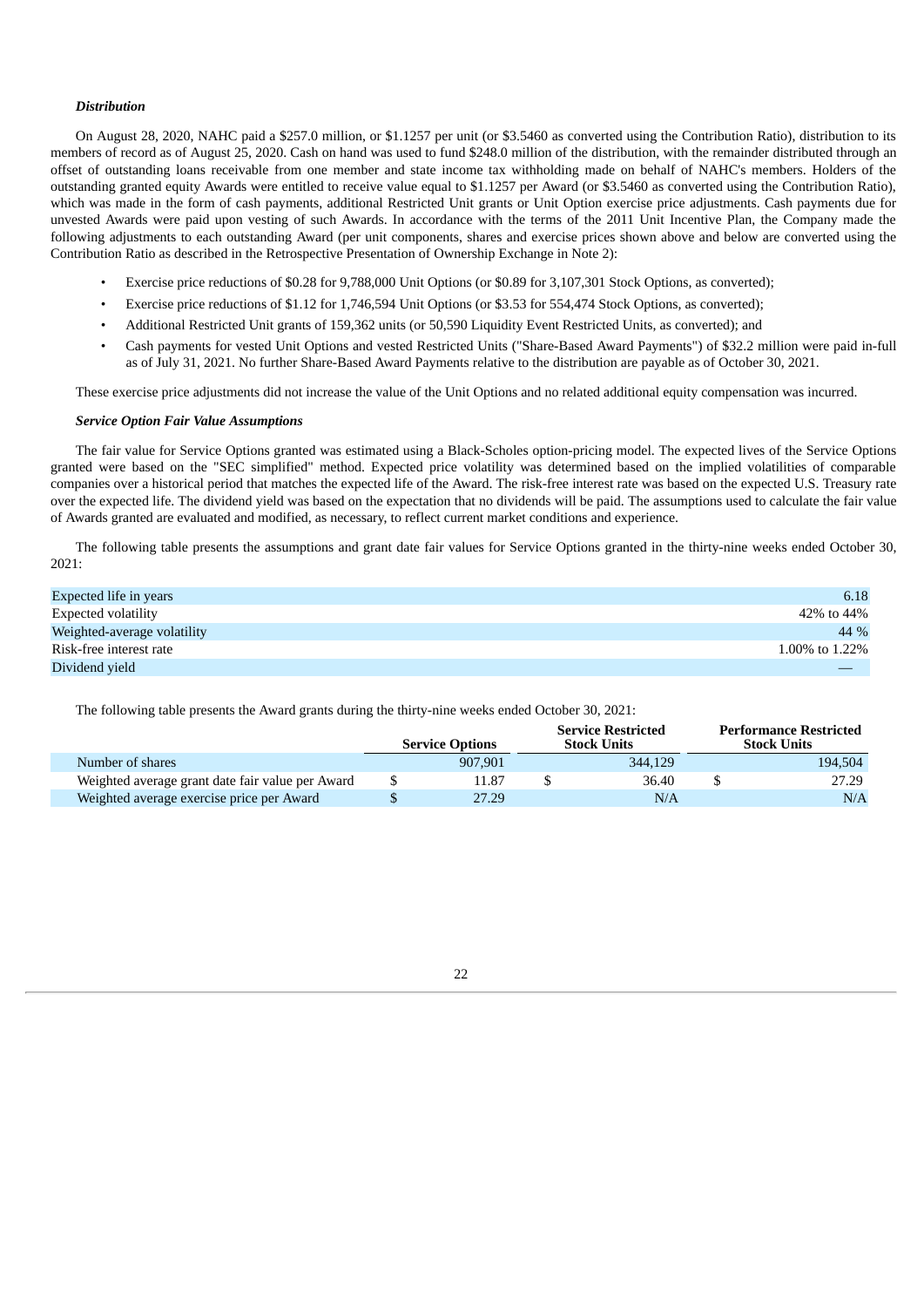The following table presents the unrecognized compensation cost as of October 30, 2021:

|                                          | <b>Service Options</b> | <b>Service Restricted Stock</b><br>Units | Performance Restricted<br><b>Stock Units</b> |           |
|------------------------------------------|------------------------|------------------------------------------|----------------------------------------------|-----------|
| Remaining expense                        | 9.898.239              | 10,808,988                               |                                              | 3.445.405 |
| Weighted average life remaining in years |                        |                                          |                                              |           |

# **10. Earnings per Common Share**

Basic earnings per common share is calculated based on net income divided by the basic weighted average common shares outstanding during the period, and diluted earnings per common share is calculated based on net income divided by the diluted weighted average common shares outstanding. Diluted weighted average common shares outstanding is based on the basic weighted average common shares outstanding plus any potential dilutive effect of stock-based awards outstanding during the period using the treasury stock method, which assumes the potential proceeds received from the dilutive stock options are used to purchase treasury stock. Anti-dilutive stock-based awards do not include awards which have a performance or liquidity event target which has yet to be achieved.

Basic and diluted weighted average common shares outstanding and basic and diluted earnings per common share are calculated as follows (amounts in thousands except per share amounts):

|                                                                                                  |                         | <b>Thirteen Weeks Ended</b> |                         | <b>Thirty-Nine Weeks Ended</b> |                         |      |                         |
|--------------------------------------------------------------------------------------------------|-------------------------|-----------------------------|-------------------------|--------------------------------|-------------------------|------|-------------------------|
|                                                                                                  | <b>October 30, 2021</b> |                             | <b>October 31, 2020</b> |                                | <b>October 30, 2021</b> |      | <b>October 31, 2020</b> |
| Net income                                                                                       | $161,305$ \$            |                             | 59,586                  | - \$                           | 529,611                 | \$   | 217,242                 |
| Weighted average common shares outstanding -<br>basic                                            | 91,140                  |                             | 76,771                  |                                | 91,951                  |      | 73,908                  |
| Dilutive effect of Service Restricted Units and<br><b>Service Restricted Stock Units</b>         |                         | 72                          | 6                       |                                | 14                      |      | 9                       |
| Dilutive effect of Performance Restricted<br>Stock Units and Liquidity Event Restricted<br>Units |                         | 109                         | 1,423                   |                                | 401                     |      | 991                     |
| Dilutive effect of Service Options                                                               |                         | 2,207                       | 1,081                   |                                | 2,381                   |      | 871                     |
| Dilutive effect of Performance Unit Options<br>and Performance Stock Options                     |                         | 316                         | 1,433                   |                                | 757                     |      | 1,392                   |
| Dilutive effect of ESPP shares                                                                   |                         |                             |                         |                                |                         |      |                         |
| Weighted average common shares outstanding -<br>diluted                                          | 93,844                  |                             | 80,714                  |                                | 95,504                  |      | 77,171                  |
| Earnings per common share - basic                                                                | \$                      | 1.77                        | $0.78$ \$<br>-\$        |                                | $5.76$ \$               |      | 2.94                    |
| Earnings per common share - diluted                                                              | \$                      | 1.72                        | $0.74$ \$<br>-S         |                                | 5.55                    | - \$ | 2.82                    |
| Anti-dilutive stock-based awards excluded from<br>diluted calculation                            |                         | 4                           | 4,460                   |                                | 60                      |      | 1,648                   |

# **11. Income Taxes**

Prior to October 1, 2020, the Company, was treated as a flow through entity for U.S. federal income tax purposes and thus no federal income tax expense was recorded in our statements of income for periods prior to October 1, 2020. Our tax rate prior to October 1, 2020 was almost entirely the result of state income taxes. In connection with our IPO, as a result of the Reorganization Transactions completed on October 1, 2020, on and after October 1, 2020, the Company is treated as a U.S. corporation for U.S. federal, state, and local income tax purposes and accordingly, a provision for income taxes has been recorded for the anticipated tax consequences of our reported results of operations for federal, state and local income taxes since October 1, 2020. NAHC continued to operate as a tax partnership through January 30, 2021.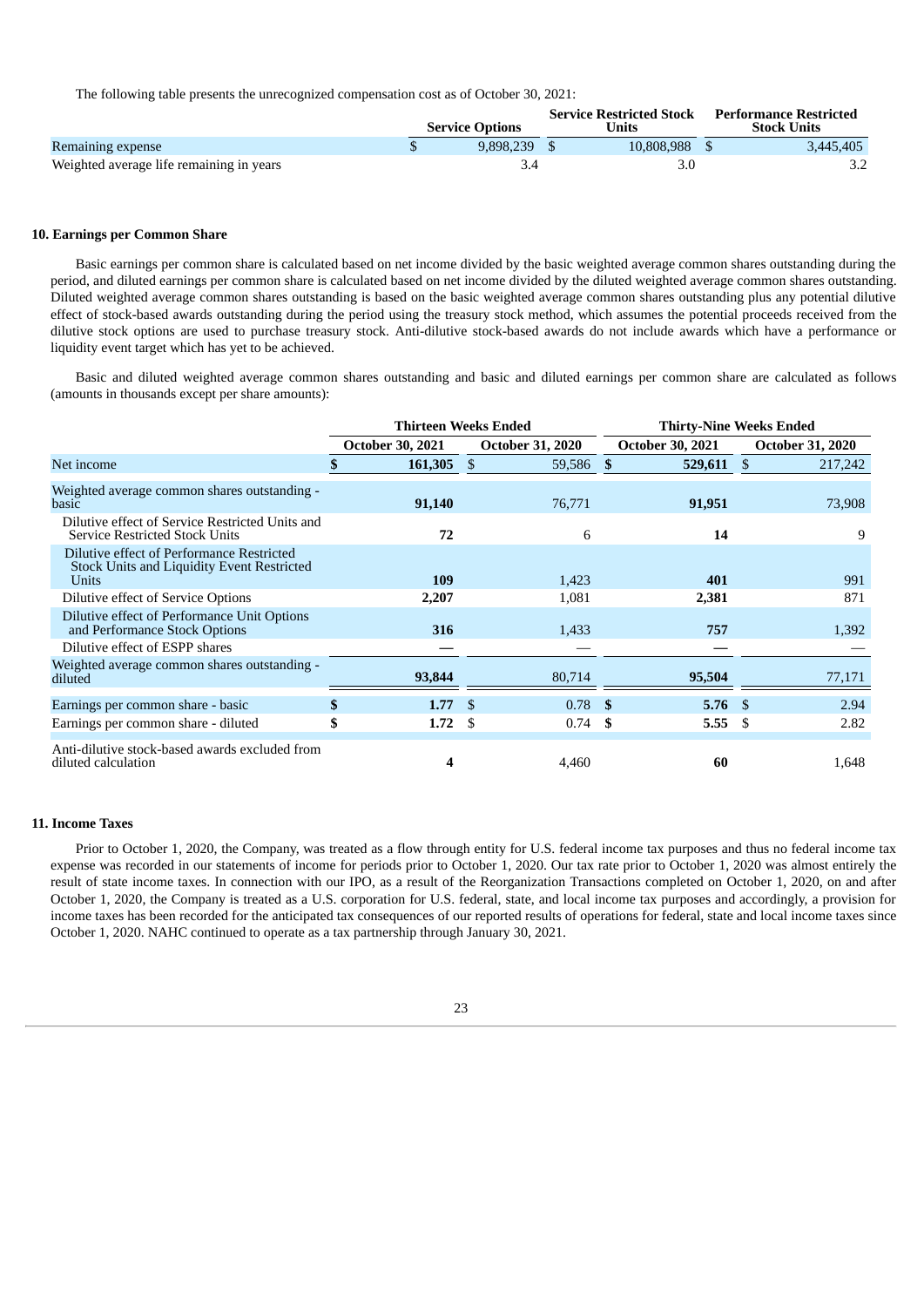Effective January 31, 2021, NAHC discontinued partnership treatment for tax purposes. As a result, our deferred tax liability was no longer measured by reference to membership units in NAHC and instead was measured by reference to the underlying assets and liabilities of our operations. No change in the total reported deferred tax liability occurred as a result of the change in tax structure.

The table below reflects the allocation of the deferred tax liability previously reflected for "Investment in NAHC" to the underlying assets and liabilities of the business based on the estimated fair value as of January 31, 2021 (amounts in thousands):

|                                    | <b>January 30, 2021</b> | <b>Effect of Change</b> | <b>January 31, 2021</b> |  |
|------------------------------------|-------------------------|-------------------------|-------------------------|--|
| <b>Deferred tax assets:</b>        |                         |                         |                         |  |
| Accounts receivable                | \$                      | 274S<br>-\$             | 274                     |  |
| Accrued liabilities and reserves   |                         | 37,760                  | 37,760                  |  |
| Equity compensation                |                         | 22,854                  | 22,854                  |  |
| Other                              |                         |                         |                         |  |
| Total deferred tax assets          |                         | 60,888                  | 60,888                  |  |
| <b>Deferred tax liabilities:</b>   |                         |                         |                         |  |
| Investment in NAHC                 | (138, 358)              | 138,358                 |                         |  |
| Inventory                          |                         | (17, 387)               | (17, 387)               |  |
| Prepaid items                      |                         | (4, 124)                | (4, 124)                |  |
| Property and equipment             |                         | (11,531)                | (11,531)                |  |
| Intangible assets                  |                         | (166, 204)              | (166, 204)              |  |
| Other                              | (345)                   |                         | (345)                   |  |
| Total deferred tax liabilities     | (138,703)               | (60, 888)               | (199, 591)              |  |
| Total net deferred tax liabilities | $(138,703)$ \$          |                         | (138, 703)              |  |

The Company determines its income tax expense by applying an estimated annual effective tax rate to its income before income taxes for the interim period. The current tax payable is based on the estimated federal and state income tax payments, while the remainder of income tax expense or benefit for the period is recorded to the net deferred tax asset or liability account. For the thirteen and thirty-nine weeks ended October 30, 2021, ASO, Inc. recorded \$44.0 million and \$141.5 million of income tax expense, respectively, which included changes in income taxes payable of \$92.5 million and net deferred tax liabilities of \$49.0 million as of October 30, 2021.

# **12. Related Party Transactions**

# *Monitoring Agreement*

On August 3, 2011 (the "Effective Date"), we entered into a monitoring agreement (the "Monitoring Agreement"), with Kohlberg Kravis Roberts & Co. L.P. (the "Adviser") pursuant to which the Adviser provided advisory, consulting and financial services to us. In accordance with the terms of the Monitoring Agreement, we paid an aggregate annual advisory fee which increased by 5.0% annually on each anniversary of the Effective Date. The Adviser also charged us a customary fee for services rendered in connection with securing, structuring and negotiating equity and debt financings by us. Additionally, we were required to reimburse the Adviser for any out-of-pocket expenses in connection with these services. The Monitoring Agreement continued in effect from year-to-year, unless amended or terminated by the Adviser and us.

Upon the completion of the IPO, in the third quarter of 2020 the Monitoring Agreement terminated and we accrued the final termination fee of \$12.3 million. The termination fee was equal to the net present value of the advisory fees that would have been paid from the termination date through the twelfth anniversary of the Effective Date of the Monitoring Agreement. We recognized advisory fees related to the Monitoring Agreement, including reimbursement of expenses, of approximately \$13.0 million and \$14.8 million in the thirteen and thirty-nine weeks ended October 31, 2020, respectively. These expenses are included in selling, general and administrative expenses in the statements of income.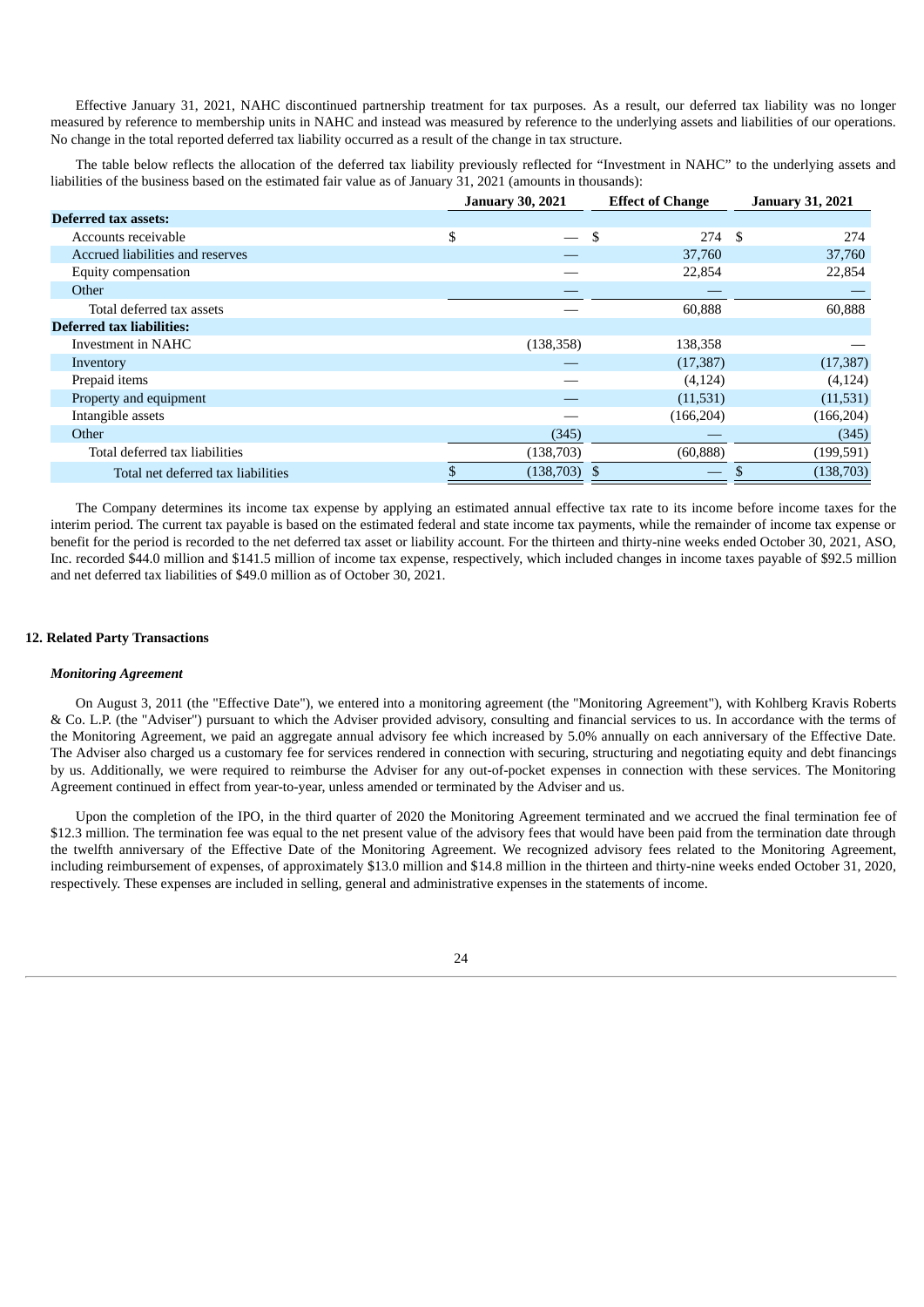# *Other Related Party Transactions*

In connection with the September 2021 Secondary Offering and the May 2021 Secondary Offering, we repurchased from the underwriters (1) 4,500,000 shares of ASO, Inc. common stock at approximately \$43.52 for approximately \$195.8 million and (2) 3,229,974 shares of ASO, Inc. common stock at \$30.96 per share for approximately \$100.0 million. The shares repurchased were immediately retired by the Company (see Note 1 and Note 9).

We paid \$2.7 million to KCM during the third quarter of 2020 for underwriting services in connection with the IPO.

Additionally, KKR has ownership interest in a broad range of portfolio companies and we may have entered into commercial transactions for goods or services in the ordinary course of business with these companies. We do not believe such transactions were material to our business. Upon completion of the September 2021 Secondary Offering, KKR no longer holds an ownership interest in the Company.

#### *Investments in Managers*

During the thirty-nine weeks ended October 31, 2020, Managers repurchased at fair market value approximately \$37.0 thousand of Redeemable Membership Units from a director of the Company for cash. NAHC concurrently repurchased from Managers for cash, at fair market value, a number of NAHC membership units equal to the number of Redeemable Membership Units repurchased from the director.

### *Note Receivable from Member and Distribution*

Prior to October 1, 2020, under NAHC's LLC agreement, certain members could require the Company to provide a tax loan on their behalf under certain circumstances. On April 10, 2019, the Company loaned \$4.0 million with a note receivable issued to a member of NAHC. The note receivable bore semi-annual compounding interest at 2.5% with outstanding principal and interest due on April 10, 2022. This note receivable was recorded in other non-current assets on the balance sheet.

On April 5, 2018, the Company loaned \$4.1 million with a note receivable issued to a member of NAHC. The note receivable bore semi-annual compounding interest at 2.1%, with outstanding principal and interest due on April 5, 2021, and was recorded in prepaid expenses and other noncurrent assets on the balance sheet.

On August 28, 2020, the Company made a distribution to its members of record as of August 25, 2020, of \$257.0 million (see Note 9). Of the \$257.0 million, \$8.5 million was used to offset and satisfy the remaining balances of the notes receivable and related interest receivable from a member of NAHC.

### **13. Commitments and Contingencies**

### *Technology Related Commitments and Other*

As of October 30, 2021, we have obligations under technology-related, construction and other contractual commitments in the amount of \$26.2 million. Of such commitments, approximately \$16.5 million is payable in the next 12 months.

# *Financial Guarantees*

During the normal course of business, we enter into contracts that contain a variety of representations and warranties and provide general indemnifications. The maximum exposure under these arrangements is unknown as this would involve future claims that may be made against us that have not yet occurred. However, based on experience, we believe the risk of loss to be remote.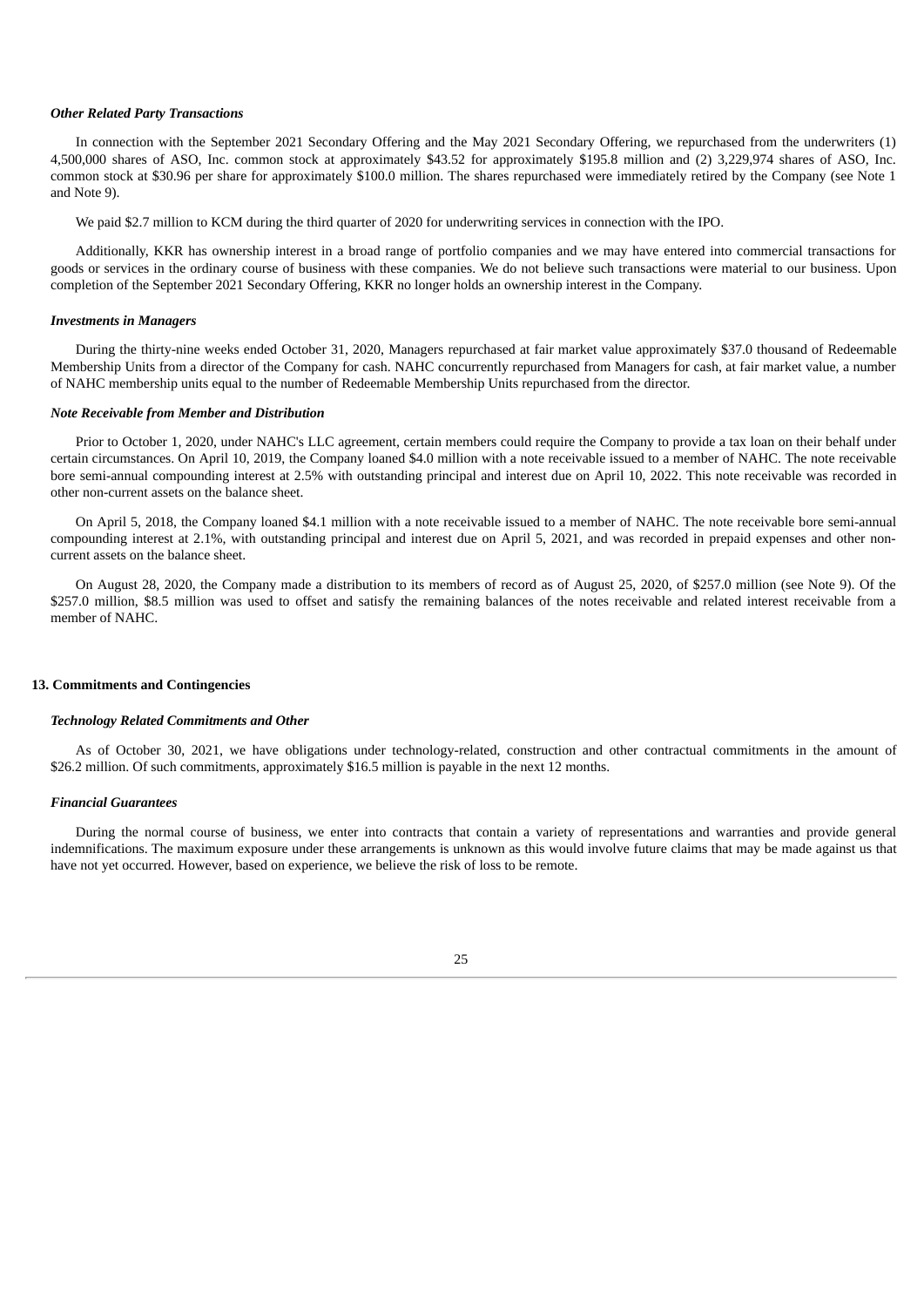# *Legal Proceedings*

We are a defendant or co-defendant in lawsuits, claims and demands brought by various parties relating to matters normally incident to our business. No individual case, or group of cases presenting substantially similar issues of law or fact, is expected to have a material effect on the manner in which we conduct our business or on our results of operations, financial position or liquidity. The majority of these cases are alleging product, premises, employment and/or commercial liability. Reserves have been established that we believe to be adequate based on our current evaluations and experience in these types of claim situations. However, the ultimate outcome of these cases cannot be determined at this time. We believe, taking into consideration our indemnities, insurance and reserves, the ultimate resolution of these matters will not have a material impact on our financial position, results of operations or cash flows.

#### *Sponsorship Agreement and Intellectual Property Commitments*

<span id="page-25-0"></span>We periodically enter into sponsorship agreements generally with professional sports teams, associations, events, networks, or individual professional players and collegiate athletic programs in exchange for marketing and advertising promotions. We also enter into intellectual property agreements whereby the Company receives the right to use third-party owned trademarks typically in exchange for royalties on sales. These agreements typically contain a one to three-year term and contractual payment amounts required to be paid by the Company. As of October 30, 2021, we have \$23.1 million in related commitments through 2027, of which \$8.3 million is payable in the next 12 months.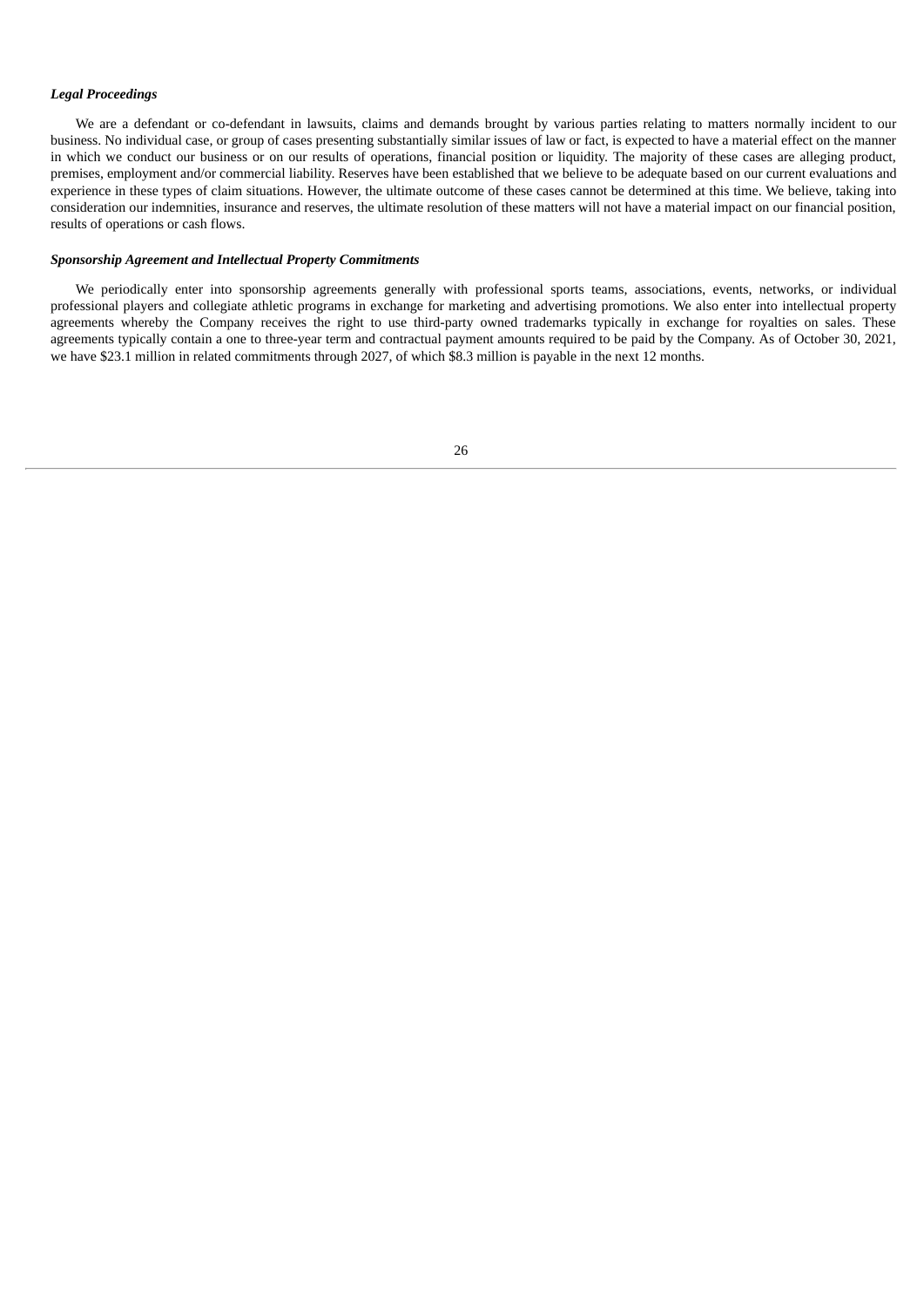# **ITEM 2. MANAGEMENT'S DISCUSSION AND ANALYSIS OF FINANCIAL CONDITION AND RESULTS OF OPERATIONS**

### **Cautionary Statement Regarding Forward-looking Statements**

This Quarterly Report on Form 10-Q (this "Quarterly Report") includes "forward-looking" statements within the meaning of Section 27A of the Securities Act of 1933, as amended (the "Securities Act"), and Section 21E of the Securities Exchange Act of 1934, as amended (the "Exchange Act"), which are subject to the "safe harbor" created by those sections. Forward-looking statements include all statements that are not historical facts, including statements reflecting our current views with respect to, among other things, our operations and financial performance. These forward-looking statements are included throughout this Quarterly Report, including this "Management's Discussion and Analysis of Financial Condition and Results of Operations" and in the section entitled "Risk Factors," and relate to matters such as our industry, business strategy, goals and expectations concerning our market position, future operations, margins, profitability, capital expenditures, liquidity and capital resources and other financial and operating information. We have used the words "anticipate," "assume," "believe," "continue," "could," "estimate," "expect," "intend," "may," "plan," "potential," "predict," "project," "future," "will," "seek," "foreseeable," the negative version of these words or similar terms and phrases to identify forward-looking statements in this Quarterly Report.

The forward-looking statements contained in this Quarterly Report are based on management's current expectations and are not guarantees of future performance. The forward-looking statements are subject to various risks, uncertainties, assumptions or changes in circumstances that are difficult to predict or quantify. Our expectations, beliefs, and projections are expressed in good faith and we believe there is a reasonable basis for them. However, there can be no assurance that management's expectations, beliefs and projections will result or be achieved. Actual results may differ materially from these expectations due to changes in global, regional or local economic, business, competitive, market, regulatory and other factors, many of which are beyond our control. We believe that these factors include but are not limited to those described under "Risk Factors" in the Company's Annual Report on Form 10- K for the fiscal year ended January 30, 2021 (the "Annual Report"), as filed with the Securities and Exchange Commission (the "SEC") on April 7, 2021, and in this Quarterly Report, as such risk factors have been updated from time to time in our periodic filings with the SEC, and are accessible on the SEC's website at www.sec.gov, such as the following:

- overall decline in the health of the economy and consumer discretionary spending;
- our ability to predict or effectively react to changes in consumer tastes and preferences, to acquire and sell brand name merchandise at competitive prices and/or to manage our inventory balances;
- intense competition in the sporting goods and outdoor recreation retail industries;
- the impact of COVID-19 on our business and financial results;
- our ability to safeguard sensitive or confidential data relating to us and our customers, team members and vendors;
- risks associated with our reliance on internationally manufactured merchandise;
- our ability to comply with laws and regulations affecting our business, including those relating to the sale, manufacture and import of consumer products;
- claims, demands and lawsuits to which we are, and may in the future, be subject and the risk that our insurance or indemnities coverage may not be sufficient;
- harm to our reputation;
- our ability to operate, update or implement our information technology systems;
- risks associated with disruptions in our supply chain and losses of merchandise purchasing incentives;
- any failure of our third-party vendors of outsourced business services and solutions;
- our ability to successfully continue our store growth plans or manage our growth effectively, or any failure of our new stores to generate sales and/or achieve profitability;
- risks associated with our e-commerce business;
- risks related to our owned brand merchandise;
- any disruption in the operation of our distribution centers;
- quarterly and seasonal fluctuations in our operating results;
- the occurrence of severe weather events, catastrophic health events, natural or man-made disasters, social and political conditions or civil unrest;
- our ability to protect our intellectual property and avoid the infringement of third-party intellectual property rights;
- our dependence on our ability to meet our labor needs;
- 27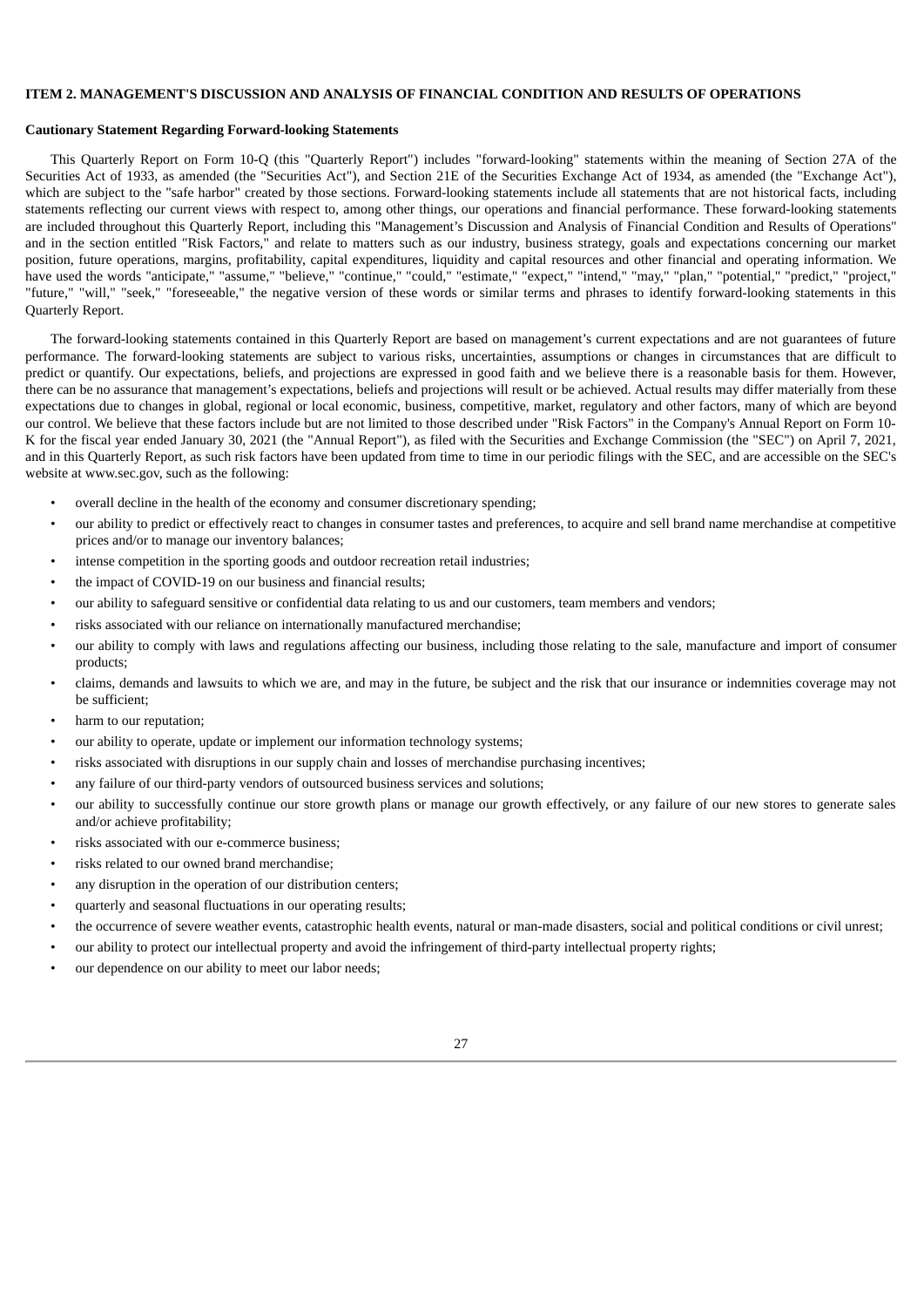- the geographic concentration of our stores;
- fluctuations in merchandise costs and availability;
- our ability to manage the growth of our business;
- our ability to retain key executives;
- our ability to successfully pursue strategic acquisitions and integrate acquired businesses;
- payment-related risks;
- the effectiveness of our marketing and advertising programs; and
- our substantial indebtedness.

These factors should not be construed as exhaustive and should be read in conjunction with the other cautionary statements that are included in this Quarterly Report. Should one or more of these risks or uncertainties materialize, or should any of our assumptions prove incorrect, our actual results may vary in material respects from those projected in these forward-looking statements.

Any forward-looking statement made by us in this Quarterly Report speaks only as of the date of this Quarterly Report and are expressly qualified in their entirety by the cautionary statements included in this Quarterly Report. Factors or events that could cause our actual results to differ may emerge from time to time, and it is not possible for us to predict all of them. We may not actually achieve the plans, intentions or expectations disclosed in our forwardlooking statements and you should not place undue reliance on our forward-looking statements. Our forward-looking statements do not reflect the potential impact of any future acquisitions, mergers, dispositions, joint ventures, investments or other strategic transactions we may make. We undertake no obligation to publicly update or review any forward-looking statement, whether as a result of new information, future developments or otherwise, except as may be required by any applicable securities laws.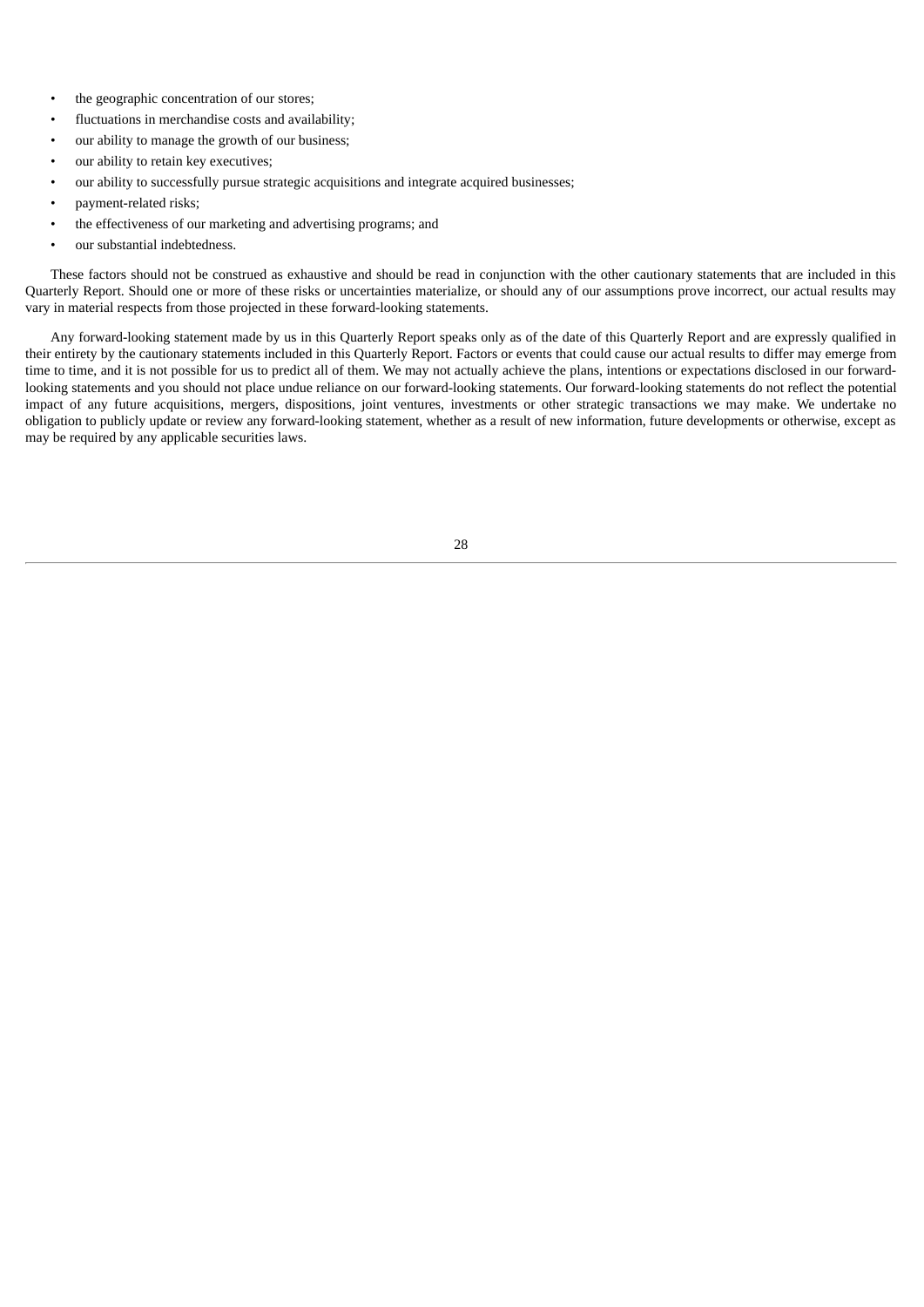The following discussion and analysis of our financial condition and results of operations should be read together with our unaudited financial statements and related notes included elsewhere in this Quarterly Report for the thirteen and thirty-nine weeks ended October 30, 2021 and our audited financial statements for the fiscal year ended January 30, 2021 and the section entitled "Management's Discussion and Analysis of Financial Condition *and Results of Operations" included in the Annual Report.*

All references to "Academy," "Academy Sports + Outdoors," "we," "us," "our" or the "Company" in this Quarterly Report refer to (1) prior to October 1, 2020, New Academy Holding Company, LLC, a Delaware limited liability company and the prior parent holding company for our operations, and its consolidated subsidiaries; and (2) on and after October 1, 2020, Academy Sports and Outdoors, Inc., a Delaware corporation and the current parent holding company of our operations, and its consolidated subsidiaries. Academy Sports and Outdoors. Inc. conducts its operations through its subsidiaries. including its indirect subsidiary, Academy, Ltd., an operating company which is doing business as "Academy Sports + Outdoors."

We operate on the retail industry's 4-5-4 calendar. The 4-5-4 calendar is a quide for retailers that ensures sales comparability between years by dividing the year into months based on a 4 weeks  $-5$  weeks  $-4$  weeks format. Every five to six years a week is added to the 4-5-4 fiscal calendar. Any reference in this Quarterly Report to "year" or any year in particular refers to our fiscal year, which represents the fifty-two or fifty-three week period ending on the Saturday closest to January 31. Any reference in this Quarterly Report to the "current quarter", "2021 third quarter" or similar reference refers to the thirteen week period ended October 30, 2021, and any reference in this Quarterly Report to the "prior year quarter", "2020 third quarter" or similar reference refers to the thirteen week period ended October 31, 2020. Any reference in this Quarterly Report to "current year-to-date", "year-to-date 2021" or similar reference represents the thirty-nine week period ended October 30, 2021, and any reference in this Quarterly Report to the "prior year-todate", "year-to-date 2020" or similar reference refers to thirty-nine week period ended October 31, 2020. Unless otherwise specified, all comparisons *regarding the current period of 2021 are made to the corresponding period of 2020.*

All statements in this Quarterly Report concerning our current and planned operations are modified by reference to our discussion of recent developments related to the COVID-19 pandemic, and our ability to carry out our current and planned operations are dependent on further developments *associated with the COVID-19 pandemic.*

# **Overview**

We are one of the leading full-line sporting goods and outdoor recreation retailers in the United States. Our mission is to provide "Fun for All" and fulfill this mission with a localized merchandising strategy and value proposition that deeply connect with a broad range of consumers. Our broad and localized assortment appeals to all ages, incomes and aspirations, including beginning and advanced athletes, families enjoying outdoor recreation, and enthusiasts pursuing their passion for sports and the outdoors.

We sell a range of sporting and outdoor recreation products, including sporting equipment, apparel, footwear, camping gear, patio furniture, outdoor cooking equipment, and hunting and fishing gear, among many others. Our strong merchandise assortment is anchored by our broad offering of year-round items, such as fitness equipment and apparel, work and casual wear, folding chairs, wagons and tents, training and running shoes, and coolers. We also carry a deep selection of seasonal items, such as sports equipment and apparel, seasonal wear and accessories, hunting and fishing equipment and apparel, patio furniture, trampolines, play sets, bicycles, and severe weather supplies. We provide locally relevant offerings, such as crawfish boilers in Louisiana, licensed apparel for area sports fans, baits and lures for area fishing spots, and beach towels in coastal markets. Our value-based assortment also includes exclusive products from our portfolio of 20 owned brands.

As of October 30, 2021, we operated 259 stores that range in size from approximately 40,000 to 130,000 gross square feet, with an average size of approximately 70,000 gross square feet, throughout 16 contiguous states located primarily in the southern United States. Our stores are supported by approximately 22,000 team members, three distribution centers, and our rapidly growing e-commerce platform, which includes our website at www.academy.com and our mobile app, newly introduced in the 2021 second quarter. Additionally, we are deepening our customer relationships, further integrating our e-commerce platform with our stores and driving operating efficiencies by developing our omnichannel capabilities, such as our curbside pickup and ship-to-store programs, which we launched in 2020.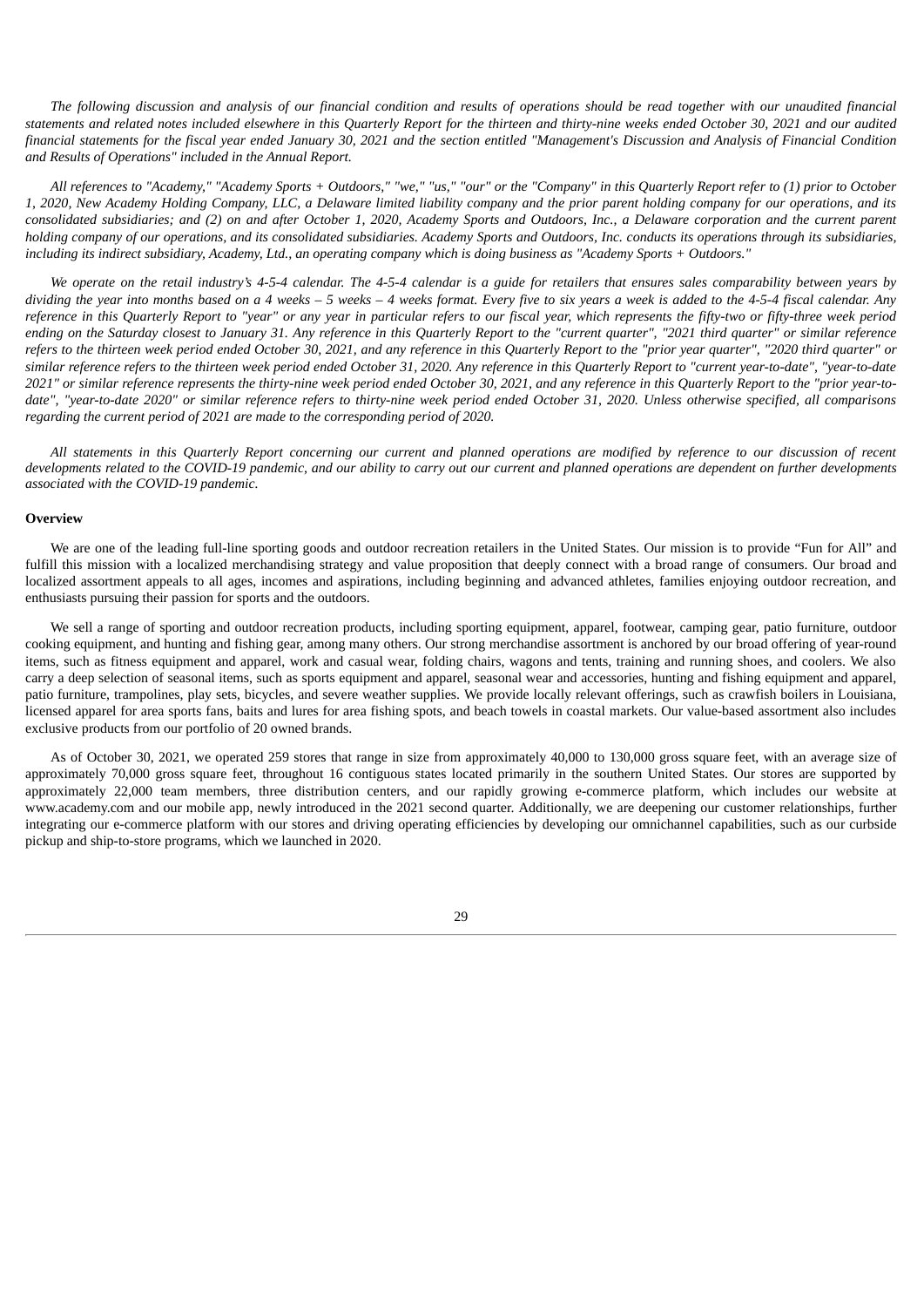The following table summarizes store activity for the periods indicated:

|                         | <b>Thirty-Nine Weeks Ended</b> |                         |
|-------------------------|--------------------------------|-------------------------|
|                         | <b>October 30, 2021</b>        | <b>October 31, 2020</b> |
| <b>Beginning stores</b> | 259                            | 259                     |
| Q1 new stores           |                                |                         |
| Q2 new stores           |                                |                         |
| Q3 new stores           |                                |                         |
| Closed                  |                                |                         |
| <b>Ending stores</b>    | 259                            | 259                     |
|                         |                                |                         |
| Relocated stores        |                                |                         |

#### *Trends and Other Factors Affecting Our Business*

Various trends and other factors affect or have affected our operating results, including:

*Overall Economic Trends.* All of our sales are generated within the United States, making our results of operations highly dependent on the U.S. economy and U.S. consumer discretionary spending. Macroeconomic factors that may affect customer spending patterns, and thereby our results of operations, include, but are not limited to: health of the economy; consumer confidence in the economy; financial market volatility; wages, jobs and unemployment trends; the housing market, including real estate prices and mortgage rates; consumer credit availability; consumer debt levels; gasoline and fuel prices; interest rates and inflation; tax rates and tax policy; immigration policy; import and customs duties/tariffs and policy; impact of natural or manmade disasters; legislation and regulations; international unrest, trade disputes, labor shortages, and other disruptions to the supply chain; changes to raw material and commodity prices; national and international security and safety concerns; and impact any of public health pandemics. Factors that impact consumer discretionary spending, which remains volatile globally, continue to create a complex and challenging retail environment for us. See the section of this Quarterly Report entitled "Impact of COVID-19 on Our Business."

*Consumer Preferences and Demands.* The level of success we achieve is dependent on, among other factors, how accurately and timely we predict consumer tastes and preferences regarding sporting goods and outdoor recreation merchandise, the level of consumer demand, the availability of merchandise, and the competitive environment. Our products must appeal to a broad range of customers whose preferences cannot be predicted with certainty and are subject to change. We must identify, obtain supplies of, and offer to our customers, attractive and high-quality merchandise on a continuous basis. It is difficult to predict consistently and successfully the products and services our customers will demand as we often purchase products from our vendors several months in advance of the proposed delivery. If we misjudge the market for our products, we may be faced with excess inventories for some products. We utilize a variety of measures to help us identify products that are relevant to our customer base and to better understand changing customer trends, such as social media analysis, internet search analytics, internal customer insights and vendor intelligence.

*Strategic Inventory Management.* We must maintain sufficient inventory levels of merchandise that our customers desire to successfully operate our business. A shortage of popular merchandise could reduce our net sales. Conversely, we also must seek to avoid accumulating excess inventory to maintain appropriate in-stock levels. If we overstock unpopular merchandise, then we may be forced to take significant inventory markdowns or miss opportunities for the sale of other merchandise, both of which could have a negative impact on our profitability, and, in turn, our sales may decline or we may be required to sell the merchandise we have obtained at lower prices. We have deployed several new tools over recent years to improve inventory handling and vendor management, including third-party programs to analyze our inventory stock and execute a disciplined markdown strategy throughout the year at every location. This implementation, along with other factors, has allowed us to improve our inventory management in stores, increasing our average inventory turns from 3.55x to 3.84x in the twelve months ended October 31, 2020 and October 30, 2021, respectively. We have coupled these tools with the data we have been able to collect from our Academy Credit Card program and targeted customer surveys, so that we can better estimate future inventory requirements. It is imperative that we continue to find innovative ways to strengthen our inventory management if we are to remain competitive and expand our margins on a go-forward basis. During 2020 and through the 2021 first quarter, we experienced significant inventory reductions from high sell-through during the period. In the 2021 second and third quarters, we had increased inventory relative to the prior year. However, despite the improved inventory levels, we expect to continue to use

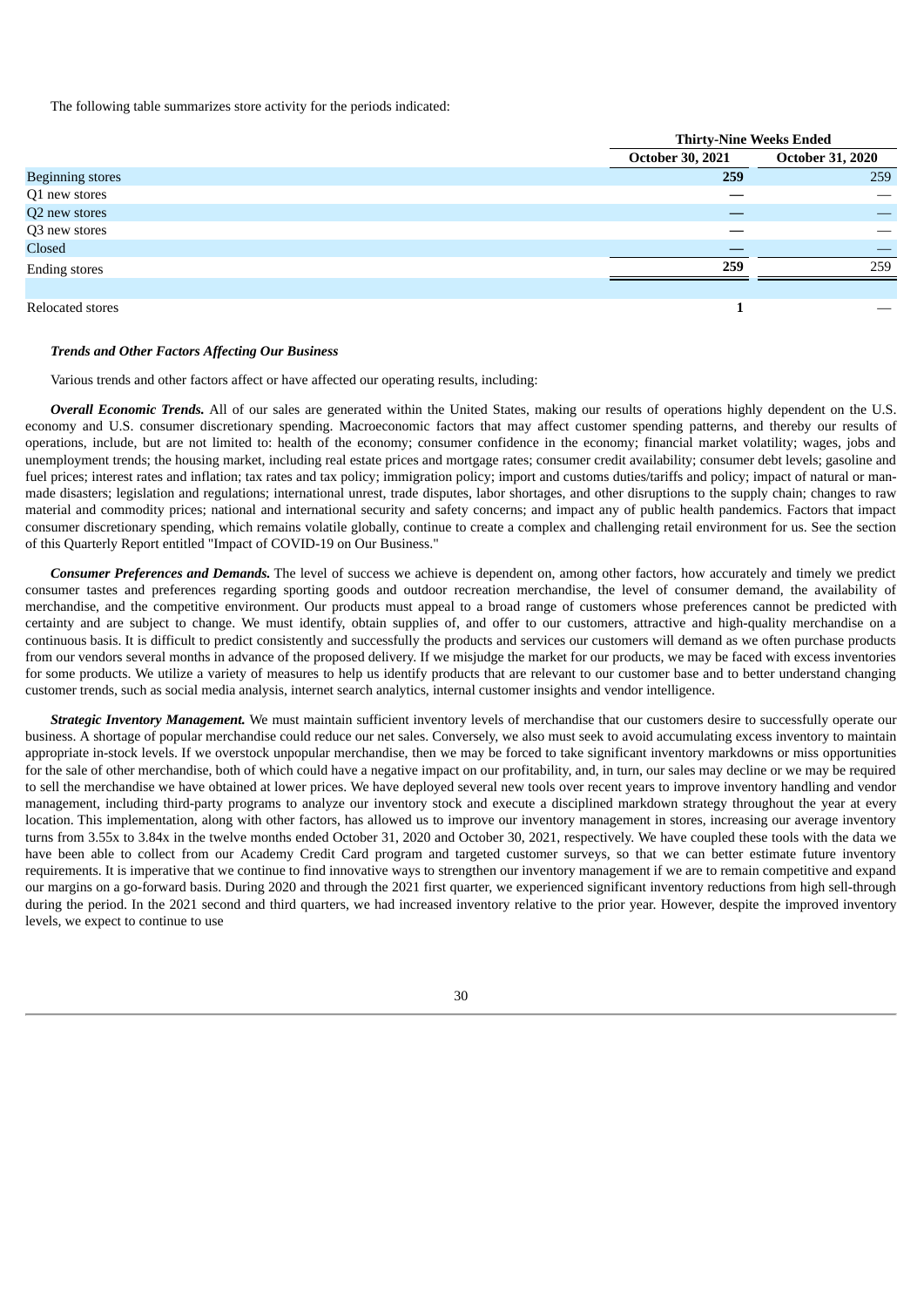cash throughout the rest of the current fiscal year to build toward our optimal inventory position, which we believe will continue to impact our net cash provided by operating activities during the remainder of 2021.

*Value Strategy.* We offer a broad assortment of products at competitive prices that offer extraordinary value. Our in-store experience includes valueadded customer service delivered by our highly trained and passionate staff, such as free assembly of certain products (such as bicycles, grills, and bows), fitness equipment demonstrations, issuances and renewals of hunting and fishing licenses, fishing line spooling and assisting customers with carrying bulk items to the car, among others. Our goal is to consistently offer better value than our peer retailers. Our value-based pricing gives us an advantage over the specialty retailers and other large format retailers, who typically offer their more limited assortment at premium prices. Our broad assortment gives us an advantage over mass general merchants who typically do not carry the leading national brands sold at Academy. We have also continued to add owned brand products to our assortment of products, which we generally price lower than the national brand products of comparable quality that we also offer. A shift in our sales mix in which we sell more units of our owned brand products and fewer units of the national brand products would generally have a positive impact on our gross margin but an adverse impact on our total net sales.

*E-commerce.* We expect that the expansion and enhancement of our omnichannel capabilities will be a key driver of growth in our net sales and gross margin. We continue to invest in initiatives that will increase traffic to e-commerce and drive increased online sales conversion. Our improved website and mobile app, which launched in the second quarter of 2021, also support our stores with digital marketing and our buy-online-pickup-in-store ("BOPIS") and ship-to-store programs. Our e-commerce platform also allows us to reach customers outside of our current store footprint and introduces new customers to the Academy brand. In both the thirteen and thirty-nine weeks ended October 30, 2021, BOPIS accounted for approximately half of our ecommerce sales. Our e-commerce platform also serves as a medium for marketing and product education, allowing us to connect further with our customers. During the year-to-date 2021, stores facilitated approximately 95% of our total sales, including ship-from-store, BOPIS and in-store retail sales.

We intend to continue working to grow our omnichannel capabilities, especially in light of changing consumer preferences as a result of the COVID-19 pandemic, which, together with recent enhancements made to our website and omnichannel capabilities, contributed to the substantial increase in ecommerce sales during 2020. It is, however, difficult to ascertain with precision what portion of our e-commerce sales increase was attributable to the COVID-19 pandemic as compared to such recent enhancements. During the year-to-date 2021, e-commerce penetration was 8.0% compared to 9.8% in the year-to-date 2020 and 3.8% in the year-to-date 2019. Our e-commerce sales declined 1.5% in the year-to-date 2021 relative to the prior year-to-date which we believe was primarily driven by a demand shift from e-commerce to in-store as more and more customers are becoming comfortable shopping in our stores and the easing of COVID-19 restrictions. However, our e-commerce sales increased 203.9% when compared to year-to-date 2019. We expect to continue to expand and enhance our omnichannel capabilities, including BOPIS, ship-from-store and ship-to-store, which will continue to require significant investments by us.

*Competition.* The U.S. sporting goods and outdoor recreation retail industries are highly competitive and fragmented. We compete with specialty footwear and outdoor retailers, traditional sporting goods stores, large format sporting goods stores, mass general merchants and catalogue and internet retailers. This competition takes place both in physical retail locations and online. Some of our competitors may be significantly larger and have substantially greater resources than us. Pressure from our competitors could require us to reduce our prices or increase our spending for advertising and promotion. Traditional competitors have become increasingly promotional and, if our competitors reduce their prices, it may be difficult for us to reach our net sales goals without reducing our prices, which could impact our margins. We may require significant capital in the future to sustain or grow our business, including our store and e-commerce activities, due to increased competition.

*Sourcing and Supply Chain Management.* For our business to be successful, our suppliers must provide us with quality products in substantial quantities, in compliance with regulatory requirements, at acceptable costs and on a timely basis. Trends affecting the supply chain include the impact of fluctuating prices of labor and raw materials on our suppliers, as well as the impact of the COVID-19 pandemic. The merchandise we sell is sourced from a wide variety of domestic and international suppliers and our ability to find qualified suppliers and access merchandise in a timely and efficient manner can be challenging, particularly with respect to merchandise sourced outside the United States. We generally do not have long-term written contracts with our suppliers that would require them to continue supplying us with merchandise, particular payment terms or the extension of credit. As a result, these suppliers could modify the terms of these relationships due to general economic conditions or otherwise. Changes in our relationships with our suppliers (which can occur for various reasons in or out of our control) also have the potential to increase our expenses and adversely affect our results of operations. Moreover, many of our suppliers provide us with merchandise purchasing incentives, such as return privileges, volume purchasing allowances and cooperative advertising, and a decline or discontinuation of these incentives could severely impact our results of operations.

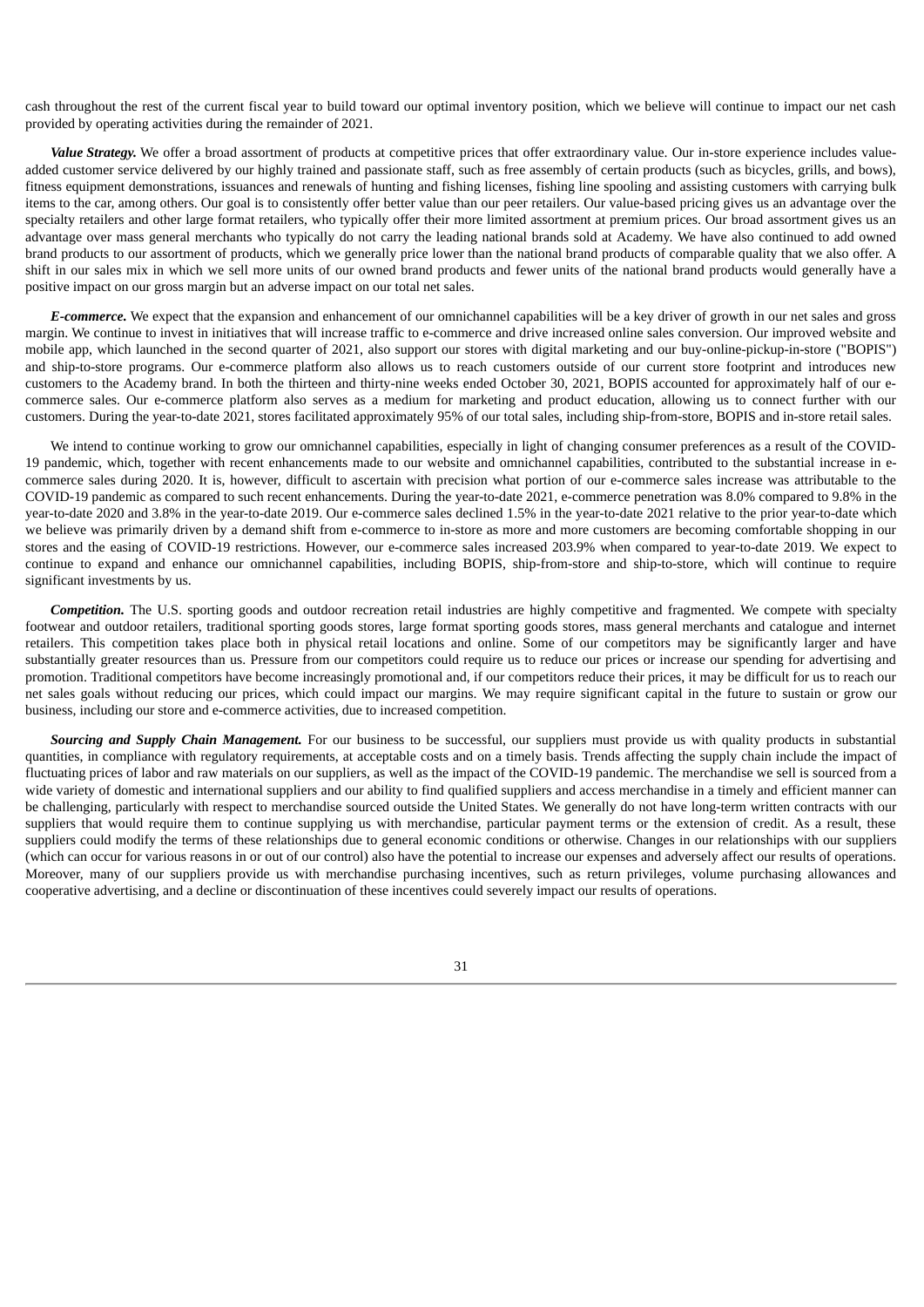In recent months, we have seen increased competition across the industry for resources throughout the supply chain, which has resulted in disruptions to the flow of products from our vendors, labor shortages, reduced shipping container availability, and longer delays at the port. These factors have negatively impacted transportation costs, as we continue to pay higher rates to maintain our inventory levels. To help mitigate these constraints and potential disruptions to our supply chain, we continue to work with our partners by ordering merchandise earlier, securing transportation capacity, and utilizing different ports of entry.

In addition, the announcement or imposition of any new or increased tariffs, duties or taxes as a result of trade or political tensions between the United States and other countries or otherwise could adversely affect our supply chain. In recent years, the Trump administration imposed multiple rounds of tariffs on exports from China, where we and many of our vendors source commodities. These tariffs continue to remain in effect. As a result, we have experienced rising inventory costs on owned brand products we directly source from China, as well as national brand products from China that we source through our vendors.

*New Store Openings.* We expect that new stores will be a key driver of growth in our net sales and gross margin in the future. Our results of operations have been and will continue to be materially affected by the timing and number of new store openings. We are continually assessing the number of locations available that could accommodate our preferred size of stores in markets we would consider and we expect, subject to the impact of the COVID-19 pandemic, to open eight to 10 new stores per year, starting in 2022, similar to our growth rates from 2018 through 2019. The performance of new stores may vary depending on various factors such as the store opening date, the time of year of a particular opening, the amount of store opening costs, the amount of store occupancy costs and the location of the new store, including whether it is located in a new or existing market. For example, we typically incur higher than normal team member costs at the time of a new store opening associated with set-up and other opening costs. Most of our stores achieve profitability within the first twelve months of opening a store. We believe our real estate strategy has positioned us well for further expansion. However, our planned store expansion will place increased demands on our operational, managerial, administrative and other resources. New stores in new markets, where we are less familiar with the target customer and less well-known by the target customer, may face different or additional risks and increased costs compared to new stores in existing markets. We may have to broaden our assortment to merchandise more locally as we grow into newer markets. Managing our growth effectively will require us to continue to enhance our store management systems, financial and management controls and information systems. We will also be required to hire, train and retain store management and store personnel, which, together with increased marketing costs, affects our operating income and net income.

*Interim Results and Seasonality.* Our business is subject to seasonal fluctuations. A significant portion of our net sales and profits is driven by summer holidays, such as Memorial Day, Father's Day and Independence Day, during the second quarter. Our net sales and profits are also impacted by the November/December holiday selling season, and in part by the sales of cold weather sporting goods and apparel during the fourth quarter.

# *Impact of COVID-19 on Our Business*

The outbreak of COVID-19, which has been declared a global pandemic by the World Health Organization, continues to affect our business, as well as our customers, team members and suppliers, and has resulted in federal, state and local governmental authority safety recommendations and requirements aimed at mitigating the spread of the virus, such as stay-at-home orders, prohibitions of large group gatherings, travel restrictions and closures of certain businesses, including in response to resurgence of COVID-19 cases. The scope and nature of these impacts continue to evolve on a daily basis.

In response to COVID-19 related recommendations and requirements, and in order to serve our customers while also providing for the safety of our customers, team members and service providers, we have taken many actions, including cleaning each store professionally on a more frequent basis, equipping each store with hand sanitizer stations and signage illustrating how to socially distance within the store, requiring or suggesting that customers, team members and service providers wear face coverings, limiting the number of customers admitted at one time, and having protective shields installed at cash registers and other countertops. We have incurred increased costs related to the implementation of these measures, and temporary wage premiums and additional sick time for our active store and distribution center team members. To mitigate the cost of these measures, during the thirteen weeks ended May 2, 2020, we temporarily furloughed a significant number of corporate, store and distribution center team members and enforced temporary pay cuts for executives and remaining active team members as well as other strategic actions to significantly reduce operating expenses during the period. We also drew down \$500 million on our ABL Facility (as defined below) in March 2020 as a precautionary measure to ensure financial flexibility and maximize liquidity. All three of our distribution centers remained open during 2020 and through year-to-date 2021, all of our 259 stores have been fully operational since May 20, 2020, and our corporate office has been fully open since June 8, 2020. We continue to monitor the rapidly evolving situation and expect to continue to adapt our operations to address federal, state, and local requirements as well as to implement standards or processes that we determine to be in the best interest of our team members, customers, and communities.

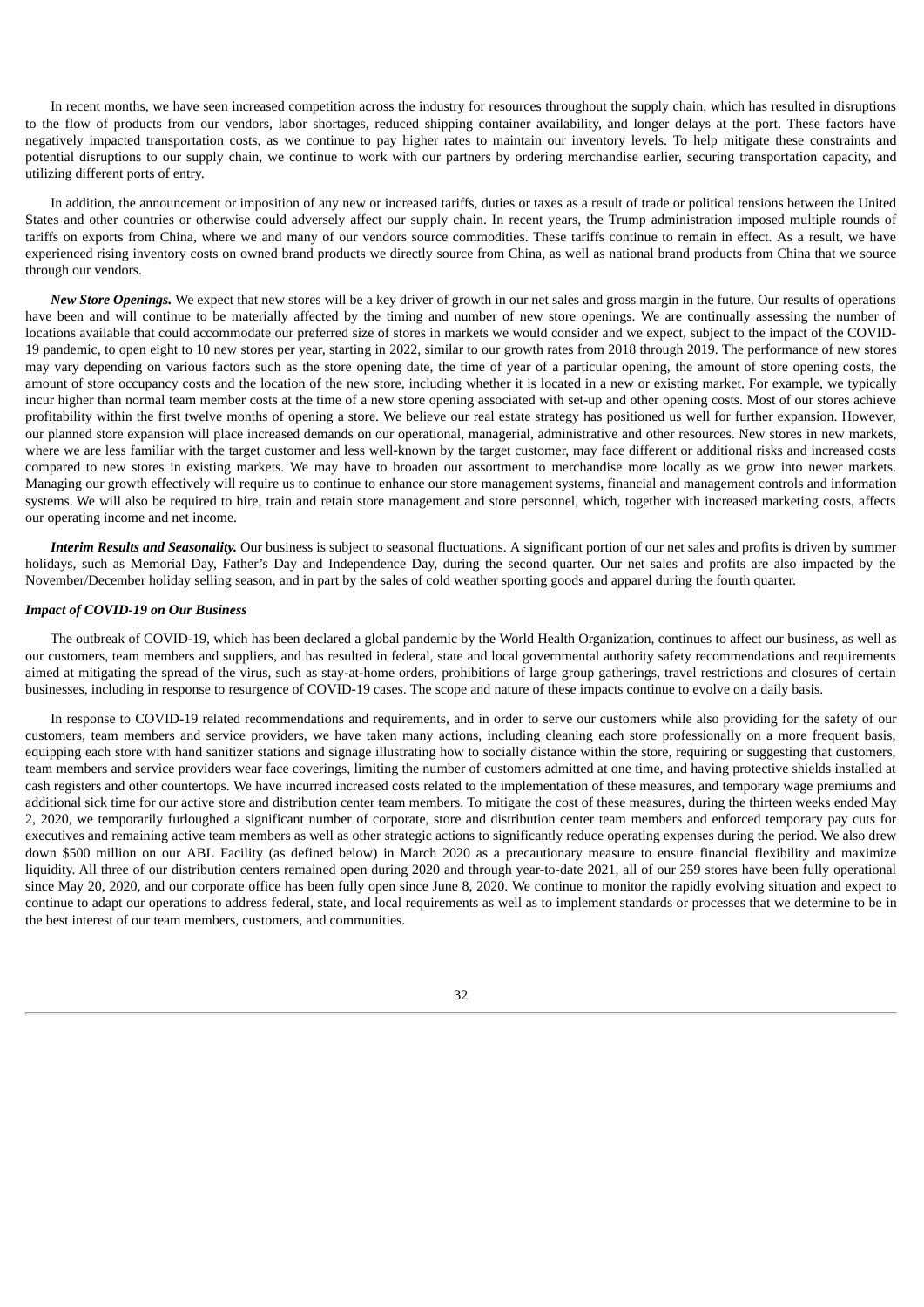The impact of the pandemic and actions taken in response to it had varying effects on our results of operations, as further discussed below, and our business has been especially unpredictable. However, as an essential retailer, we have been able to serve our customers as their needs evolved during the pandemic. Early in the pandemic, we saw the acceleration of sales in specific categories, such as outdoor cooking, camping, shooting sports and hunting. Later in the 2020 first quarter, customers realized they needed to find ways to entertain their families and stay fit while schools and gyms closed, so they turned to us for isolated recreation, outdoor and leisure activities that we support, and as a result, we saw increased sales of weights, yoga mats, treadmills, indoor bicycles, fishing, hunting and camping gear, backyard and driveway games, trampolines, patio seating and grills. We anticipate that the increased popularity of isolated recreation, outdoor and leisure activity products will continue for the duration of the pandemic and will result in a long-term increase to our customer base. At the same time, during the year-to-date 2020 we experienced decreased sales of certain of our offerings, primarily for apparel and footwear, and had to occasionally cancel certain of our purchase orders for these products. Despite the initial challenges in 2020 with sales declines in our footwear and apparel merchandise divisions, these categories ultimately experienced positive comparable sales growth for 2020. The outdoors and sports and recreation divisions had consistent positive store sales growth throughout 2020 and ultimately experienced significant positive comparable sales growth in 2020.

During the year-to-date 2021, we experienced double digit comparable sales growth in all of our merchandise divisions. In-store traffic has increased recently and relative to the prior year. We believe the increase is attributable to the easing of COVID-19 restrictions and increased availability of vaccinations throughout our footprint, which has contributed to increased customer comfort with shopping in our stores. Additionally, we have seen recent demand increases from various factors, such as the U.S. government stimulus payments, enhanced unemployment benefits and the gradual return of team sports and in-person education.

We believe that our consumers feel comfortable visiting our stores due to the fact that we have big-box stores and curbside pick-up for online orders, making it easier to socially distance, and that we are not in, or tethered to, malls, as customers seek to avoid crowded spaces. We also saw a significant increase during 2020 of customers purchasing our products through omnichannel platforms, specifically as customers increasingly take advantage of our curbside pick-up service, which we launched during the 2020 first quarter and ship-to-store, which launched in the 2020 third quarter, which gives our customers more options on how to shop Academy. While the easing of most COVID-19 restrictions in the year-to-date 2021 has allowed for greater traffic in our stores, we believe it has also resulted in decreased e-commerce sales penetration when compared to the prior year.

The extent to which our operations and business trends will be impacted by, and any unforeseen costs will result from, the pandemic will depend largely on future developments, which remain highly uncertain and cannot be accurately predicted. These developments include, among other things, a resurgence of the pandemic, including the possible emergence of new strains of COVID-19, the development, availability, uptake and effectiveness of vaccines and other treatments to mitigate the risk of COVID-19, actions by government authorities to contain the outbreak or treat its impact (including OSHA's ETS described in Part II, Item 1A "Risk Factors" of this Quarterly Report), and changes in consumer behavior resulting from the outbreak and such government actions. We continue to monitor the evolving situation. See the section of the Annual Report entitled "Risk Factors—Risks Related to Our Business—The impact of COVID-19 may adversely affect our business and financial results."

#### *How We Assess the Performance of Our Business*

Our management considers a number of financial and operating metrics, including the following key metrics, to evaluate our business, measure our performance, identify trends affecting our business, determine the allocation of resources, make decisions regarding corporate strategies and evaluate projections. These metrics include operational measures and non-GAAP metrics supplemental to our GAAP results. See "Non-GAAP Measures" below.

*Comparable Sales.* We define comparable sales as the percentage of period-over-period net sales increase or decrease, in the aggregate, for stores open after thirteen full fiscal months, as well as for all e-commerce sales. There may be variations in the way in which some of our competitors and other retailers calculate comparable sales. As a result, data in this Quarterly Report regarding our comparable sales may not be comparable to similar data made available by other retailers. Stores which have been significantly remodeled or relocated are removed from this calculation until the new store has been in operation for substantially all of the periods being compared. Stores which have been closed for an extended period of time due to circumstances beyond our control are also removed from the calculation. Any sales made through our website are allocated to e-commerce sales for the purpose of measuring comparable sales, regardless of how those sales are fulfilled, whether shipped to home or picked up in-store or curbside through BOPIS. For example, all BOPIS transactions, which are originated by our website, are allocated to e-commerce sales for the purpose of comparable sales, despite the fact that our customers pick-up these purchases from a specific store. Increases or decreases in e-commerce between periods being compared directly impact the comparable sales results. Various factors affect comparable sales, including consumer preferences, buying trends and overall economic trends; our ability to identify and respond effectively to customer preferences and local and regional trends; our ability to provide an assortment of high quality/value oriented product offerings that generate new and repeat visits to our stores and our website; the customer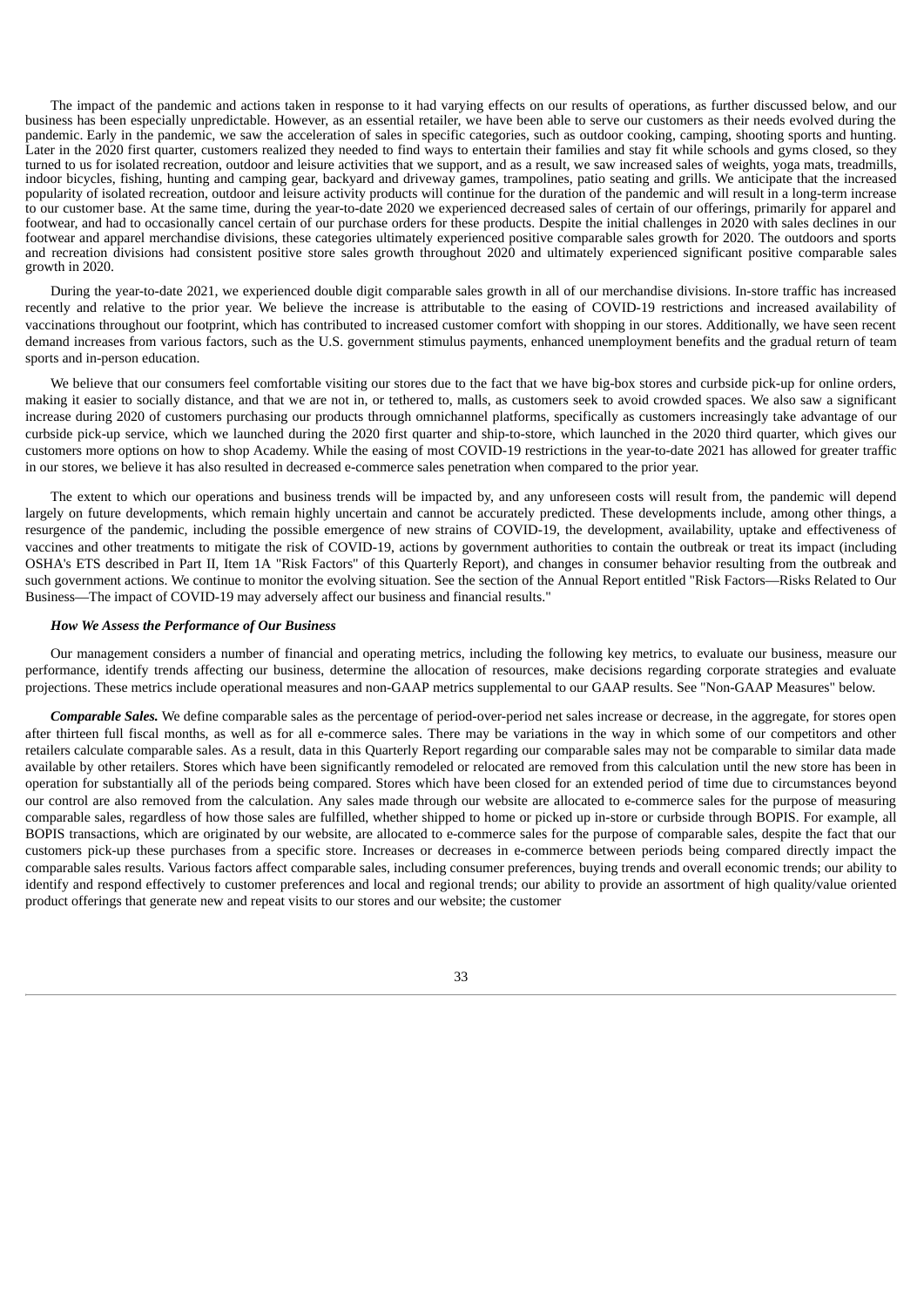experience and unique services we provide in our stores; our ability to execute our omnichannel strategy, including the growth of our e-commerce business; changes in product mix and pricing, including promotional activities; the number of items purchased per visit and average order value; a shift in the timing of a holiday between comparable periods; and the number of stores that have been in operation for more than thirteen months.

Adjusted EBITDA, Adjusted EBIT, Adjusted Net Income, Pro Forma Adjusted Net Income, Pro Forma Adjusted Earnings per Share and Adjusted *Free Cash Flow.* Management uses Adjusted EBITDA, Adjusted EBIT, Adjusted Net Income, Pro Forma Adjusted Net Income, Pro Forma Adjusted Earnings per Share and Adjusted Free Cash Flow to supplement GAAP measures of performance in the evaluation of the effectiveness of our business strategies, to make budgeting decisions, and to compare our performance against that of other peer companies using similar measures. Management also uses Adjusted EBIT as a performance target to establish and award discretionary annual incentive compensation. See "Non-GAAP Measures" below.

*E-commerce Penetration.* E-commerce penetration is defined as total e-commerce merchandise sales (which includes BOPIS) divided by total Company merchandise sales.

#### *Components of Our Results of Operations*

Our profitability is primarily influenced by fluctuations in net sales, gross margin and our ability to leverage selling, general and administrative expenses.

*Net Sales.* Net sales are derived from in-store and e-commerce merchandise sales, net of sales tax and an allowance for merchandise returns.

Net sales fluctuations can be driven by new store openings, comparable sales increases or decreases including e-commerce sales, our ability to adjust inventory based on sales fluctuations, our management of vendor relations and meeting customer demand, allowances and logistics, seasonality, unseasonal or extreme weather, changes in consumer shopping preferences, consumer discretionary spending, and market and sales promotions.

*Gross Margin.* Gross margin is our net sales less cost of goods sold. Our cost of goods sold includes the direct cost of merchandise and costs related to procurement, warehousing and distribution. These costs consist primarily of payroll and benefits, occupancy costs and freight and are generally variable in nature relative to our sales volume.

Our gross margin depends on a number of factors, such as net sales increases or decreases, our promotional activities, product mix including owned brand merchandise sales, and our ability to control cost of goods sold, such as inventory and logistics cost management. Our gross margin is also impacted by variables including commodity costs, freight costs, shrinkage and inventory processing costs and e-commerce shipping costs. We track and measure gross margin as a percentage of net sales in order to evaluate our performance against profitability targets.

*Selling, General and Administrative Expenses.* Selling, general and administrative ("SG&A") expenses include store and corporate administrative payroll and payroll benefits, store and corporate headquarters occupancy costs, advertising, credit card processing, information technology, pre-opening costs and other store and administrative expenses. These expenses are both variable and fixed in nature. We track and measure operating expenses as a percentage of net sales in order to evaluate our performance against profitability targets. Management of SG&A expenses depends on our ability to balance a control of operating costs, such as store, distribution center, and corporate headcount, information technology infrastructure and marketing and advertising expenses, with efficiently and effectively servicing our customers. We expect that our SG&A expenses will increase in future periods due to our continuing growth and in part to additional legal, accounting, insurance and other expenses we expect to incur as a result of being a newly public company.

*Income Tax (Benefit) Expense.* Prior to October 1, 2020, New Academy Holding Company, LLC, our prior ultimate parent company, was treated as a flow through entity for U.S. federal income tax purposes and thus no federal income tax expense was recorded in our consolidated statements of income for periods prior to October 1, 2020. Our tax rate prior to October 1, 2020 was almost entirely the result of state income taxes. In connection with our initial public offering ("IPO"), as a result of the Reorganization Transactions (see Note 1 to the financial statements included in this Quarterly Report) completed on October 1, 2020, Academy Sports and Outdoors, Inc. ("ASO, Inc.") is treated as a U.S. corporation for U.S. federal, state, and local income tax purposes and accordingly, a provision for income taxes has been recorded for the anticipated tax consequences of our reported results of operations for federal, state and local income taxes since October 1, 2020.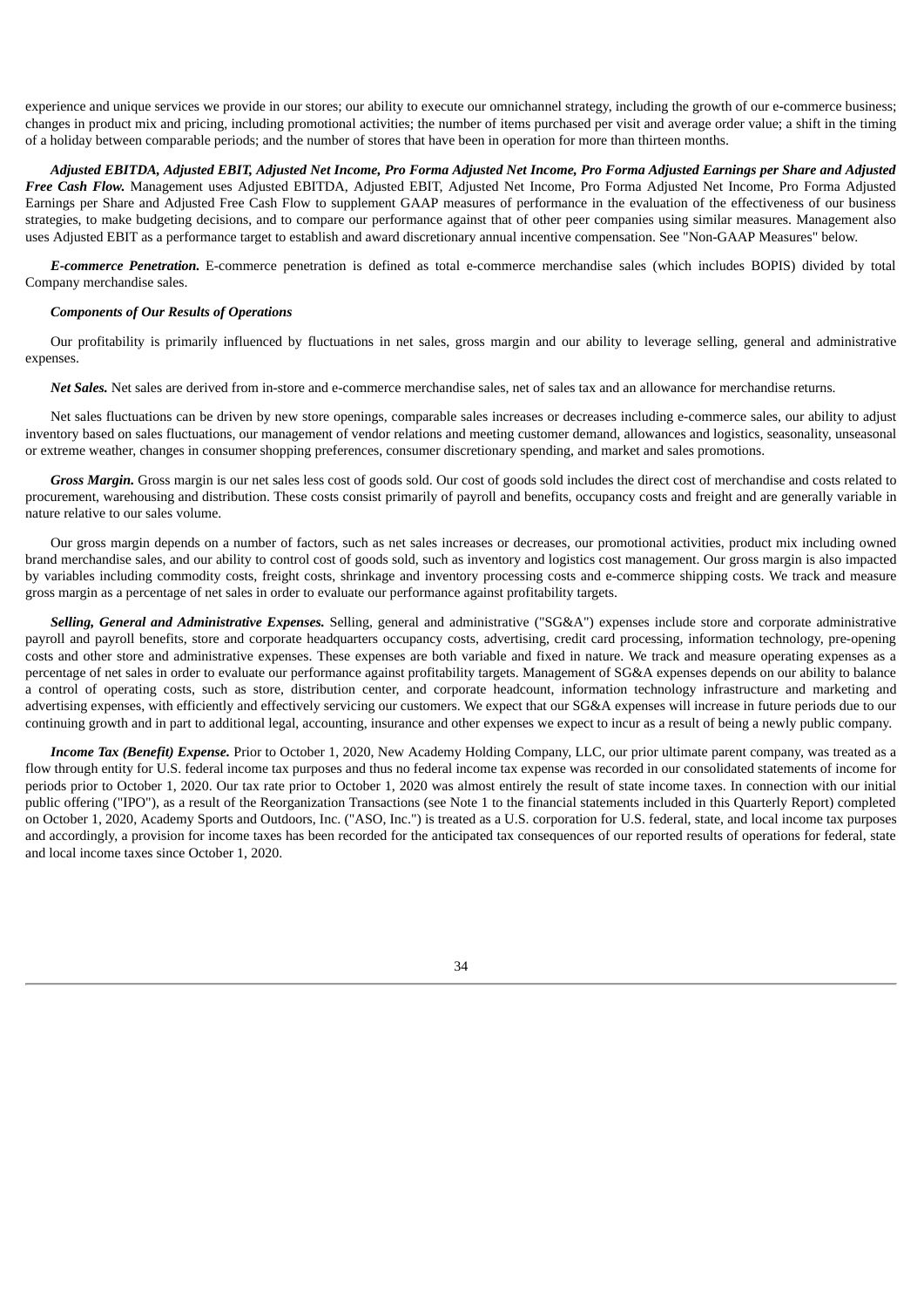# **Results of Operations**

# *Thirteen Weeks Ended October 30, 2021 Compared to Thirteen Weeks Ended October 31, 2020*

The following table sets forth amounts and information derived from our unaudited statements of income for the periods indicated as follows (dollar amounts in thousands):

|                                              | <b>Thirteen Weeks Ended</b> |                         |  |           |                         | Change         |            |  |
|----------------------------------------------|-----------------------------|-------------------------|--|-----------|-------------------------|----------------|------------|--|
|                                              |                             | <b>October 30, 2021</b> |  |           | <b>October 31, 2020</b> | <b>Dollars</b> | Percent    |  |
| Net sales                                    | 1,592,795                   | $100.0 \%$ \$           |  | 1,349,076 | $100.0 \%$ \$           | 243,719        | 18.1 %     |  |
| Cost of goods sold                           | 1,031,957                   | 64.8 %                  |  | 908,565   | 67.3 %                  | 123,392        | 13.6 %     |  |
| Gross margin                                 | 560,838                     | 35.2%                   |  | 440,511   | 32.7 %                  | 120,327        | 27.3 %     |  |
| Selling, general and administrative expenses | 344,725                     | 21.6 %                  |  | 358,955   | 26.6 %                  | (14,230)       | $(4.0)\%$  |  |
| Operating income                             | 216,113                     | 13.6 %                  |  | 81,556    | 6.0%                    | 134,557        | 165.0 %    |  |
| Interest expense, net                        | 11,424                      | $0.7 \%$                |  | 22,399    | $1.7\%$                 | (10, 975)      | $(49.0)\%$ |  |
| Other (income) expense, net                  | (614)                       | $0.0 \%$                |  | 764       | $0.1 \%$                | (1,378)        | <b>NM</b>  |  |
| Income before income taxes                   | 205,303                     | 12.9%                   |  | 58,393    | 4.3 %                   | 146,910        | 251.6 %    |  |
| Income tax (benefit) expense                 | 43,998                      | $2.8 \%$                |  | (1, 193)  | (0.1)%                  | 45,191         | <b>NM</b>  |  |
| Net income                                   | 161,305                     | $10.1 \%$ \$            |  | 59,586    | $4.4\%$ \$              | 101,719        | 170.7%     |  |

\*Percentages in table may not sum properly due to rounding.

\*\*NM - Not meaningful

*Net Sales***.** Net sales increased \$243.7 million, or 18.1%, in the 2021 third quarter over the prior year third quarter due to an increase in comparable sales of 17.9% and strong sales performances across all of our merchandise divisions.

The 2021 third quarter comparable sales increase of 17.9% was driven by increased sales across all merchandise divisions and almost every product category. The increase in comparable sales was led by strong performances in outdoor and apparel. The outdoor merchandise division increase was primarily driven by strong sales in ammunition and camping products, partially offset by a decrease in the fishing category, which had a significant increase in the prior year due to the increased popularity of isolated recreation. The apparel division experienced strong sales across all product categories with the highest sales increases in licensed, athletic and outdoor and seasonal apparel. The footwear division increased due to strong sales across every category, especially in athletic, team sports and casual and youth. The sports and recreation merchandise division comparable sales also increased especially in team sports such as basketball, baseball and football, which were adversely impacted by the pandemic during the prior year.

E-commerce net sales increased \$26.2 million, or 25.9%, in the 2021 third quarter compared to the prior year third quarter and represented 8.0% of merchandise sales for the 2021 third quarter compared to 7.5% for the prior year third quarter.

*Gross Margin.* Gross margin increased \$120.3 million, or 27.3%, to \$560.8 million in the 2021 third quarter from \$440.5 million in the 2020 third quarter. As a percentage of net sales, gross margin increased 2.5% from 32.7% in the 2020 third quarter to 35.2% in the 2021 third quarter. The increase of 250 basis points in gross margin is primarily attributable to:

- 219 basis points of favorability in merchandise margins due to a shift in higher margin goods driving the increased sales, higher average unit retails, and less promotional and clearance activity from the prior year;
- 55 basis points of favorability in inventory overhead expenditures as a result of lower expense absorption rates from higher inventory turnover rates; partially offset by
- 46 basis points of unfavorability in import freight as a result of increased costs of ocean freight.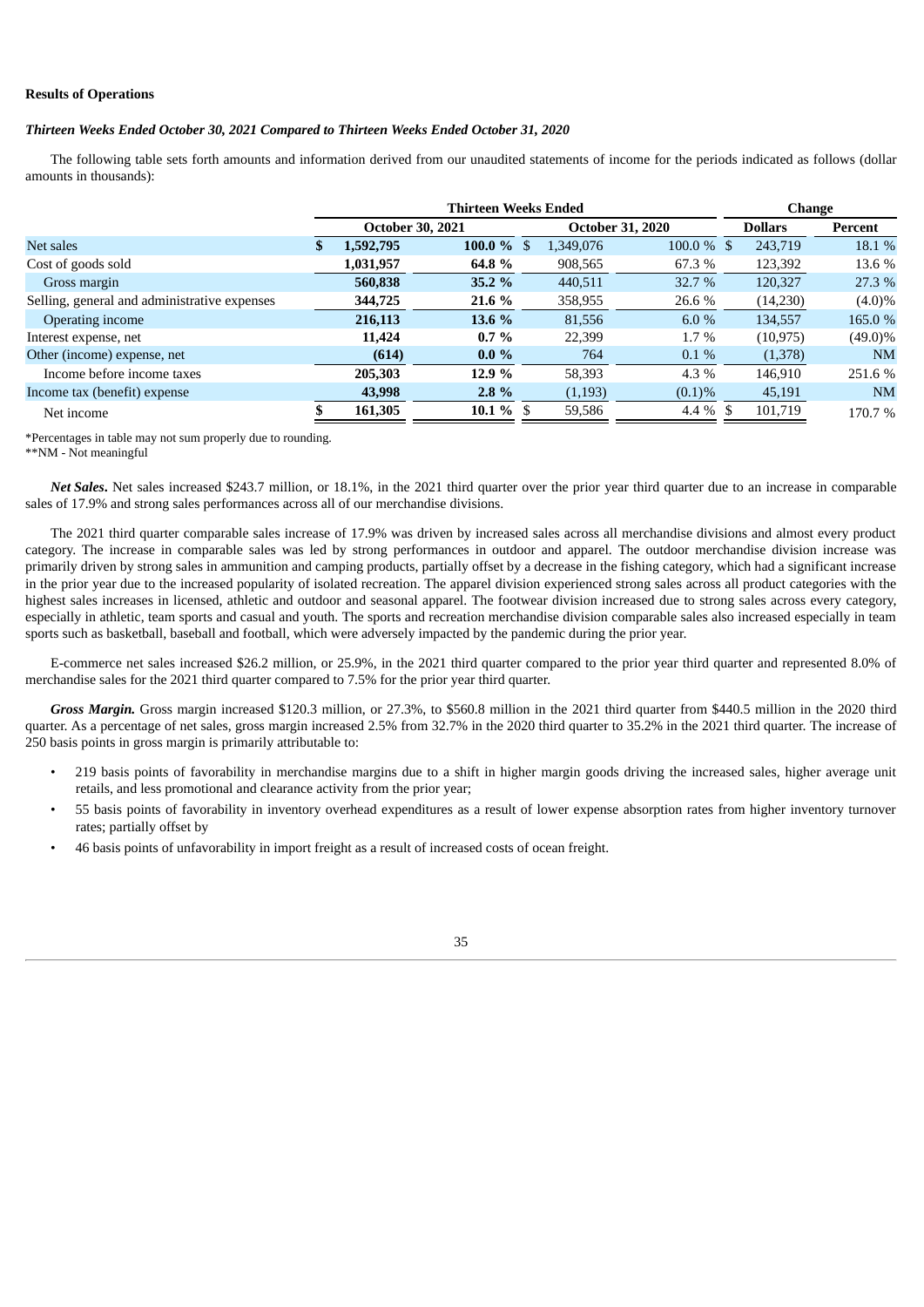*Selling, General and Administrative Expenses.* SG&A expenses decreased \$14.2 million to \$344.7 million in the 2021 third quarter as compared to \$359.0 million in the 2020 third quarter. As a percentage of net sales, SG&A expenses were down 5.0% to 21.6% in the 2021 third quarter compared to 26.6% in the 2020 third quarter. The decrease of 500 basis points in SG&A is primarily attributable to:

- 286 basis point decrease in employee costs from leveraging costs on increased sales and higher prior year quarter costs driven by incremental expenses resulting from the expensing of certain share-based awards in connection with the completion of the IPO;
- 104 basis point decrease in property and facility fees as a result of leveraging costs on increased sales; and
- 89 basis point decrease related to a 2020 third quarter expense for the termination of our Monitoring Agreement, which occurred upon completion of the IPO.

*Interest Expense.* Interest expense decreased \$11.0 million, or 49.0%, in the 2021 third quarter when compared with the 2020 third quarter, primarily as a result of a lower outstanding principal balance on the Term Loan (as defined below) in the current year compared to the prior year due to debt refinancing activities.

*Other (Income), net.* Other (income), net, increased to other income of \$0.6 million in the 2021 third quarter when compared to other expense of \$0.8 million in the 2020 third quarter. This increase was primarily driven by \$1.3 million of expense in 2020 third quarter related to a portion of the underlying cash flows of swap notional principal amount which were no longer probable of occurring and resulted in immediate recognition of expense.

*Income Tax (Benefit) Expense.* Income tax (benefit) expense increased to an expense of \$44.0 million in the 2021 third quarter as compared to a benefit of \$1.2 million in the 2020 third quarter. As a result of the Reorganization Transactions, which occurred on October 1, 2020, ASO, Inc. became subject to U.S. federal income taxes and is being taxed at the prevailing corporate rates. ASO, Inc.'s effective tax rate for the 2021 third quarter was 21.4%. The effective tax rate was reduced by approximately 2.2% for the benefit of tax deductions related to the vesting or exercise of several equity compensation awards during the quarter.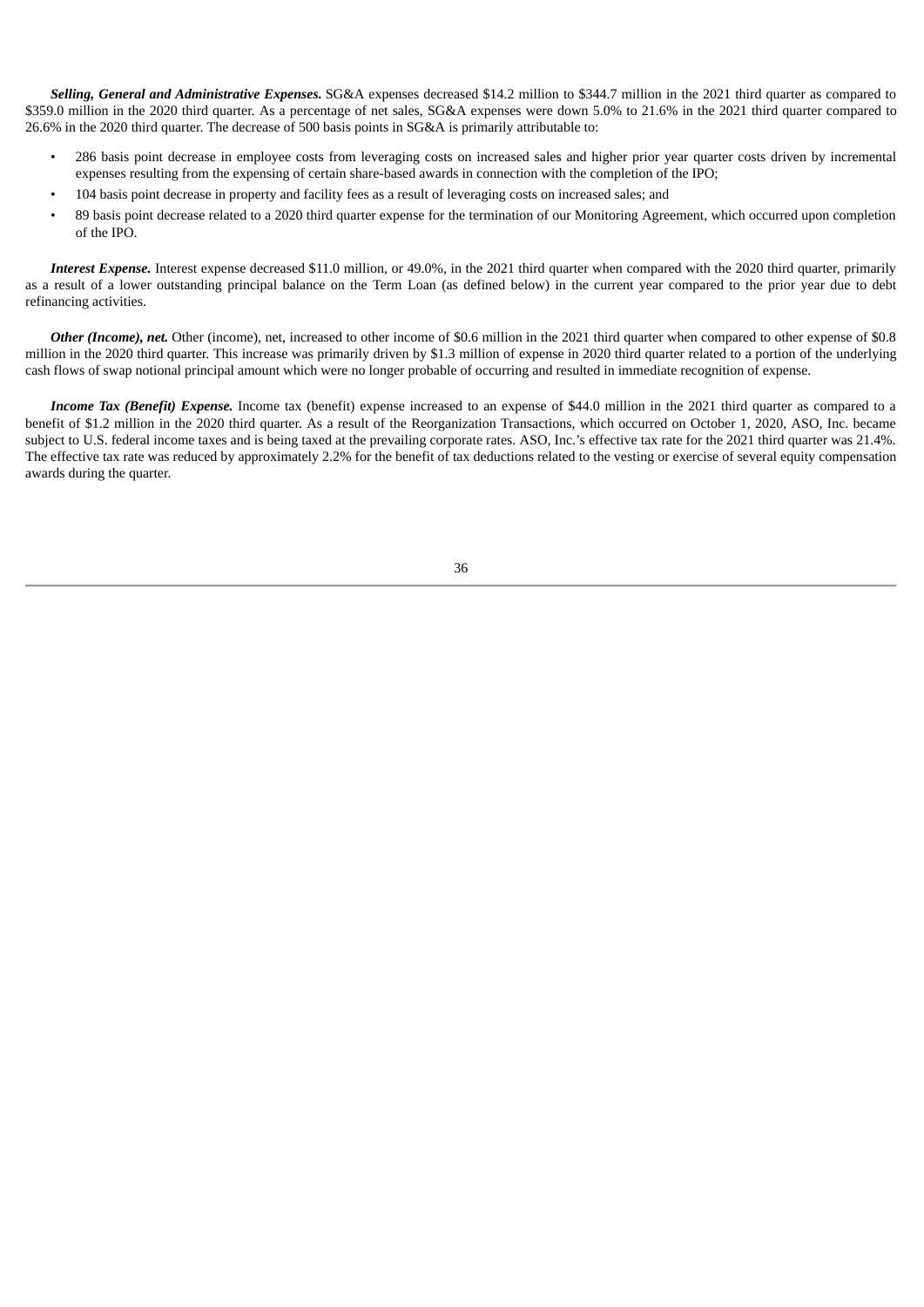### *Thirty-Nine Weeks Ended October 30, 2021 Compared to Thirty-Nine Weeks Ended October 31, 2020*

The following table sets forth amounts and information derived from our unaudited statements of income for the periods indicated as follows (dollar amounts in thousands):

|                                              |     | <b>Thirty-Nine Weeks Ended</b> |                         |  |           |                         | <b>Change</b>  |            |  |
|----------------------------------------------|-----|--------------------------------|-------------------------|--|-----------|-------------------------|----------------|------------|--|
|                                              |     |                                | <b>October 30, 2021</b> |  |           | <b>October 31, 2020</b> | <b>Dollars</b> | Percent    |  |
| Net sales                                    | \$. | 4,964,658                      | $100.0 \%$ \$           |  | 4,091,797 | $100.0\%$ \$            | 872,861        | 21.3 %     |  |
| Cost of goods sold                           |     | 3,197,623                      | 64.4 %                  |  | 2,856,840 | 69.8%                   | 340,783        | 11.9 %     |  |
| Gross margin                                 |     | 1,767,035                      | 35.6 %                  |  | 1,234,957 | 30.2 %                  | 532,078        | 43.1 %     |  |
| Selling, general and administrative expenses |     | 1,057,290                      | 21.3 %                  |  | 955,591   | 23.4 %                  | 101,699        | 10.6 %     |  |
| Operating income                             |     | 709,745                        | 14.3 %                  |  | 279,366   | 6.8 $%$                 | 430,379        | 154.1 %    |  |
| Interest expense, net                        |     | 38,130                         | $0.8 \%$                |  | 70.487    | 1.7%                    | (32, 357)      | $(45.9)\%$ |  |
| (Gain) loss on early retirement of debt, net |     | 2,239                          | $0.0\%$                 |  | (7,831)   | $(0.2)\%$               | 10,070         | <b>NM</b>  |  |
| Other (income), net                          |     | (1,746)                        | $0.0 \%$                |  | (857)     | $0.0\%$                 | (889)          | 103.7%     |  |
| Income before income taxes                   |     | 671,122                        | 13.5 %                  |  | 217,567   | 5.3 %                   | 453,555        | 208.5 %    |  |
| Income tax expense                           |     | 141,511                        | 2.9%                    |  | 325       | $0.0\%$                 | 141,186        | NM         |  |
| Net income                                   |     | 529,611                        | $10.7 \%$ \$            |  | 217,242   | $5.3\%$ \$              | 312,369        | 143.8 %    |  |

\*Percentages in table may not sum properly due to rounding.

\*\*NM - Not meaningful

*Net Sales***.** Net sales increased \$872.9 million, or 21.3%, for the year-to-date 2021 compared to year-to-date 2020 as a result of increase comparable sales of 21.2% and strong sales performances across all of our merchandise divisions.

The year-to-date comparable sales increase of 21.2% was driven by increased sales across all merchandise divisions and almost every product category. The increase in comparable sales was led by strong performances in apparel, footwear and sports and recreation. The apparel division experienced strong sales across all product categories with the highest sales increases in athletic and outdoor and seasonal. The footwear division increased due to strong sales across every category especially in athletic and casual. The sports and recreation merchandise division comparable sales increase was also driven by strong sales across every category, especially in team sports such as baseball, football, basketball and other sports and recreation activities, which were all adversely impacted by the pandemic during the year-to-date 2020. The outdoor merchandise division increase was led by an increase in the shooting sports category, driven by increased ammunition sales, and an increase in the camping category, partially offset by a decrease in the fishing category, which had a significant increase in the prior year due to the heightened popularity of isolated recreation.

E-commerce net sales decreased \$6.1 million, or 1.5%, in the year-to-date 2021 compared to the year-to-date 2020 and represented 8.0% of merchandise sales for the current year-to-date compared to 9.8% for the prior year-to-date. We believe the decline in e-commerce was generated by a demand shift, especially evident in the first quarter of 2021 as compared to the first quarter of 2020, from e-commerce to in-store sales caused by the easing of COVID-19 restrictions, as well as a greater comfort level amongst our customers for visiting our stores in person.

*Gross Margin.* Gross margin increased \$532.1 million, or 43.1%, to \$1,767.0 million for the year-to-date 2021 from \$1,235.0 million for the year-todate 2020. As a percentage of net sales, gross margin increased 5.4% from 30.2% in the prior year-to-date to 35.6% in the current year-to-date. The increase of 540 basis points in gross margin is primarily attributable to:

- 405 basis points of favorability in merchandise margins due to a shift in higher margin goods driving the increased sales, higher average unit retails, and less clearance and promotional activity from the prior year; and
- 120 basis points of favorability in inventory overhead expenditures as a result of lower expense absorption rates from higher inventory turnover rates.

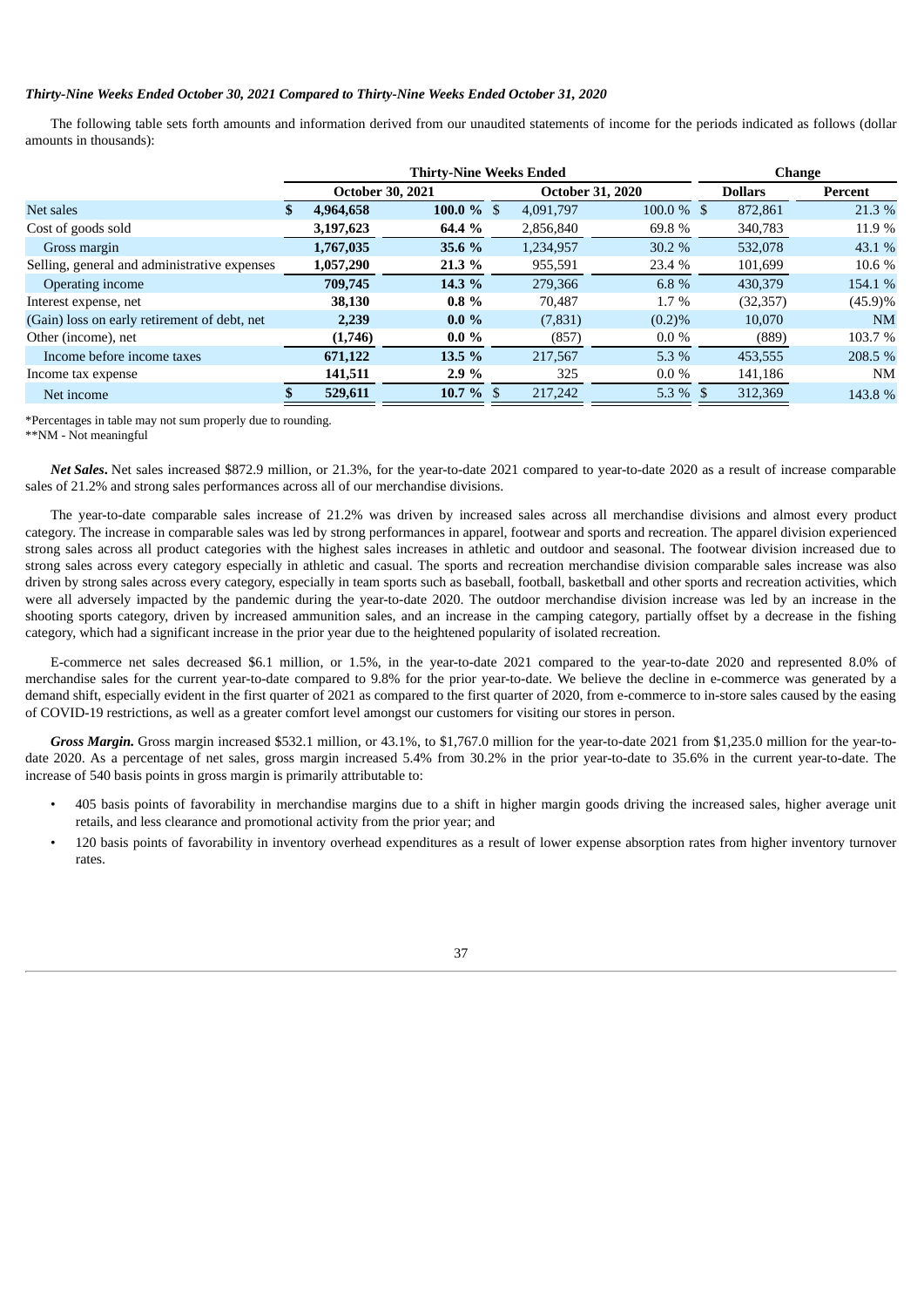*Selling, General and Administrative Expenses.* SG&A expenses increased \$101.7 million, or 10.6%, to \$1,057.3 million for the year-to-date 2021 from \$955.6 million for the year-to-date 2020. As a percentage of net sales, SG&A expenses were down 2.1% to 21.3% in the current year-to-date compared to 23.4% in the prior year-to-date. The decrease of 210 basis points in SG&A is primarily attributable to:

- 121 basis point decrease in property and facility fees as a result of leveraging costs on increased sales;
- 70 basis point decrease in employee costs from leveraging costs on increased sales, partially offset by increased equity compensation expense resulting from a vesting event (the "2021 Vesting Event"; see Note 1 to the financial statements included in this Quarterly Report); and
- 29 basis point decrease related to a 2020 third quarter expense for the termination of our Monitoring Agreement, which occurred upon completion of the IPO.

*Interest Expense.* Interest expense decreased \$32.4 million, or 45.9%, for the year-to-date 2021 when compared to the year-to-date 2020, primarily as a result of a lower outstanding principal balance on the Term Loan in the current year compared to the prior year due to debt refinancing activities.

*(Gain) Loss on Early Retirement of Debt, net.* (Gain) loss on early retirement of debt, net decreased \$10.1 million to a loss of \$2.2 million in the yearto-date 2021 from a gain of \$7.8 million in the year-to-date 2020. During the year-to-date 2021, we refinanced our Term Loan, which resulted in a loss on early retirement of debt of \$2.2 million. During the year-to-date 2020, we repurchased \$23.9 million in principal on the Term Loan, which was trading at a discount, in open market transactions for \$16.0 million and recognized a net gain of \$7.8 million.

*Other (Income), net.* Other income, net, increased \$0.9 million in the year-to-date 2021 when compared to the year-to-date 2020, primarily driven by a \$1.3 million of expense in the year-to-date 2020 related to a portion of the underlying cash flows of swap notional principal amount which were no longer probable of occurring and resulted in immediate recognition of expense.

*Income Tax Expense.* Income tax expense increased \$141.2 million to \$141.5 million for the year-to-date 2021 as compared to \$0.3 million for the year-to-date 2020. As a result of the Reorganization Transactions, which occurred on October 1, 2020, ASO, Inc. became subject to U.S. federal income taxes and is being taxed at the prevailing corporate rates. ASO, Inc.'s effective tax rate for the year-to-date 2021 was 21.1%. The effective tax rate was reduced by approximately 3.4% for the benefit of tax deductions related to the vesting or exercise of several equity compensation awards during the yearto-date 2021.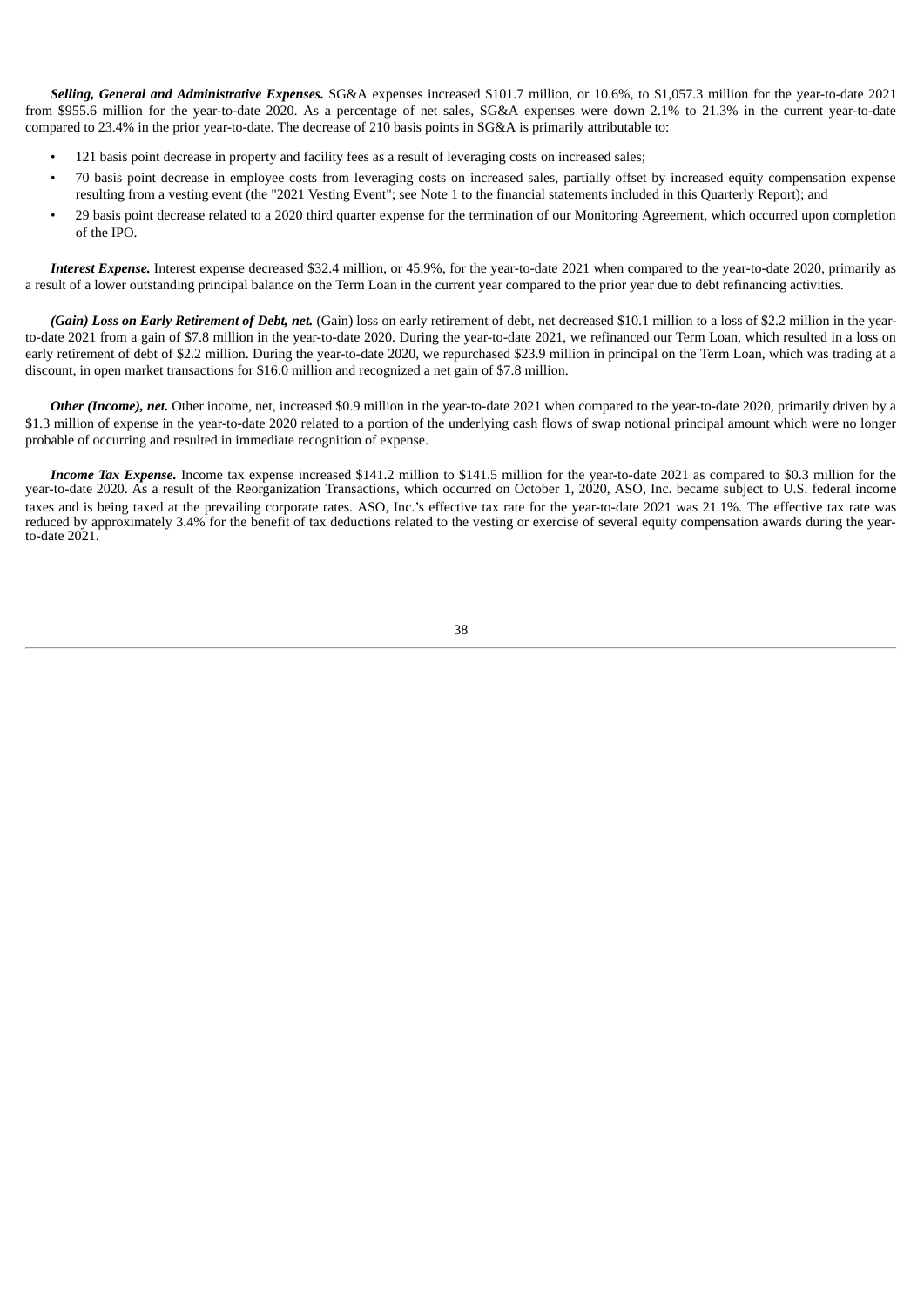#### **Non-GAAP Measures**

Adjusted EBITDA, Adjusted EBIT, Adjusted Net Income, Pro Forma Adjusted Net Income, Pro Forma Adjusted Earnings per Share and Adjusted Free Cash Flow, as shown below, have been presented in this Quarterly Report as supplemental measures of financial performance that are not required by, or presented in accordance with, accounting principles generally accepted in the United States of America ("GAAP"). We define Adjusted EBITDA as net income (loss) before interest expense, net, income tax expense and depreciation, amortization and impairment, further adjusted to exclude consulting fees, private equity sponsor monitoring fees, equity compensation expense, (gain) loss on early retirement of debt, net, severance and executive transition costs, costs related to the COVID-19 pandemic, payroll taxes associated with the 2021 Vesting Event and other adjustments. We define Adjusted EBIT as net income (loss) before interest expense, net, and income tax expense, further adjusted to exclude consulting fees, private equity sponsor monitoring fees, equity compensation expense, (gain) loss on early retirement of debt, net, severance and executive transition costs, costs related to the COVID-19 pandemic, payroll taxes associated with the 2021 Vesting Event and other adjustments. We describe these adjustments reconciling net income (loss) to Adjusted EBITDA and to Adjusted EBIT in the applicable table below. We define Adjusted Net Income as net income (loss), plus consulting fees, private equity sponsor monitoring fees, equity compensation expense, (gain) loss on early retirement of debt, net, severance and executive transition costs, costs related to the COVID-19 pandemic, payroll taxes associated with the 2021 Vesting Event and other adjustments, less the tax effect of these adjustments. We define Pro Forma Adjusted Net Income as Adjusted Net Income less the retrospective tax effect of Adjusted Net Income at our estimated effective tax rate of approximately 25% for periods prior to October 1, 2020, the effective date of our conversion to a C-Corporation. We define basic Pro Forma Adjusted Earnings per Share as Pro Forma Adjusted Net Income divided by the basic weighted average common shares outstanding during the period and diluted Pro Forma Adjusted Earnings per Share as Pro Forma Adjusted Net Income divided by the diluted weighted average common shares outstanding during the period. We describe these adjustments reconciling net income (loss) to Adjusted Net Income, Pro Forma Adjusted Net Income and Pro Forma Adjusted Earnings per Share in the applicable table below. We describe Adjusted Free Cash Flow as net cash provided by (used in) operating activities less net cash used in investing activities. We describe this adjustment by reconciling net cash provided by operating activities to Adjusted Free Cash Flow in the applicable table below.

We believe Adjusted EBITDA, Adjusted EBIT, Adjusted Net Income, Pro Forma Adjusted Net Income and Pro Forma Adjusted Earnings per Share assist investors and analysts in comparing our operating performance across reporting periods on a consistent basis by excluding items that we do not believe are indicative of our core operating performance. Management believes Adjusted EBITDA, Adjusted EBIT, Adjusted Net Income, Pro Forma Adjusted Net Income and Pro Forma Adjusted Earnings per Share are useful to investors in highlighting trends in our operating performance, while other measures can differ significantly depending on long-term strategic decisions regarding capital structure, the tax jurisdictions in which we operate and capital investments. Management believes Adjusted Free Cash Flow is a useful measure of liquidity and an additional basis for assessing our ability to generate cash. Management uses Adjusted EBITDA, Adjusted EBIT, Adjusted Net Income, Pro Forma Adjusted Net Income, Pro Forma Adjusted Earnings per Share and Adjusted Free Cash Flow to supplement GAAP measures of performance in the evaluation of the effectiveness of our business strategies, to make budgeting decisions and to compare our performance against that of other peer companies using similar measures. Management also uses Adjusted EBIT as a performance target to establish and award discretionary annual incentive compensation.

Management supplements GAAP results with non-GAAP financial measures to provide a more complete understanding of the factors and trends affecting the business than GAAP results alone. Adjusted EBITDA, Adjusted EBIT, Adjusted Net Income, Pro Forma Adjusted Net Income, Pro Forma Adjusted Earnings per Share and Adjusted Free Cash Flow are not recognized terms under GAAP and should not be considered as an alternative to net income (loss) as a measure of financial performance or net cash provided by operating activities as a measure of liquidity, or any other performance measures derived in accordance with GAAP. Additionally, these measures are not intended to be a measure of free cash flow available for management's discretionary use as they do not consider certain cash requirements such as interest payments, tax payments and debt service requirements. Adjusted EBITDA, Adjusted EBIT, Adjusted Net Income, Pro Forma Adjusted Net Income and Pro Forma Adjusted Earnings per Share should not be construed to imply that our future results will be unaffected by unusual or non-recurring items. In evaluating Adjusted EBITDA, Adjusted EBIT, Adjusted Net Income, Pro Forma Adjusted Net Income, Pro Forma Adjusted Earnings per Share and Adjusted Free Cash Flow, you should be aware that in the future we may incur expenses that are the same as or similar to some of the adjustments in this presentation. Our presentation of Adjusted EBITDA, Adjusted EBIT, Adjusted Net Income, Pro Forma Adjusted Net Income, Pro Forma Adjusted Earnings per Share and Adjusted Free Cash Flow should not be construed to imply that our future results will be unaffected by any such adjustments.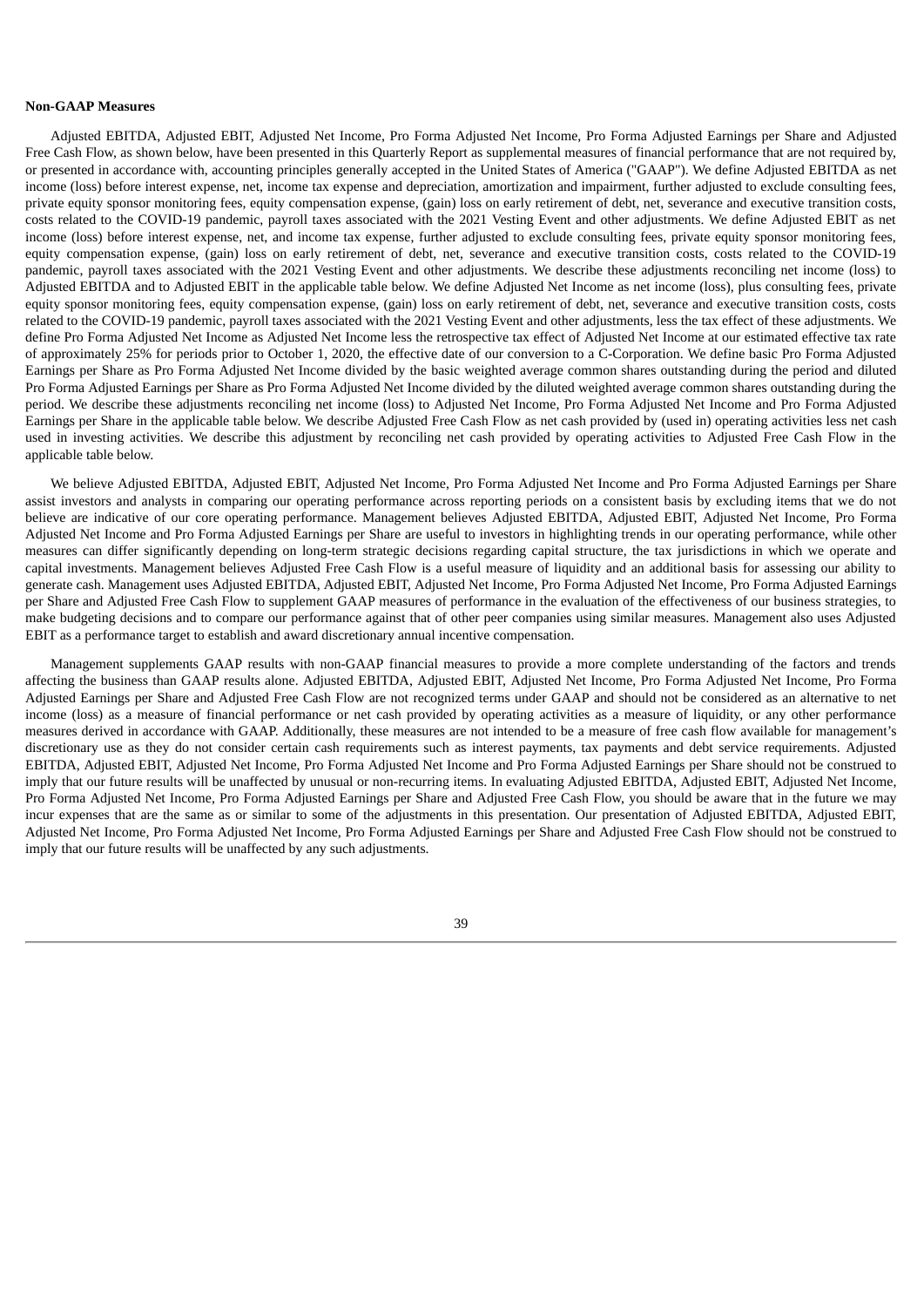Our Adjusted EBITDA, Adjusted EBIT, Adjusted Net Income, Pro Forma Adjusted Net Income, Pro Forma Adjusted Earnings per Share and Adjusted Free Cash Flow measures have limitations as analytical tools, and you should not consider them in isolation, or as a substitute for analysis of our results as reported under GAAP. Some of these limitations are:

- Adjusted EBITDA, Adjusted EBIT, Adjusted Net Income, Pro Forma Adjusted Net Income and Pro Forma Adjusted Earnings per Share do not reflect costs or cash outlays for capital expenditures or contractual commitments;
- Adjusted EBITDA, Adjusted EBIT, Adjusted Net Income, Pro Forma Adjusted Net Income and Pro Forma Adjusted Earnings per Share do not reflect changes in, or cash requirements for, our working capital needs;
- Adjusted EBITDA and Adjusted EBIT do not reflect the interest expense, or the cash requirements necessary to service interest or principal payments, on our debt, and Adjusted Free Cash Flow does not reflect the cash requirements necessary to service principal payments on our debt;
- Adjusted EBITDA and Adjusted EBIT do not reflect period to period changes in taxes, income tax expense or the cash necessary to pay income taxes;
- Adjusted EBITDA, Adjusted EBIT, Adjusted Net Income, Pro Forma Adjusted Net Income and Pro Forma Adjusted Earnings per Share do not reflect the impact of earnings or charges resulting from matters we consider not to be indicative of our ongoing operations;
- although depreciation and amortization are non-cash charges, the assets being depreciated and amortized will often have to be replaced in the future, and Adjusted EBITDA and Adjusted Free Cash Flow do not reflect cash requirements for such replacements; and
- other companies in our industry may calculate these measures differently than we do, limiting their usefulness as comparative measures.

Because of these limitations, Adjusted EBITDA, Adjusted EBIT, Adjusted Net Income, Pro Forma Adjusted Net Income, Pro Forma Adjusted Earnings per Share and Adjusted Free Cash Flow should not be considered as measures of discretionary cash available to invest in business growth or to reduce indebtedness. Management compensates for these limitations by primarily relying on our GAAP results in addition to using Adjusted EBITDA, Adjusted EBIT, Adjusted Net Income, Pro Forma Adjusted Net Income, Pro Forma Adjusted Earnings per Share and Adjusted Free Cash Flow supplementally.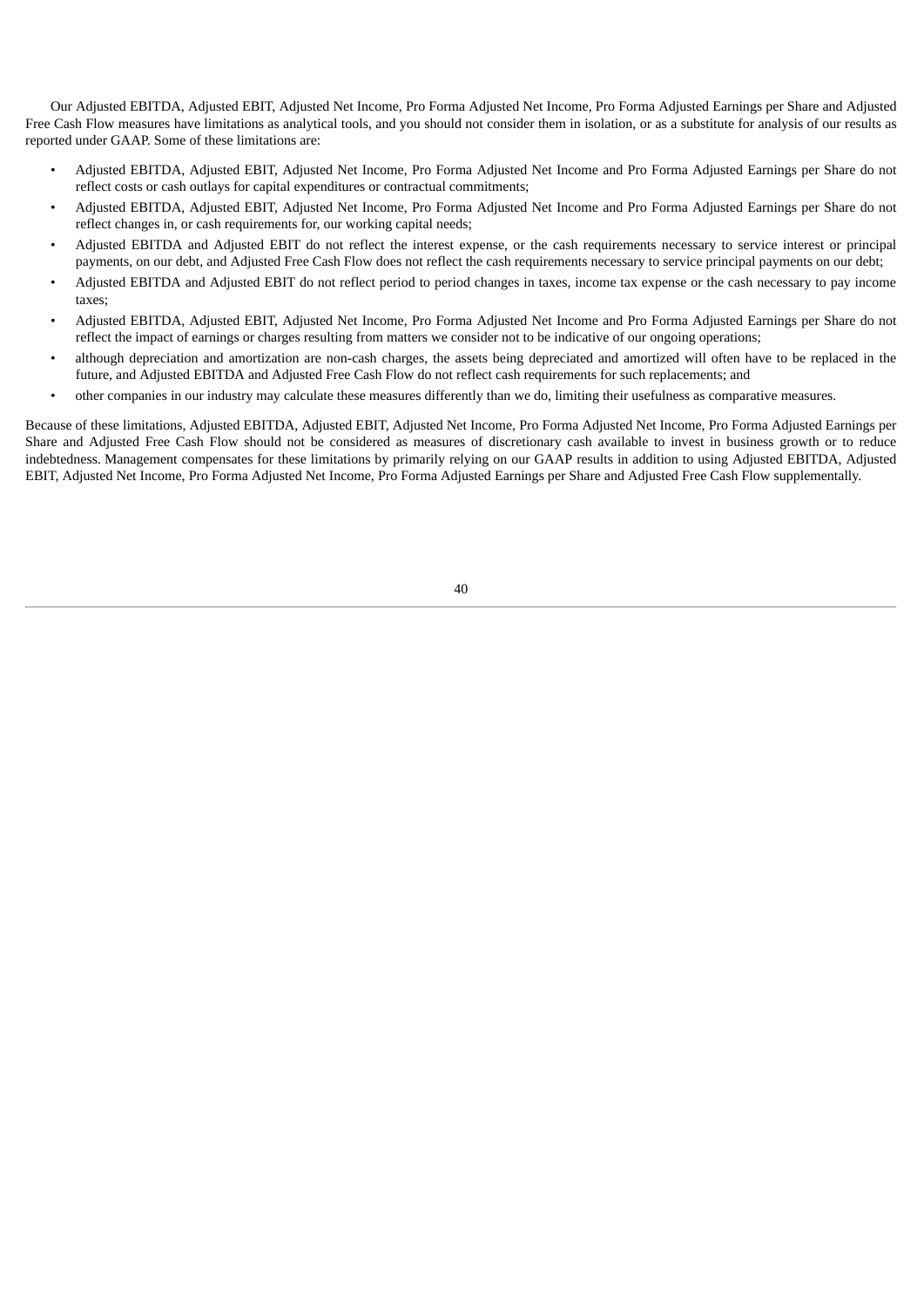# *Adjusted EBITDA and Adjusted EBIT*

The following table provides reconciliations of net income to Adjusted EBITDA and to Adjusted EBIT for the periods presented (amounts in thousands):

|                                                          | <b>Thirteen Weeks Ended</b> |                         |  |                         | <b>Thirty-Nine Weeks Ended</b> |                         |               |                         |
|----------------------------------------------------------|-----------------------------|-------------------------|--|-------------------------|--------------------------------|-------------------------|---------------|-------------------------|
|                                                          |                             | <b>October 30, 2021</b> |  | <b>October 31, 2020</b> |                                | <b>October 30, 2021</b> |               | <b>October 31, 2020</b> |
| Net income                                               |                             | $161,305$ \$            |  | 59,586 \$               |                                | 529,611                 | <sup>\$</sup> | 217,242                 |
| Interest expense, net                                    |                             | 11,424                  |  | 22,399                  |                                | 38,130                  |               | 70,487                  |
| Income tax expense                                       |                             | 43,998                  |  | (1,193)                 |                                | 141,511                 |               | 325                     |
| Depreciation and amortization                            |                             | 26,459                  |  | 25,567                  |                                | 77,767                  |               | 79,718                  |
| Consulting fees (a)                                      |                             |                         |  | 102                     |                                |                         |               | 194                     |
| Private equity sponsor monitoring fee (b)                |                             |                         |  | 12,953                  |                                |                         |               | 14,793                  |
| Equity compensation $(c)$                                |                             | 2,921                   |  | 23,359                  |                                | 36,126                  |               | 27,049                  |
| (Gain) loss on early retirement of debt, net             |                             |                         |  |                         |                                | 2,239                   |               | (7, 831)                |
| Severance and executive transition costs (d)             |                             |                         |  |                         |                                |                         |               | 4,137                   |
| Costs related to the COVID-19 pandemic (e)               |                             |                         |  |                         |                                |                         |               | 17,632                  |
| Payroll taxes associated with the 2021 Vesting Event (f) |                             |                         |  |                         |                                | 15,418                  |               |                         |
| Other $(g)$                                              |                             | 595                     |  | 2,965                   |                                | 1,309                   |               | 4,894                   |
| <b>Adjusted EBITDA</b>                                   |                             | 246,702 \$              |  | 145,738 \$              |                                | 842,111 \$              |               | 428,640                 |
| Less: Depreciation and amortization                      |                             | (26, 459)               |  | (25, 567)               |                                | (77, 767)               |               | (79, 718)               |
| <b>Adjusted EBIT</b>                                     |                             | 220,243                 |  | 120,171                 | S                              | 764,344                 |               | 348,922                 |

(a) Represents outside consulting fees associated with our strategic cost savings and business optimization initiatives.

(b) Represents our contractual payments under the Monitoring Agreement. See Note 12 to the financial statements included in this Quarterly Report. (c) Represents non-cash charges related to equity based compensation, which vary from period to period depending on certain factors such as the 2021 Vesting Event (see Note 1 to the financial statements included in this Quarterly Report), timing and valuation of awards, achievement of performance targets and equity award forfeitures.

(d) Represents severance costs associated with executive leadership changes and enterprise-wide organizational changes.

(e) Represents costs incurred during the thirty-nine weeks ended October 31, 2020, as a result of the COVID-19 pandemic, including temporary wage premiums, additional sick time, costs of additional cleaning supplies and third party cleaning services for the stores, corporate office and distribution centers, accelerated freight costs associated with shifting our inventory purchase earlier in the year to maintain stock, and legal fees associated with consulting in local jurisdictions. These costs were no longer added back beginning in the third quarter of 2020.

(f)

Represents cash expenses related to taxes on equity-based compensation resulting from the 2021 Vesting Event.

(g) Other adjustments include (representing deductions or additions to Adjusted EBITDA and Adjusted EBIT) amounts that management believes are not representative of our operating performance, including investment income, installation costs for energy savings associated with our profitability initiatives, legal fees associated with a distribution to NAHC's members and our omnibus incentive plan, store exit costs and other costs associated with strategic cost savings and business optimization initiatives.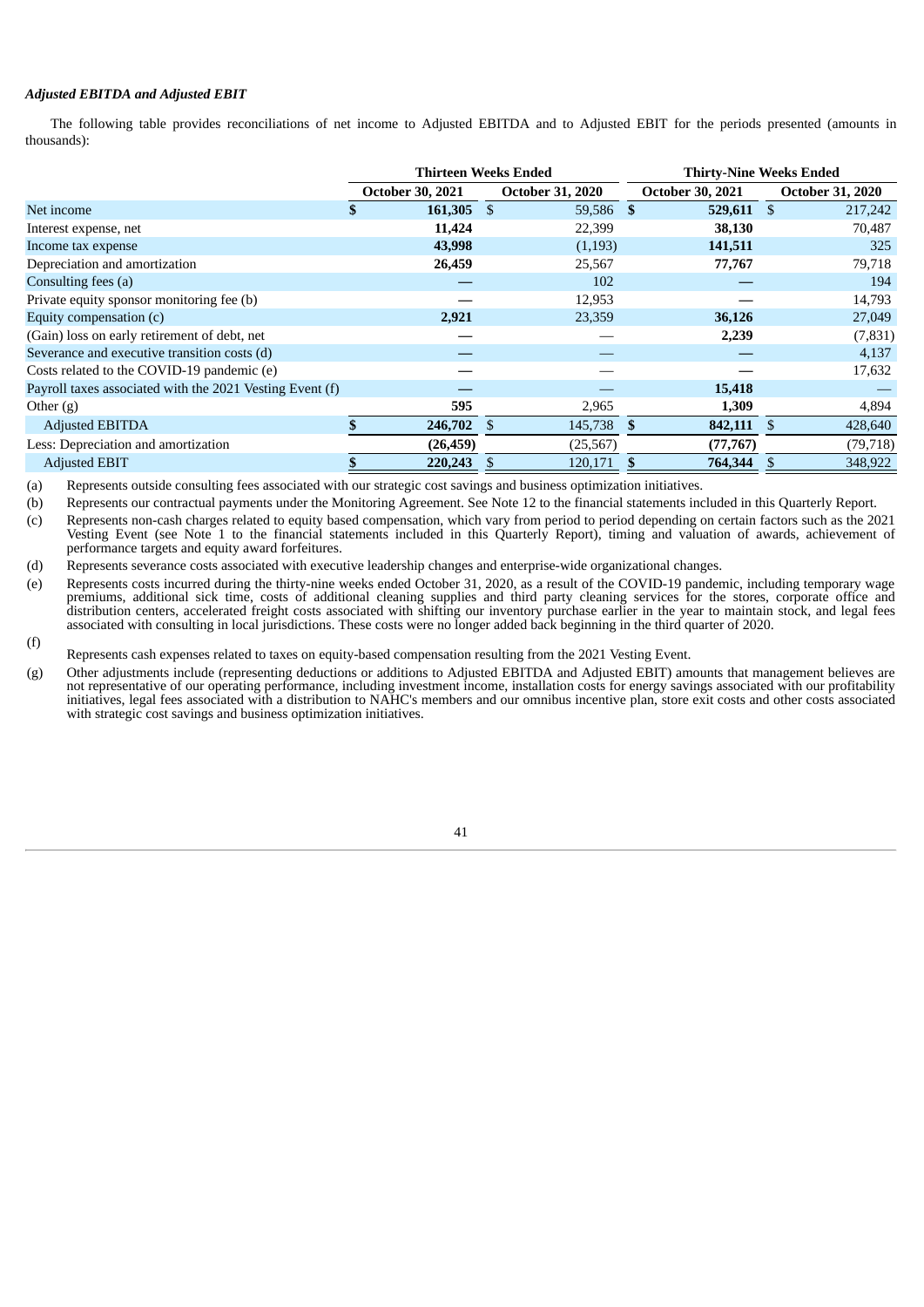### *Adjusted Net Income, Pro Forma Adjusted Net Income and Pro Forma Adjusted Earnings per Share*

The following table provides a reconciliation of net income to Adjusted Net Income, Pro Forma Adjusted Net Income and Pro Forma Adjusted Earnings per Share for the periods presented (amounts in thousands, except per share data):

|                                                            | <b>Thirteen Weeks Ended</b> |                         |              |                         | <b>Thirty-Nine Weeks Ended</b> |                         |      |                         |
|------------------------------------------------------------|-----------------------------|-------------------------|--------------|-------------------------|--------------------------------|-------------------------|------|-------------------------|
|                                                            |                             | <b>October 30, 2021</b> |              | <b>October 31, 2020</b> |                                | <b>October 30, 2021</b> |      | <b>October 31, 2020</b> |
| Net income                                                 | \$                          | 161,305                 | $\mathbf{s}$ | 59,586                  | $\mathbf{s}$                   | 529,611 \$              |      | 217,242                 |
| Consulting fees (a)                                        |                             |                         |              | 102                     |                                |                         |      | 194                     |
| Private equity sponsor monitoring fee (b)                  |                             |                         |              | 12,953                  |                                |                         |      | 14,793                  |
| Equity compensation (c)                                    |                             | 2,921                   |              | 23,359                  |                                | 36,126                  |      | 27,049                  |
| (Gain) loss on early retirement of debt, net               |                             |                         |              |                         |                                | 2,239                   |      | (7,831)                 |
| Severance and executive transition costs (d)               |                             |                         |              |                         |                                |                         |      | 4,137                   |
| Costs related to the COVID-19 pandemic (e)                 |                             |                         |              |                         |                                |                         |      | 17,632                  |
| Payroll taxes associated with the 2021 Vesting Event (f)   |                             |                         |              |                         |                                | 15,418                  |      |                         |
| Other $(g)$                                                |                             | 595                     |              | 2,965                   |                                | 1,309                   |      | 4,894                   |
| Tax effects of these adjustments (h)                       |                             | (686)                   |              | (71)                    |                                | (13, 487)               |      | (109)                   |
| <b>Adjusted Net Income</b>                                 |                             | 164,135                 |              | 98,894                  |                                | 571,216                 |      | 278,001                 |
| Estimated tax effect of change to C-Corporation status (i) |                             |                         |              | (25, 147)               |                                |                         |      | (69, 410)               |
| Pro Forma Adjusted Net Income                              |                             | 164,135                 |              | 73,747                  | -S                             | 571,216                 | -\$  | 208,591                 |
| Pro Forma Adjusted Earnings per Share                      |                             |                         |              |                         |                                |                         |      |                         |
| <b>Basic</b>                                               | \$                          | 1.80                    | \$           | 0.96                    | -\$                            | 6.21                    | -\$  | 2.82                    |
| <b>Diluted</b>                                             |                             | $1.75\quad$             |              | 0.91                    | - \$                           | 5.98                    | - \$ | 2.70                    |
| Weighted average common shares outstanding:                |                             |                         |              |                         |                                |                         |      |                         |
| <b>Basic</b>                                               |                             | 91,140                  |              | 76,771                  |                                | 91,951                  |      | 73,908                  |
| Diluted                                                    |                             | 93,844                  |              | 80,714                  |                                | 95,504                  |      | 77,171                  |

(a) Represents outside consulting fees associated with our strategic cost savings and business optimization initiatives.

(b) Represents our contractual payments under the Monitoring Agreement. See Note 12 to the financial statements included in this Quarterly Report.

(c) Represents non-cash charges related to equity based compensation, which vary from period to period depending on certain factors such as the 2021 Vesting Event, timing and valuation of awards, achievement of performance targets and equity award forfeitures.

(d) Represents severance costs associated with executive leadership changes and enterprise-wide organizational changes.

(e) Represents costs incurred during the thirty-nine weeks ended October 31, 2020, as a result of the COVID-19 pandemic, including temporary wage premiums, additional sick time, costs of additional cleaning supplies and third party cleaning services for the stores, corporate office and distribution centers, accelerated freight costs associated with shifting our inventory purchase earlier in the year to maintain stock, and legal fees associated with consulting in local jurisdictions. These costs were no longer added back beginning in the third quarter of 2020.

(f) Represents cash expenses related to taxes on equity-based compensation resulting from the 2021 Vesting Event.

(g) Other adjustments include (representing deductions or additions to Adjusted Net Income) amounts that management believes are not representative of our operating performance, including investment income, installation costs for energy savings associated with our profitability initiatives, legal fees associated with a distribution to NAHC's members and our omnibus incentive plan, store exit costs and other costs associated with strategic cost savings and business optimization initiatives.

(h) For the thirteen and thirty-nine weeks ended October 30, 2021, this represents the tax effect of the total adjustments made to arrive at Adjusted Net Income at the estimated effective tax rate for the fiscal year ended January 31, 2022. For thirteen and thirty-nine weeks ended October 31, 2020, this represents the tax effect of the total adjustments made to arrive at Adjusted Net Income at our historical tax rate.

(i) Represents the retrospective tax effect of Adjusted Net Income at our estimated effective tax rate of approximately 25% for periods prior to October 1, 2020, the effective date of our conversion to a C-Corporation, upon which we became subject to federal income taxes.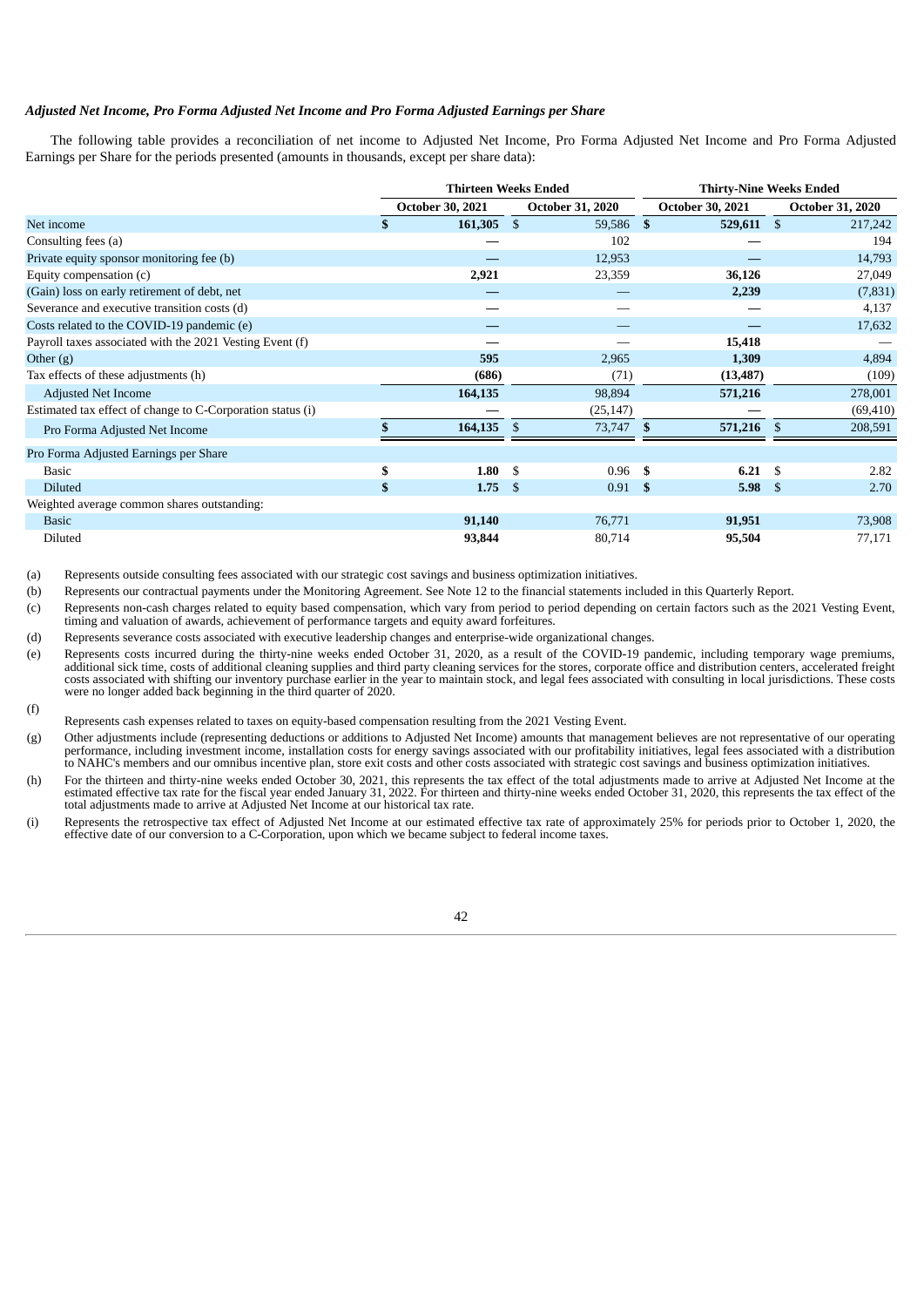# *Adjusted Free Cash Flow*

The following table provides a reconciliation of net cash provided by operating activities to Adjusted Free Cash Flow for the periods presented (amounts in thousands):

|                                           | <b>Thirteen Weeks Ended</b> |  |                         |  | <b>Thirty-Nine Weeks Ended</b> |  |                         |  |
|-------------------------------------------|-----------------------------|--|-------------------------|--|--------------------------------|--|-------------------------|--|
|                                           | <b>October 30, 2021</b>     |  | <b>October 31, 2020</b> |  | <b>October 30, 2021</b>        |  | <b>October 31, 2020</b> |  |
| Net cash provided by operating activities | 109,389                     |  | 83.597                  |  | 515,063                        |  | 857,218                 |  |
| Net cash used in investing activities     | (24,944)                    |  | 60                      |  | (58,711)                       |  | (13,790)                |  |
| <b>Adjusted Free Cash Flow</b>            | 84,445                      |  | 83.657                  |  | 456,352                        |  | 843,428                 |  |

# **Liquidity and Capital Resources**

# *Sources and Uses of Liquidity*

Historically, our principal sources of cash have included:

- cash generated from operating activities;
- issuances of the debt securities, including the Notes; and
- borrowings under our Term Loan and ABL Facility.

Our historical uses of cash have been associated primarily with:

- cash used for operating activities such as the purchase and growth of inventory, expansion of our sales and marketing activities and other working capital needs;
- cash used for capital improvements and support of expansion plans, as well as various investments in store renovations, store fixtures and ongoing infrastructure improvements;
- cash used to pay our debt obligations and related interest expense;
- cash used to pay partnership distributions to our members;
- cash used to pay for the repurchase of common stock; and
- fluctuations in working capital due to timing differences of cash receipts and cash disbursements.

On October 30, 2021, our cash and cash equivalents totaled \$401.3 million.

During 2020, we focused on navigating the challenges presented by COVID-19 through the preservation of our long-term liquidity and management of cash flow through preemptive actions to enhance our ability to meet our short-term liquidity needs. We took various cost cutting measures to maximize operational cash flows (see "Impact of COVID-19 on Our Business" in the MD&A). Such actions included, but were not limited to, reduction of discretionary spending, deferring or cancelling our planned expenses, revisiting and reprioritizing our strategic investments, and reducing our payroll costs, including temporary team member furloughs, workforce reductions and pay cuts.

On August 28, 2020, we paid a \$257.0 million one-time special distribution to our members of record as of August 25, 2020, \$248.0 million of which was paid with cash on hand and the remainder of which was distributed through an offset of outstanding loans receivable from a member as well as state income tax withholdings made on behalf of NAHC's members. Related cash payments of \$32.2 million to vested share-based award holders were paid infull as of July 31, 2021 and no further payments are required relative to this distribution.

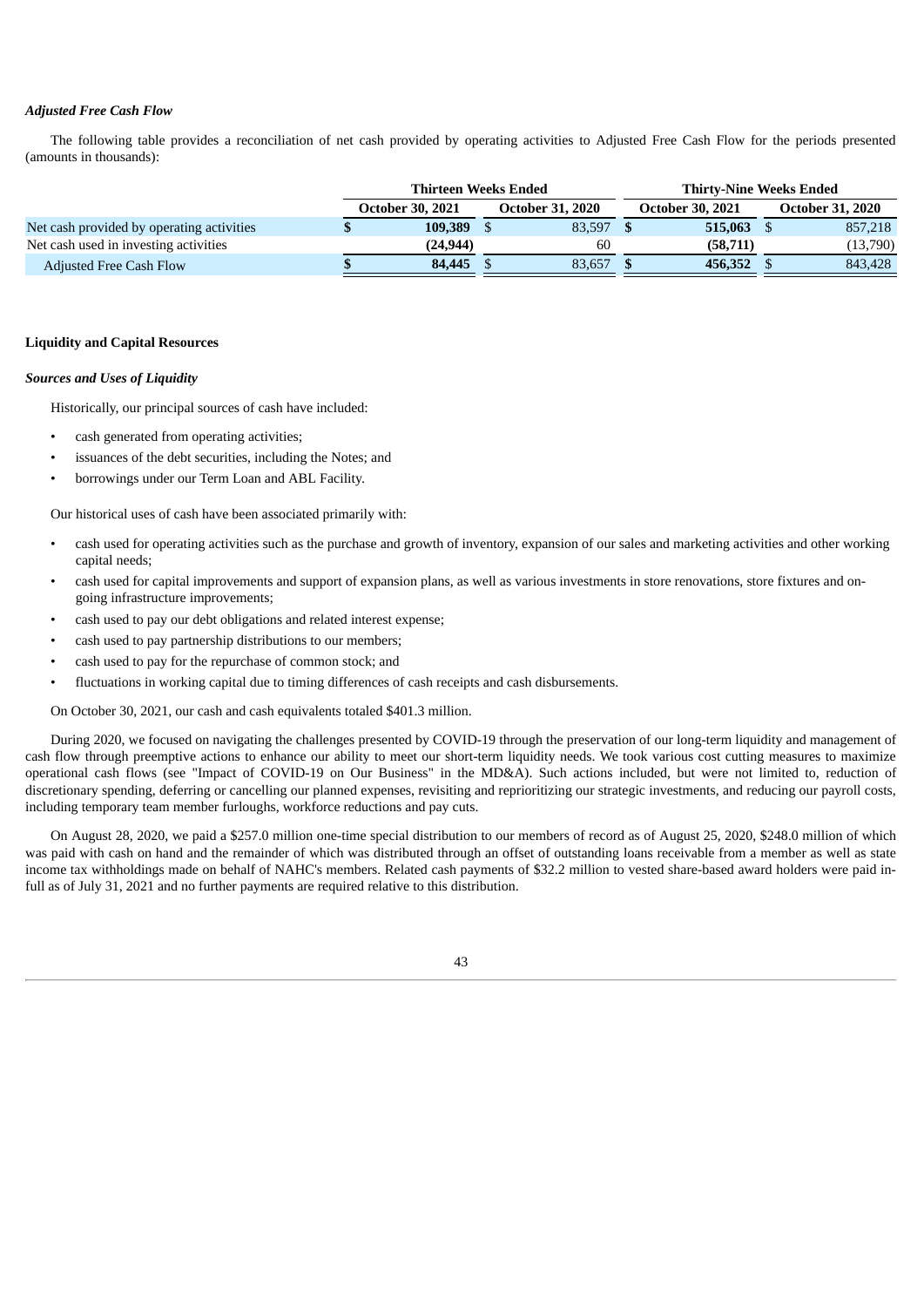On October 6, 2020, we completed our IPO in which we issued and sold 15,625,000 shares of common stock, \$0.01 par value, to the IPO underwriters for cash consideration of \$12.22 per share (representing an initial public offering price of \$13.00 per share, net of underwriting discounts) that resulted in net proceeds of approximately \$184.9 million after deducting underwriting discounts, which included approximately \$2.7 million paid to KKR Capital Markets LLC ("KCM"), an affiliate of KKR, for underwriting services in connection with the IPO, and \$6.1 million in costs directly associated with the IPO, such as legal and accounting fees (see "Initial Public Offering and Reorganization Transactions" in Note 1 to the financial statements included in this Quarterly Report). The shares sold in the offering were registered under the Securities Act of 1933, as amended, pursuant to our registration statement on Form S-1 (File No. 333-248683, which was declared effective by the Securities and Exchange Commission on October 1, 2020).

On November 3, 2020, the Company issued and sold an additional 1,807,495 shares of the Company's common stock, par value \$0.01 per share, for cash consideration of \$12.22 per share (representing an initial public offering price of \$13.00 per share, net of underwriting discounts) to the IPO underwriters, resulting in approximately \$22.1 million in proceeds net of underwriting discounts (see "IPO Over-Allotment Exercise" in Note 1 to the financial statements included in this Quarterly Report), which included \$0.3 million paid to KCM, for underwriting services, pursuant to the partial exercise by the underwriters of their option to purchase up to 2,343,750 additional shares to cover over-allotments in connection with our IPO. The option has expired with respect to the remaining shares.

On November 6, 2020, the Company (1) issued \$400.0 million of 6.00% senior secured notes (the "Notes"), which are due November 15, 2027, (2) entered into a \$400.0 million first lien term loan facility (the "2020 Term Loan" and, together with the 2015 Term Loan (as defined in the notes to the financial statements included in the Annual Report), the "Term Loan"), which is due November 6, 2027 and (3) extended the maturity of Academy, Ltd.'s asset-based revolving credit facility thereunder to November 6, 2025 (as extended, the "2020 ABL Facility" and, together with the 2015 ABL Facility (as defined in the notes to the financial statements included in the Annual Report), the "ABL Facility"). We used the net proceeds from the Notes and the net proceeds from the 2020 Term Loan, together with cash on hand, to repay in full the 2015 Term Loan, in the amount of \$1,431.4 million (see Note 4 to the financial statements included in the Annual Report).

On May 10, 2021, the Company completed a repurchase and simultaneous retirement of 3,229,974 shares from the May 2021 Underwriters for cash consideration of \$30.96 per share, resulting in a payment of approximately \$100.0 million to the May 2021 Underwriters (see "May 2021 Secondary Offering and Stock Repurchase" in Note 1 to the financial statements included in this Quarterly Report). The May 2021 Secondary Offering reduced KKR's ownership interest in the Company and resulted in the 2021 Vesting Event for awards granted under the 2011 Unit Incentive Plan, whereby unvested time awards, and performance-based awards which had previously met their performance targets, vested, and unvested performance-based awards which had not previously met their performance targets were forfeited. As a result, we incurred approximately \$24.9 million in non-cash expenses related to equity-based compensation and approximately \$15.4 million of cash expenses related to taxes on equity-based compensation.

On May 25, 2021, the Company entered into an Amendment No. 4 (the "Amendment") to the Second Amended and Restated Credit Agreement (as previously amended, the "Existing Credit Agreement") which (i) reduced the applicable margin on LIBOR borrowings under the Term Loan from 5.00% to 3.75% and (ii) utilized cash on hand to repay \$99.0 million of outstanding borrowings under the Term Loan, leaving an outstanding principal balance of \$300.0 million under the Amended Credit Agreement. Borrowings under the Amended Credit Agreement will continue to mature on November 6, 2027, and all other material terms and provisions of the Existing Credit Agreement remain substantially the same as the terms and provisions in place immediately prior to the effectiveness of the Amendment (see Note 4 to the financial statements included in this Quarterly Report).

On September 2, 2021, the Board of Directors of the Company authorized a share repurchase program (the "Share Repurchase Program") under which the Company may purchase up to \$500 million of its outstanding shares during the three-year period ending September 2, 2024. Under the Share Repurchase Program, repurchases can be made using a variety of methods, which may include open market purchases, block trades, privately negotiated transactions and/or a non-discretionary trading plan, all in compliance with the rules of the SEC and other applicable legal requirements. The timing, manner, price and amount of any common share repurchases are determined by the Company in its discretion and depend on a variety of factors, including legal requirements, price and economic and market conditions. The Share Repurchase Program does not obligate the Company to acquire any particular number of common shares, and the program may be suspended, extended, modified or discontinued at any time.

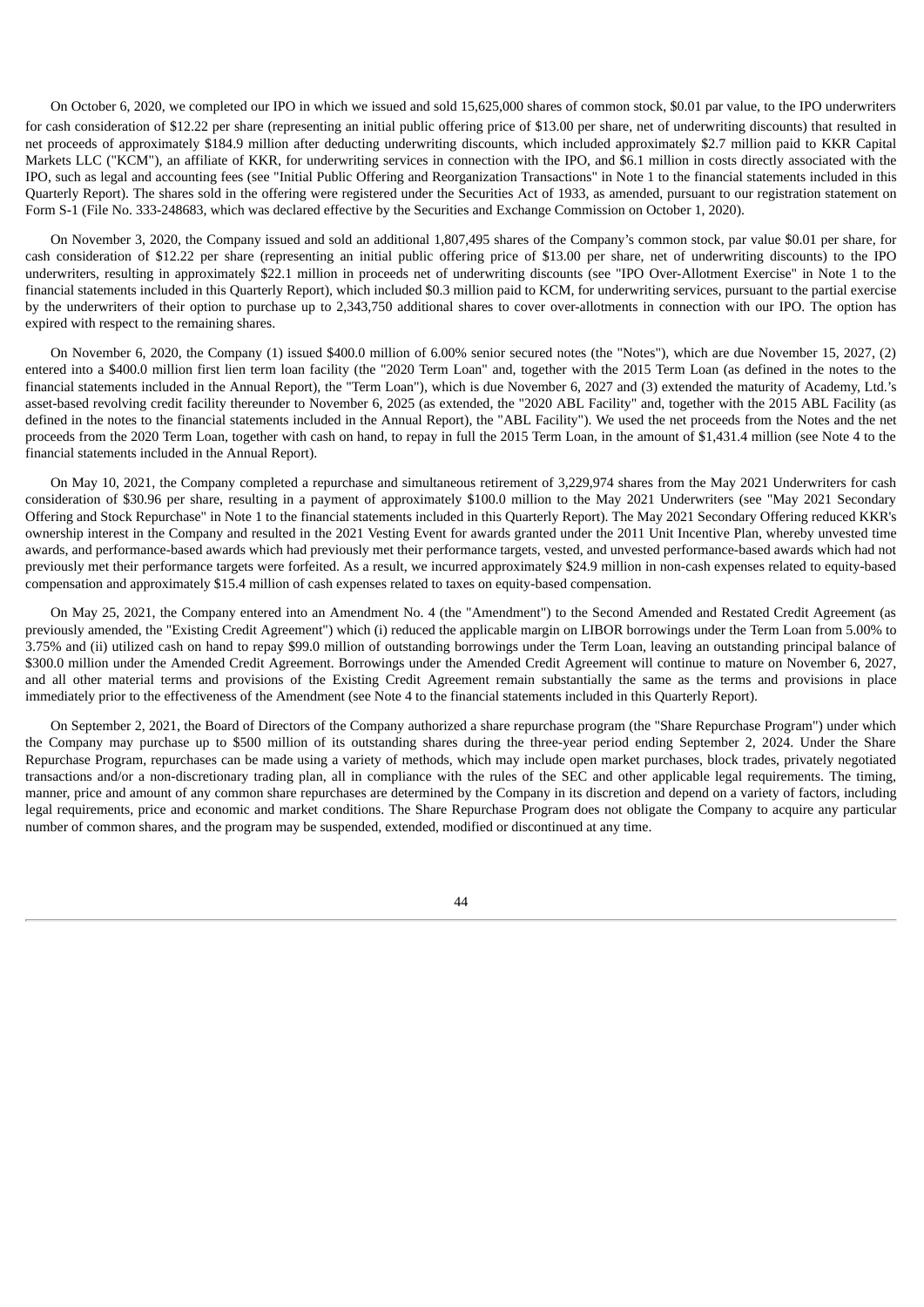On September 17, 2021 the Company completed a repurchase and simultaneous retirement of 4,500,000 shares from the September 2021 Underwriters for cash consideration of approximately \$43.52 per share, resulting in a payment of approximately \$195.8 million to the September 2021 Underwriters (see "September 2021 Secondary Offering and Stock Repurchase" in Note 1 to the financial statements included in this Quarterly Report). Additionally, during October 2021, the Company completed several open market share repurchases totaling 1,222,892 shares, which were simultaneously retired, for cash consideration of approximately \$40.87 per share (see "Equity" in Note 9 to the financial statements included in this Quarterly Report).

We expect to use existing cash balances, internally generated cash flows, and available borrowings under the ABL Facility to fund anticipated capital expenditures, working capital needs and scheduled debt service costs and maturities over at least the next twelve months. The ABL Facility provides for these financing needs and other general corporate purposes, as well as to support certain letter of credit requirements. We may continue to use the ABL Facility to repay debt under the Term Loan. Availability under the ABL Facility is subject to customary asset-backed loan borrowing base and availability provisions. Amounts outstanding under the ABL Facility may fluctuate materially during each quarter mainly due to cash flow from operations, normal changes in working capital, capital expenditures and debt service costs. Our availability under the ABL Facility was ample to support our operations and service our requirements. To date in 2021, we have had no borrowings under the ABL Facility.

Liquidity information related to the ABL facility is as follows for the periods shown (dollar amounts in thousands):

|                                         | <b>Thirty-Nine Weeks Ended</b> |  |                         |
|-----------------------------------------|--------------------------------|--|-------------------------|
|                                         | <b>October 30, 2021</b>        |  | <b>October 31, 2020</b> |
| Average funds drawn                     |                                |  | 168,864                 |
| Number of days with outstanding balance |                                |  | .99                     |
| Maximum daily amount outstanding        |                                |  | 500,000                 |
| Minimum available borrowing capacity    | 780,945                        |  | 161.089                 |

Liquidity information related to the ABL facility (amounts in thousands) as of:

|                               | <b>October 30, 2021</b>  | January 30, 2021 | <b>October 31, 2020</b> |
|-------------------------------|--------------------------|------------------|-------------------------|
| <b>Outstanding borrowings</b> | $\overline{\phantom{0}}$ | <u>—</u>         |                         |
| Issued letters of credit      | 17.828                   | 20,112           | 21,112                  |
| Available borrowing capacity  | 982,172                  | 718,763          | 844,712                 |

*Capital Expenditures.* We expect capital expenditures for fiscal year 2021 to be approximately \$90.0 million. Approximately 50% of our planned cash outflow relate to investments in our corporate, e-commerce and information technology programs. Investments in existing stores and distribution centers is expected to account for approximately 40% of the planned cash outflow and the remaining 10% is expected to be utilized through investments in new stores and relocations. We review forecasted capital expenditures throughout the year and will adjust or modify projects based on business conditions at that time.

#### *Cash Flows for the Thirty-Nine Weeks Ended October 30, 2021 and October 31, 2020*

Our unaudited statements of cash flows are summarized as follows (in thousands):

|                                           | <b>Thirty-Nine Weeks Ended</b> |                         |  |                         |  |
|-------------------------------------------|--------------------------------|-------------------------|--|-------------------------|--|
|                                           |                                | <b>October 30, 2021</b> |  | <b>October 31, 2020</b> |  |
| Net cash provided by operating activities |                                | 515,063                 |  | 857,218                 |  |
| Net cash used in investing activities     |                                | (58,711)                |  | (13,790)                |  |
| Net cash used in financing activities     |                                | (432,659)               |  | (123,088)               |  |
| Net increase in cash and cash equivalents |                                | 23,693                  |  | 720,340                 |  |

*Operating Activities.* Cash flows from operating activities are seasonal in our business. Typically, cash flows from operations are used to build inventory in advance of peak selling seasons, with the fourth quarter pre-holiday season inventory increase being the most significant.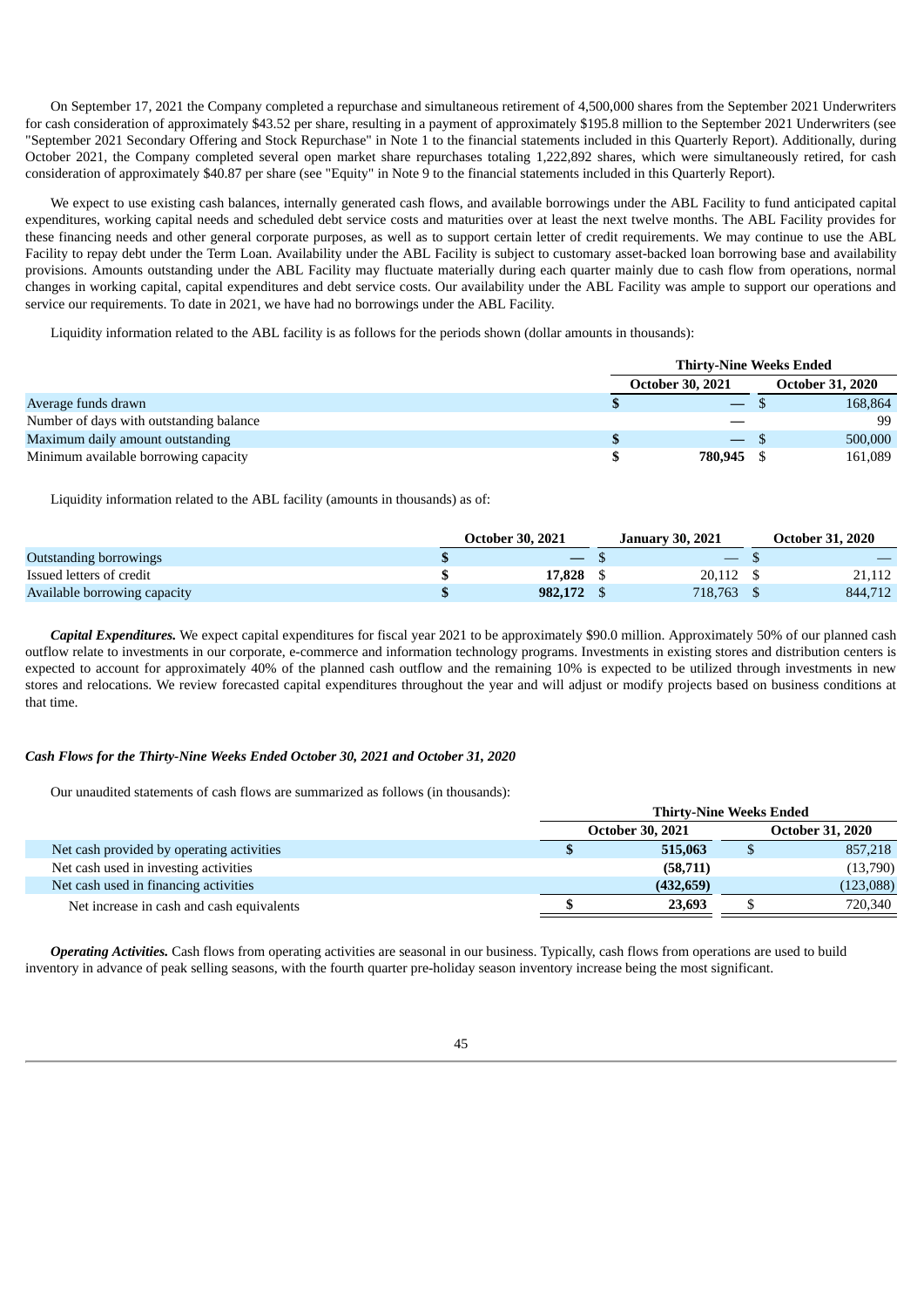Cash provided by operating activities in the year-to-date 2021 decreased \$342.2 million, compared to the year-to-date 2020. This decrease in cash was attributable to:

- \$718.9 million net decrease in cash flows provided by operating assets and liabilities; partially offset by
- \$312.4 million increase in net income; and
- \$64.4 million net increase in non-cash charges.

The decrease in cash flows from operating assets and liabilities was primarily attributable to:

- \$352.7 million decrease in cash flows from merchandise inventories, net related to an increase in inventory receipts during the thirty-nine weeks ended October 30, 2021 coupled with a prior year reduction of inventory from higher inventory turnover and supply chain constraints resulting from the COVID-19 pandemic; and
- \$310.9 million decrease in cash flows from accounts payable related to the prior year extension of vendor payment terms intended to help mitigate the impact of COVID-19 on our business.

The increase from non-cash charges was primarily caused by:

• \$60.7 million increase in deferred income taxes as a result of ASO, Inc. becoming subject to U.S. federal income taxes after the Reorganization Transactions in October 2020.

*Investing Activities***.** Cash used in investing activities increased \$44.9 million in the current year-to-date compared to the same period last year. The increase in cash used in investing activities is primarily due to:

- \$36.7 million higher capital expenditures on updates in the stores and distribution centers, various digital projects, and other improvements coupled with the strategic reduction of capital expenditures in the prior year in response to the COVID-19 pandemic; and
- \$8.1 million decrease from cash proceeds for repayment of notes receivable from one NAHC member which occurred during the year-to-date 2020.

*Financing Activities***.** Cash used in financing activities increased \$309.6 million in the year-to-date 2021, compared to the same period last year. The primary drivers of the increase were:

- \$345.8 million increase in cash outflows related to Company's repurchase and simultaneous retirement of common stock in the current year;
- \$184.9 million increase in cash used related to net proceeds from the issuance of common stock during the third quarter of 2020, net of offering costs;
- \$71.8 million increase in cash outflows related to higher current year-to-date principal repurchases of our Term Loan; partially offset by
- \$257.0 million decrease in cash used from a distribution to NAHC's members in the prior year; and
- \$41.3 million decrease in cash used from net proceeds from the exercise of stock options in the current year.

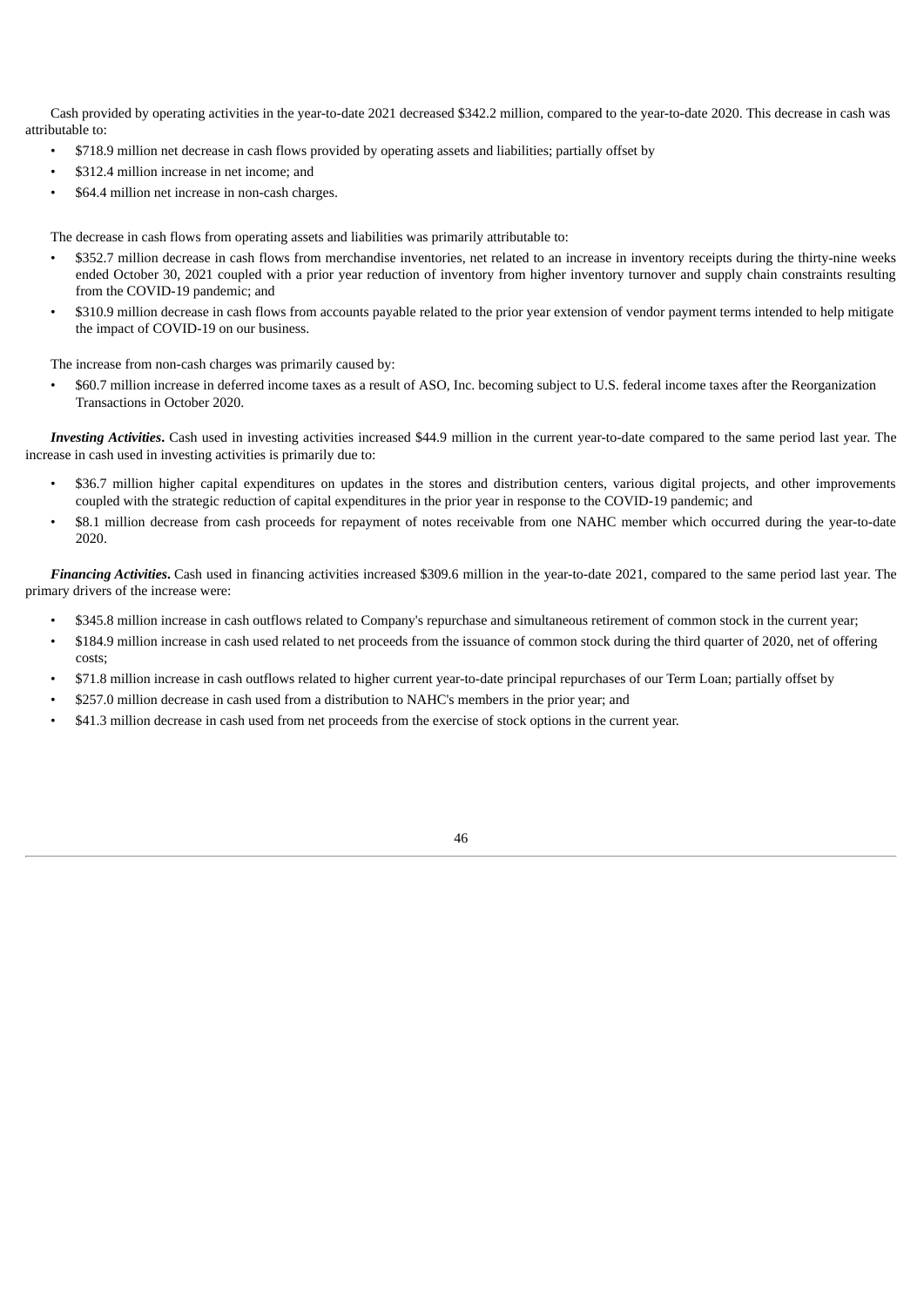#### **Critical Accounting Policies and Estimates**

This management's discussion and analysis of our financial condition and results of operations is based upon our unaudited financial statements, which have been prepared in accordance with GAAP. The preparation of financial statements in conformity with GAAP requires our management to make estimates and assumptions that affect the reported amounts of assets and liabilities and the disclosure of contingent assets and liabilities as of the date of the financial statements, as well as the reported amounts of revenues and expenses during the reporting period. Our management bases its estimates on historical experience and other assumptions it believes to be reasonable under the circumstances. Actual results could differ significantly from those estimates.

Management evaluated the development and selection of our critical accounting policies and estimates used in the preparation of the Company's unaudited financial statements and related notes and believes these policies to be reasonable and appropriate. Certain of these policies involve a higher degree of judgment or complexity and are most significant to reporting our results of operations and financial position, and are, therefore, discussed as critical. Our most significant estimates and assumptions that materially affect the financial statements involve difficult, subjective or complex judgments by management, including the valuation of merchandise inventories and performing goodwill, intangible and long-lived asset impairment analyses. Given the global economic climate and the possibility of additional unforeseen effects from the COVID-19 pandemic, these estimates remain challenging, and actual results could differ materially from our estimates. More information on all of our significant accounting policies can be found in Note 2, "Summary of Significant Critical Accounting Policies and Estimates" to our audited consolidated financial statements included in the Annual Report and the section of the Annual Report entitled "Management's Discussion and Analysis of Financial Condition and Results of Operations." There have been no material changes to our critical accounting policies as compared to the critical accounting policies described in the Annual Report.

#### **Recent Accounting Pronouncements**

The information set forth in Note 2 to our unaudited consolidated financial statements under Part I, Item 1 of this Quarterly Report is incorporated herein by reference.

#### **Related Party Transactions**

The information set forth in Note 12 to our unaudited consolidated financial statements under Part I, Item 1 under the heading of this Quarterly Report entitled "Related Party Transactions" is incorporated herein by reference.

#### **Off-Balance Sheet Arrangements**

As of October 30, 2021, our off-balance sheet contractual obligations and commercial commitments relate to future minimum guaranteed contractual payments and letters of credit. There have been no other material changes in our off-balance sheet arrangements as discussed in the section of the Annual Report entitled "Management's Discussion and Analysis of Financial Condition and Results of Operations" or our audited financial statements for the fiscal year ended January 30, 2021 included in the "Off-Balance Sheet Arrangements" section of the Annual Report.

#### **Contractual Obligations and Commercial Commitments**

<span id="page-46-0"></span>Our contractual obligations and commercial commitments primarily relate to our debt facilities and senior secured notes, operating leases for stores, distribution centers, and office buildings, technology related commitments, and sponsorship and intellectual property agreements. Other than fluctuations from transactions in the ordinary course of business, there were no material changes during the quarter ended October 30, 2021 to the contractual obligations and commercial commitments disclosed in "Contractual Obligations and Commercial Commitments" in the sections of the Annual Report, our Quarterly Report on Form 10-Q for the quarter ended May 1, 2021 and our Quarterly Report on Form 10-Q for the quarter ended July 31, 2021 entitled "Management's Discussion and Analysis of Financial Condition and Results of Operations".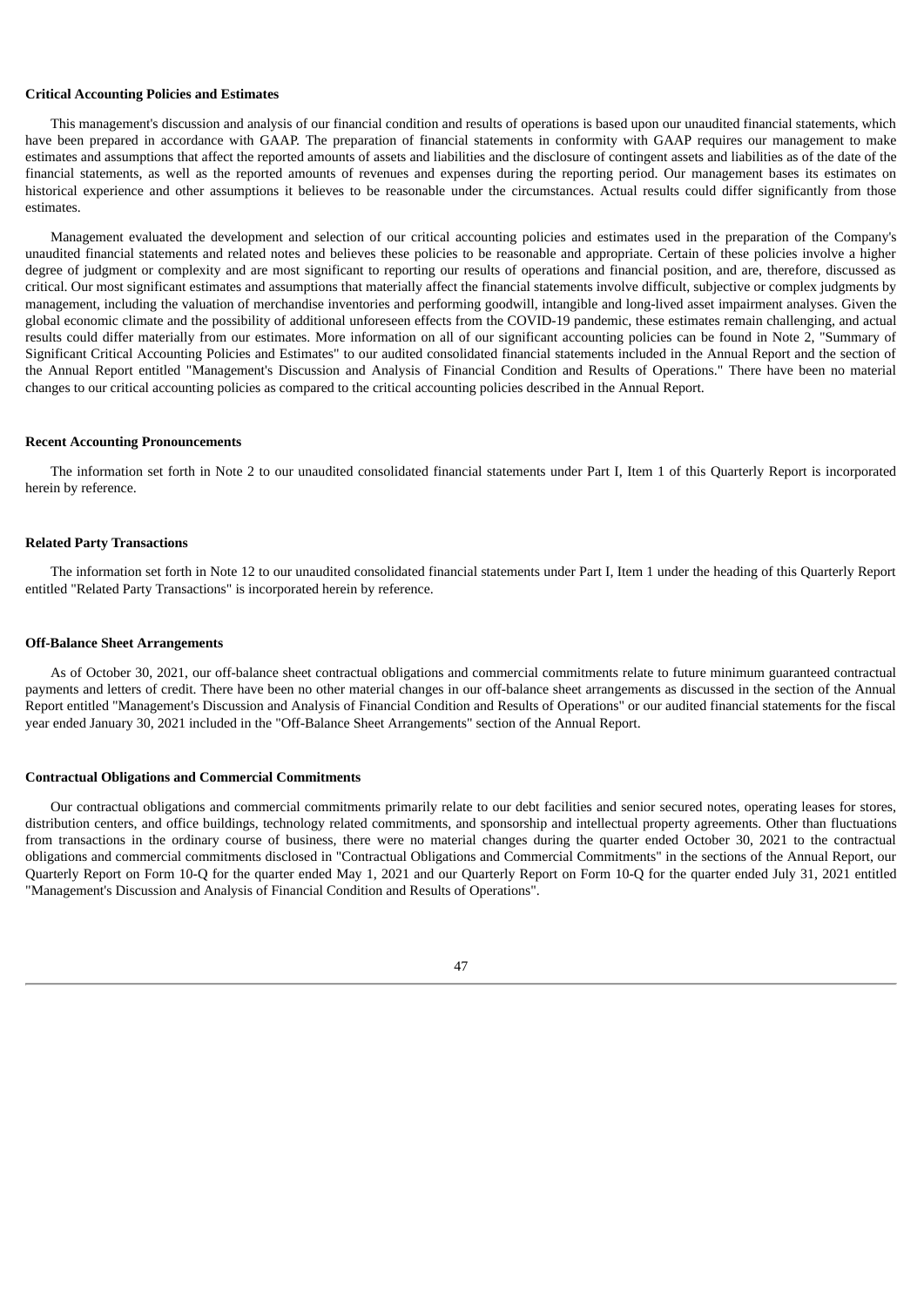# **ITEM 3. QUANTITATIVE AND QUALITATIVE DISCLOSURES ABOUT MARKET RISK**

There have been no material changes in our primary risk exposures or management of market risks from those disclosed in the Annual Report under "Management's Discussion and Analysis of Financial Condition and Results of Operations – Quantitative and Qualitative Disclosures About Market Risk."

# <span id="page-47-0"></span>**ITEM 4. CONTROLS AND PROCEDURES**

# *Evaluation of Disclosure Controls and Procedures*

We maintain disclosure controls and procedures (as that term is defined in Rules 13a-15(e) and 15d-15(e) of the Securities Exchange Act of 1934, as amended (the "Exchange Act")) that are designed to ensure that information required to be disclosed in our reports under the Exchange Act, is recorded, processed, summarized and reported within the time periods specified in the SEC's rules and forms, and that such information is accumulated and communicated to our management, including our Chief Executive Officer ("CEO") and our Chief Financial Officer ("CFO"), as appropriate, to allow timely decisions regarding required disclosures. Any controls and procedures, no matter how well designed and operated, can provide only reasonable assurance of achieving the desired control objectives.

Our management, with the participation of our CEO and our CFO, evaluated the effectiveness of the design and operation of our disclosure controls and procedures as of the end of the period covered by this Quarterly Report. Based on such evaluation, our CEO and CFO have concluded that, as of the end of the period covered by this Quarterly Report, the design and operation of the Company's disclosure controls and procedures were effective to accomplish their objectives at the reasonable assurance level.

# *Changes in Internal Control over Financial Reporting*

No changes in our internal control over financial reporting (as defined in Rules 13a-15(f) and 15d-15(f) under the Exchange Act) occurred during the period covered by this Quarterly Report that have materially affected, or are reasonably likely to materially affect, our internal control over financial reporting.

# **PART II. OTHER INFORMATION**

# <span id="page-47-2"></span><span id="page-47-1"></span>**ITEM 1. LEGAL PROCEEDINGS**

We are a defendant or co-defendant in lawsuits, claims and demands brought by various parties relating to matters normally incident to our business. No individual case, or group of cases presenting substantially similar issues of law or fact, is expected to have a material effect on the manner in which we conduct our business or on our results of operations, financial position or liquidity. The majority of these cases are alleging product, premises, employment and/or commercial liability. Reserves have been established that we believe to be adequate based on our current evaluations and experience in these types of claim situations. However, the ultimate outcome of these cases cannot be determined at this time. We believe, taking into consideration our indemnities, insurance and reserves, the ultimate resolution of these matters will not have a material impact on our financial position, results of operations or cash flows.

As previously disclosed, the Company is a defendant in nine lawsuits filed against us between December 2017 and November 2019 in Texas state judicial courts located in Bexar County, Texas, by 79 plaintiffs on behalf of certain victims and family of victims of a November 2017 shooting in Sutherland Springs, Texas. The plaintiffs seek monetary relief ranging from \$1 million to over \$150 million and, in some cases, injunctive relief to prohibit us from selling certain firearms in Texas to residents of states where such a sale would violate their home state's applicable firearm laws. These cases, which present substantially similar issues of law and fact, relate to the April 2016 sale by one of our stores of a firearm and magazine that were alleged to have been used in the Sutherland Springs incident. The Supreme Court of Texas heard oral arguments relating to our motion for summary judgment to dismiss certain of these cases in October 2020 (the "Texas Supreme Court Cases"), with the remainder of these cases stayed pending the Supreme Court of Texas's decision. On June 25, 2021, the Supreme Court of Texas issued an opinion directing the trial court to grant the Company's motion for summary judgment and held that the Texas Supreme Court Cases are statutorily barred and the Company is protected from continued participation in the Texas Supreme Court cases. Given the Supreme Court of Texas's opinion and the substantial similarity of all these cases, we expect that any remaining claims and/or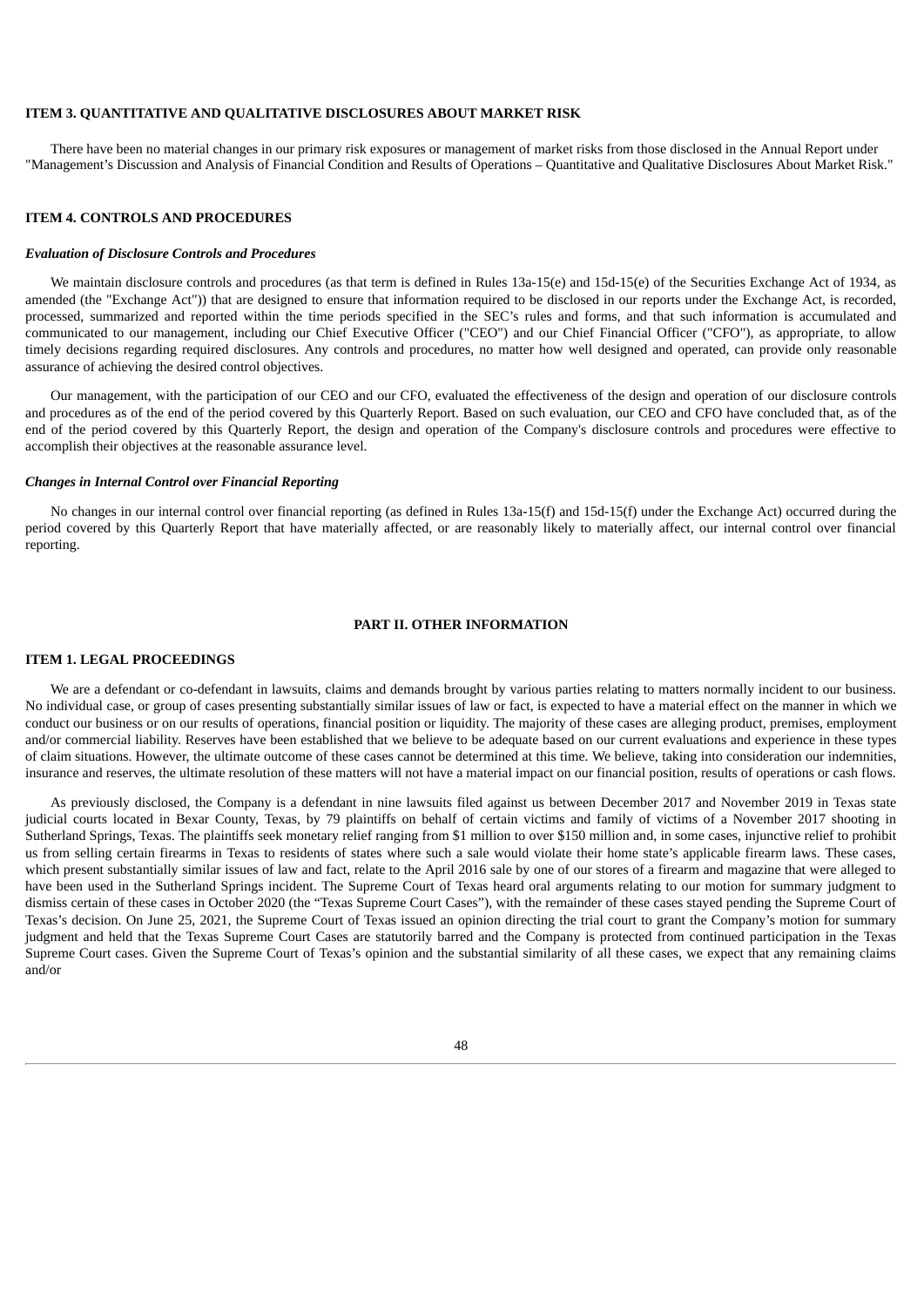cases not included in the Texas Supreme Court Cases should also be dismissed by the trial court. However, the ultimate outcome of those claims and/or cases cannot be determined at this time.

We are not currently party to any other legal proceedings that we believe would have a material adverse effect on our financial position, results of operations or cash flows.

# <span id="page-48-0"></span>**ITEM 1A. RISK FACTORS**

You should carefully consider the risk factors discussed in the section of the Annual Report entitled "Risk Factors", as updated by the section entitled "Risk Factors" in each of our Quarterly Report on Form 10-Q for the quarter ended May 1, 2021 and our Quarterly Report on Form 10-Q for the quarter ended July 31, 2021, which could materially affect our business, financial condition or future results. The risks described in the Annual Report are not the only risks facing the Company. Additional risks and uncertainties not currently known to us or that we currently deem to be immaterial also may materially adversely affect our business, financial condition or future results. In addition to the effects of the COVID-19 pandemic and resulting global disruptions on our business and operations discussed in the MD&A in this Quarterly Report and in the Risk Factors section of the Annual Report, additional or unforeseen effects from the COVID-19 pandemic and the global economic climate may give rise to or amplify many of these risks. Except as set forth below and as reported in our Quarterly Report on Form 10-Q for the quarter ended May 1, 2021 and our Quarterly Report on Form 10-Q for the quarter ended July 31, 2021, there have been no material changes to the risk factors discussed in the section of the Annual Report entitled "Risk Factors".

#### *Our business is significantly dependent on our ability to meet our labor needs.*

The success of our business depends significantly on our ability to hire and retain quality team members, including store managers, Enthusiasts and other store team members, distribution center team members, and corporate directors, managers and other personnel. We plan to expand our team member base to manage our anticipated growth. Competition for non-entry-level personnel, particularly for team members with retail experience, is highly competitive. Additionally, our ability to maintain consistency in the quality of customer service in our stores is critical to our success. Many of our store team members are in entry-level or part-time positions that historically have high rates of turnover. We are also dependent on the team members who staff our distribution centers, many of whom are skilled. We may be unable to meet our labor needs and control our costs due to external factors such as the availability of a sufficient number of qualified persons in the work force of the markets in which we operate, competition, unemployment levels, demand for certain labor expertise, prevailing wage rates, wage inflation, changing demographics, health and other insurance costs, adoption of new or revised employment and labor laws and regulations, and the impacts of man-made or natural disasters, such as tornadoes, hurricanes, and the COVID-19 pandemic.

Recent or potential future legislative initiatives may seek to increase the federal minimum wage in the United States, as well as the minimum wage in a number of individual states. As federal or state minimum wage rates increase, we may need to increase not only the wage rates of our minimum wage team members, but also the wages paid to our other hourly team members as well. Further, should we fail to increase our wages competitively in response to increasing wage rates, the quality of our workforce could decline, causing our customer service to suffer. Additionally, the U.S. Department of Labor has proposed rules that may have salary and wage impact for "exempt" team members, which could result in a substantial increase in store payroll expense. Any increase in the cost of our labor could have an adverse effect on our operating costs, financial condition and results of operations. If we are unable to hire and retain store-level team members capable of providing a high level of customer service, skilled distribution center team members or other qualified personnel, our business could be materially adversely affected.

Although none of our team members are currently covered under collective bargaining agreements, we cannot guarantee that our team members will not elect to be represented by labor unions in the future. If some or our entire workforce were to become unionized and collective bargaining agreement terms were significantly different from our current compensation arrangements or work practice, it could have a material adverse effect on our business, financial condition and results of operations.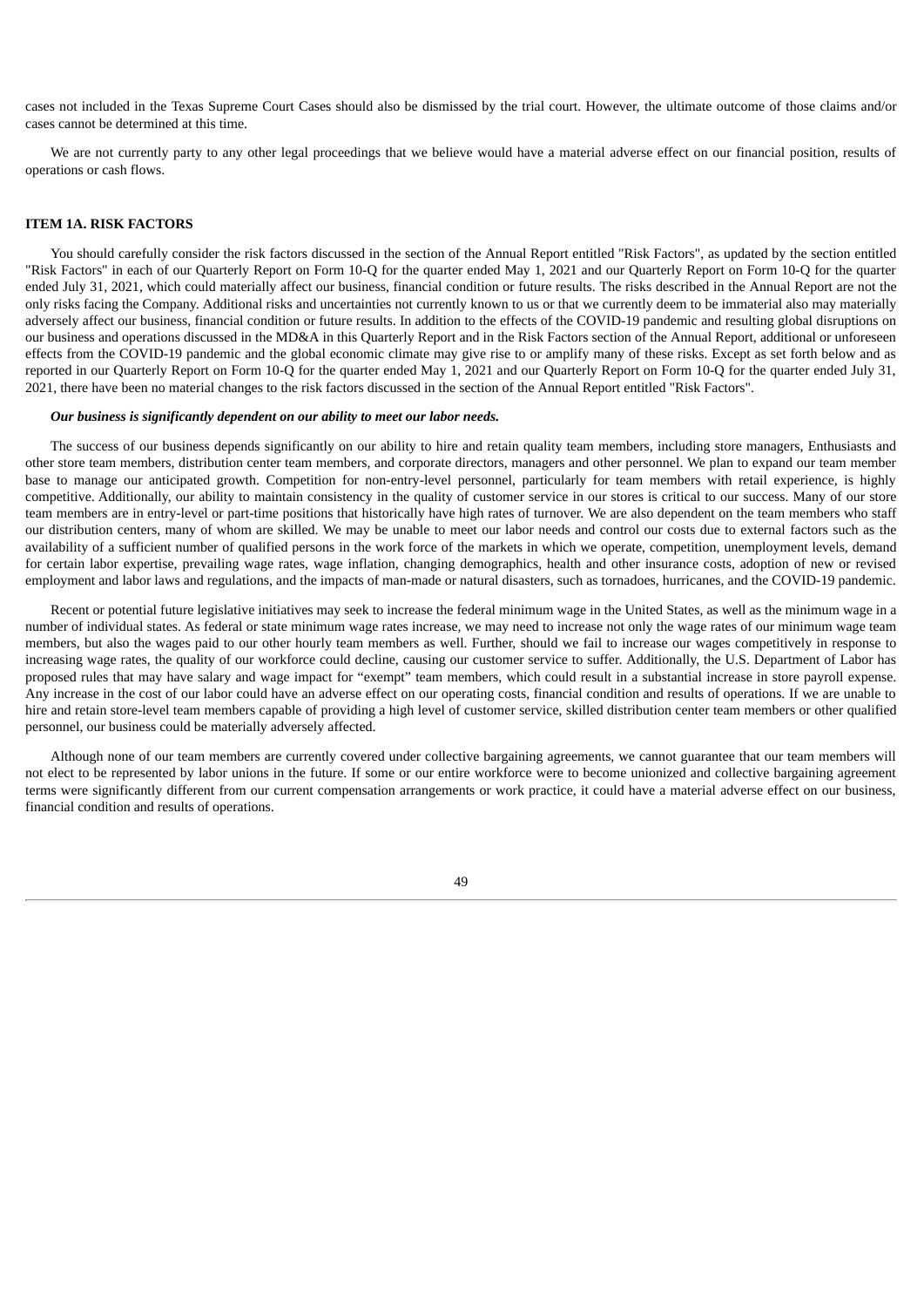Additionally, on November 5, 2021, the U.S. Department of Labor's Occupational Safety and Health Administration ("OSHA") issued an Emergency Temporary Standard on Vaccination and Testing (the "ETS") regarding workplace safety relating to COVID-19, which generally requires employers with more than 100 employees, like Academy, to mandate either regular testing and face covering-wearing or COVID-19 vaccinations for unvaccinated employees beginning on January 4, 2022. On November 12, 2021, the U.S. Court of Appeals for the Fifth Circuit issued an order staying enforcement and implementation of the ETS pending further judicial review. Since then, the various federal circuit courts lawsuits challenging the ETS have been consolidated in Multi-District Litigation and the U.S. Court of Appeals for the Sixth Circuit was chosen on November 16, 2021 to consider the merits of the cases and decide whether to dissolve or uphold the Fifth Circuit's injunction. The case remains under review by the Sixth Circuit. Meanwhile, OSHA said that, while it is confident in its authority to protect workers in emergencies, it has suspended activities related to the implementation and enforcement of the ETS pending future developments in the litigation. If the ETS is enforced, we may experience adverse impacts on our workforce, across all functional areas, at our stores and distribution centers in particular, and the workforce of our vendors to the extent that any of these workers are unavailable to work because they either fail the weekly testing requirement or fail to vaccinate in compliance with the ETS, which could require us to adapt our operations. We may also experience increased expenses relating to any ETS-required support pay we must make in compliance with the ETS to employees who need time to get vaccinated and recover from vaccination during work hours. The requirements of the ETS and the potential adverse impact on our workforce, and that of our vendors, could have a material adverse effect on our financial position, results of operations or cash flows.

### <span id="page-49-0"></span>**ITEM 2. UNREGISTERED SALES OF EQUITY SECURITIES AND USE OF PROCEEDS**

The following table summarizes the repurchases and cancellations of our common stock during the third quarter of 2021:

| Period                              | <b>Total Number of</b><br><b>Average Price Paid</b><br><b>Shares Purchased</b><br>per Share<br>(a) |    | <b>Total Number of</b><br><b>Share Purchased as</b><br><b>Part of Publicly</b><br><b>Announced Plans</b><br>or Programs (b) | <b>Dollar Value of</b><br><b>Shares that May Yet be</b><br><b>Purchased Under the</b><br><b>Plans or Programs (b)</b> |     |               |
|-------------------------------------|----------------------------------------------------------------------------------------------------|----|-----------------------------------------------------------------------------------------------------------------------------|-----------------------------------------------------------------------------------------------------------------------|-----|---------------|
| August 1, 2021 to August 28, 2021   |                                                                                                    |    |                                                                                                                             |                                                                                                                       |     |               |
| August 29, 2021 to October 2, 2021  | 4,500,000                                                                                          | \$ | 43.52                                                                                                                       | 4.500.000                                                                                                             | \$  | 304,162,813   |
| October 3, 2021 to October 30, 2021 | 1,222,892                                                                                          |    | 40.87                                                                                                                       | 1,222,892                                                                                                             | \$. | 254, 187, 272 |
| Total                               | 5,722,892                                                                                          |    | 42.95                                                                                                                       | 5.722.892                                                                                                             |     | 254, 187, 272 |

(a) The total number of shares purchased excludes shares which were net-settled, and therefore not issued, to cover employee tax withholding related to the vesting of certain restricted stock awards.

(b) On September 2, 2021, our Board of Directors authorized a share repurchase program under which the Company may purchase up to \$500 million of its outstanding shares during the three-year period ending September 2, 2024.

<span id="page-49-1"></span>The Share Repurchase Program does not obligate the Company to acquire any particular number of common shares, and the program may be suspended, extended, modified or discontinued at any time.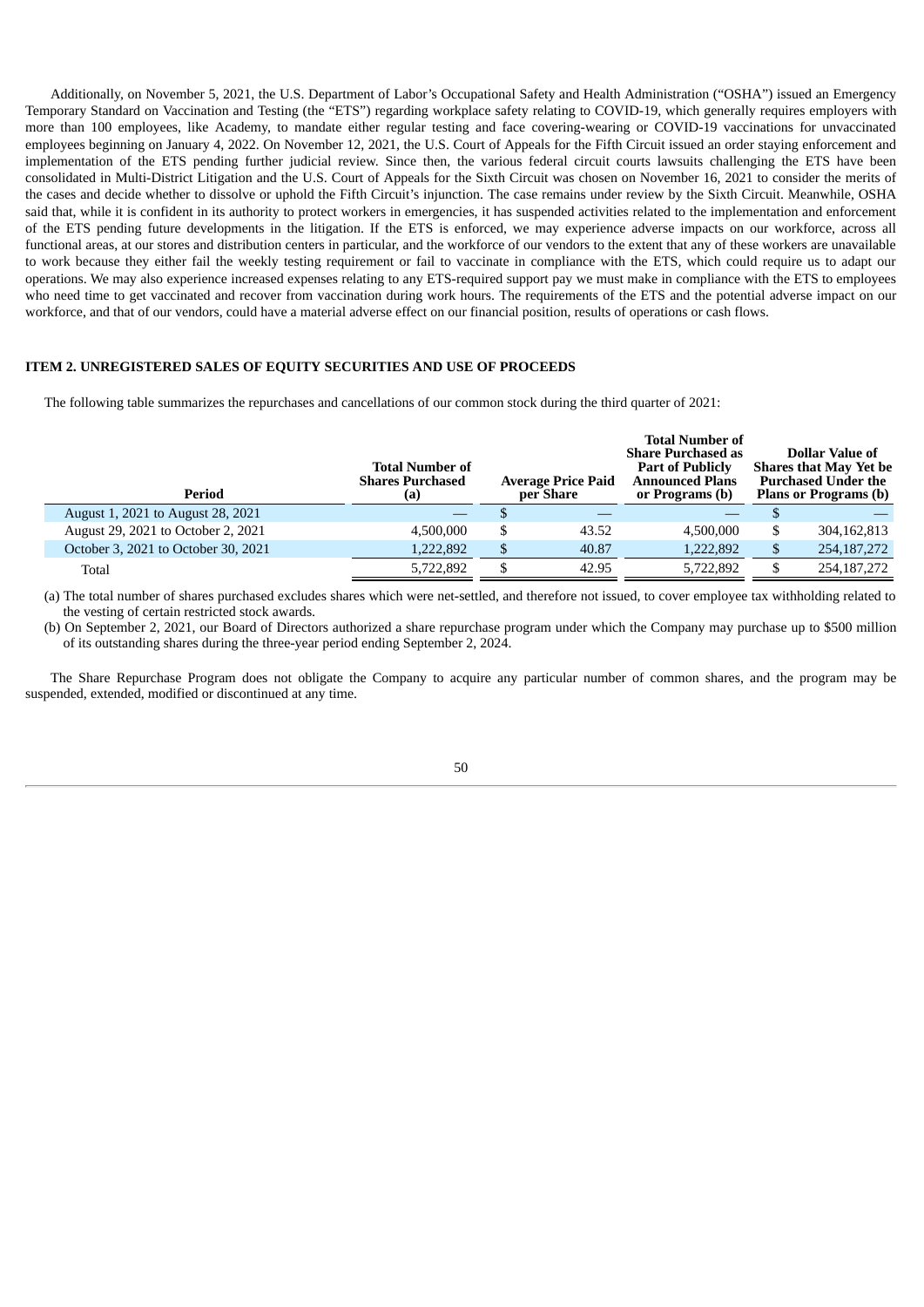# **ITEM 6. EXHIBITS**

| <b>Exhibit Number</b> | <b>Description of Exhibit</b>                                                                                                                                                              |
|-----------------------|--------------------------------------------------------------------------------------------------------------------------------------------------------------------------------------------|
| 3.1                   | Amended and Restated Certificate of Incorporation of the Registrant (incorporated by reference to Exhibit 3.1 to the Registrant's<br>Current Report on Form 8-K filed on October 6, 2020). |
| 3.2                   | Amended and Restated Bylaws of the Registrant (incorporated by reference to Exhibit 3.2 to the Registrant's Current Report on Form<br>8-K filed on October 6, 2020).                       |
| $10.01*$              | Form of 2021 RSU Executive Retention Award Agreement                                                                                                                                       |
| $31.1*$               | Certification of Periodic Report by Chief Executive Officer under Section 302 of the Sarbanes-Oxley Act of 2002.                                                                           |
| $31.2*$               | Certification of Periodic Report by Chief Financial Officer under Section 302 of the Sarbanes-Oxley Act of 2002.                                                                           |
| $32.1**$              | Certification of Chief Executive Officer Pursuant to 18 U.S.C. Section 1350 as Adopted Pursuant to Section 906 of the Sarbanes-<br>Oxley Act of 2002.                                      |
| $32.2**$              | Certification of Chief Financial Officer Pursuant to 18 U.S.C. Section 1350 as Adopted Pursuant to Section 906 of the Sarbanes-<br>Oxley Act of 2002.                                      |
| 101.INS               | XBRL Instance Document - The instance document does not appear in the Interactive Data File because its XBRL tags are embedded<br>within the Inline XBRL document.                         |
| 101.SCH               | <b>XBRL Taxonomy Extension Schema Document</b>                                                                                                                                             |
| 101.CAL               | XBRL Taxonomy Calculation Linkbase Document                                                                                                                                                |
| 101.DEF               | <b>XBRL Taxonomy Definition Linkbase Document</b>                                                                                                                                          |
| 101.LAB               | XBRL Taxonomy Label Linkbase Document                                                                                                                                                      |
| 101.PRE               | <b>XBRL Taxonomy Presentation Linkbase Document</b>                                                                                                                                        |
|                       |                                                                                                                                                                                            |
| $\ast$                | Filed herewith                                                                                                                                                                             |

\*\* Furnished herewith

<span id="page-50-0"></span>The agreements and other documents filed as exhibits to this report are not intended to provide factual information or other disclosure other than with respect to the terms of the agreements or other documents themselves, and you should not rely on them for that purpose. In particular, any representations and warranties made by us in these agreements or other documents were made solely within the specific context of the relevant agreement or document and may not describe the actual state of affairs as of the date they were made or at any other time.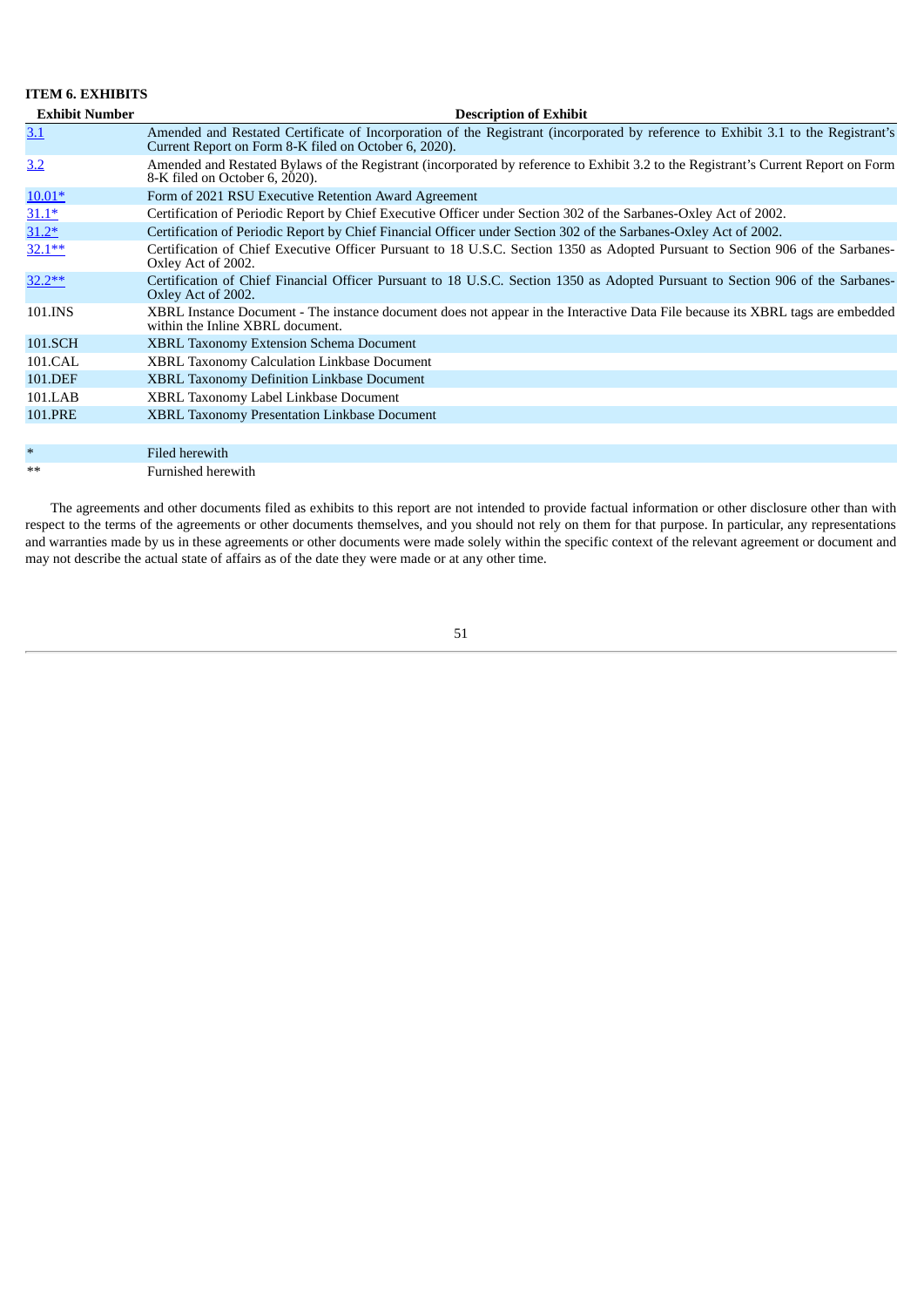# **SIGNATURES**

Pursuant to the requirements of the Securities Exchange Act of 1934, the Registrant has duly caused this Quarterly Report on Form 10-Q to be signed on December 10, 2021 on its behalf by the undersigned, thereto duly authorized.

ACADEMY SPORTS AND OUTDOORS, INC.

- By: /s/ KEN C. HICKS Ken C. Hicks Chairman, President and Chief Executive Officer (principal executive officer)
- By: /s/ MICHAEL P. MULLICAN Michael P. Mullican Executive Vice President and Chief Financial Officer (principal financial officer)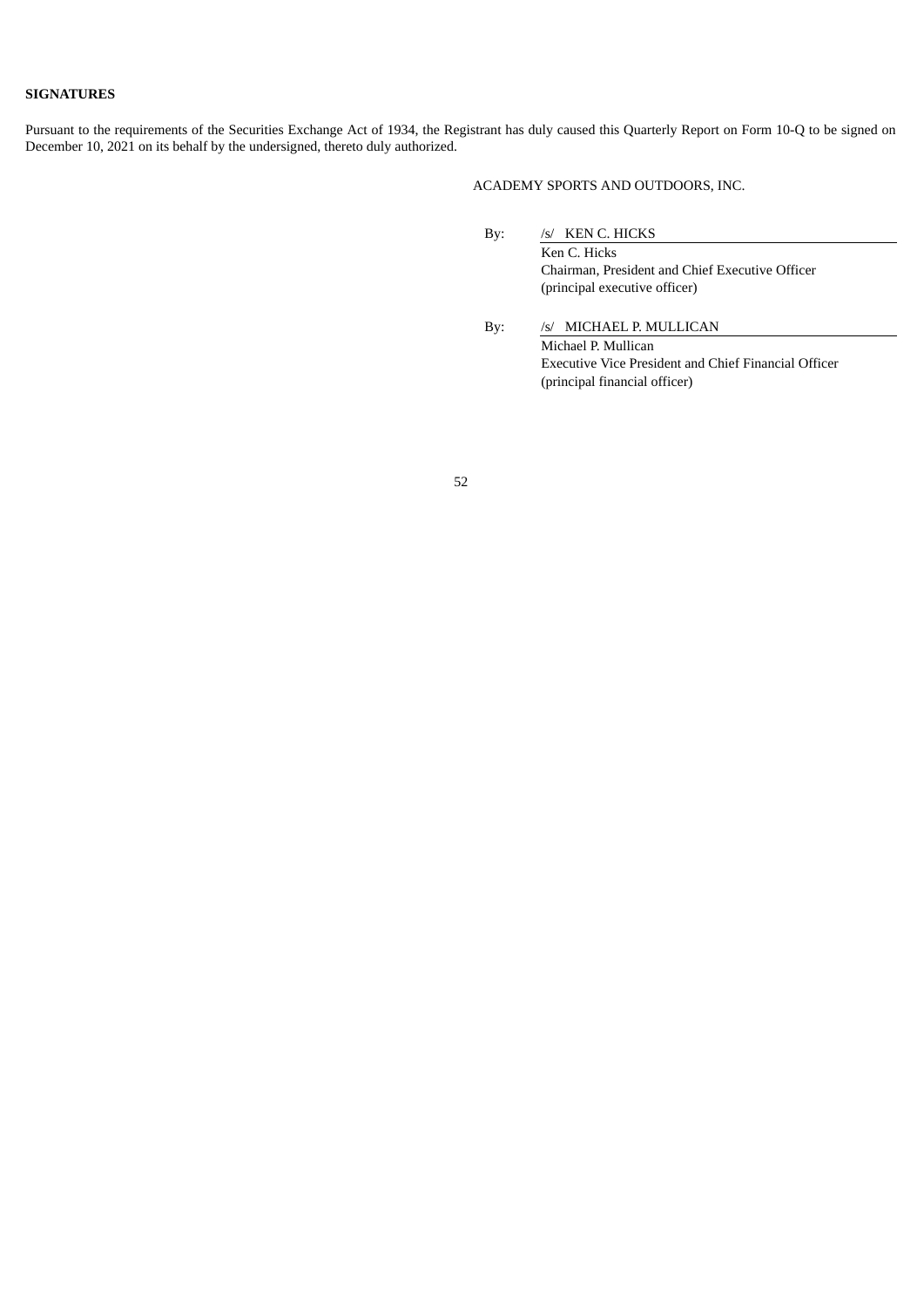### **RESTRICTED STOCK UNIT GRANT NOTICE UNDER THE ACADEMY SPORTS AND OUTDOORS, INC. 2020 OMNIBUS INCENTIVE PLAN**

<span id="page-52-0"></span>Academy Sports and Outdoors, Inc. (the "Company"), pursuant to its 2020 Omnibus Incentive Plan, as it may be amended and restated from time to time (the "Plan"), hereby grants to the Participant set forth below the number of Restricted Stock Units set forth below. The Restricted Stock Units are subject to all of the terms and conditions as set forth herein, in the Restricted Stock Unit Agreement (attached hereto or previously provided to the Participant in connection with a prior grant), and in the Plan, all of which are incorporated herein in their entirety. Capitalized terms not otherwise defined herein shall have the meaning set forth in the Plan.

| Participant:                       |                                                                                                                                                                                                                                                                                                                                                                                                                                                                                                                                                                                                                                                                                                                                                                                                                                                                                                                           |
|------------------------------------|---------------------------------------------------------------------------------------------------------------------------------------------------------------------------------------------------------------------------------------------------------------------------------------------------------------------------------------------------------------------------------------------------------------------------------------------------------------------------------------------------------------------------------------------------------------------------------------------------------------------------------------------------------------------------------------------------------------------------------------------------------------------------------------------------------------------------------------------------------------------------------------------------------------------------|
|                                    | [First Name] [Last Name]                                                                                                                                                                                                                                                                                                                                                                                                                                                                                                                                                                                                                                                                                                                                                                                                                                                                                                  |
| <b>Date of Grant:</b><br>Number of | [Date of Grant]                                                                                                                                                                                                                                                                                                                                                                                                                                                                                                                                                                                                                                                                                                                                                                                                                                                                                                           |
| <b>Restricted Stock Units:</b>     | [Insert Number of Restricted Stock Units Granted]                                                                                                                                                                                                                                                                                                                                                                                                                                                                                                                                                                                                                                                                                                                                                                                                                                                                         |
| <b>Vesting Schedule:</b>           | Subject to the Participant's continued service with the Company and its Subsidiaries on each<br>applicable vesting date, the Restricted Stock Units shall vest as follows: 50% of the Restricted Stock<br>Units shall vest on each of the second and third anniversaries of the Date of Grant.                                                                                                                                                                                                                                                                                                                                                                                                                                                                                                                                                                                                                            |
|                                    | Notwithstanding any of the foregoing, upon a Termination at any time by reason of death or<br>Disability, any unvested Restricted Stock Units that would have vested on the vesting date<br>immediately following the date of such Termination, had the Participant remained in service with the<br>Company and its Subsidiaries through such vesting date, shall vest as of the Participant's<br>Termination.                                                                                                                                                                                                                                                                                                                                                                                                                                                                                                            |
| <b>Definitions:</b>                | If a Change in Control occurs and during the 24 month period following such Change in Control, the<br>Participant's service is terminated by the Service Recipient without Cause or due to the Participant's<br>resignation for Good Reason (as defined below), all unvested Restricted Stock Units shall become<br>fully vested upon the date of the Participant's Termination.                                                                                                                                                                                                                                                                                                                                                                                                                                                                                                                                          |
|                                    | "Good Reason" shall have the meaning given to such term in any employment or consulting<br>agreement between the Participant and the Service Recipient in effect at the time of the Participant's<br>Termination. In the absence of any such employment or consulting agreement or the absence of any<br>definition of "Good Reason" contained therein, "Good Reason" means the occurrence of any<br>material breach by the Company or the Service Recipient of this Restricted Stock Unit Agreement or<br>the Participant's employment agreement with the Service Recipient without the express written<br>consent of the Participant, but only if the Participant notifies the Service Recipient in writing of the<br>breach within 60 days following the occurrence of the breach, the breach remains uncured after the<br>expiration of 30 days from receipt of such notice, and the Participant resigns effective no |

437245 v2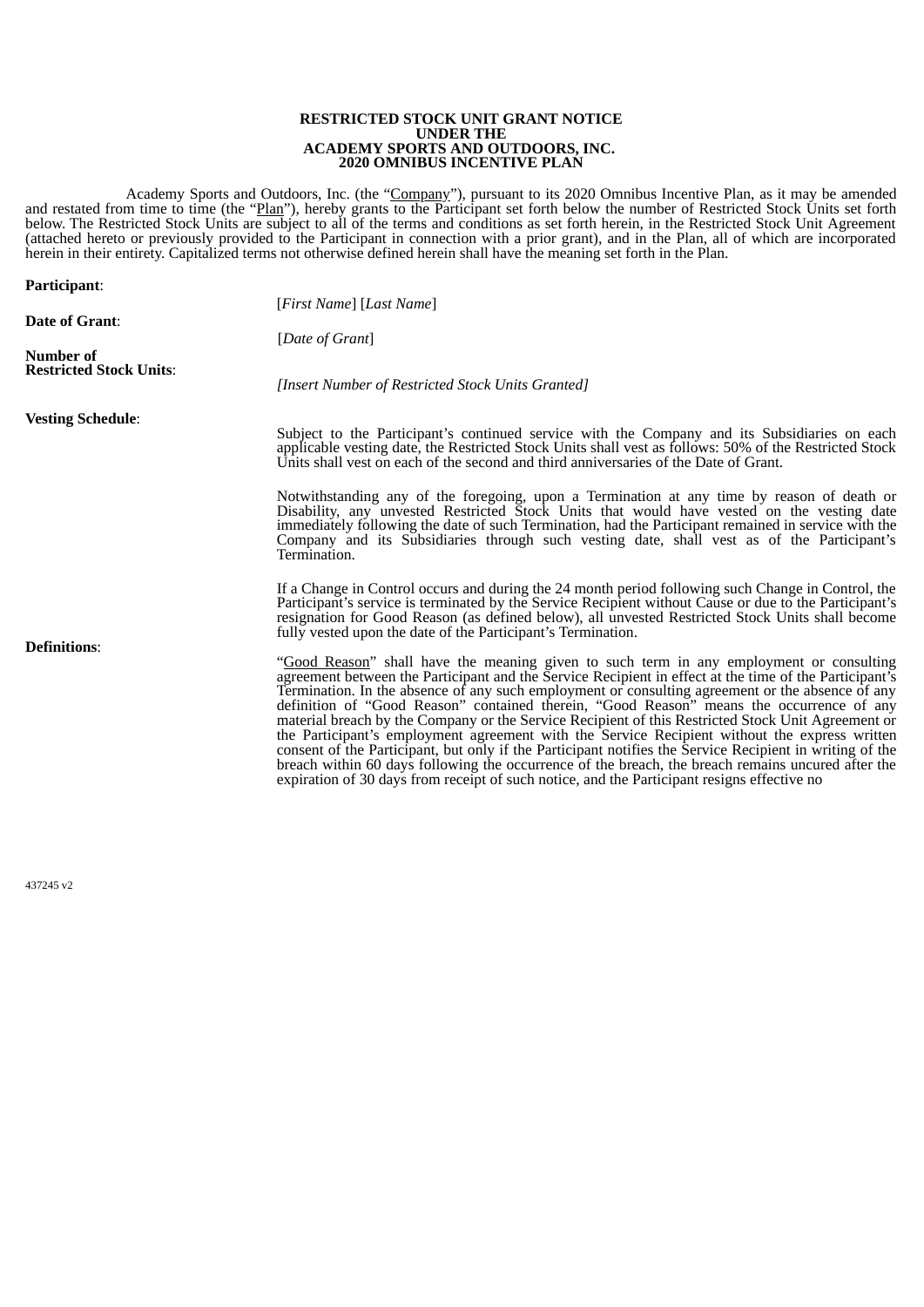later than 30 days following the Service Recipient's failure to cure the breach.

"Cause" means, as to the Participant, (i) "Cause," as defined in any employment or consulting agreement between the Participant and the Service Recipient in effect at the time of the Participant's Termination (except that any provision of such "Cause" definition relating to Participant's unsatisfactory performance shall not apply for purposes of this Restricted Stock Unit Agreement); or (ii) in the absence of any such employment or consulting agreement (or the absence of any definition of "Cause" contained therein), the Participant's (A) willful neglect in the performance of the Participant's duties for the Service Recipient or willful or repeated failure or refusal to perform such duties; (B) engagement in conduct in connection with the Participant's employment or service with the Service Recipient, which results in, or could reasonably be expected to result in, material harm to the business or reputation of the Company or any other member of the Company Group; (C) conviction of, or plea of guilty or no contest to, (I) any felony; or (II) any other crime that results in, or could reasonably be expected to result in, material harm to the business or reputation of the Company or any other member of the Company Group; (D) material violation of the written policies of the Service Recipient, including, but not limited to, those relating to sexual harassment or the disclosure or misuse of confidential information, or those set forth in the manuals or statements of policy of the Service Recipient; (E) fraud or misappropriation, embezzlement or misuse of funds or property belonging to the Company or any other member of the Company Group; or (F) act of personal dishonesty that involves personal profit in connection with the Participant's employment or service to the Service Recipient.

 $\ast$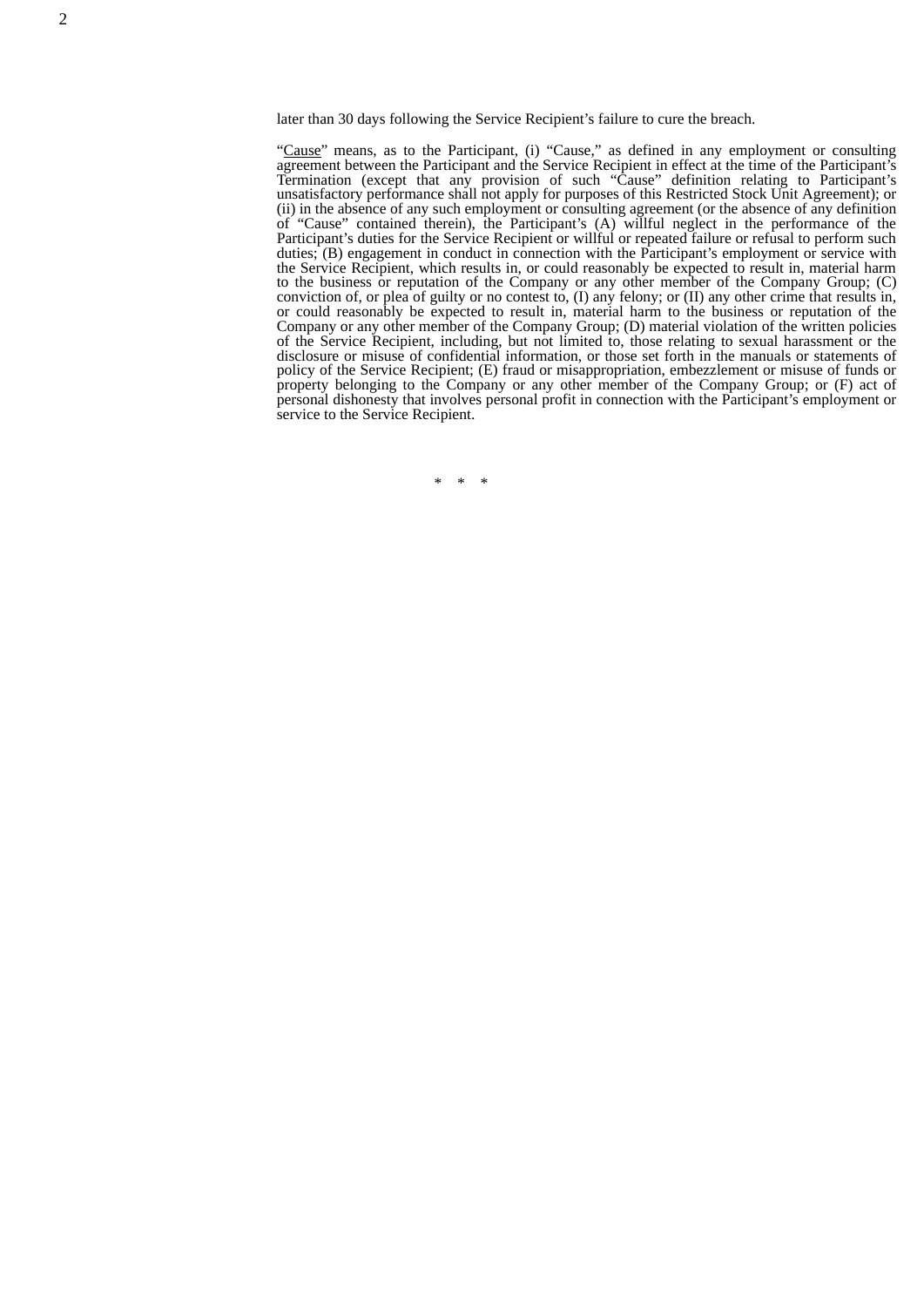ACADEMY SPORTS AND OUTDOORS, INC.

\_\_\_\_\_\_\_\_\_\_\_\_\_\_\_\_\_\_\_\_\_\_\_\_\_\_\_\_\_\_\_\_\_\_\_

By: Title: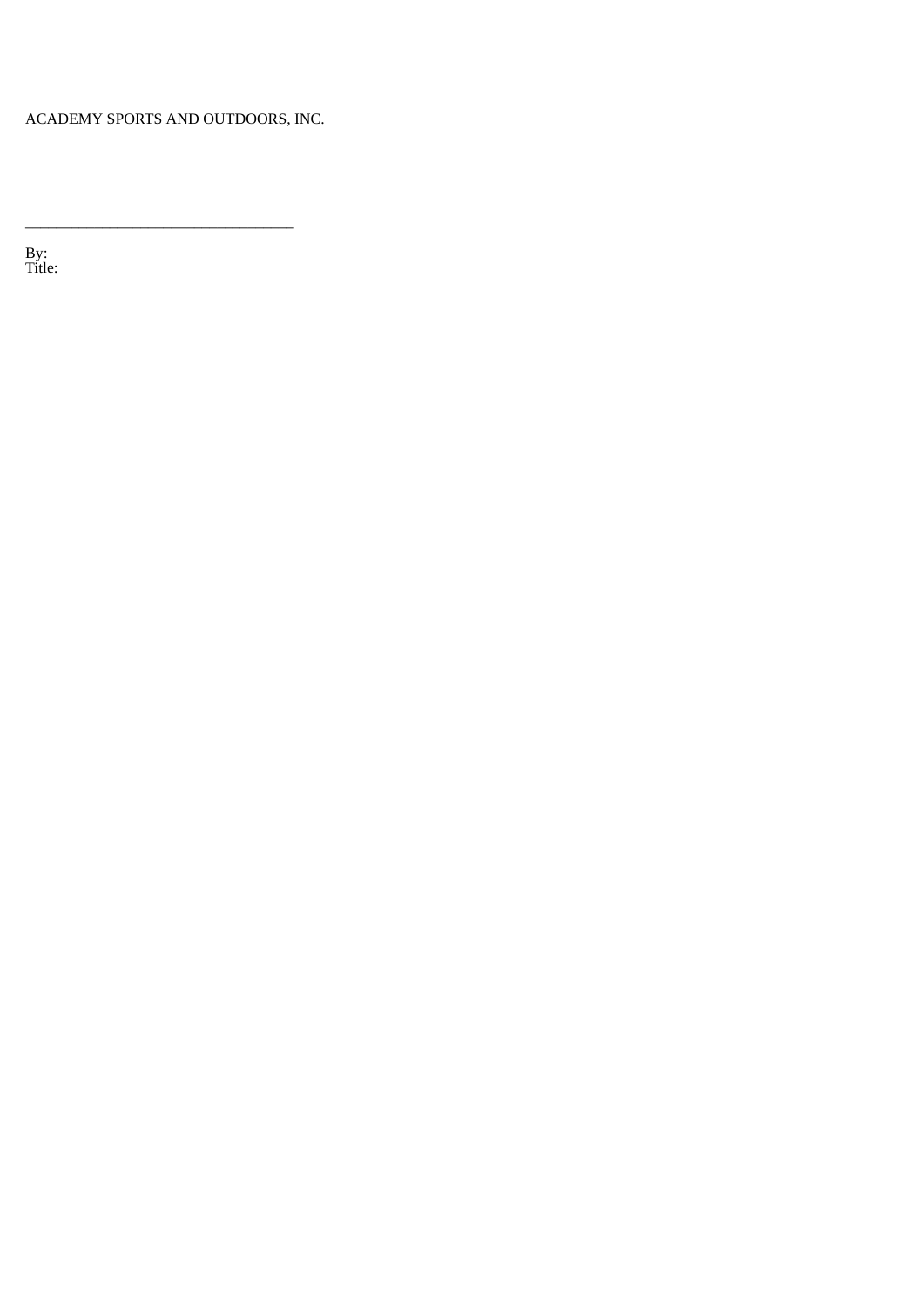**THE UNDERSIGNED PARTICIPANT ACKNOWLEDGES RECEIPT OF THIS RESTRICTED STOCK UNIT GRANT NOTICE, THE RESTRICTED STOCK UNIT AGREEMENT AND THE PLAN, AND, AS AN EXPRESS CONDITION TO THE GRANT OF RESTRICTED STOCK UNITS HEREUNDER, AGREES TO BE BOUND BY THE TERMS OF THIS RESTRICTED STOCK UNIT GRANT NOTICE, THE RESTRICTED STOCK UNIT AGREEMENT AND THE PLAN.**

PARTICIPANT<sup>1</sup>

\_\_\_\_\_\_\_\_\_\_\_\_\_\_\_\_\_\_\_\_\_\_\_\_\_\_\_\_\_\_

To the extent that the Company has established, either itself or through a third-party plan administrator, the ability to accept this award electronically, such acceptance shall constitute the Participant's signature hereto. 1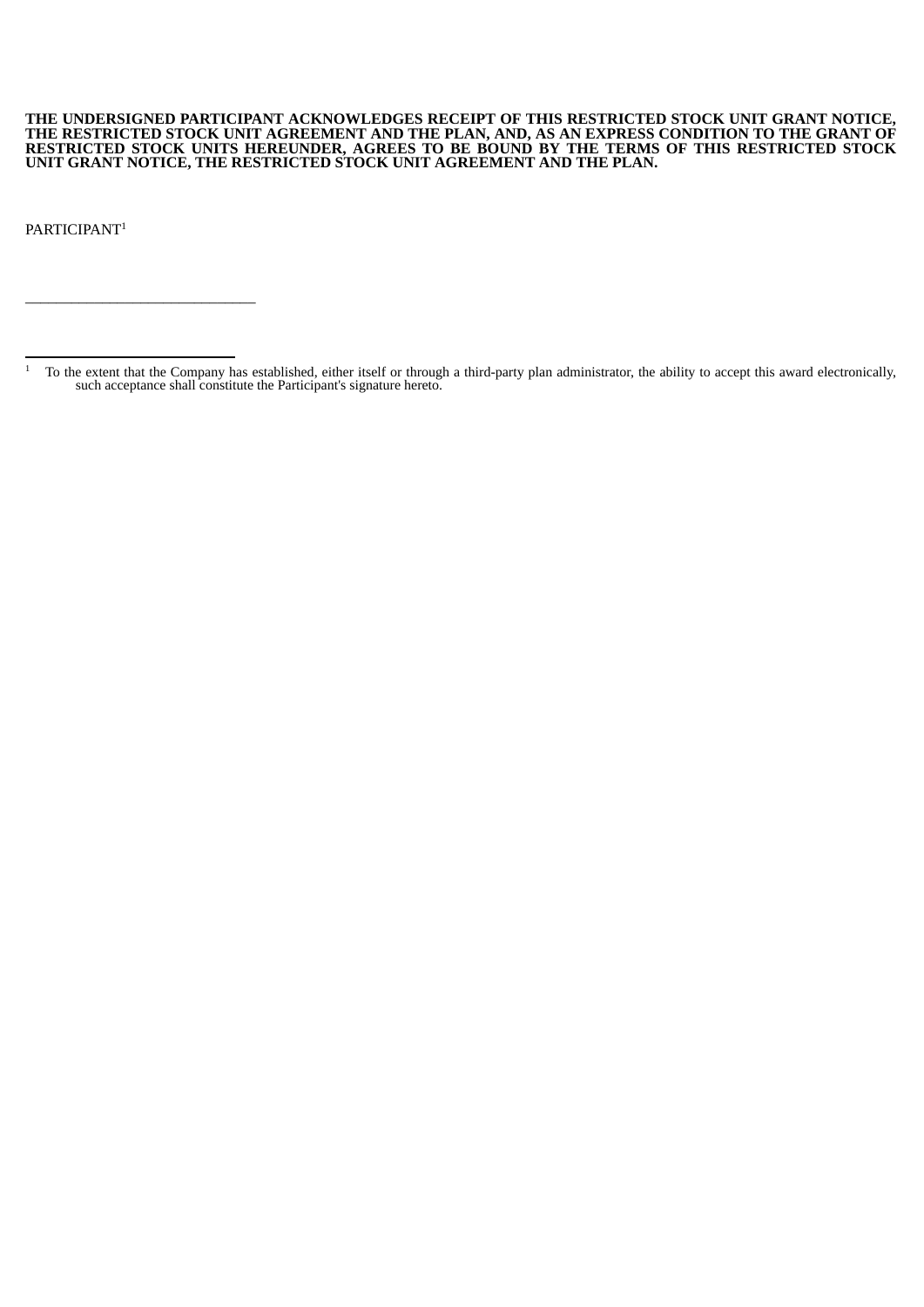### **RESTRICTED STOCK UNIT AGREEMENT UNDER THE ACADEMY SPORTS AND OUTDOORS, INC. 2020 OMNIBUS INCENTIVE PLAN**

Pursuant to the Restricted Stock Unit Grant Notice (the "Grant Notice") delivered to the Participant (as defined in the Grant Notice), and subject to the terms of this Restricted Stock Unit Agreement (this "Restricted Stock Unit Agreement") and the Academy Sports and Outdoors, Inc. 2020 Omnibus Incentive Plan, as it may be amended and restated from time to time (the "Plan"), Academy Sports and Outdoors, Inc. (the "Company") and the Participant agree as follows. Capitalized terms not otherwise defined herein shall have the same meaning as set forth in the Plan.

1. **Grant of Restricted Stock Units**. Subject to the terms and conditions set forth herein and in the Plan, the Company hereby grants to the Participant the number of Restricted Stock Units provided in the Grant Notice (with each Restricted Stock Unit representing an unfunded, unsecured right to receive one share of Common Stock). The Company may make one or more additional grants of Restricted Stock Units to the Participant under this Restricted Stock Unit Agreement by providing the Participant with a new Grant Notice, which may also include any terms and conditions differing from this Restricted Stock Unit Agreement to the extent provided therein. The Company reserves all rights with respect to the granting of additional Restricted Stock Units hereunder and makes no implied promise to grant additional Restricted Stock Units.

2. **Vesting**. Subject to the conditions contained herein and in the Plan, the Restricted Stock Units shall vest as provided in the Grant Notice.

3. **Settlement of Restricted Stock Units**. Subject to any election by the Committee pursuant to Section 9(d)(ii) of the Plan, the Company will deliver to the Participant, without charge, as soon as reasonably practicable (and, in any event, within two and one-half months) following the applicable vesting date, one share of Common Stock for each Restricted Stock Unit (as adjusted under the Plan, as applicable) which becomes vested hereunder and such vested Restricted Stock Unit shall be cancelled upon such delivery. The Company shall either (a) deliver, or cause to be delivered, to the Participant a certificate or certificates therefor, registered in the Participant's name or (b) cause such shares of Common Stock to be credited to the Participant's account at the third party plan administrator. Notwithstanding anything in this Restricted Stock Unit Agreement to the contrary, the Company shall have no obligation to issue or transfer any shares of Common Stock as contemplated by this Restricted Stock Unit Agreement unless and until such issuance or transfer complies with all relevant provisions of law and the requirements of any stock exchange on which the Company's shares of Common Stock are listed for trading.

4. **Treatment of Restricted Stock Units Upon Termination**. Except as otherwise provided in the Grant Notice or as otherwise may be provided by the Committee, in the event of a Participant's Termination for any reason prior to the time that such Participant's Restricted Stock Units have vested, (A) all vesting with respect to such Participant's Restricted Stock Units shall cease and (B) unvested Restricted Stock Units shall be forfeited to the Company by the Participant for no consideration as of the date of such Termination.

5. **Conditions to Issuance of Common Stock**. The Company shall not be required to record the ownership by the Participant of shares of Common Stock issued upon the settlement of vested Restricted Stock Units prior to fulfillment of all of the following conditions: (i) the obtaining of approval or other clearance from any federal, state, local or non-U.S. governmental agency which the Committee shall, in its reasonable and good faith discretion, determine to be necessary; (ii) the lapse of such reasonable period of time following the settlement of the vested Restricted Stock Units as may otherwise be required by applicable law; and (iii) the execution and delivery to the Company, to the extent not so previously executed and delivered, of such other documents and instruments as may be reasonably required by the Committee.

437245 v2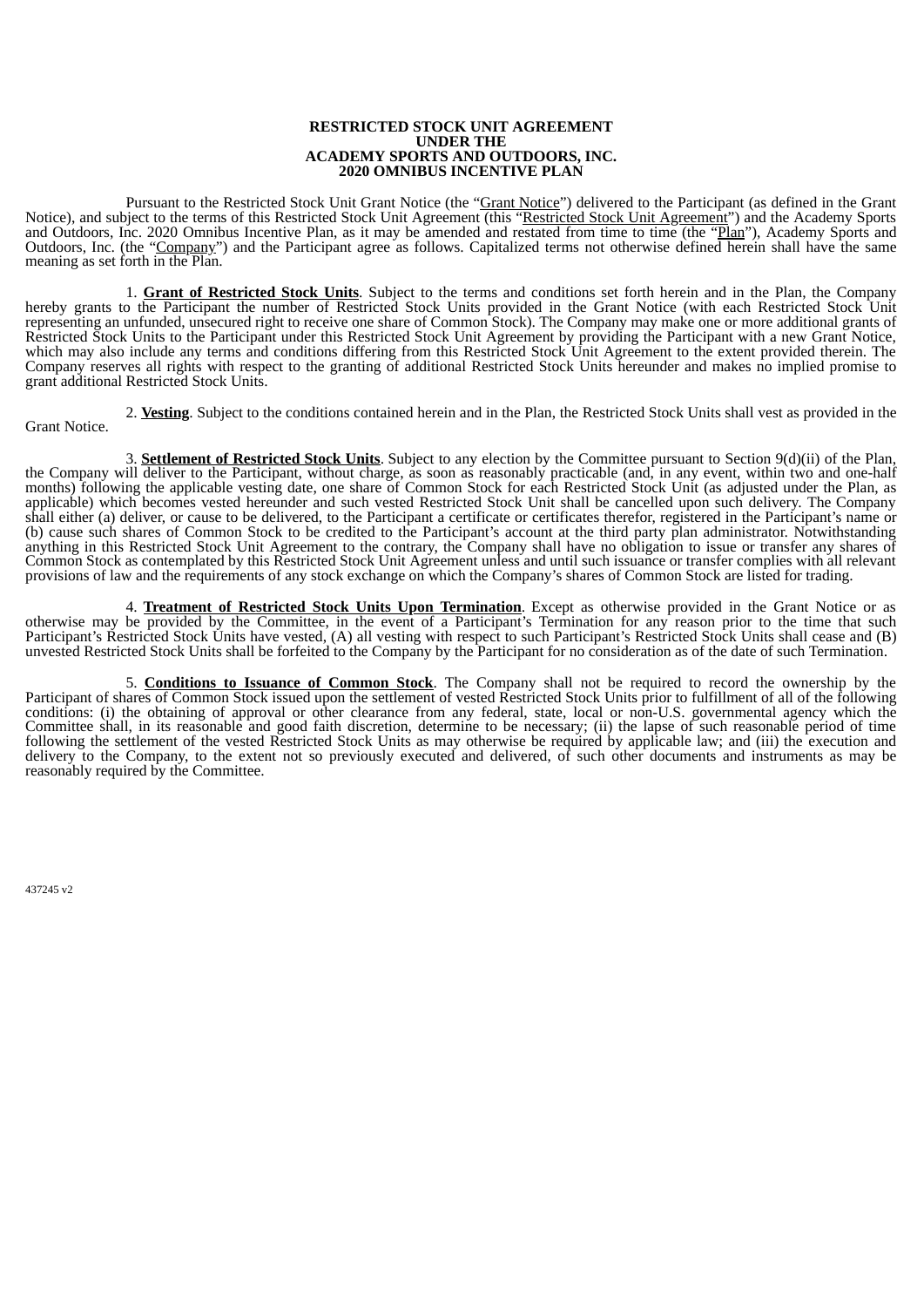6. **Participant**. Whenever the word "Participant" is used in any provision of this Restricted Stock Unit Agreement under circumstances where the provision should logically be construed to apply to the executors, the administrators, or the person or persons to whom the Restricted Stock Units may be transferred in accordance with Section 14(b) of the Plan, the word "Participant" shall be deemed to include such person or persons.

7. **Non-Transferability**. The Restricted Stock Units are not transferable by the Participant except to Permitted Transferees in accordance with Section 14(b) of the Plan. Except as otherwise provided herein, no assignment or transfer of the Restricted Stock Units, or of the rights represented thereby, whether voluntary or involuntary, by operation of law or otherwise, shall vest in the assignee or transferee any interest or right herein whatsoever, but immediately upon such assignment or transfer the Restricted Stock Units shall terminate and become of no further effect.

8. **Rights as Shareholder**. The Participant or a Permitted Transferee of the Restricted Stock Units shall have no rights as a shareholder with respect to any share of Common Stock underlying a Restricted Stock Unit unless and until the Participant shall have become the holder of record or the beneficial owner of such share of Common Stock, and no adjustment shall be made for dividends or distributions or other rights in respect of such share of Common Stock for which the record date is prior to the date upon which the Participant shall become the holder of record or the beneficial owner thereof.

9. **Tax Withholding**. The Participant may be required to pay to the Company and the Company shall have the right and is hereby authorized to withhold, any applicable withholding taxes in respect of the Restricted Stock Units, their vesting or settlement or any payment or transfer with respect to the Restricted Stock Units at the minimum applicable statutory rates, and to take such action as may be necessary in the opinion of the Committee to satisfy all obligations for the payment of such withholding taxes. The Committee may, in its sole discretion, permit the Participant to satisfy such withholding tax obligations, in whole or in part, by delivering shares of Common Stock, including shares of Common Stock received upon settlement of Restricted Stock Units pursuant to this Restricted Stock Unit Agreement.

10. **Notice**. Every notice or other communication relating to this Restricted Stock Unit Agreement between the Company and the Participant shall be in writing, and shall be mailed to or delivered to the party for whom it is intended at such address as may from time to time be designated by such party in a notice mailed or delivered to the other party as herein provided; provided, that, unless and until some other address be so designated, all notices or communications by the Participant to the Company shall be mailed or delivered to the Company at its principal executive office, to the attention of the Company's Compensation Department, and all notices or communications by the Company to the Participant may be given to the Participant personally or may be mailed to the Participant at the Participant's last known address, as reflected in the Company's records. Notwithstanding the above, all notices and communications between the Participant and any third-party plan administrator shall be mailed, delivered, transmitted or sent in accordance with the procedures established by such third-party plan administrator and communicated to the Participant from time to time.

11. **No Right to Continued Service**. This Restricted Stock Unit Agreement does not confer upon the Participant any right to continue as an employee or other service provider to the Company or any of its Subsidiaries.

12. **Binding Effect**. This Restricted Stock Unit Agreement shall be binding upon the heirs, executors, administrators and successors of the parties hereto.

13. **Waiver and Amendments**. Except as otherwise set forth in Section 13 of the Plan, any waiver, alteration, amendment or modification of any of the terms of this Restricted Stock Unit Agreement shall be valid only if made in writing and signed by the parties hereto; provided, that any such waiver, alteration, amendment or modification is consented to on the Company's behalf by the Committee. No waiver by either of the parties hereto of their rights hereunder shall be deemed to constitute a waiver with respect to any subsequent occurrences or transactions hereunder unless such waiver specifically states that it is to be construed as a continuing waiver.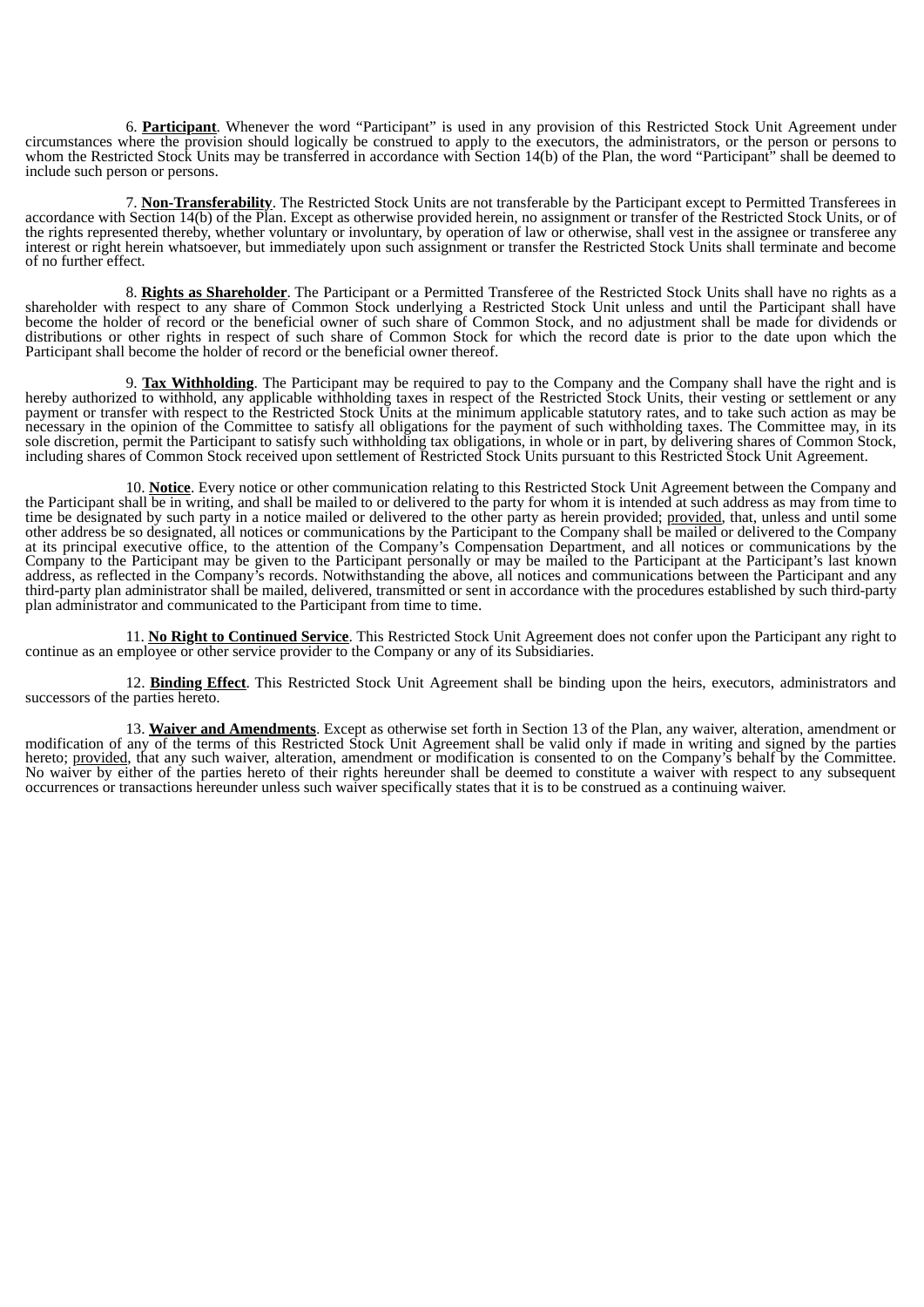14. **Clawback; Forfeiture**. Notwithstanding anything to the contrary contained herein or in the Plan, if the Participant has engaged in or engages in any Detrimental Activity, then the Committee may, in its sole discretion, take actions permitted under the Plan, including: (a) canceling the Restricted Stock Units, or (b) requiring that the Participant forfeit any gain realized on the disposition of any shares of Common Stock received in settlement of any Restricted Stock Units, and repay such gain to the Company. In addition, if the Participant receives any amount in excess of what the Participant should have received under the terms of this Restricted Stock Unit Agreement for any reason (including without limitation by reason of a financial restatement, mistake in calculations or other administrative error), then the Participant shall be required to repay any such excess amount to the Company. Without limiting the foregoing, all Restricted Stock Units shall be subject to reduction, cancellation, forfeiture or recoupment to the extent necessary to comply with applicable law. "Detrimental Activity" means any, offset of the following: (i) unauthorized disclosure of any confidential or proprietary information of any member of the Company Group; (ii) any activity that would be grounds to terminate the Participant's employment or service with the Company for Cause; (iii) a breach by the Participant of any restrictive covenant by which such Participant is bound, including, without limitation, any covenant not to compete or not to hire or solicit, in any agreement with any member of the Company Group; or (iv) fraud, gross negligence or conduct contributing to any financial restatements or irregularities, as determined by the Committee in its sole discretion.

15. **Governing Law; Venue**. This Restricted Stock Unit Agreement shall be construed and interpreted in accordance with the laws of the State of Delaware, without regard to the principles of conflicts of law thereof. Notwithstanding anything contained in this Restricted Stock Unit Agreement, the Grant Notice or the Plan to the contrary, if any suit or claim is instituted by the Participant or the Company relating to this Restricted Stock Unit Agreement, the Grant Notice or the Plan, the Participant hereby submits to the exclusive jurisdiction of and venue in the courts of Houston, Texas.

16. **Award Subject to Plan**. The Restricted Stock Units granted hereunder, and the shares of Common Stock issued to the Participant upon settlement of vested Restricted Stock Units, are subject to the Plan and the terms of the Plan are hereby incorporated into this Restricted Stock Unit Agreement. By accepting the Restricted Stock Units, the Participant acknowledges that the Participant has received and read the Plan and agrees to be bound by the terms, conditions, and restrictions set forth in the Plan, this Restricted Stock Unit Agreement, and the Company's policies, as in effect from time to time, relating to the Plan. In the event of a conflict between any term or provision contained herein and a term or provision of the Plan, the applicable terms and provisions of the Plan will govern and prevail. The provisions of this Restricted Stock Unit Agreement shall survive the termination of this Award to the extent consistent with, or necessary to carry out, the purposes thereof.

17. **Section 409A**. It is intended that the Restricted Stock Units granted hereunder shall be exempt from Section 409A of the Code pursuant to the "short-term deferral" rule applicable to such section, as set forth in the regulations or other guidance published by the Internal Revenue Service thereunder.

18. **Imposition of Other Requirements**. The Company reserves the right to impose other requirements on the Participant's participation in the Plan, on the Restricted Stock Units and on any shares of Common Stock acquired under the Plan, to the extent the Company determines it is necessary or advisable for legal or administrative reasons, and to require the Participant to sign any additional agreements or undertakings that may be necessary to accomplish the foregoing.

19. **Transmission Acknowledgement**. To the extent necessary, the Participant authorizes, agrees and unambiguously consents to the transmission by the Company or any other member of the Company Group of any of the Participant's personal data related to the Award for legitimate business purposes (including, without limitation, the administration of the Plan). The Participant confirms and acknowledges that the Participant gives this authorization and consent freely.

20. **Electronic Delivery and Acceptance**. The Company may, in its sole discretion, decide to deliver any documents related to current or future participation in the Plan by electronic means. The Participant hereby consents to receive such documents by electronic delivery and agrees to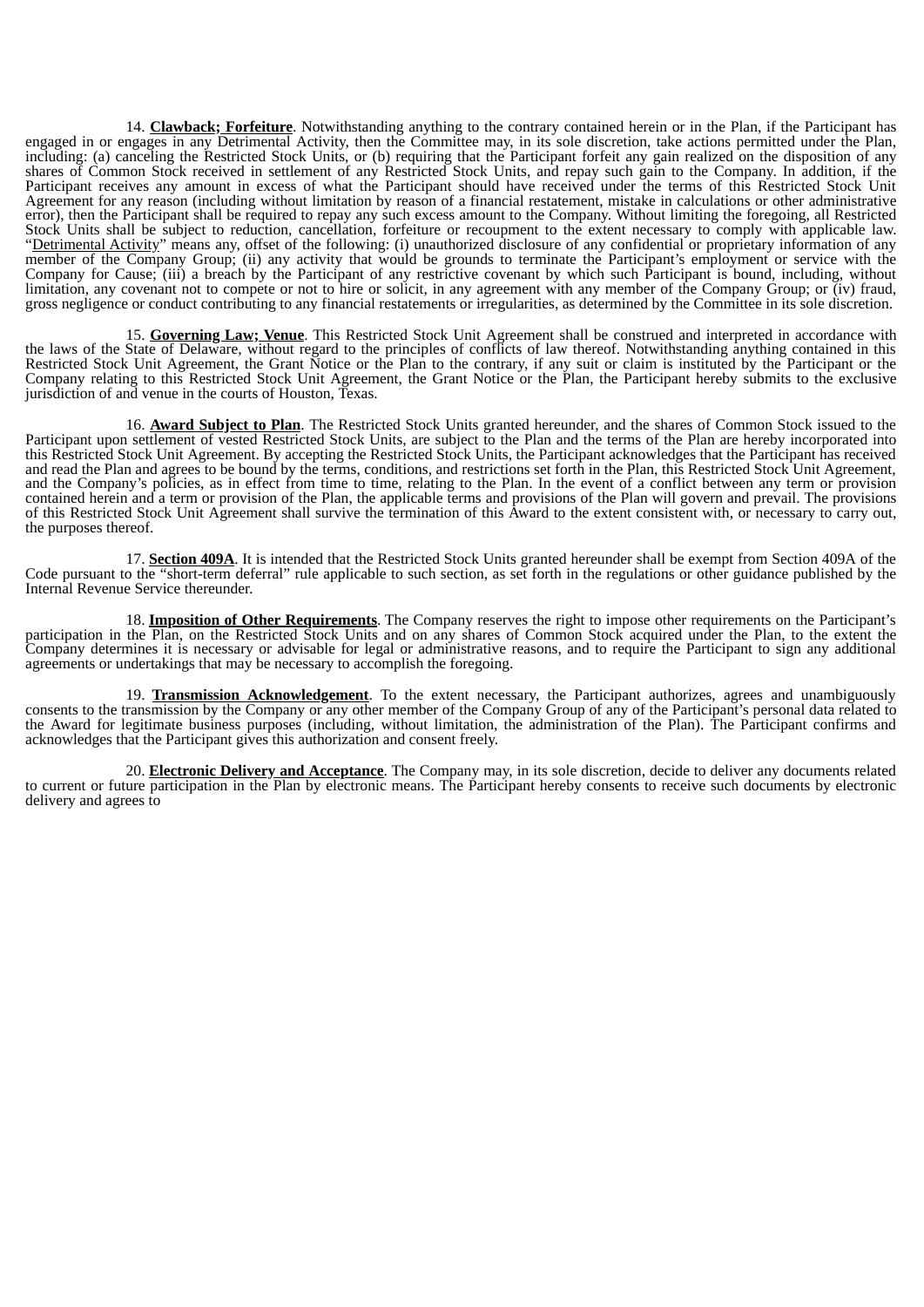participate in the Plan through an on-line or electronic system established and maintained by the Company or a third party designated by the Company. In the event that any information regarding the Restricted Stock Units provided to the Participant through the third-party stock plan administrator's web portal or otherwise conflicts with any of the terms and conditions of this Restricted Stock Unit Agreement or the Plan (collectively, the "Restricted Stock Unit Governing Documents"), the Restricted Stock Unit Governing Documents shall control.

21. **Entire Agreement**. The Restricted Stock Unit Governing Documents constitute the entire agreement of the parties hereto in respect of the subject matter contained herein and supersede all prior agreements and understandings of the parties, oral and written, with respect to such subject matter.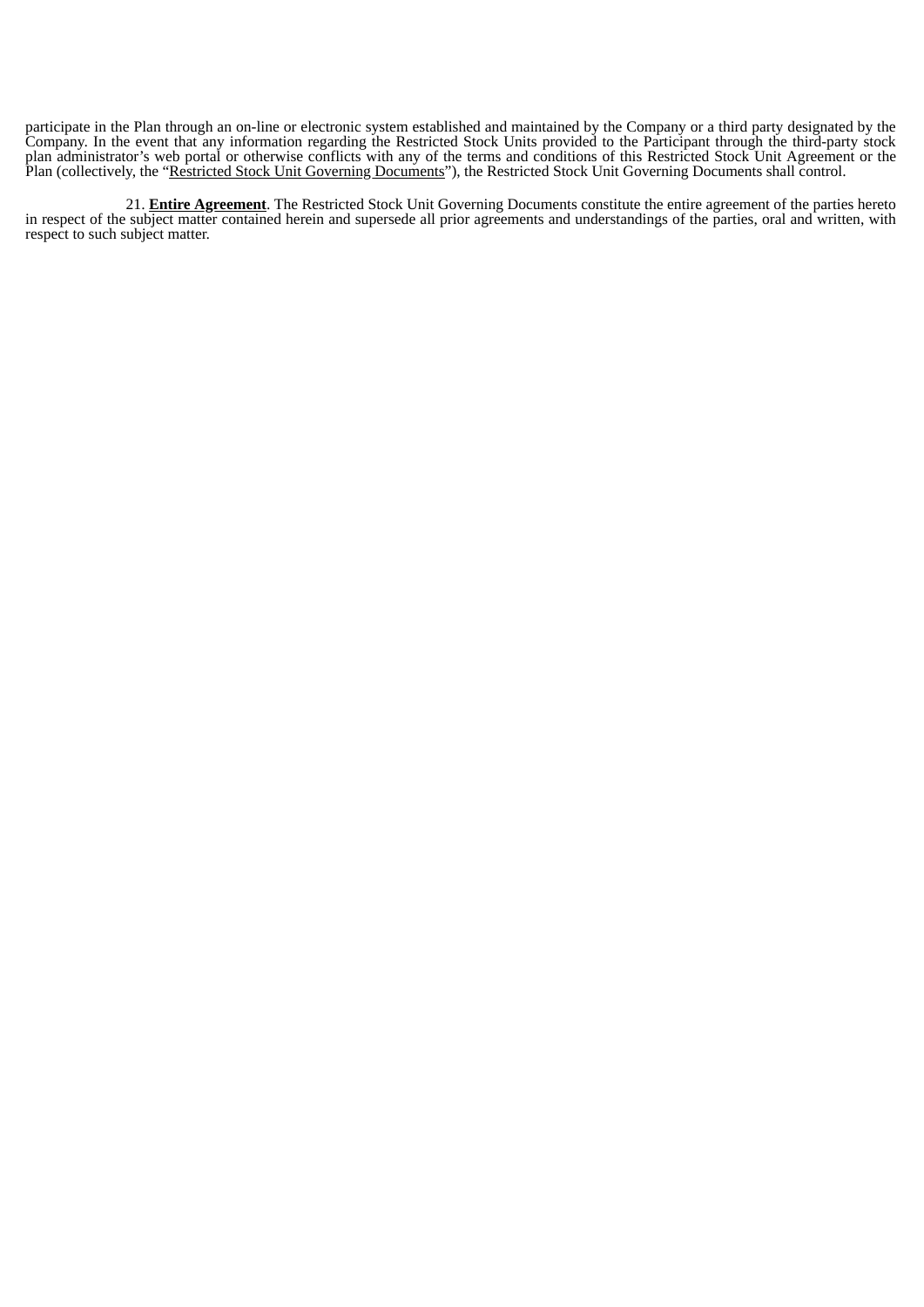# **CERTIFICATION OF CHIEF EXECUTIVE OFFICER**

<span id="page-60-0"></span>I, Ken C. Hicks, certify that:

- 1. I have reviewed this Quarterly Report on Form 10-Q for the quarterly period ended October 30, 2021 (this "Report") of Academy Sports and Outdoors, Inc. (the "Registrant");
- 2. Based on my knowledge, this Report does not contain any untrue statement of a material fact or omit to state a material fact necessary to make the statements made, in light of the circumstances under which such statements were made, not misleading with respect to the period covered by this Report;
- 3. Based on my knowledge, the financial statements, and other financial information included in this Report, fairly present in all material respects the financial condition, results of operations and cash flows of the Registrant as of, and for, the periods presented in this Report;
- 4. The Registrant's other certifying officer and I are responsible for establishing and maintaining disclosure controls and procedures (as defined in Exchange Act Rules 13a-15(e) and 15d-15(e)) for the Registrant and have:
	- a. Designed such disclosure controls and procedures, or caused such disclosure controls and procedures to be designed under our supervision, to ensure that material information relating to the Registrant, including its consolidated subsidiaries, is made known to us by others within those entities, particularly during the period in which this Report is being prepared;
	- b. Evaluated the effectiveness of the Registrant's disclosure controls and procedures and presented in this Report our conclusions about the effectiveness of the disclosure controls and procedures as of the end of the period covered by this Report based on such evaluation; and
	- c. Disclosed in this Report any change in the Registrant's internal control over financial reporting that occurred during the Registrant's most recent fiscal quarter (the Registrant's fourth fiscal quarter in the case of an annual report) that has materially affected, or is reasonably likely to materially affect, the Registrant's internal control over financial reporting; and
- 5. The Registrant's other certifying officer and I have disclosed, based on our most recent evaluation of internal control over financial reporting, to the Registrant's auditors and the audit committee of Registrant's board of directors (or persons performing the equivalent functions):
	- a. All significant deficiencies and material weaknesses in the design or operation of internal control over financial reporting which are reasonably likely to adversely affect the Registrant's ability to record, process, summarize and report financial information; and
	- b. Any fraud, whether or not material, that involves management or other employees who have a significant role in the Registrant's internal control over financial reporting.

/s/ KEN C. HICKS Date: December 10, 2021

Ken C. Hicks Chairman, President and Chief Executive Officer (principal executive officer)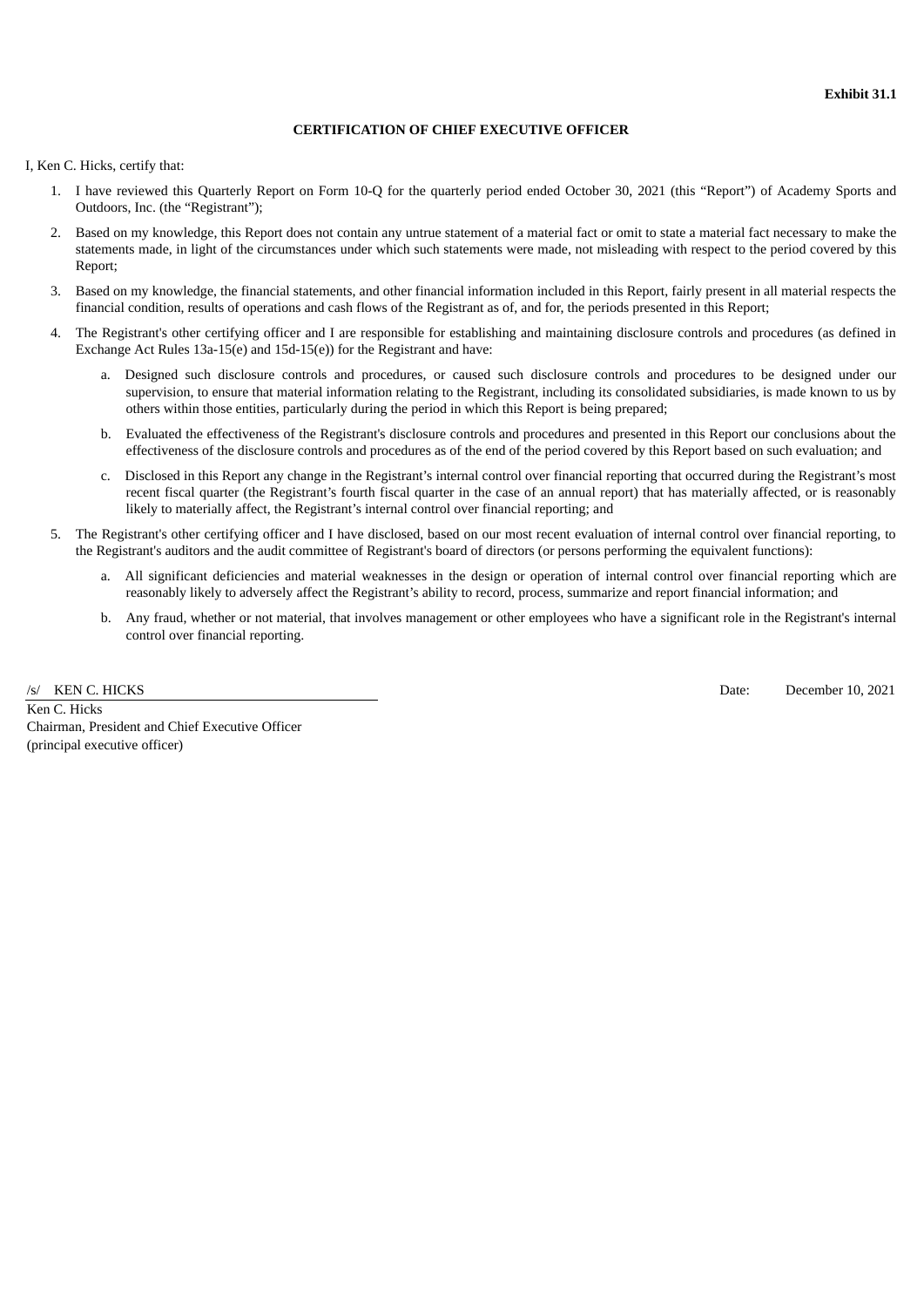# **CERTIFICATION OF CHIEF FINANCIAL OFFICER**

<span id="page-61-0"></span>I, Michael P. Mullican, certify that:

- 1. I have reviewed this Quarterly Report on Form 10-Q for the quarterly period ended October 30, 2021 (this "Report") of Academy Sports and Outdoors, Inc. (the "Registrant");
- 2. Based on my knowledge, this Report does not contain any untrue statement of a material fact or omit to state a material fact necessary to make the statements made, in light of the circumstances under which such statements were made, not misleading with respect to the period covered by this Report;
- 3. Based on my knowledge, the financial statements, and other financial information included in this Report, fairly present in all material respects the financial condition, results of operations and cash flows of the Registrant as of, and for, the periods presented in this Report;
- 4. The Registrant's other certifying officer and I are responsible for establishing and maintaining disclosure controls and procedures (as defined in Exchange Act Rules 13a-15(e) and 15d-15(e)) for the Registrant and have:
	- a. Designed such disclosure controls and procedures, or caused such disclosure controls and procedures to be designed under our supervision, to ensure that material information relating to the Registrant, including its consolidated subsidiaries, is made known to us by others within those entities, particularly during the period in which this Report is being prepared;
	- b. Evaluated the effectiveness of the Registrant's disclosure controls and procedures and presented in this Report our conclusions about the effectiveness of the disclosure controls and procedures as of the end of the period covered by this Report based on such evaluation; and
	- c. Disclosed in this Report any change in the Registrant's internal control over financial reporting that occurred during the Registrant's most recent fiscal quarter (the Registrant's fourth fiscal quarter in the case of an annual report) that has materially affected, or is reasonably likely to materially affect, the Registrant's internal control over financial reporting; and
- 5. The Registrant's other certifying officer and I have disclosed, based on our most recent evaluation of internal control over financial reporting, to the Registrant's auditors and the audit committee of Registrant's board of directors (or persons performing the equivalent functions):
	- a. All significant deficiencies and material weaknesses in the design or operation of internal control over financial reporting which are reasonably likely to adversely affect the Registrant's ability to record, process, summarize and report financial information; and
	- b. Any fraud, whether or not material, that involves management or other employees who have a significant role in the Registrant's internal control over financial reporting.

/s/ MICHAEL P. MULLICAN Date: December 10, 2021

Michael P. Mullican Executive Vice President and Chief Financial Officer (principal financial officer)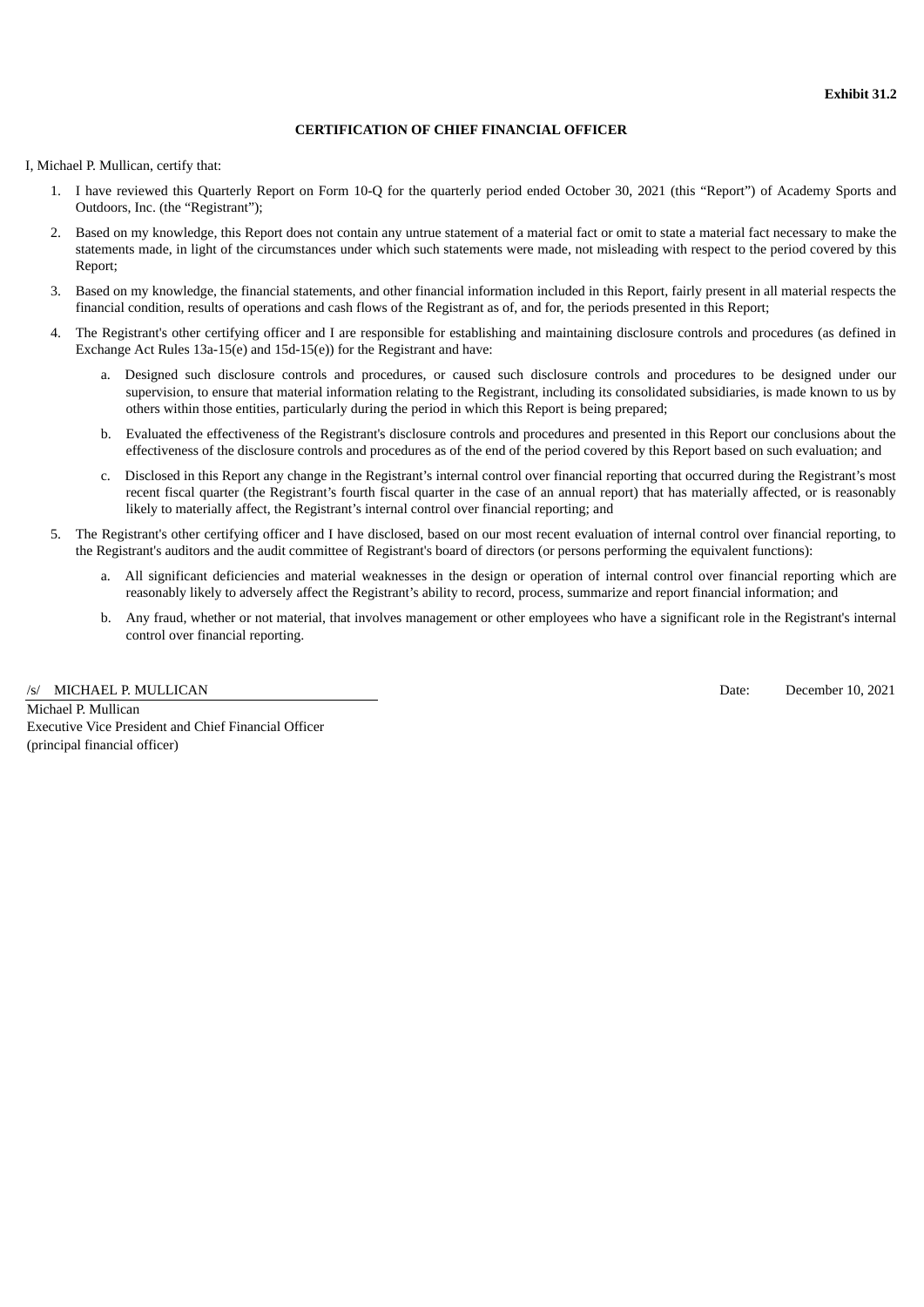# **CERTIFICATION PURSUANT TO 18 U.S.C. SECTION 1350 AS ADOPTED PURSUANT TO SECTION 906 OF THE SARBANES-OXLEY ACT OF 2002**

<span id="page-62-0"></span>In connection with the Quarterly Report on Form 10-Q of Academy Sports and Outdoors, Inc. (the "Company") for the quarterly period ended October 30, 2021, as filed with the Securities and Exchange Commission on the date hereof (the "Report"), I, Ken C. Hicks, Chairman, President and Chief Executive Officer of the Company, do hereby certify, pursuant to 18 U.S.C. Section 1350, as adopted pursuant to Section 906 of the Sarbanes-Oxley Act of 2002, that:

- 1. The Report fully complies with the requirements of Section 13(a) or 15(d) of the Securities Exchange Act of 1934, as amended; and
- 2. The information contained in the Report fairly presents, in all material respects, the financial condition and results of operations of the Company for the periods presented therein.

/s/ KEN C. HICKS Date: December 10, 2021

Ken C. Hicks Chairman, President and Chief Executive Officer (principal executive officer)